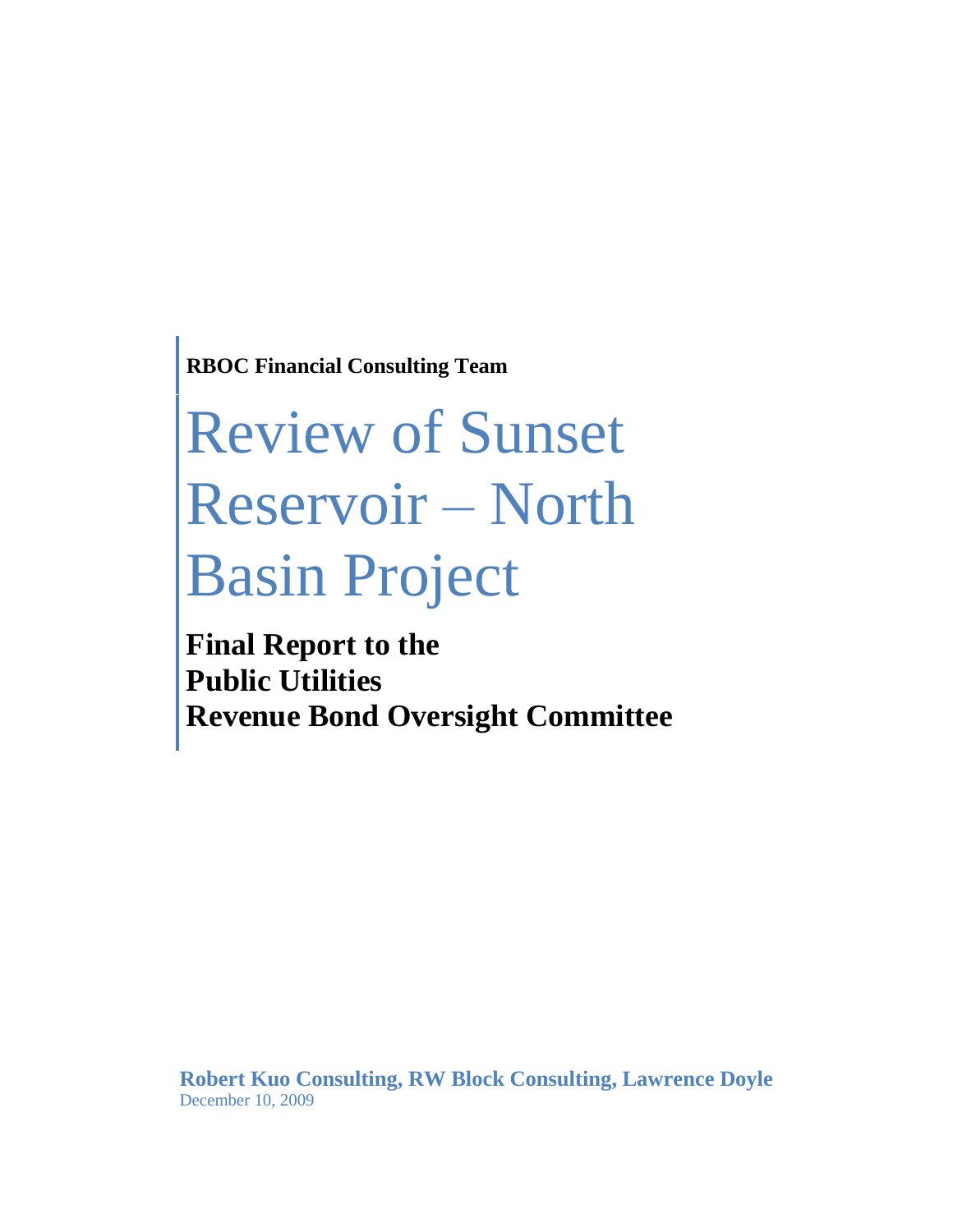# **Table of Contents**

| I.                                                                                                 |  |
|----------------------------------------------------------------------------------------------------|--|
|                                                                                                    |  |
|                                                                                                    |  |
|                                                                                                    |  |
|                                                                                                    |  |
|                                                                                                    |  |
|                                                                                                    |  |
| Did Sunset Reservoir Change Orders Comply with PUC Policies and Procedures? 12                     |  |
|                                                                                                    |  |
|                                                                                                    |  |
|                                                                                                    |  |
| Ш.                                                                                                 |  |
|                                                                                                    |  |
|                                                                                                    |  |
|                                                                                                    |  |
|                                                                                                    |  |
|                                                                                                    |  |
| Assessment of Project Budget Changes, Project Expenditures, and Compliance with Policies<br>IV.    |  |
|                                                                                                    |  |
|                                                                                                    |  |
| Review of Phase-Level Budget Changes from November 2005 to December 2007 31                        |  |
| Review of Phase-Level Budget Changes from December 2007 to June 2009  43                           |  |
| Overall Findings, Risks and Recommendations Regarding Explanations of Project Budget               |  |
|                                                                                                    |  |
| Did Sunset Reservoir Change Orders Comply with PUC Policies and Procedures?58                      |  |
|                                                                                                    |  |
|                                                                                                    |  |
|                                                                                                    |  |
|                                                                                                    |  |
| V.                                                                                                 |  |
|                                                                                                    |  |
|                                                                                                    |  |
|                                                                                                    |  |
|                                                                                                    |  |
| VI.                                                                                                |  |
| We also determined that different overhead rates were applied to different projects, based on data |  |
| provided by PUC staff as shown in Figure 32 and found that the resulting overhead rates vary by    |  |
|                                                                                                    |  |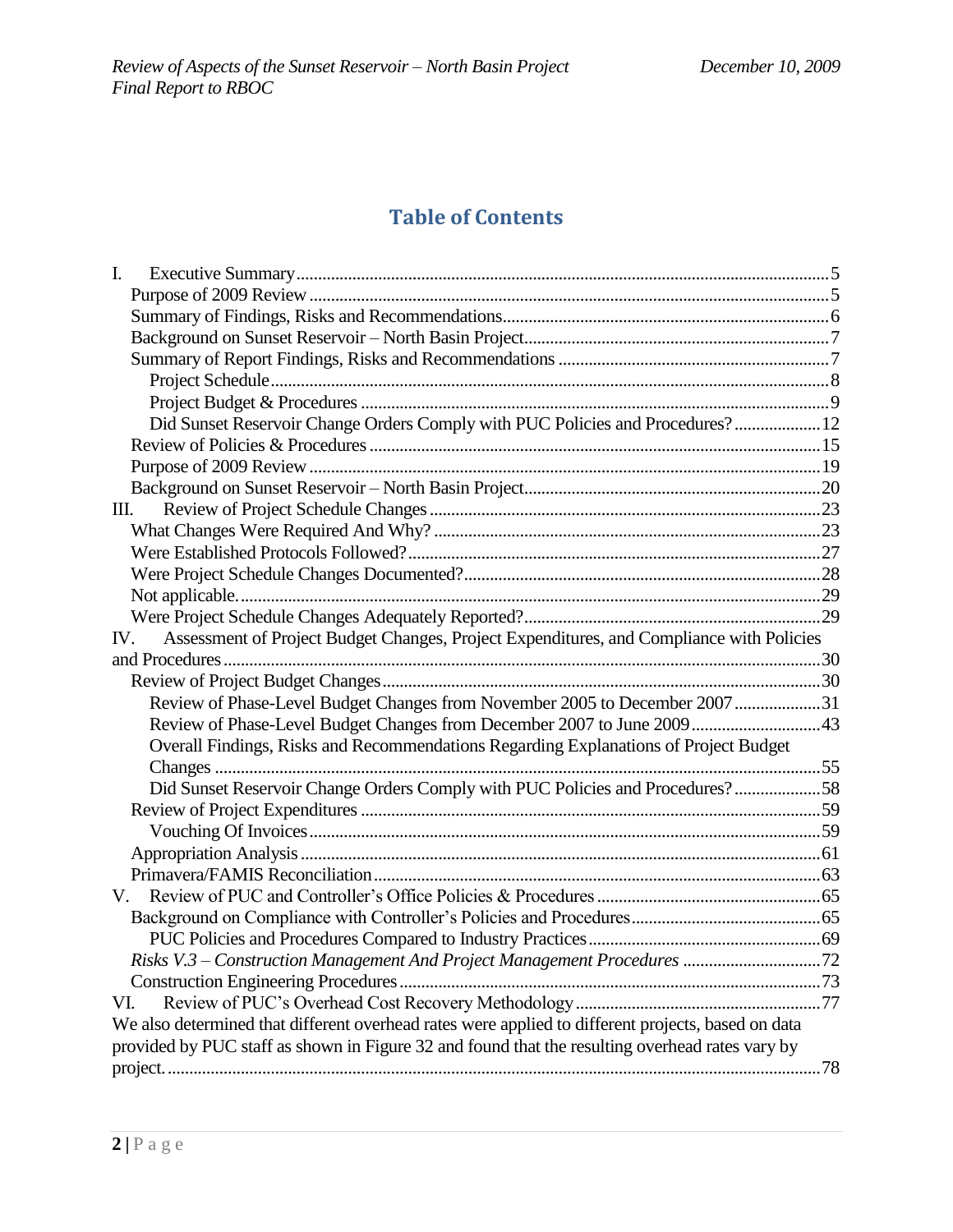| According to PUC staff, Overhead rates are adjusted to ensure full Overhead cost recovery, can vary    |  |
|--------------------------------------------------------------------------------------------------------|--|
| year to year, and also can be adjusted within a given year. Therefore, projects spanning several years |  |
|                                                                                                        |  |
|                                                                                                        |  |
|                                                                                                        |  |
| Appendix 2– Chronology of Sunset Reservoir Construction Contract Base Awards, Contract                 |  |
|                                                                                                        |  |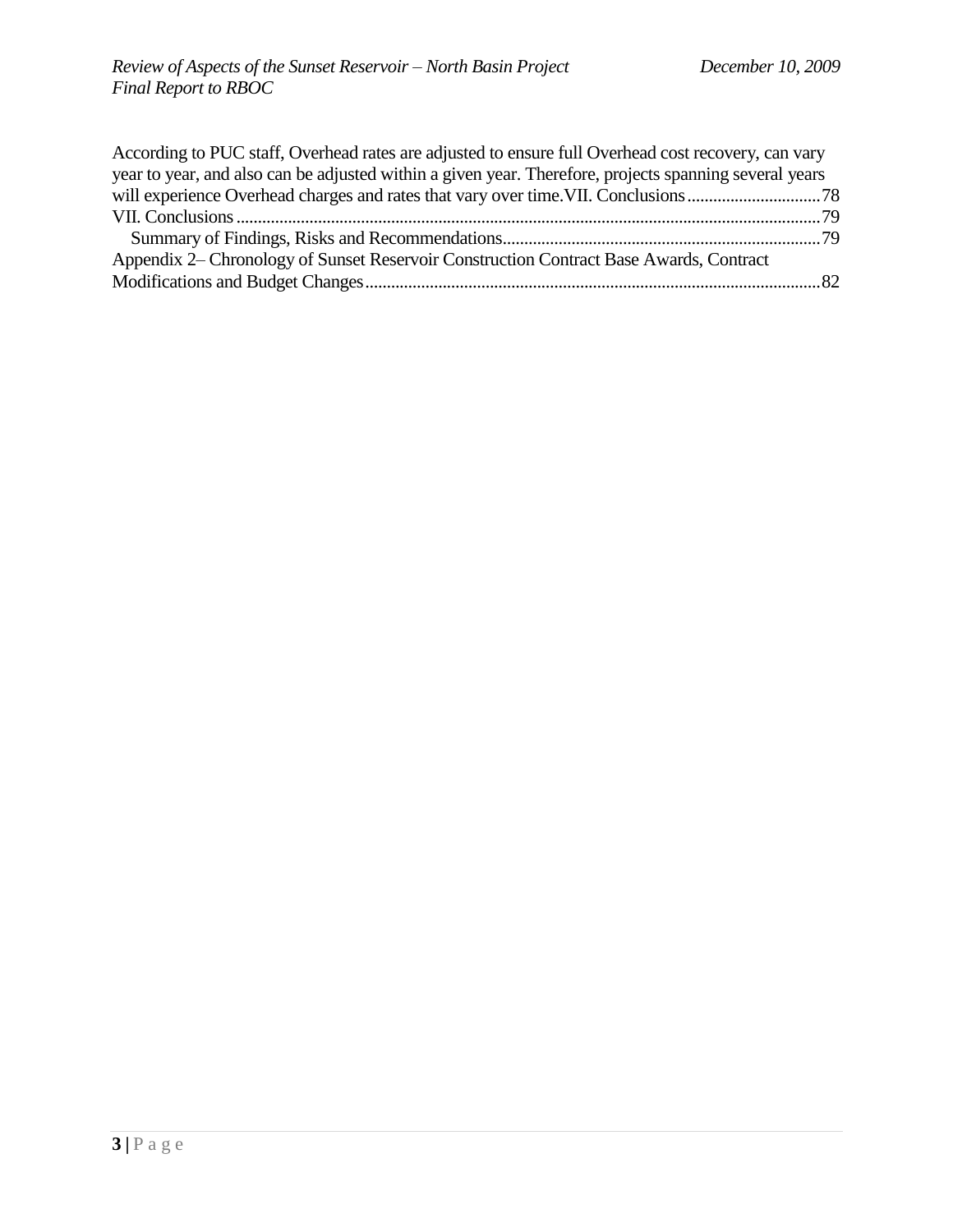# **Table of Figures**

| Figure 13. Rebid Results for Sunset Reservoir - Phase B Construction Contract 40                  |  |
|---------------------------------------------------------------------------------------------------|--|
|                                                                                                   |  |
|                                                                                                   |  |
|                                                                                                   |  |
|                                                                                                   |  |
|                                                                                                   |  |
|                                                                                                   |  |
|                                                                                                   |  |
| Figure 21. Phase A (Soil Embankment) Construction Contract - Contract Modifications 49            |  |
| Figure 22. Phase B (Seismic Improvements) Construction Contract - Contract Modifications51        |  |
|                                                                                                   |  |
|                                                                                                   |  |
|                                                                                                   |  |
| Figure 26. Proposed WSIP Project Key Performance Indicators for Construction Phase56              |  |
|                                                                                                   |  |
| Figure 28. Sunset Reservoir - North Basin Incremental Project Budget Appropriations 61            |  |
| Figure 29. Total Amounts Appropriated to Sunset Reservoir Project Including Transfers 62          |  |
|                                                                                                   |  |
| Figure 31. Allocated Overhead Amounts and Derivation of Overhead Unit Rates for Selected Projects |  |
|                                                                                                   |  |
|                                                                                                   |  |
|                                                                                                   |  |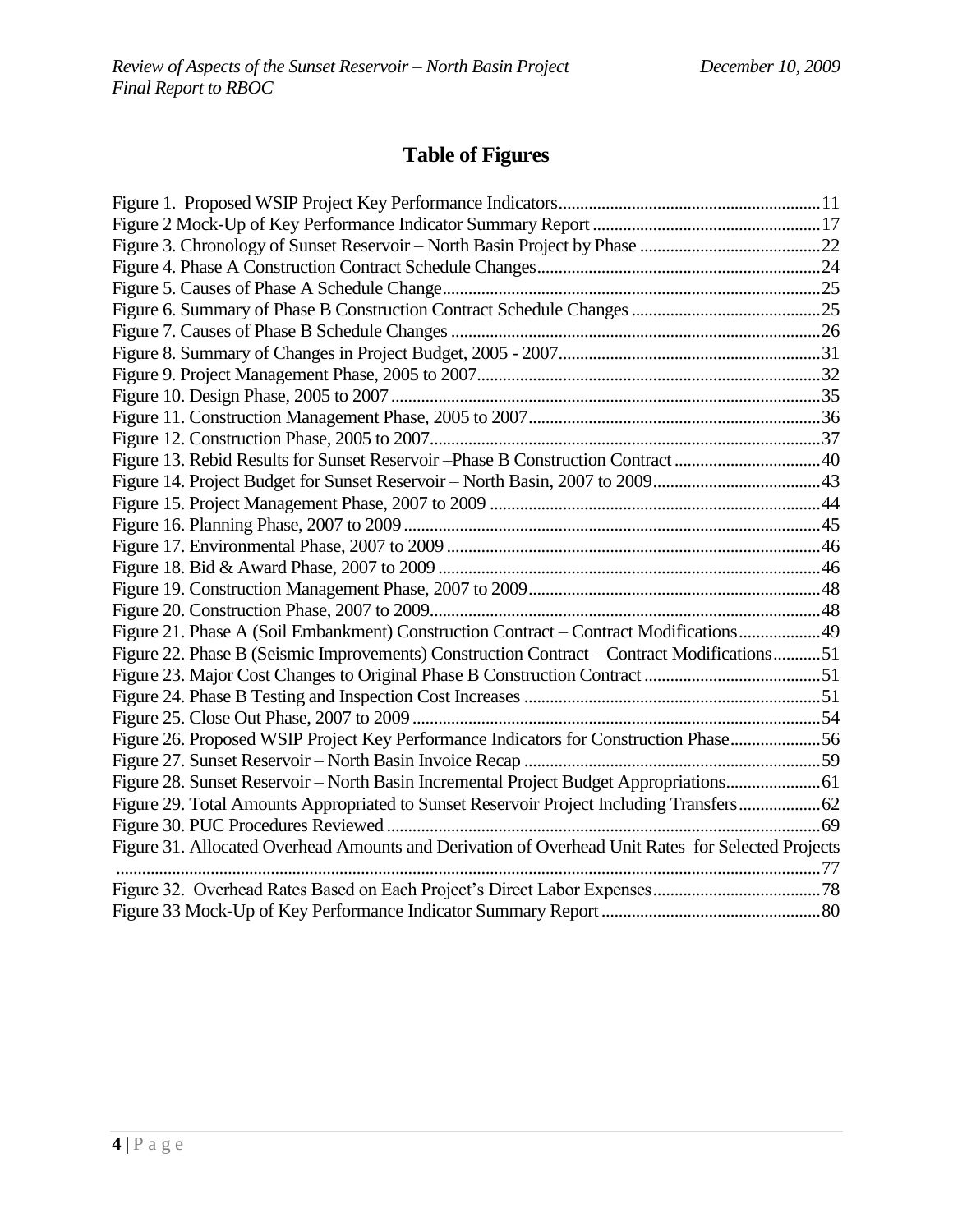## <span id="page-4-0"></span>**I. Executive Summary**

#### <span id="page-4-1"></span>**Purpose of 2009 Review**

The purpose of the 2009 RBOC Review is to use the Sunset Reservoir-North Basin project as a test case to determine whether the San Francisco Public Utilities Commission (PUC) has developed the capital project reporting capabilities required to permit the RBOC and other interested parties to evaluate whether WSIP projects are meeting budget, schedule and other performance objectives. The 2009 Review is also intended to determine whether budget and schedule changes to the Sunset Reservoir project have been made in accordance with PUC and Controller's Office policies and procedures, and whether the WSIP's current policies and procedures reflect leading industry practices for administering large infrastructure programs.

#### **Specific Tasks in 2009 Review**

The RBOC identified three tasks for the consulting team to undertake in the 2009 Review:

**Task 1:** Review the most current Quarterly Project Status Report provided by the San Francisco Public Utilities Commission for Project CUW35801 – Sunset Reservoir-North Basin. Evaluate the schedule and describe in detail changes between activities planned, approved and delivered.

**Task 2:** Review all budget elements noting any changes to amounts estimated, approved and spent. Examine the propriety of each change measured against current PUC policies and procedures associated with project management, construction controls, change order authority and any other pertinent policy established by the Commission. Provide an assessment as to whether such changes are allowable, allocable, and reasonable when reviewed against the expenditure of bond proceeds in accordance with existing law.

Task 3: With respect to completed Tasks 1 & 2, review how the Commission policies complement those set forth under the Office of the City Controller. Consultant to review and assess how the Commission's internal practices complement those set forth by the Office of the City Controller or require modification in order to become compliant. Consultant to review and evaluate PUC practices against standard industry practices associated with public infrastructure projects of a similar scope.

#### RBOC Report Review Process

A draft of this report was discussed with the RBOC at the Committee's meeting on October 19, 2009. A Draft Final version of the report was discussed with the RBOC at the Committee's meeting on November 16, 2009. The Final version of the report reflects many constructive comments and questions provided by Committee members on both drafts. The drafts of the report also were reviewed by PUC staff, who provided helpful comments, clarifications and follow-up information throughout the process of developing the Final report.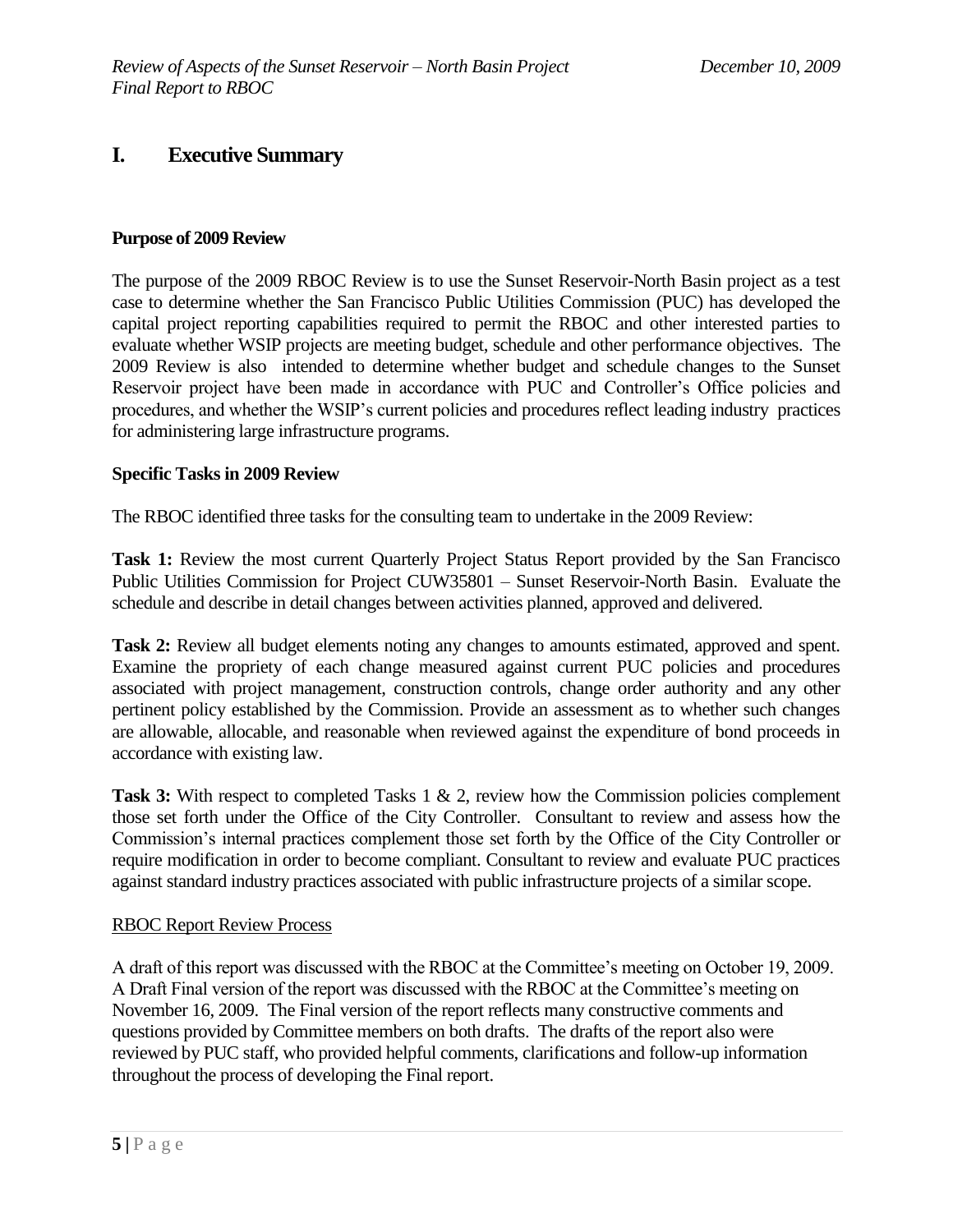#### Limitations of 2009 Review

Although the 2009 Review may identify specific findings or issues with regard to the Sunset Reservoir-North Basin project, is the report focuses on only a single project, which is of a modest scope and cost compared to other WSIP projects. Therefore, the RBOC should use caution in extrapolating these findings to other WSIP projects, or to the WSIP as a whole. However, the Review may assist the RBOC in identifying issues or questions that it would like to pursue regarding the management of the WSIP, or other specific WSIP projects, in the future.

#### <span id="page-5-0"></span>**Summary of Findings, Risks and Recommendations**

The consulting team's overall conclusions are summarized below. A detailed listing of all findings, risks and recommendations is provided at the end of the Executive Summary.

- $\Box$  The PUC provided adequate explanations of all schedule changes associated with the Sunset Reservoir – North Basin project, and in general, the approved schedule changes conform to PUC's policies and procedures.
- PUC's construction management and project management policies and procedures are consistent with industry leading practice for large infrastructure programs.
- $\Box$  PUC demonstrated the capability to provide explanations of what changes occurred in the Sunset Reservoir project's budget from 2005 through 2009 at the phase level, but in certain instances, those explanations did not adequately address the reason(s) why such changes occurred. We have offered comments on each of PUC's explanations, and recommendations for how PUC could improve its responses to similar questions in any future project audits.
- □ Based on our review of the Quarterly Project Status Report for the Sunset Reservoir project, PUC management and PUC's stakeholders, such as the RBOC, could benefit from reporting on "Key Performance Indicators" (KPI), which provide an executive level tool to monitor project performance. The KPIs envisioned for WSIP projects would use data from existing systems, but are structured in a summarized level to provide project and program level information in a succinct manner. KPIs also can be structured to measure project and program level risk, depending on the design objectives. More importantly, they provide a common platform to capture and measure data that can be measured over time (e.g. benchmarks).
- The vouching of the Sunset Reservoir project's invoices identified no issues. The project's appropriations in FAMIS were tracked back to their source information. The data in FAMIS and Primavera (P6) should be reconciled, so that both systems report data on project management costs that have been allocated to the project.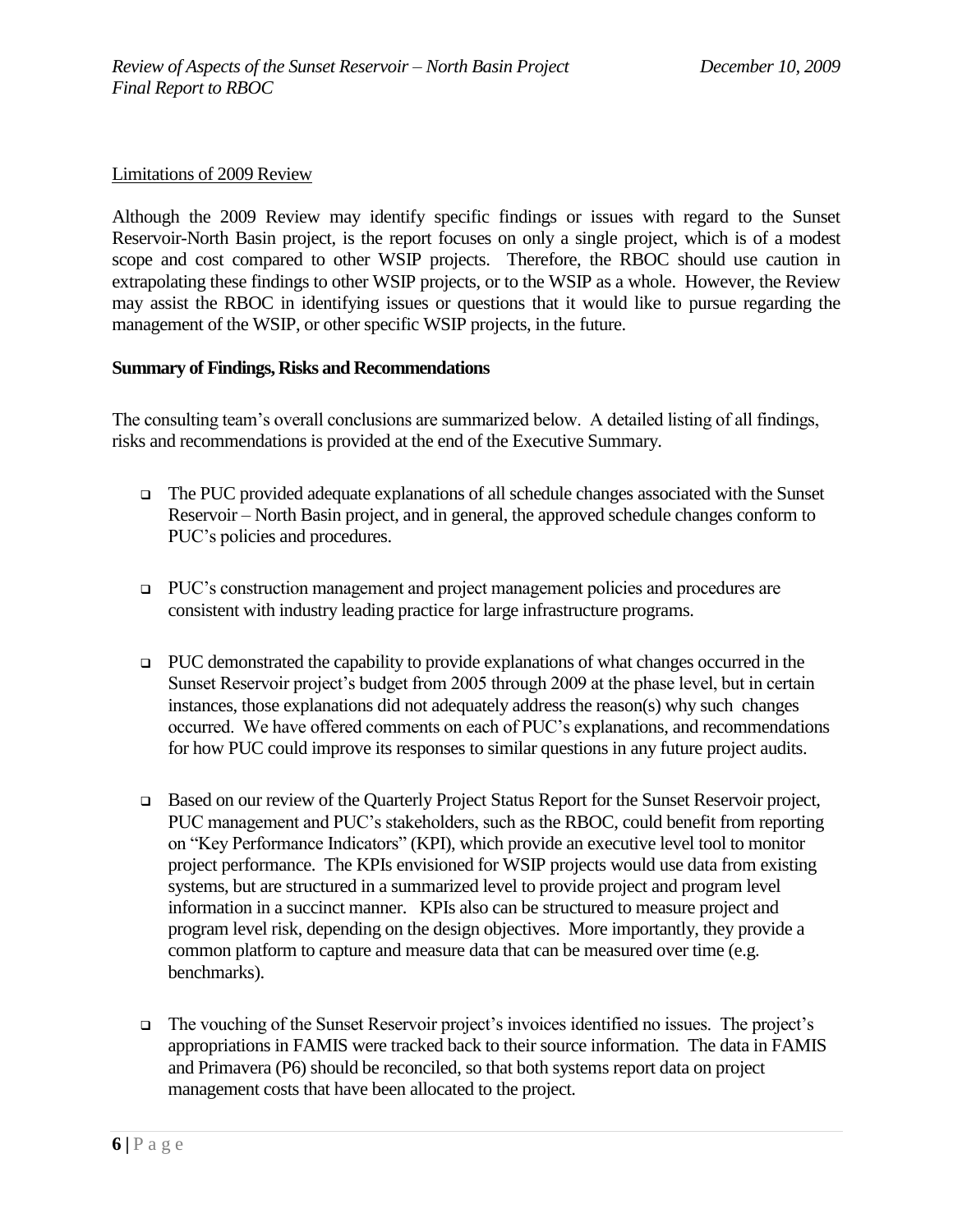We tested the allocated Overhead amounts for the Sunset Reservoir project, and four other WSIP projects. We compared each project's Overhead allocation against its construction budget to create a unit rate of allocated Overhead to see if the unit rate correlated across construction value. The test shows that allocated Overhead amounts do not necessarily correlate with budgeted construction values: the larger construction values do not result in a higher Overhead allocation.

#### <span id="page-6-0"></span>**Background on Sunset Reservoir – North Basin Project**

Sunset Reservoir was originally constructed in 1938, and is located near 28<sup>th</sup> Avenue and Ortega Street. The Sunset Reservoir – North Basin Project was designed to implement the recommendations of 1996 Utilities Engineering Bureau Seismic Condition of Reservoir Roofs Report to seismically strengthen reservoirs roofs, columns and beams. The roof of the North Basin was identified as the highest priority of all the City Reservoirs for seismic retrofitting.

The Sunset Reservoir project was divided into two phases<sup>1</sup>, along with security improvements:

- Phase A Soil Embankment Stabilization (WD-2397). Phase A included the design and construction of slope stabilization at the embankment of the Reservoir North Basin.
- Phase B Roof Seismic Retrofit, Reservoir Relining (WD-2406R). Phase B included the design and construction of structural improvements, such as concrete frames and footings, shear walls and a new concrete reservoir lining, and repairs to damaged roof slab along with civil, electrical, irrigation and landscaping improvements.

#### <span id="page-6-1"></span>**Summary of Report Findings, Risks and Recommendations**

Each section of the 2009 Review addresses one of the tasks identified by the RBOC, and includes a discussion of our team's findings, any risks associated with those findings, and any recommendations concerning ways that PUC could improve its project reporting and its procedures<sup>2</sup>. The Report's findings, risks and recommendations are presented below.

 $\overline{a}$ 

 $1$  The term "phase" will be used in two different contexts in this Report:

Phases A and B of the Sunset Reservoir project, which are identified above; and

Project phases, which reflect the "work breakdown structure" for each WSIP project. The current project phases for WSIP projects are: Project Management, Planning, Environmental, Design, Bid and Award, Construction

**I Phases A and E on the Sunset Reservoir A** algebra are identified above; and

Project phases, which reflect the "work breakdown structure" for each WSIP project. The current project phases

 $^2$  The roman Misierahajsots ared Rusheet Management, Planning, Emerolation tale, Design, the section whitle Report tution hich the item is discussed and Close Out.

<sup>3</sup> Because of timing issues, an accurate audit of the expenditure reconciliation of Primavera (P6) to FAMIS as of June 30,

 $2$  The roman numeral associated with each finding, risk and recommendation designates the section of the Report in which the item is discussed.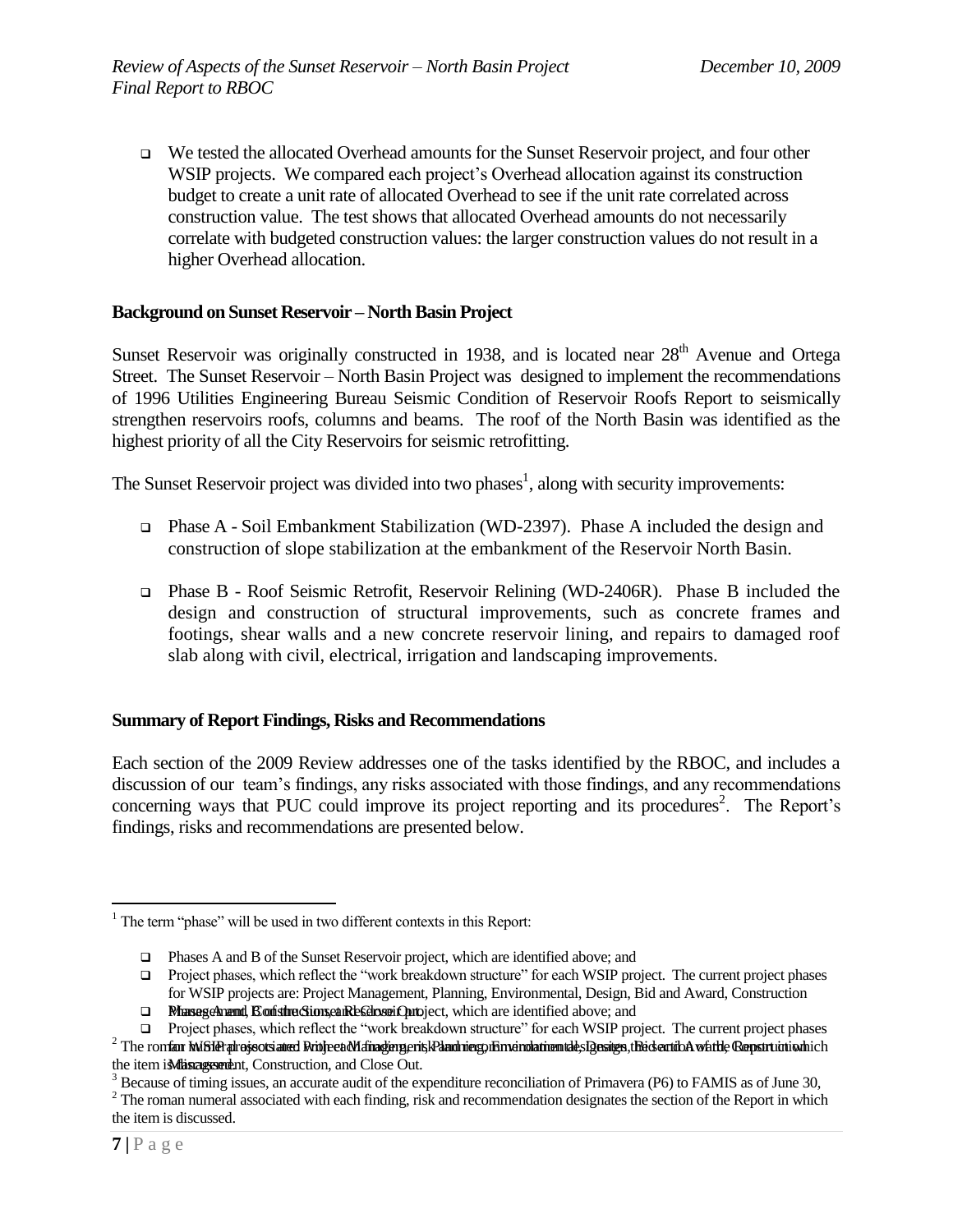#### <span id="page-7-0"></span>Project Schedule

*Finding III.1 - We found that PUC provided information that adequately itemized all Phase A and Phase B schedule changes, and identified the reasons why the changes occurred.*

*Risks III.1 Reasons for Schedule Changes*

Not applicable.

*Recommendations III.1 Reasons for Schedule Changes*  Not applicable.

*Finding III.2 – We found that current PUC policies and procedures were generally followed with the exception of timely notification of change orders/changes that have time implications.*

PUC staff has stated that Sunset Reservoir – Phase A was constructed under "old" PUC construction policies and procedures. In contrast, current WSIP projects follow the "new" PUC procedures. The Sunset Reservoir - Phase B was constructed using "a hybrid of old and new procedures." We found that the appropriate change management protocols were followed at the time that each Phase A and Phase B change order was approved.

*Risks III.2 - Whether Protocols Were Followed*

Although schedule change procedures associated with Phase A were followed, there was a time lag in processing the contract modifications. The practice of not identifying changes in a timely manner has the effect of approving history rather gaining concurrence prior to the event. This practice places those in a position to approve the change with no options except to rubber stamp the request.

*Recommendations III.2 - Whether Protocols Were Followed*

We recommend that there be no more than a one month delay in reporting potential time impacts.

*Finding III.3- We found that project schedule changes were documented as required by policies and procedures.*

The changes to the Phase A schedule were included in the proposed change order (PCO) documentation and referenced on the contract modification. The changes to the Phase B schedule were adequately documented

*Risks III.3 - Whether Project Schedule Changes Were Documented*

Not applicable.

*Recommendations III.3 - Whether Project Schedule Changes Were Documented*

Not applicable.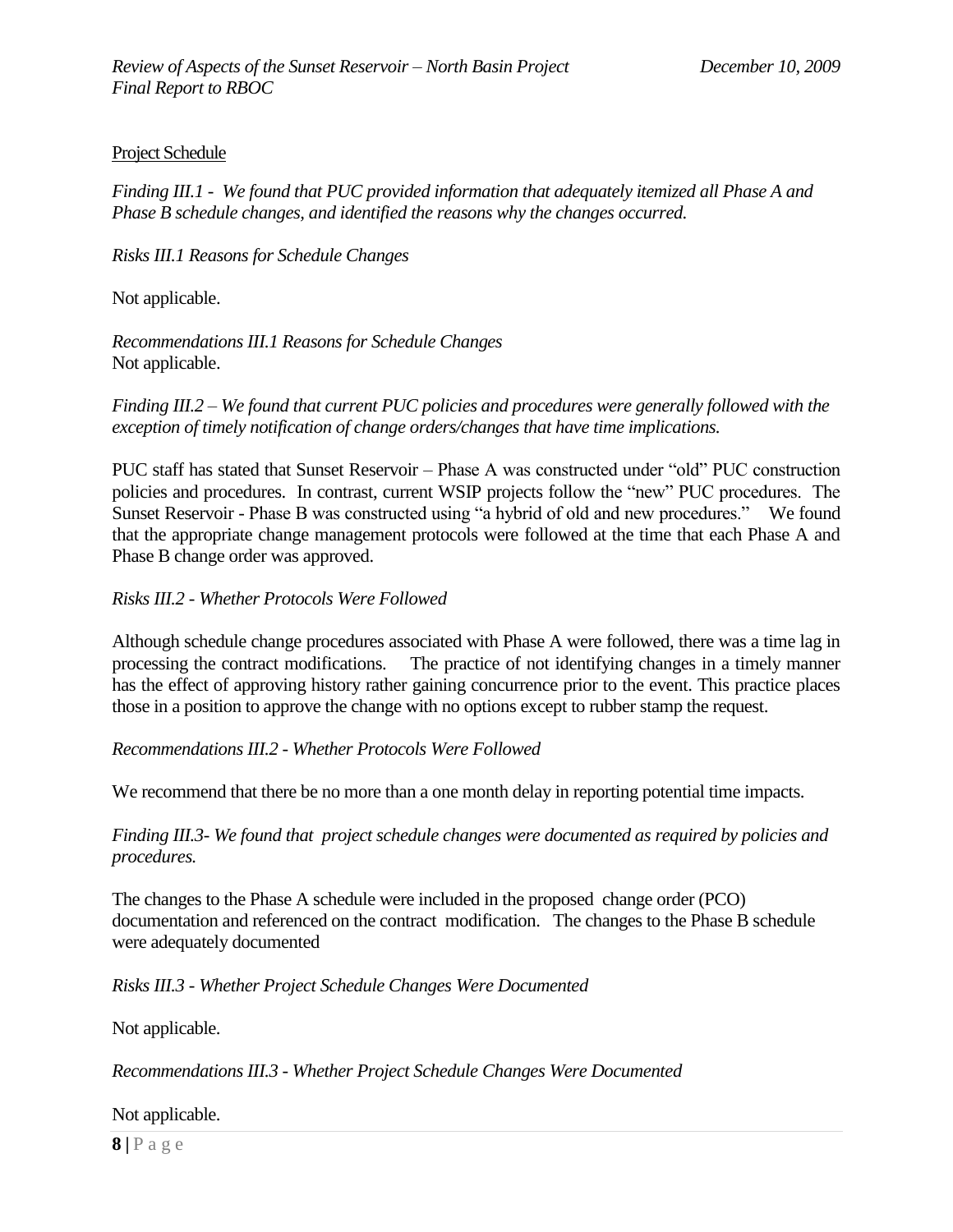*Finding III.4 – We found that changes to the Phase A and Phase B schedule were adequately reported. We also found that there was some confusion in the reporting of the Phase A schedule regarding the definition of the term "completion," that is, whether the term was referencing final or substantial completion.*

The change to the Phase A schedule was adequately reported in the WSIP Quarterly Project Status Reports. When the potential impact of the rain delay was recognized, it was reported in the March  $2006$  (4<sup>th</sup> Quarter FY 07/08) Quarterly Report Project Status. However, in the Quarterly Reports, there was some confusion regarding which completion date was being affected, the "Substantial" Completion" date or the "Final Completion" date.

The Phase B schedule change associated with the rooftop crack repair and the impact of cold temperatures on the fiberglass reinforced polymers roof strengthening was adequately identified in the "Major Issues" section of the 1<sup>st</sup> Quarter FY2008/09 Quarterly Report

#### *Risks III.4 - Whether Project Schedule Changes Were Reported*

The WSIP program has a multitude of projects, with each project managed by an individual team. It is easy for the individual project teams to lose sight of the audience for the WSIP quarterly reports. Modifying the detail presented, or changing the milestones reported upon, without an explanation of why the change is occurring, can cause confusion for the stakeholders and members of the public who rely upon the Quarterly Report as a source of information on the status of specific WSIP projects.

#### *Recommendations III.4 - Whether Project Schedule Changes Were Reported*

Establish one consistent format for reporting the schedule on the quarterly reports and accompanying standard definitions.

#### <span id="page-8-0"></span>Project Budget & Procedures

#### *Explanations of Project Budget Changes*

#### *Finding IV.1: We found that PUC's explanation for phase level budget changes occurred could be improved to explain the reasons driving such changes.*

Because PUC's WSIP Quarterly Reports are intended to serve as high-level, summary documents, the individual quarterly project status reports included in the Quarterly Report provide limited information about how and why budget changes have occurred at the phase level. As a result, PUC project staff developed responses to the consulting team's questions based on their review of the information stored in the Primavera (P6) program control system. Compared to our 2007 audit, PUC was able to provide significantly better information regarding project budget changes that have occurred since 2005 at the phase level. This indicates that PUC has implemented a capital project reporting system that can be used to provide feedback to stakeholders regarding how and why WSIP project budgets and schedules change over time.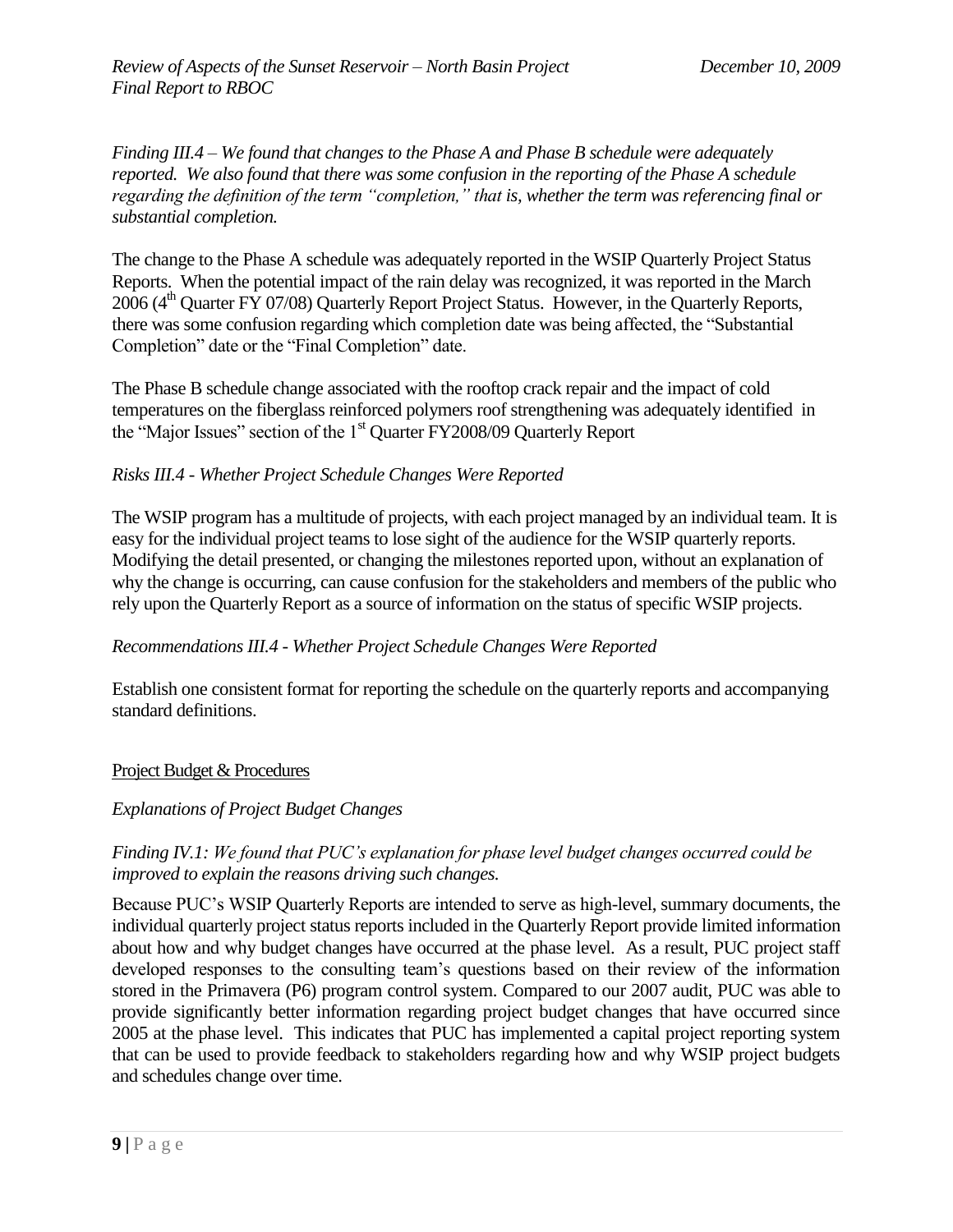However, in several of their responses, PUC focused on how certain budget elements within a phase changed, but did not answer the question of why the change occurred. In addition, in reviewing PUC's responses and the project status information provided to stakeholders through the WSIP Quarterly Reports, we concluded that:

- A. Between 2005 and 2009, PUC did not have a consistent methodology for determining which types of project expenses should be included in each project phase, or a standard methodology for estimating contingency levels.
- B. PUC's Quarterly Report project cost reporting does not provide information on the movement of costs between phases within a project.
- C. PUC's Quarterly Report project cost reporting could be improved to track and report on contingency usage and history.
- D. PUC could use Key Performance Indicators (KPI) to identify for stakeholders how a project is progressing, and whether the project faces budget and/or schedule pressure.

#### *Risk IV.1- PUC's Explanation of Why Phase Level Budget Changes Occurred Could Be Improved*

PUC risks harming its credibility with stakeholders if it is unable to provide complete explanations of why the budgets for WSIP projects change over time. PUC also risks harming its credibility if the project performance indicators that it presents to stakeholders do not clearly convey whether a project is facing budget, scope or schedule risk. Unless KPI are an established data set, there is also a risk of focusing staff on less important issues that may arise during the course of a project. Providing explanatory notes on budget changes provides a single repository that can be understood throughout the organization, and can provide for a more transparent process to manage fiscal aspects of the project.

#### *Recommendation IV.1- PUC's Explanation of Why Phase Level Budget Changes Occurred Could Be Improved*

We have provided comments on specific PUC's responses, which highlight the areas where PUC could improve its explanations of why budget changes at the phase-level were necessary from 2005 to 2007, or from 2007 to 2009. PUC can use these comments as guidance in developing more complete responses to future RBOC project audits, and project audits by other interested parties. In addition, we recommend that:

- A. PUC should settle upon a project budget methodology and stick with it.
- B. As a general matter, PUC's WSIP budget reporting should include the capability to track, at the phase level, each project's original 2005 baseline budget, changes to the budget that occur over time, and current budget, along with narrative concerning the reasons why each budget change was executed. Although this data may be tracked in Primavera and reported to team members in monthly reports, this information should be catalogued and provided in an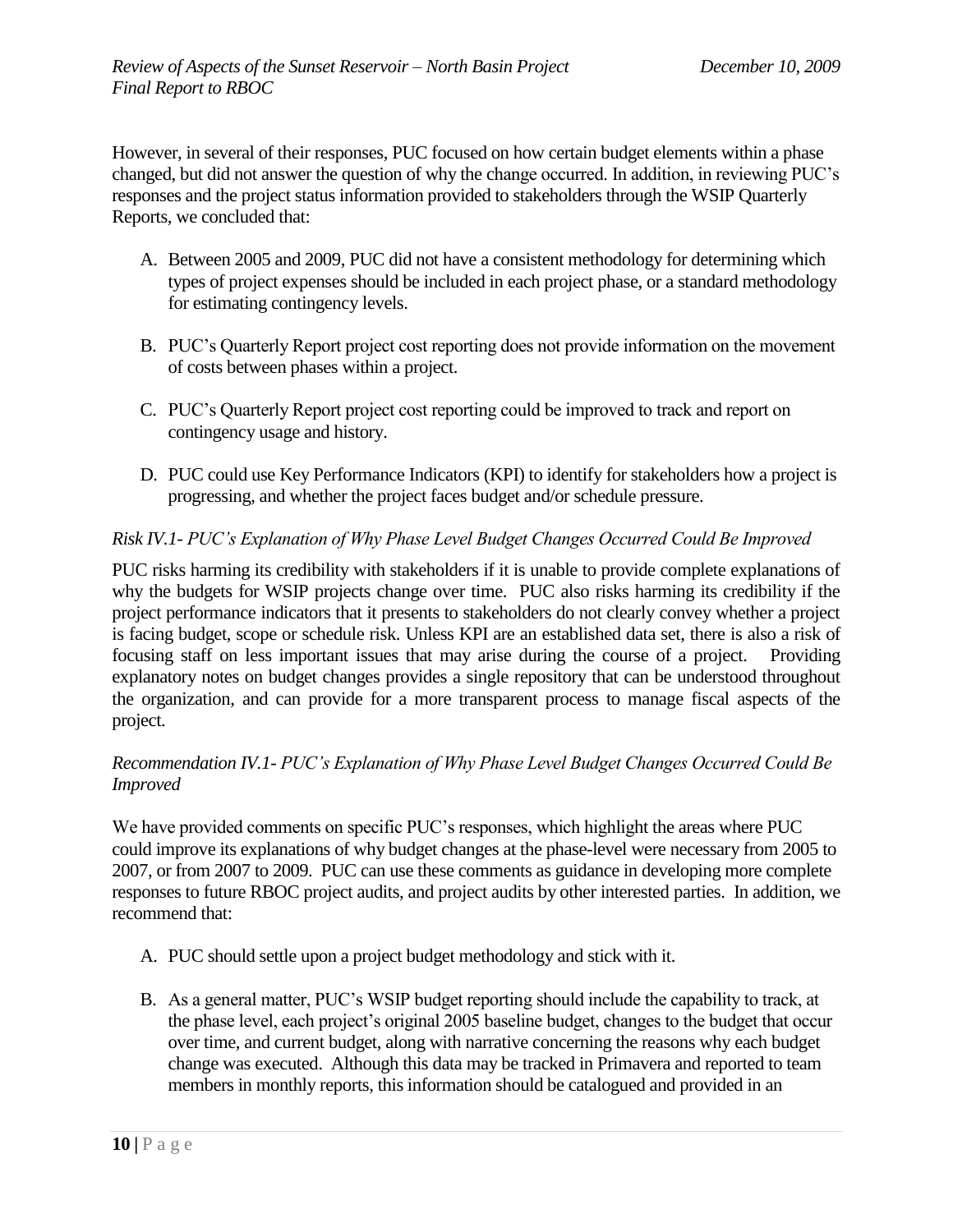appendix to the WSIP program budget.

- C. Although there are legitimate reasons why PUC may wish to limit access to information about project contingency usage, it is important for key stakeholders to have access to this data.
- D. We recommend that PUC report on the following "Key Performance Indicators" that would provide stakeholders with a better sense of whether a project is facing budget or schedule pressure. Sample Key Performance Indicators include:

<span id="page-10-0"></span>

| <b>Figure 1. Proposed WSIP Project Key Performance Indicators</b> |                                                                         |
|-------------------------------------------------------------------|-------------------------------------------------------------------------|
| <b>Key Performance Indicator</b>                                  | <b>What It Measures</b>                                                 |
| % Change Order Value/Original Contract Value                      | Variance from contracted (base) scope of<br>work                        |
| # Activities On Critical Path/Total Number Of<br>Activities       | Ability to complete project on time/project<br>criticality              |
| % Of \$ Expended/% Of Time Expended                               | Ability to place work within contracted<br>time parameters (throughput) |
| % Of Contingency Used/% Of Time Used                              | Rate of contingency use given contracted<br>time                        |

#### *Finding IV.2- We found that the WSIP Quarterly Report does not provide information on the source of project funding increases or phase budget increases*

Based on our review of the WSIP Quarterly Reports, it is not possible to directly trace how savings from one project were applied to another project. Based on information from PUC staff, we learned that the increase in the project budget from 2005 to 2007 was funded from savings from the other San Francisco Regional project, the University Mound – North Reservoir.

#### *Risk IV.2- Quarterly Report Does Not Identify Sources of Project Funding Increases or Phase Budget Increases*

If all budget transfers between projects are not explicitly reported to stakeholders and the general public, the PUC may be perceived as attempting to hide information about its management of the WSIP program's finances. This could harm the agency's overall efforts to improve transparency and to demonstrate its accountability.

#### *Recommendation IV.2- Quarterly Report Does Not Identify Sources of Project Funding Increases or Phase Budget Increases*

While PUC has received certain flexibility from the Board of Supervisors to transfer appropriated funds from one project to another within regions, budget transfers should be catalogued and documented in PUC's primary report to stakeholders and the general public, the WSIP Quarterly Report. This becomes increasingly important with the transition from a single fund source to multiple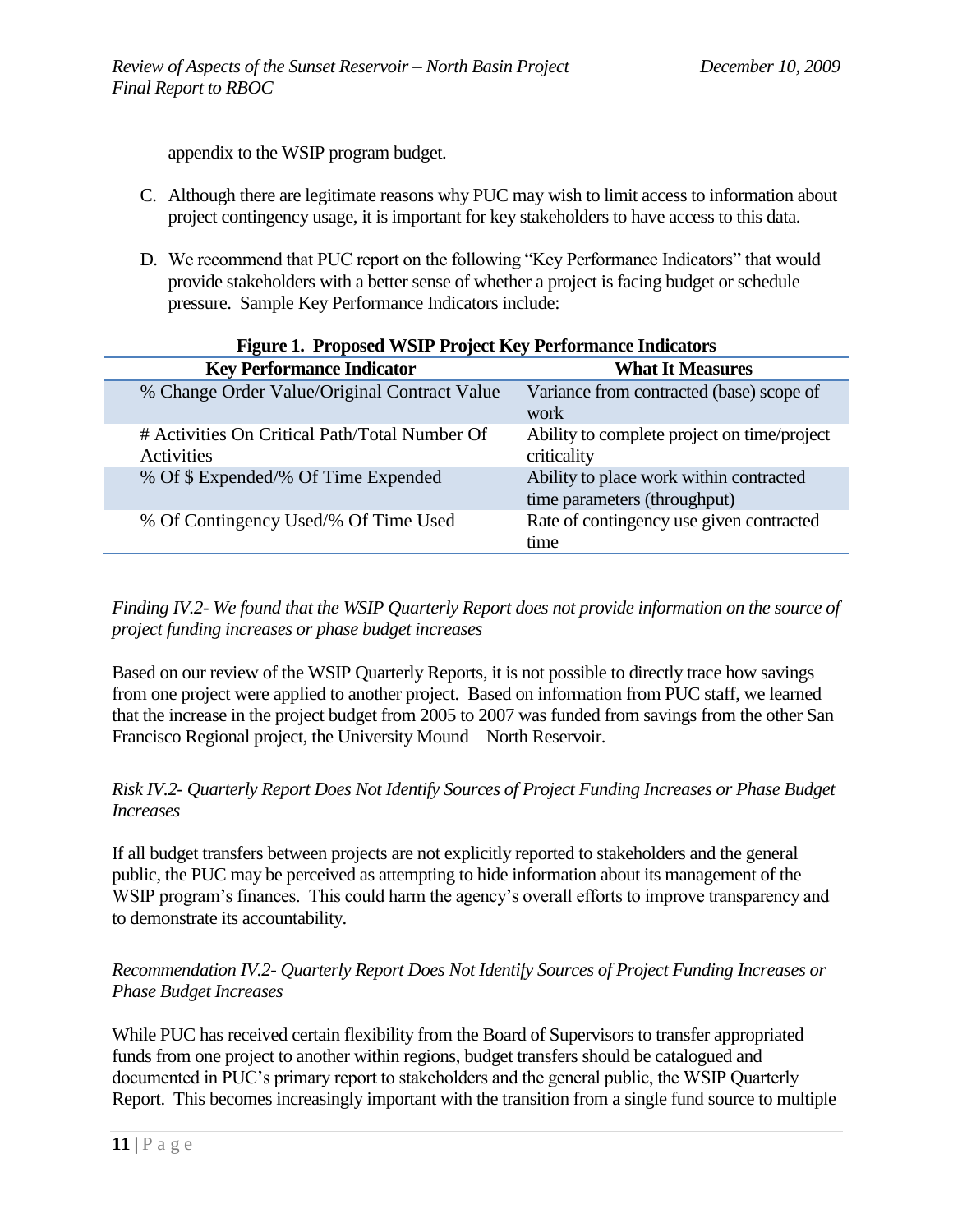fund sources: comingling of fund sources with potentially different eligibilities poses a significant risk that could be exacerbated by not identifying sources and uses of budget transfers.

*Finding IV.3 – Current program management system, (P6) is not configured to track program funding as it is designed to handle scheduling, cost reporting, and technical processes associated with design and construction.*

P6 is designed to track standard engineering and construction processes, and for cost reporting, but it is not designed to track program funding. The WSIP currently relies almost exclusively on Proposition A bond funds as its funding source. However, in the future, if the WSIP obtains additional approvals for a new series of revenue bond issues, or receives funding from federal or state sources, each of which may have different conditions for their use, PUC may need the ability to use its program management system to track multiple funding sources. The alignment of funding and scope is a critical program management oversight function.

#### *Risk IV.3* – *Current program management system, (P6) is not configured to track program funding*

Revenue bond programs, and federal and state grant funds, often have scope, expenditure and time limitations attached to the funds. Tracking only the cost, schedule and scope of a project can overlook specific limitations of each funding source that might affect the way project funds are spent.

#### *Recommendation IV.3* – *Program Funding Not Tracked Or Reported*

We recommend that in the future, the WSIP Quarterly Report format should incorporate funding reports.

#### <span id="page-11-0"></span>Did Sunset Reservoir Change Orders Comply with PUC Policies and Procedures?

#### *Finding IV.4- We found that project changes complied with PUC Policies and Procedures*

We reviewed the Contract Modifications that were executed for the Phase A and Phase B construction contracts, as well as PUC's Construction Management and Project Management policies and procedures. We found that the Change Control procedures and approval levels are reasonable for the management of a large capital program, and that in general, the Sunset Reservoir project complied with PUC's policies and procedures.

#### *Risks IV.4- Project changes complied with PUC Policies and Procedures*

Not applicable.

*Recommendations IV.4- Project changes complied with PUC Policies and Procedures*

Not applicable.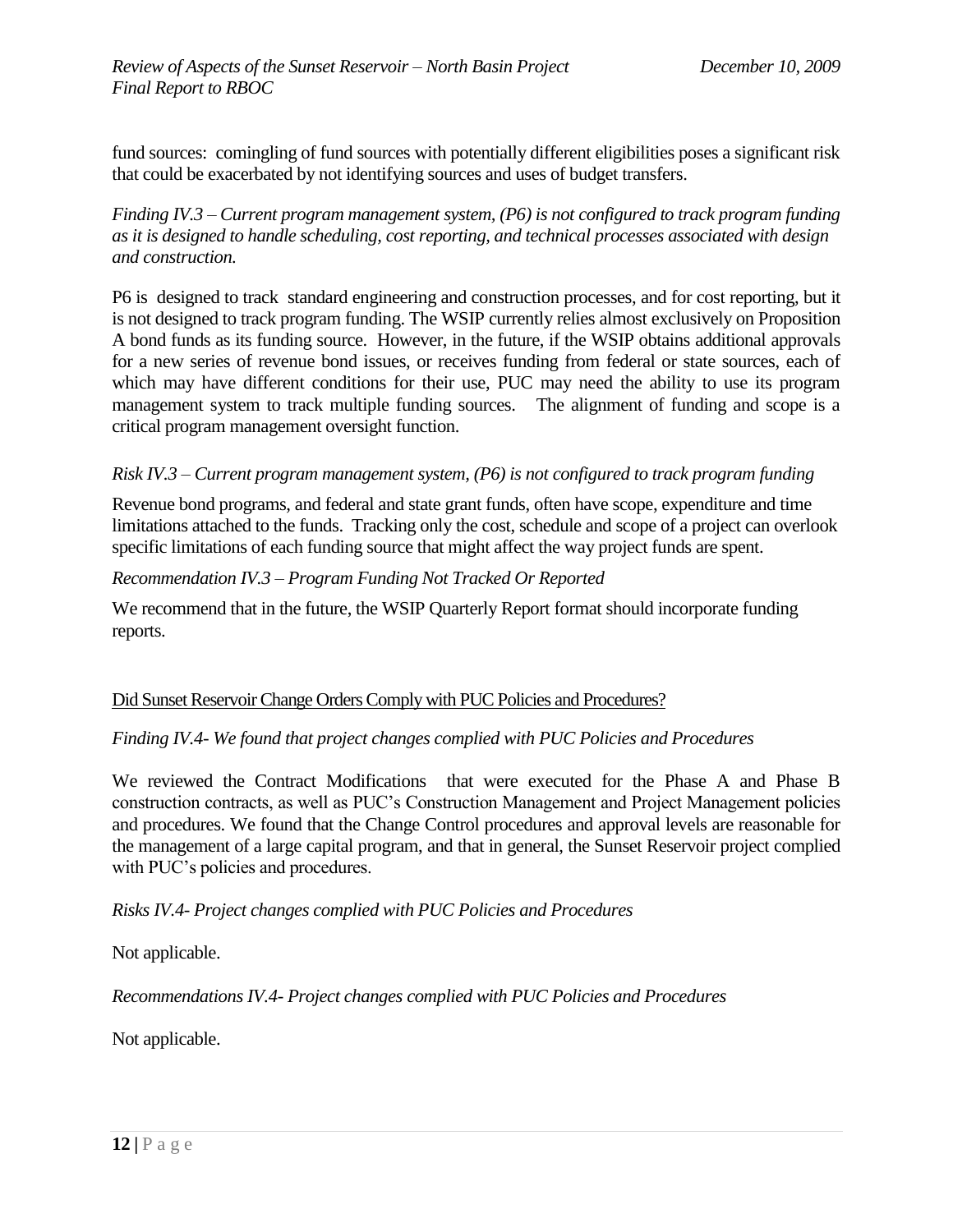#### *Finding IV.5 – We found that a change order for work that was potentially not warranted was negotiated and approved to avoid possible downstream issues with the contractor.*

There were certain instances where the PUC's Construction Management staff did not believe that a proposed change order was warranted, but approved it "in the interests of partnering," or "in order to avoid a claim," even though these are not specifically identified as reasons for change orders in PUC's procedures.

#### *Risks IV.5– Changes "In Interest of Partnering"*

The risk associated with approving questionable changes in order to avoid claims is that knowledge of this practice may give contractors an incentive to pursue claims that should be denied, since the agency may be more inclined to approve borderline claims rather than contest them. This risk must be balanced against the risk associated with denying all questionable claims, and potentially incurring higher legal costs. This practice may also be viewed as setting a precedent to other contractors on other program projects with reason to submit such requests for change orders.

#### *Recommendations IV.5– Changes "In Interest of Partnering"*

PUC has recently adopted new procedures that include formal partnering (Construction Management procedure P 24) and dispute resolution (Construction Management procedure P 19) protocols. This approach provides a structured framework for discussing and evaluating questionable claims. As it implements these new procedures, PUC should ensure that it explicitly evaluates the costs and benefits associated with any claims avoidance actions, and documents its actions.

#### *Finding IV.6 – We found that payments were adequately documented*

In reviewing the contract payment and other invoices, we determined that all payments had the proper ―encumbrance‖ documents in place to allow payment, and that the payments themselves were for the appropriate time period, for the proper amount, made to the correct vendor, charged to the correct project and for the appropriate goods and services.

*Risks IV.6- Payments Are Properly Documented*

Not applicable

*Recommendations IV.6 - Payments Are Properly Documented*

Not applicable.

*Finding IV.7 – We found that PUC is streamlining invoice processing through the use of a computerized invoice processing system.*

PUC is moving forward with the computerization of the invoicing process. Under the old manual system, approximately 25 pieces of paper supported each claim for payment. This has been reduced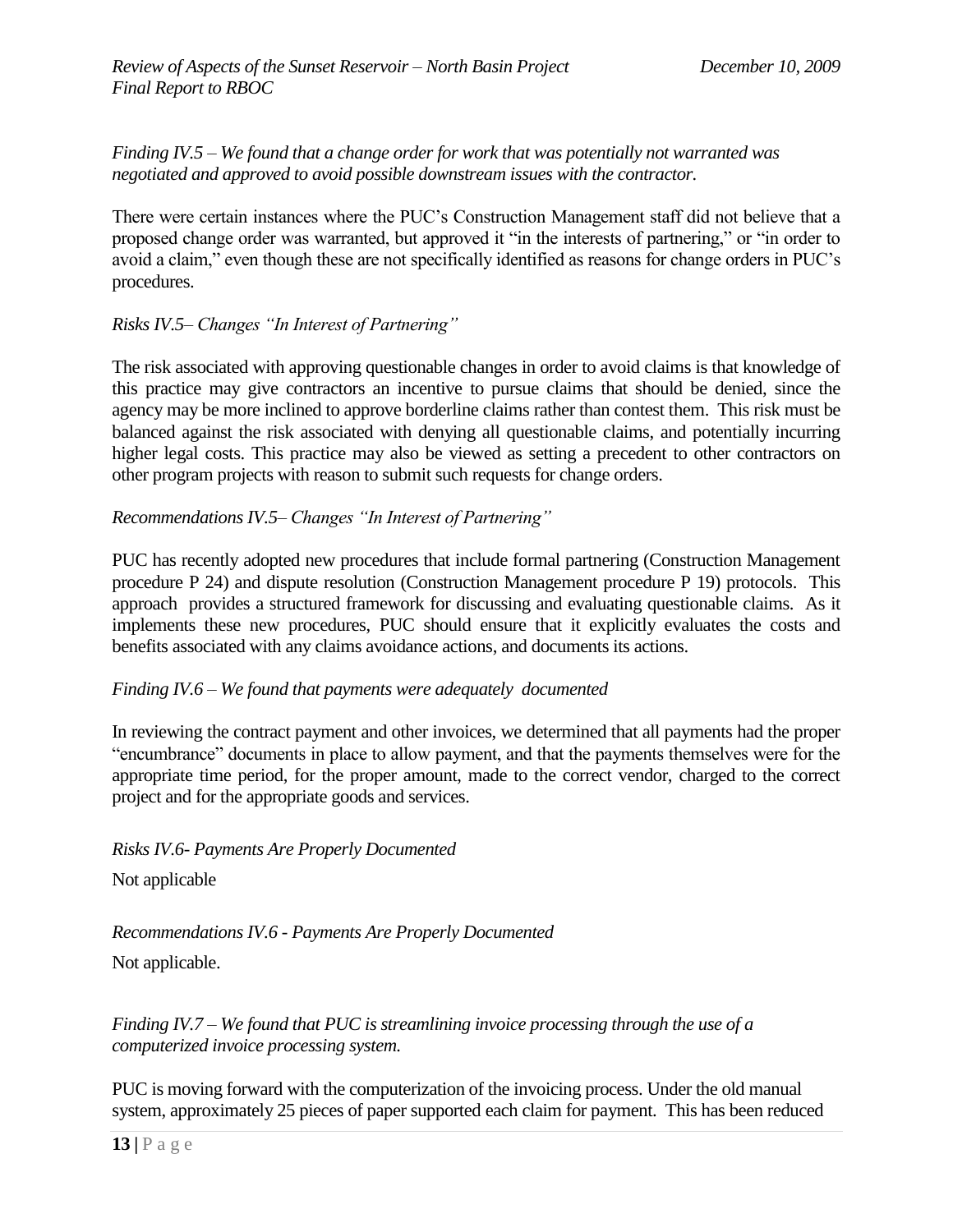by approximately two-thirds. This system should prove to be more efficient and effective in paying contractors in a more timely fashion.

#### *Risk IV.7 – Streamlining Invoice Processing*

Under the provisions of the City's Administrative Code, the PUC is prohibited from paying interest on late payments. Nonetheless, if PUC gains a reputation within the contracting community for untimely payments, this could result in somewhat higher cost proposals on future contracts, as contractors compensate for their higher anticipated financing costs.

#### *Recommendation IV.7 - Streamlining Invoice Processing*

We believe still more attention needs be given this area with an eye toward further streamlining the payment approval process. There are still a minimum of six approvals necessary before a payment voucher can be issued. This would benefit the WSIP program by facilitating the prompt payment of contractor invoices, as the volume of WSIP construction activity increases over time.

#### *Finding IV.8- We were able to reconcile appropriation amounts in FAMIS to Board of Supervisor authorizations.*

The appropriation amounts reflected in FAMIS as of June 30, 2009, were traced back to the authorizations of the Board of Supervisors with no issues. We accounted for the pre-CIP funding, a revenue transfer and an allocation of program management costs to balance to the total FAMIS appropriation. However, the schedule for allocating WSIP program management costs to individual projects should be formalized.

#### *Risks IV.8- Appropriations*

Program Management costs associated with WSIP projects are allocated costs, rather than direct expenses. Without a transparent allocation methodology and schedule for future allocations of these expenses, there may be a potential for cost allocations to be manipulated to keep certain projects from appearing to be over-budget by allocating less than the "appropriate" share of program management expenses to them.

#### *Recommendation IV.8 – We found that on-going allocation of program management costs do not follow a standard procedure.*

The allocation of program management costs to the projects requires increased standardization. Although PUC staff indicated that the allocation of these costs should occur on an annual basis, a firm schedule for the ongoing allocation of these costs to projects does not appear to be in place; an allocation occurred in June 2008, but no allocation occurred in June 2009. The protocol for determining when program management costs should be allocated, and to which projects, needs be more clearly defined.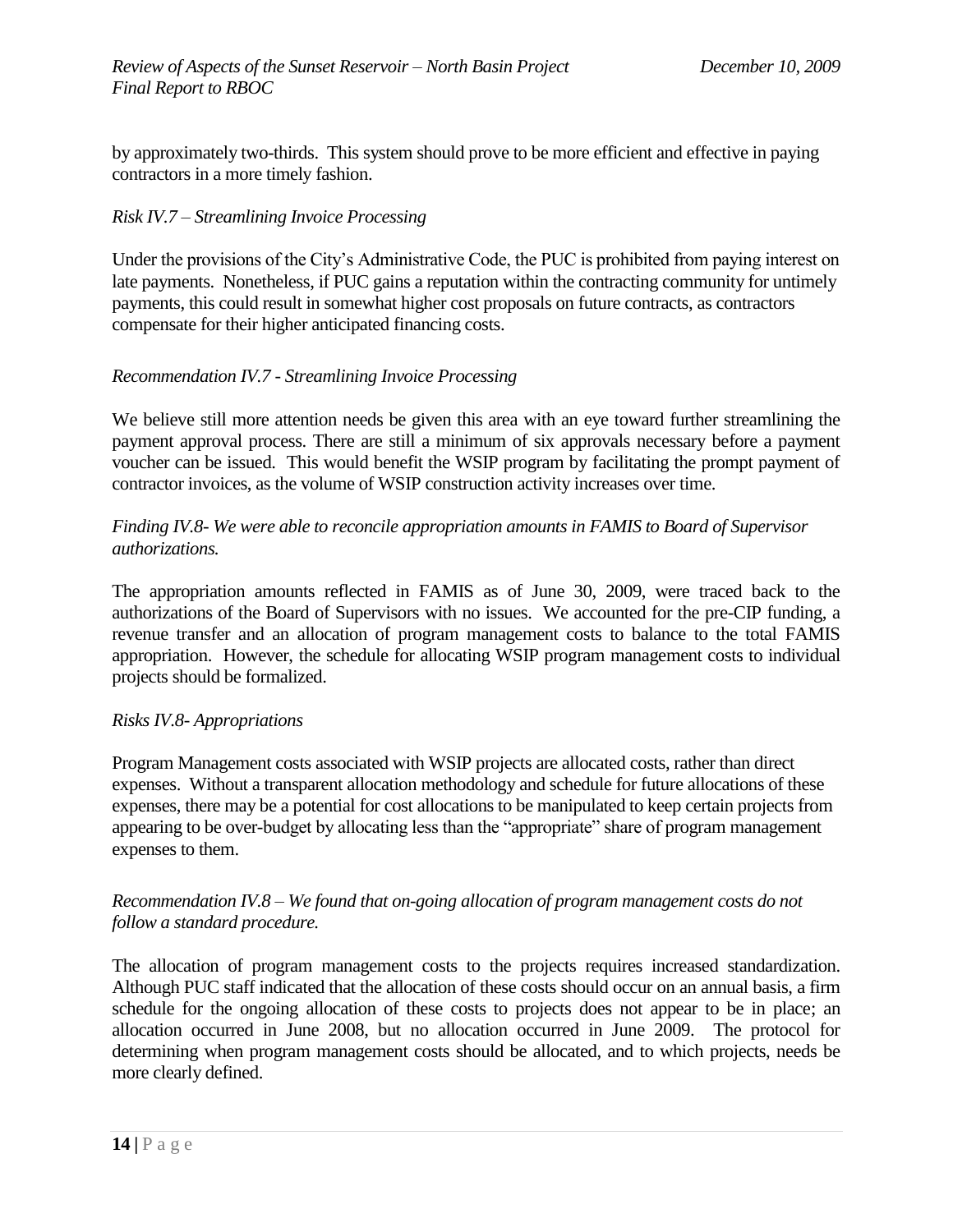*Finding IV.9 – We found that the Primavera/FAMIS Reconciliation should be improved by standardizing the treatment of program management costs*

As a result of the timing issues involved with using a June  $30<sup>th</sup>$  cut-off date<sup>3</sup>, we compared data from FAMIS and P6 as of the end of July 2009. The reconciliation provided below indicates that the difference between the two systems was less than one-tenth of one percent. A larger accounting issue is the handling of the project management allocation (\$1,866,857) by Primavera. In FAMIS, both the budget and expense were moved into the Sunset Reservoir project. Primavera has chosen to filter out this transaction and leave the allocation in the master account.

#### *Risk IV.9 – Primavera/FAMIS Reconciliation*

Unless, this methodology is changed, these allocations will be reconciling items for the life of the project between the two systems. The two systems will never truly align. The projects total costs would never be displayed in Primavera.

#### *Recommendations IV.9 - Primavera/FAMIS Reconciliation*

- $\Box$  The methodology for the distribution of project management costs should be changed in Primavera to mirror the treatment of those costs in FAMIS, so that all costs allocated to each project are shown in that project in Primavera.
- a Although the differences in the data found in P6 and FAMIS is relatively small, the PUC should emphasize taking corrective action of reconciling items. This issue was raised in the RBOC's 2007 Report. The longer that reconciling entries languish and accumulate, the harder it becomes to bring two systems back into balance.

#### <span id="page-14-0"></span>**Review of Policies & Procedures**

#### *Finding V.1 – Controller and PUC should streamline contractor payment processing*

In December 2008, the Controller instituted a policy that delegated authority for certain accounting transactions to certain low-risk City Departments. Currently, this policy does not apply to the PUC, because PUC already funds a position on the Controller's staff that is dedicated to reviewing and processing PUC payment transactions. However, as the rate of spending on the WSIP increases, PUC staff believes that delegating low risk accounting transactions to PUC could help address pending concerns about the prompt processing of a larger number of payments in the future.

 $\overline{a}$ <sup>3</sup> Because of timing issues, an accurate audit of the expenditure reconciliation of Primavera (P6) to FAMIS as of June 30, 2009 was not possible. Because of the fiscal year-end closing, in FAMIS the month of June 2009 did not close until the end of August. Primavera used June 2009 data that was downloaded from FAMIS on July 13<sup>th</sup>. It was impossible to get a snapshot of FAMIS as of July 13<sup>th</sup> to compare against because once a date has passed in FAMIS, and more expenditure data is loaded into the system, data regarding the status of FAMIS on earlier dates cannot be retrieved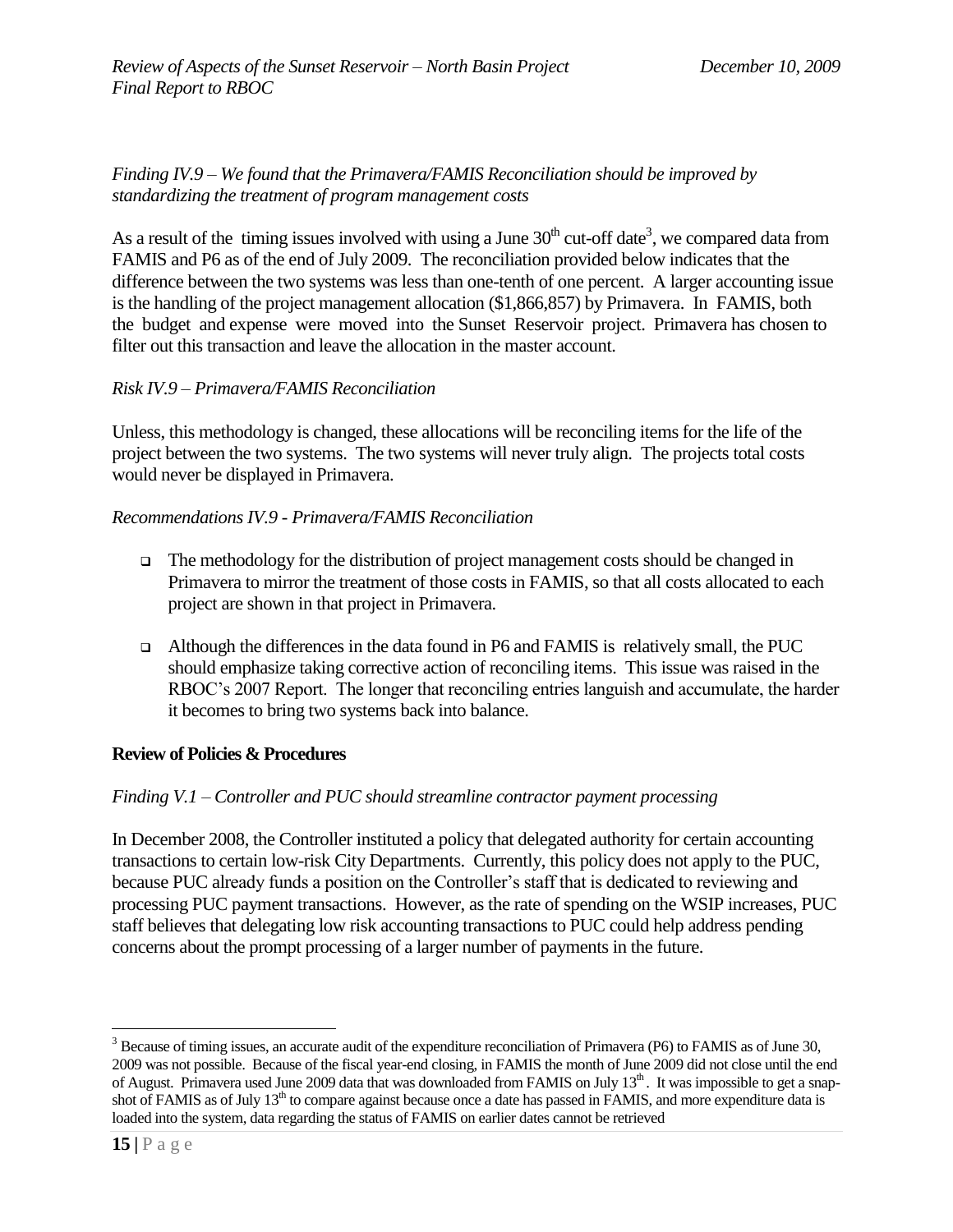#### *Risks V.1 - Streamlining Contractor Payment Processing*

If PUC gains a reputation within the contracting community for untimely payments, this could result in somewhat higher cost proposals on future contracts, as contractors compensate for their higher anticipated financing costs.

#### *Recommendation V.1 - Streamlining Contractor Payment Processing*

We recommend that the Controller delegate authority to the PUC for transaction review granted other low-risk departments. This would assist PUC Finance in managing their anticipated increased workload from WSIP transactions. That, in turn, would benefit the WSIP program by reducing the chances that the payment of complex invoices could be delayed by a lack of timely review at either the Controller's Office or PUC Finance.

#### *Finding V.2 - We found that the accounting for bond proceeds requires ongoing management attention*

The accounting for bond proceeds involves setting up and tracking four categories of records (Commission Program Adopted Budget, Board-approved Appropriation Budget, encumbrance and actual spending) across each series of bond proceeds. The PUC and Controller agree that this is a time-consuming process, but that the interest expense savings justify the effort. PUC has indicated that while FAMIS can meet the reporting needs for the bond program, it is not a flexible system, and that the process they must use is cumbersome, and can be challenging to implement properly.

#### *Risk V.2 – Accounting for Bond Proceeds*

The PUC is aware of the risks associated with improperly accounting for the use of tax-exempt bond proceeds.

#### *Recommendation V.2 – Accounting for Bond Proceeds*

We recommend that the PUC and Controller's Office continue to pursue ways that they can meet the reporting needs for the tracking of bond proceeds.

#### *Finding V.3 - We found that PUC Construction Management and Project Management Procedures comply with Controller's policies and are consistent with leading industry practices*

PUC procedures for Construction Engineering, Construction Management and Project Management have been reviewed. In general, the Commission's procedures are in compliance with the Office of the City Controller's policies. The CM procedures that are posted on the WSIP website have recently been updated and are largely consistent with industry leading practices.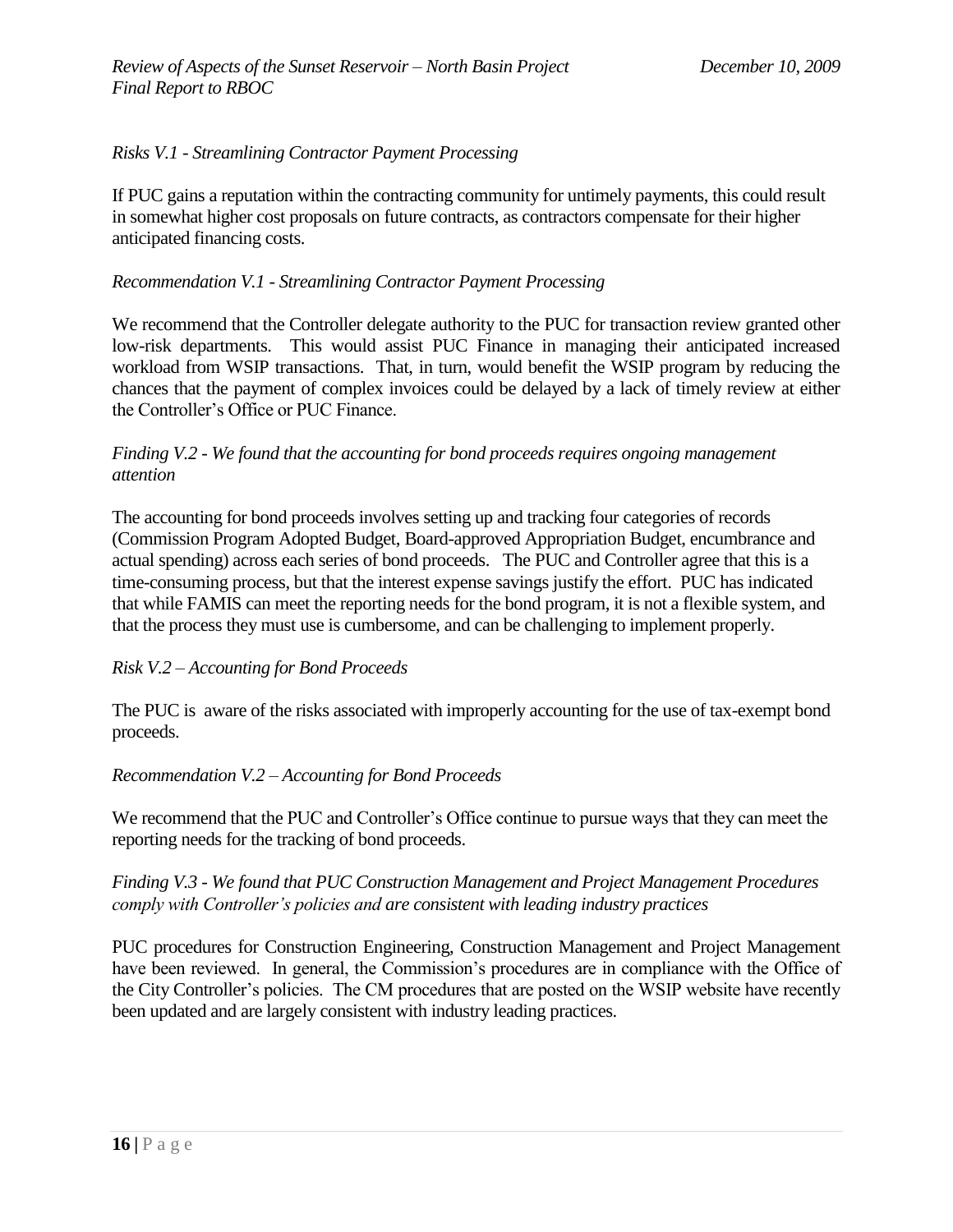*Risks V.3 - PUC Construction Management and Project Management Procedures*

Not applicable.

*Recommendations V.3 - PUC Construction Management and Project Management Procedures*

Although we found that PUC's procedures are consistent with leading industry practices, in the body of the report, we offer several observations and recommendations regarding specific procedures that may be considered for future revisions.

#### **Possible Topic for Future Analysis**

This report provides the RBOC with a template for a highly detailed review of a revenue bond-funded PUC construction project. However, this type of detailed review of every WSIP project would not be practical or cost-effective to undertake. Going forward, the consulting team recommends that the RBOC consider pursuing the following course for independently assessing how WSIP projects are performing, and identifying which projects should undergo further analysis:

 Establish Key Performance Indicators, based on leading industry practice, and apply those indicators to all WSIP projects. The KPI format should produce a green light/yellow light/red light indicator report format that identifies those projects that are proceeding smoothly, and those projects that may require more attention.

<span id="page-16-0"></span>

| Tigure 2 Mock-Op of Ixcy I criticially indicator building y Ixcport |                         |  |
|---------------------------------------------------------------------|-------------------------|--|
| <b>Key Performance Indicator</b>                                    | <b>Indicator Status</b> |  |
| Performance Indicator 1                                             |                         |  |
| Performance Indicator 2                                             |                         |  |

#### **Figure 2 Mock-Up of Key Performance Indicator Summary Report**

It is important to note that simply because a project that has a "red light" on one or more indicators does not imply that it is being mis-managed, it simply means that the project faces challenges, and must be carefully monitored and managed by PUC staff and stakeholders.

- Develop periodic WSIP KPI reports for review by the Committee.
- Focus attention on those WSIP projects that face the greatest challenges, based on the KPI analysis, by conducting brief audit reviews that concentrate on understanding the challenges that the projects face, how the challenges are being addressed and mitigated by PUC, and any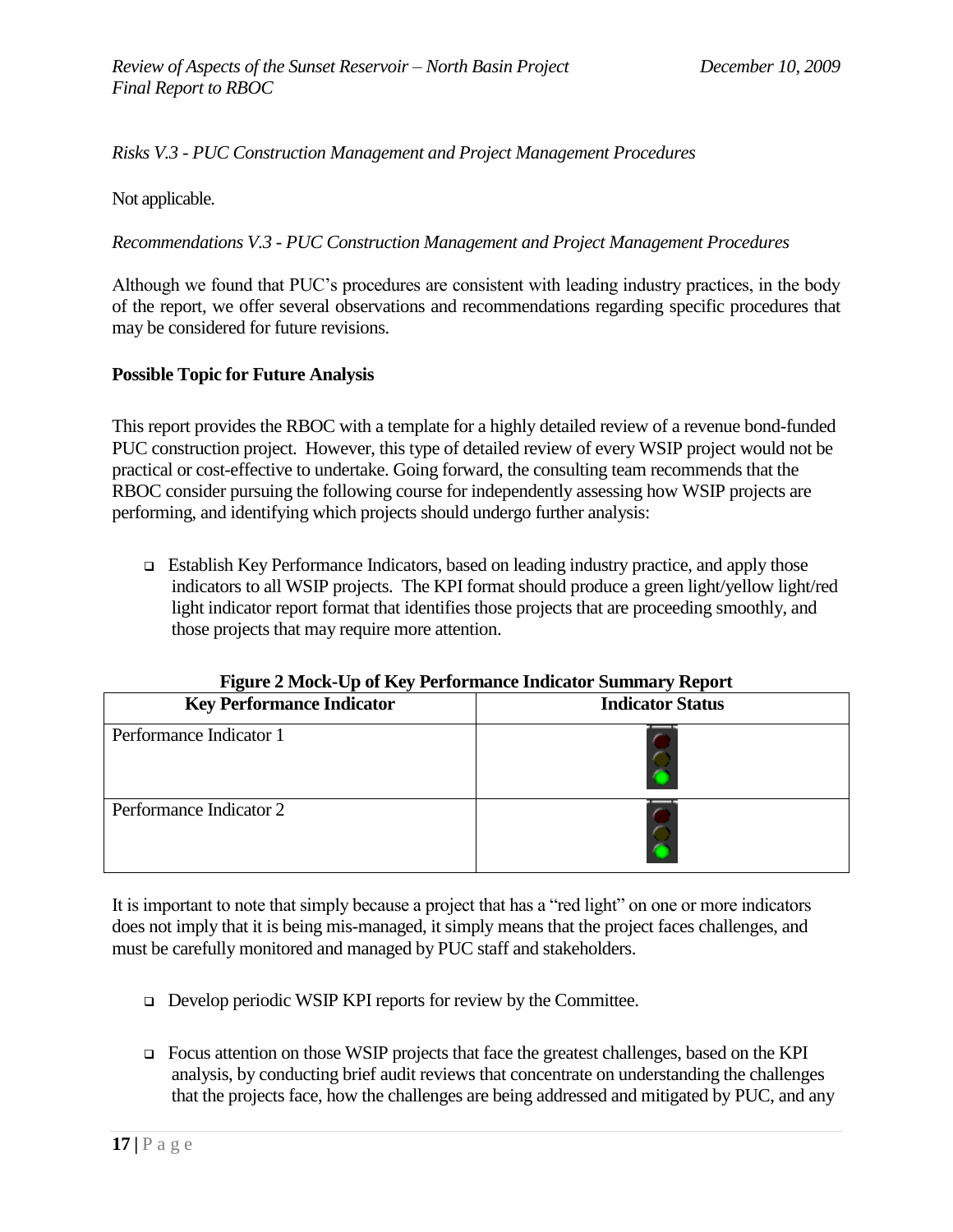"how and why" questions concerning changes to the project schedule, scope and budget that have occurred since November 2005.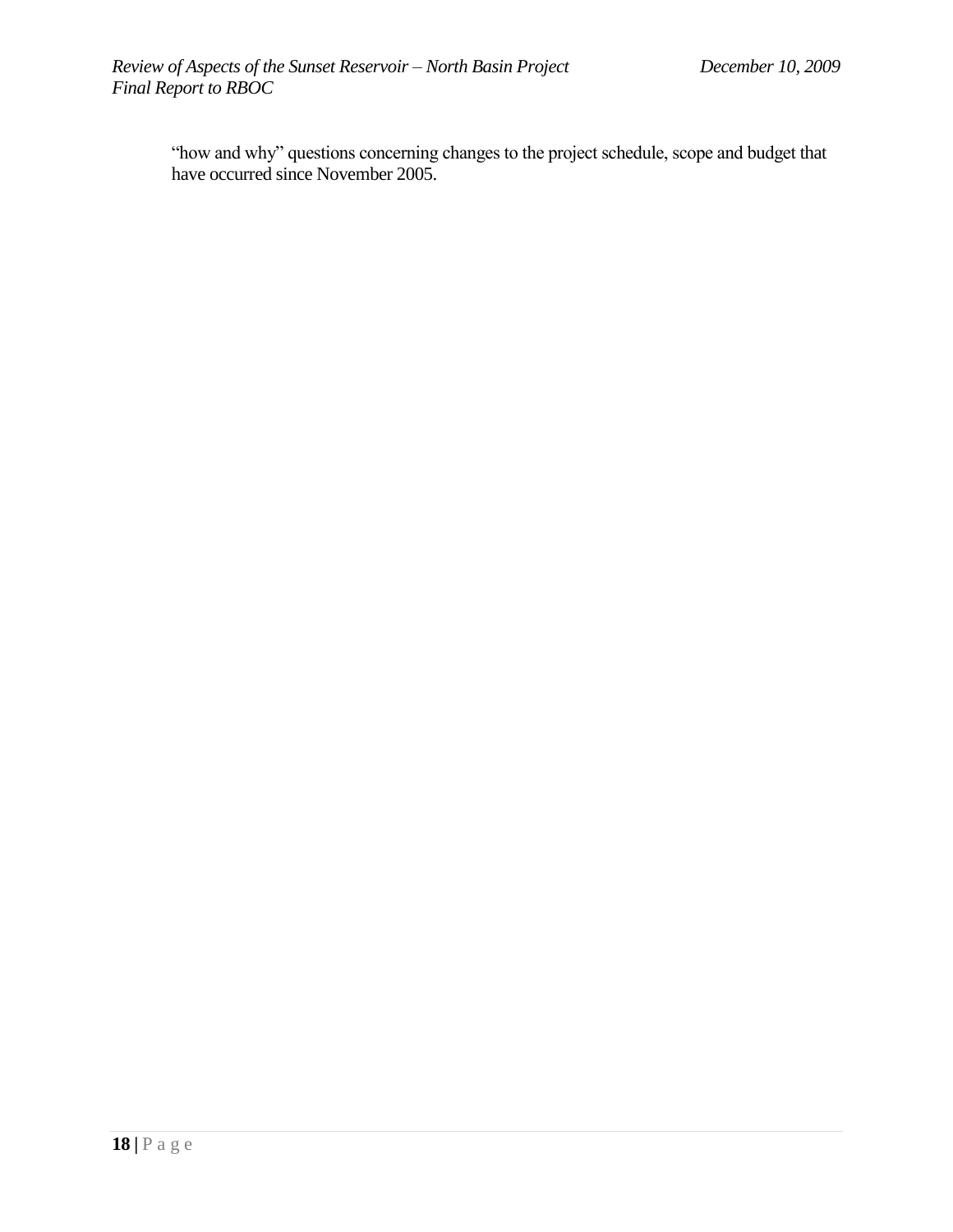## **II. Introduction**

On September 21, 2009, the Revenue Bond Oversight Committee (RBOC) approved a contract with the team of Robert Kuo Consulting, RW Block Consulting, Inc. (RWBC) and Lawrence Doyle to conduct a review of a single Water System Improvement Program (WSIP) project, the Sunset Reservoir – North Basin (CUW35801).

In the RBOC's 2007 Financial Review, RBOC's consulting team, which included Robert Kuo Consulting and Larry Doyle, found that for three major WSIP projects, the Calaveras Dam Replacement, the Crystal Springs Bypass Tunnel and the Crocker Amazon Pump Station Upgrade, PUC did not possess the information to provide a clear and comprehensive explanation of the changes in scope, budget and schedule that had occurred between 2002 and 2005. After deliberation, the RBOC decided not to pursue comprehensive explanations for the changes associated with 12 other WSIP projects that had been included in the 2007 consulting scope of work.

#### <span id="page-18-0"></span>**Purpose of 2009 Review**

With the experience of the 2007 Financial Review in mind, the purpose of the 2009 RBOC Financial Review is to use the Sunset Reservoir-North Basin project as a test case to determine whether the San Francisco Public Utilities Commission (PUC) has developed the capital project reporting capabilities required to permit the RBOC and other interested parties to evaluate whether WSIP projects are meeting budget, schedule and other performance objectives. The 2009 Review also is intended to determine whether budget and schedule changes to the Sunset Reservoir project have been made in accordance with PUC and Controller's Office policies and procedures, and whether the WSIP's current policies and procedures reflect best practices for large infrastructure programs.

#### **Specific Tasks in 2009 Review**

The RBOC identified three specific tasks for the consulting team to undertake in the 2009 Review:

**Task 1:** Review the most current Quarterly Project Status Report provided by the PUC for Project CUW35801 – Sunset Reservoir-North Basin. Evaluate the schedule and describe in detail changes between activities planned, approved and delivered. Basic inquiries to include:

- $\Box$  What changes, if any were required and why?
- □ Were established protocols followed?
- □ Were changes documented?
- □ Were changes adequately reported?

**Task 2:** Review all budget elements noting any changes to amounts estimated, approved and spent. Examine the propriety of each change against current PUC policies and procedures associated with project management, construction controls, change order authority and any other pertinent policy established by the Commission. Provide an assessment as to whether such changes are allowable, allocable, and reasonable when reviewed against the expenditure of bond proceeds in accordance with existing law. Basic inquiries to include: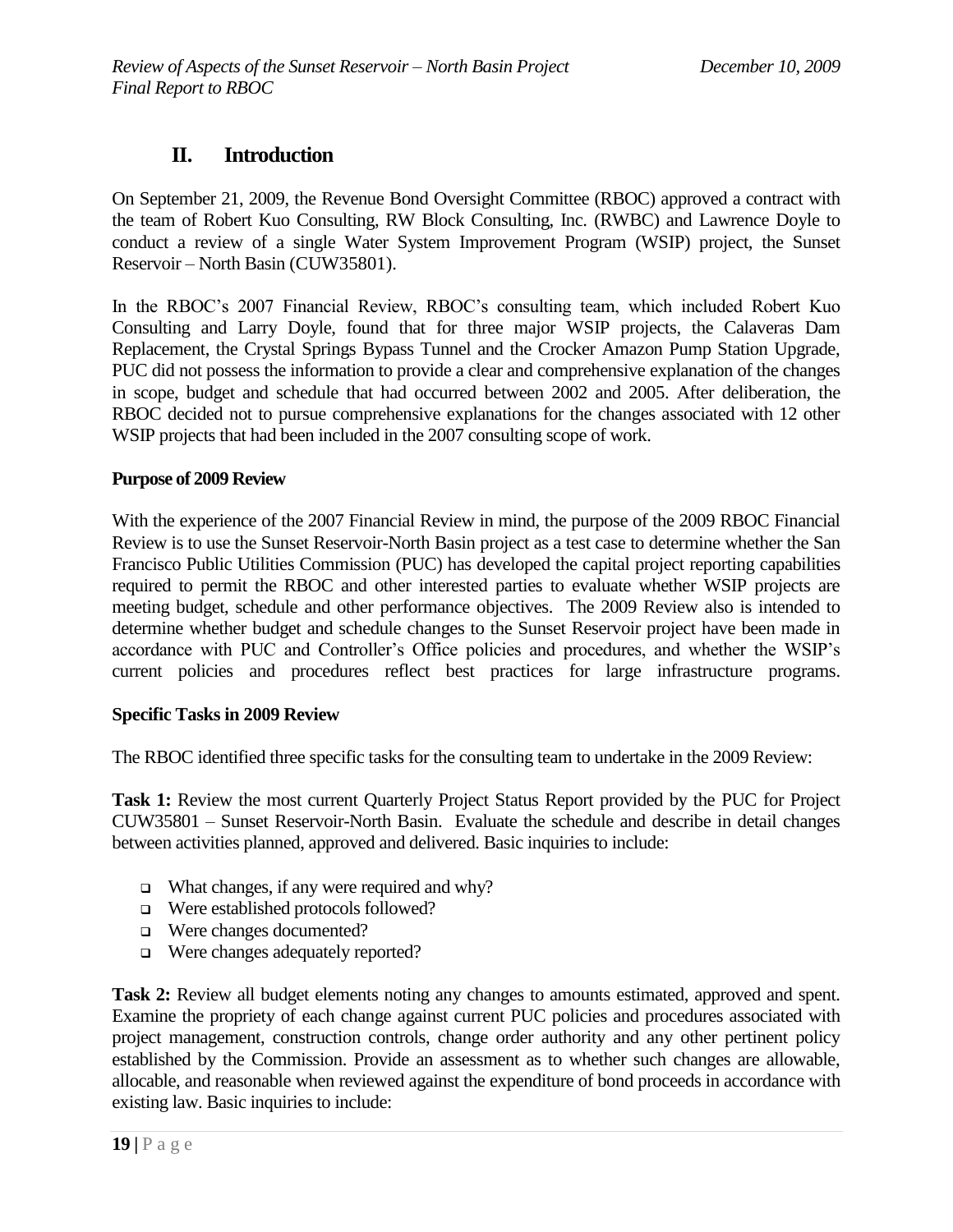- $\Box$  Why were changes, if any, necessary?
- □ Were proper procedures followed?
- □ Were changes documented?
- □ Were changes adequately reported?

**Task 3:** With respect to completed Tasks 1 & 2, review how the PUC's policies complement those set forth under the Office of the City Controller. Consultant to review and assess how the Commission's internal practices complement those set forth by the Office of the City Controller or requires modification in order to become compliant. Consultant to review and evaluate PUC practices against standard industry practices associated with public infrastructure projects of a similar scope.

#### RBOC Report Review Process

A draft of this report was discussed with the RBOC at the Committee's meeting on October 19, 2009. A Draft Final version of the report was discussed with the RBOC at the Committee's meeting on November 16, 2009. The Final version of the report reflects many constructive comments and questions provided by Committee members on both drafts. The drafts of the report also were reviewed by PUC staff, who provided helpful comments, clarifications and follow-up information throughout the process of developing the Final report.

#### Limitations of 2009 Review's Findings

Although the 2009 Review may identify specific findings or issues with regard to the Sunset Reservoir-North Basin project, is this Report focuses on only a single project, which is of a modest scope and cost compared to other WSIP projects. Therefore, the RBOC should use caution in extrapolating these findings to other WSIP projects, or to the WSIP as a whole. However, the Review may assist the RBOC in identifying issues or questions that it would like to pursue regarding the management of the WSIP, or other specific WSIP projects, in the future.

In addition, where noted, we have relied on statements by PUC staff regarding data sources or the agency's standard practices, and have not independently verified those statements.

#### <span id="page-19-0"></span>**Background on Sunset Reservoir – North Basin Project**

Sunset Reservoir was originally constructed in 1938, and is located near 28<sup>th</sup> Avenue and Ortega Street. The Sunset Reservoir – North Basin Project is designed to implement the recommendations of 1996 Utilities Engineering Bureau Seismic Condition of Reservoir Roofs Report to seismically strengthen reservoirs roofs, columns and beams. The roof of the North Basin was identified as the highest priority of all the City Reservoirs for seismic retrofitting. The Sunset Reservoir project was divided into two phases, along with security improvements:

 Phase A - Soil Embankment Stabilization (WD-2397). Phase A included the design and construction of slope stabilization at the embankment of the Reservoir North Basin. This encompassed the excavation of temporary benches along the hillside for construction, including selective demolition of landscaping and site facilities, construction of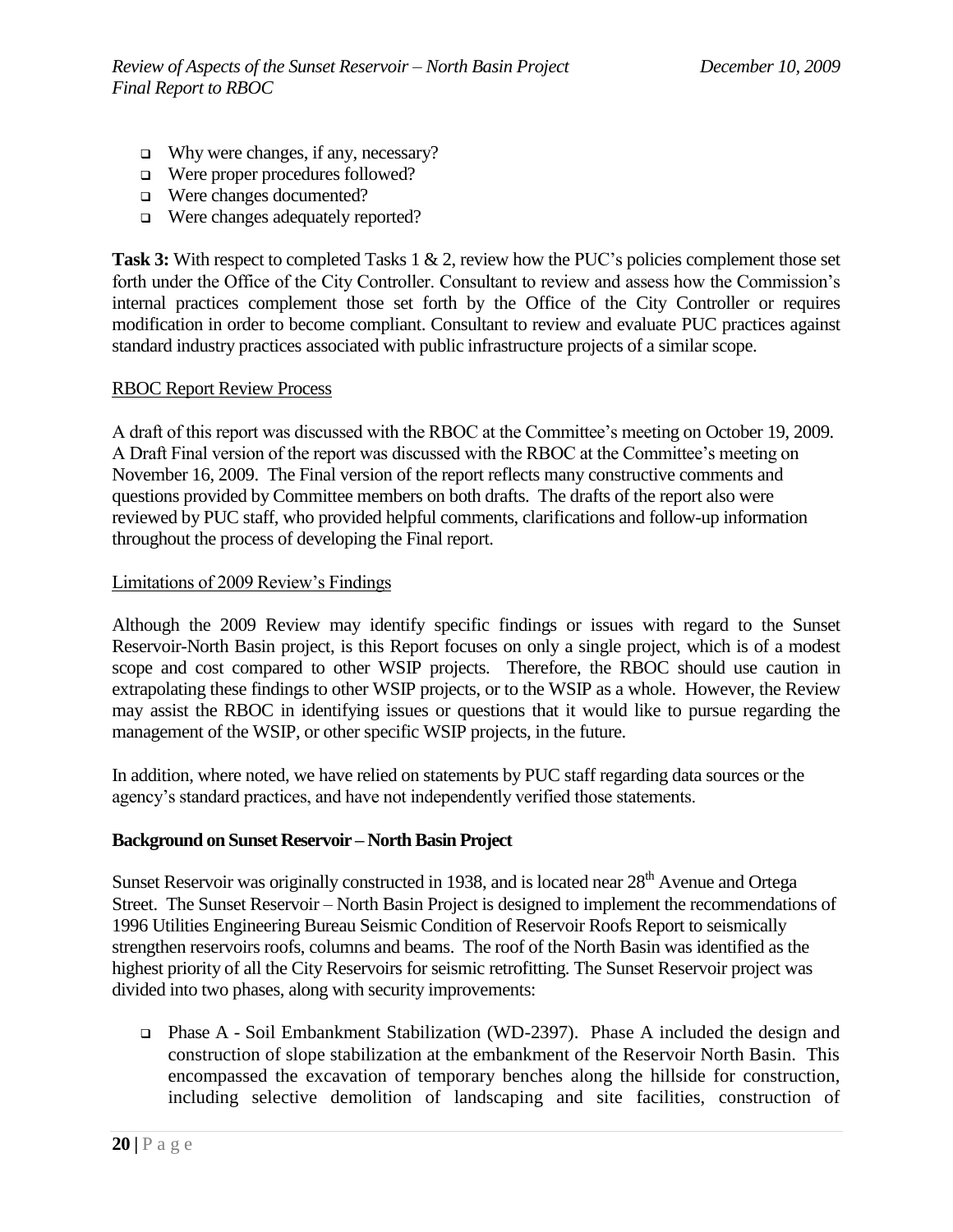approximately 23,000 cubic yards of Cement Deep Soil Mixing columns below the northwest embankment to stabilize the hillside, paving and landscape-irrigation restoration improvements.

- o The Phase A design was handled by City engineering staff. Two on-call design consultants augmented the City staff from concepts through engineering services during construction for this design/bid/build project.
- o The Phase A construction contractor was the team of Gordon A. Ball/Yerba Buena Engineering. The City provided Resident Engineering (Construction Management) services.
- Phase B Roof Seismic Retrofit, Reservoir Relining (WD-2406R). Phase B included the design and construction of structural improvements, such as concrete frames and footings, shear walls, steel braces, and a new concrete reservoir lining, and repairs to damaged roof slab and waterproofing of roof surface; civil improvements, such as the construction of drainage improvements, inlet pipe and site fencing; and electrical, irrigation and landscaping improvements.
	- o Phase B design services were provided by the City engineering staff augmented by on-call consultant MWH Americas, Inc. for this design/bid/build project.
	- o The Phase B construction contractor was Shimmick Construction. The City provided Resident Engineering (Construction Management) services.

Phase A construction began in April 2005, and was completed in September of 2006. Phase B construction began in October 2006 and was completed in March 2009. A more complete discussion of the project schedule, and the schedule changes that occurred, is found in Section III.

 Security Upgrades (WD-2586R-12.00). Following to the completion of the Shimmick contract, the City issued a contract to enhance the site security and comply with Homeland Security guidelines. City forces were used to modify piping and valves. The work completed on November 9, 2009.

The following chart presents a chronology of the Sunset Reservoir – North Basin project by phase.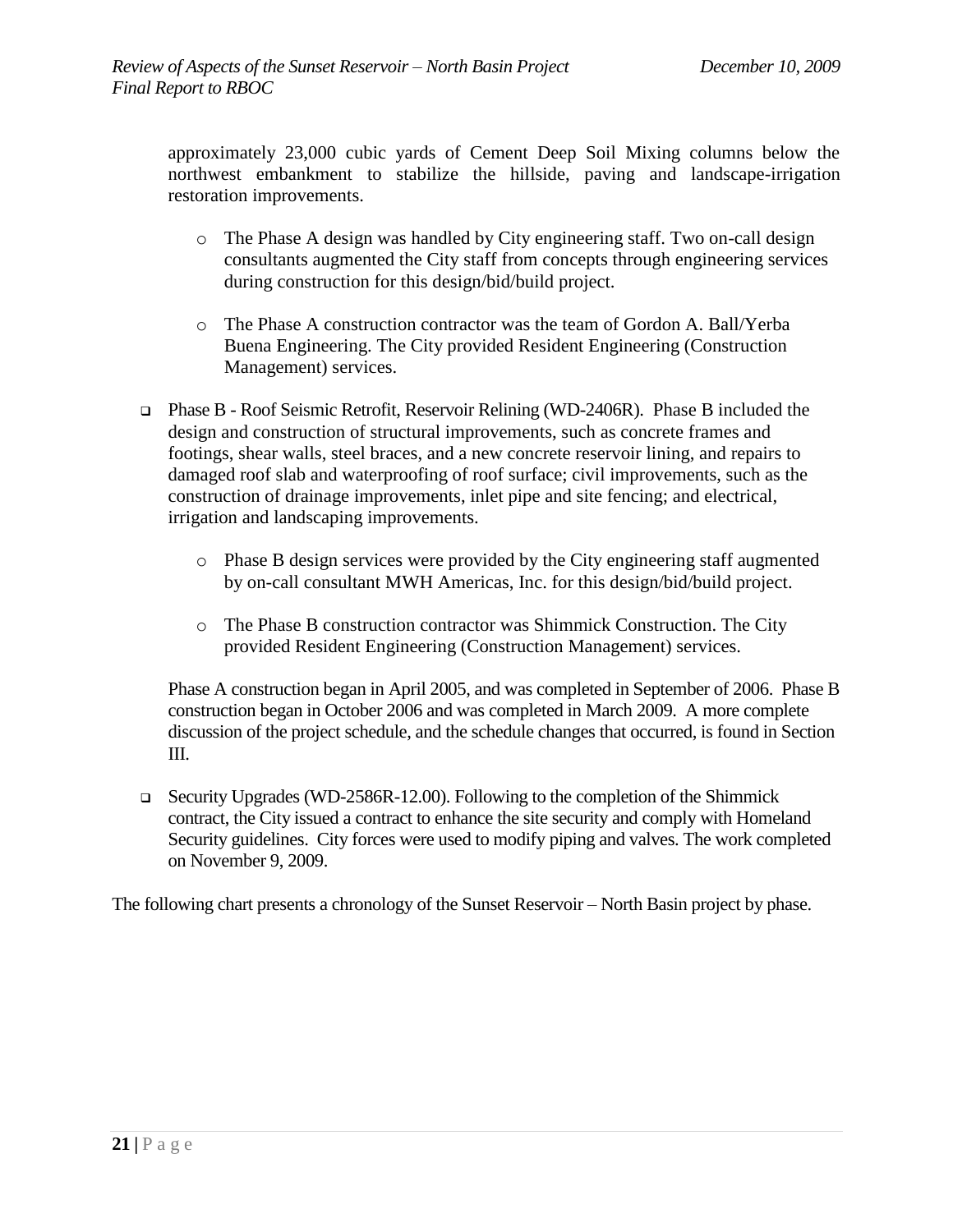<span id="page-21-0"></span>

**Figure 3. Chronology of Sunset Reservoir – North Basin Project by Phase**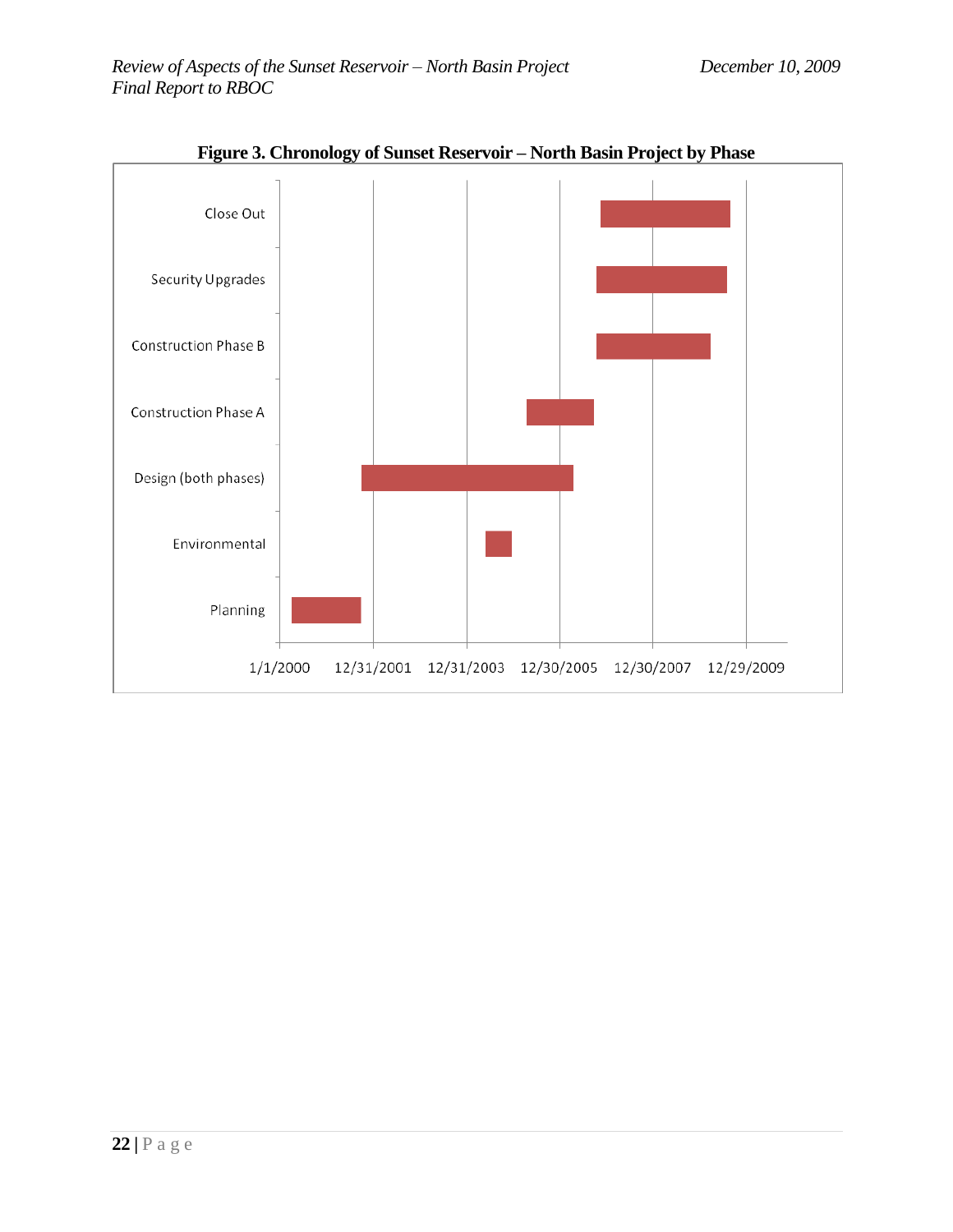## <span id="page-22-0"></span>**III. Review of Project Schedule Changes**

Task 1: Review the most current Quarterly Project Status Report provided by the PUC for Project CUW35801 – Sunset Reservoir-North Basin. Evaluate the schedule and describe in detail changes between activities planned, approved and delivered. Basic inquiries to include:

- Subtask 1-1: What Changes, If Any Were Required And Why?
- Subtask 1-2: Were Established Protocols Followed?
- Subtask 1-3: Were Changes Documented?
- $\Box$  Subtask 1-4: Were changes adequately reported?

Task 1 of this Review provides an evaluation of the schedule changes that have occurred regarding the Sunset Reservoir – North Basin project. The Consulting Team initially reviewed the Quarterly Report for 4<sup>th</sup> Quarter FY2008/09 to gain an understanding of the project's schedule and status. The schedule shown in Quarterly Report combines Phases A and B of the project in one table and bar chart, which do not distinguish between the phases. However, Quarterly Project Status Reports dating from 2005 and 2006 highlight Phase A construction schedule information in the section entitled "Key Milestone Status – Rolling Six Quarters." In April 2008, the Quarterly Report format was revised, and the Rolling Six Quarters section was relocated to the Milestone tab of the report.

Because Phase A and Phase B each represent distinct capital improvements, with their own construction contracts, we reviewed the contractors' schedules, status narratives, and construction contract change orders in order to obtain information about how and why the schedules for Phase A and Phase B changed over time.

#### <span id="page-22-1"></span>**What Changes Were Required And Why?**

#### *Schedule Changes for Phase A - Construction Embankment Stabilization*

The table below summarizes the changes that occurred in the Phase A construction schedule.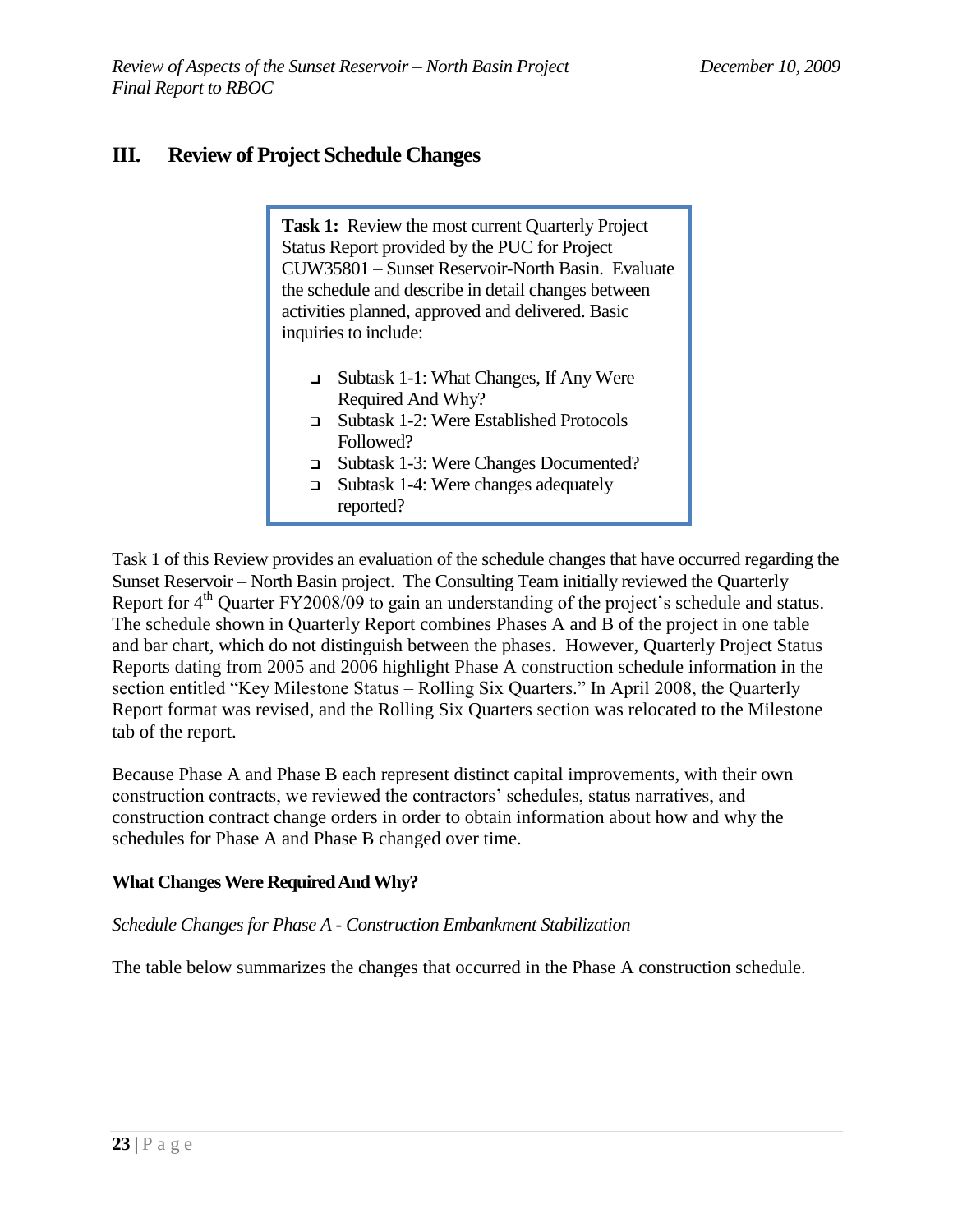<span id="page-23-0"></span>

| (Gordon N. Ball Construction, and Yerba Buena Engineering, WD-2397) |                                                   |                                                             |  |
|---------------------------------------------------------------------|---------------------------------------------------|-------------------------------------------------------------|--|
| <b>Base Schedule/Change Order</b>                                   | Schedule/Schedule Change                          | <b>Reason for Schedule Change</b>                           |  |
| Total Original Time in Base<br>Contract                             | 425 Calendar Days from NTP<br>to Final Completion |                                                             |  |
| Change Order 6                                                      | $+110$ Days                                       | Schedule impact of weather<br>(heavy rains) and added scope |  |
| <b>Total Days Added to Schedule</b><br>via Change Orders            | $+110$ Days                                       |                                                             |  |
| <b>Total Schedule</b>                                               | 535 Days                                          |                                                             |  |

# **Figure 4. Phase A Construction Contract Schedule Changes**

Based on the original construction schedule, and the time extension approved in Phase A change order 6, the schedule for the completion of the Phase A improvements was as follows.

| Notice to Proceed:                | April 11, 2005     |
|-----------------------------------|--------------------|
| <b>Original Final Completion:</b> | June 10, 2006      |
| <b>Actual Final Completion</b>    | September 28, 2006 |

The contractor made the initial claim for a time extension in the winter months of 2005/2006 with insufficient explanation or documentation, as was reported in the March 2006 WSIP Quarterly Report/ Major Issues section. The time extension was processed in February 2007 as part of the final Contract Modification number 6, after construction had been completed and the necessary documentation had been provided to PUC. In addition to the weather delay impacts<sup>4</sup>, the contractor requested various time extensions that used project float (or slack time) on non-time critical activities. The activities included owner requested landscaping modifications and sub-drain additions. The net impact was added to the weather delay, and was included in the approved 110-day schedule change.

The detailed descriptions of the causes of the Phase A schedule changes are presented in the table below. "PCO" stands for "proposed change order," and represents a request for a change order submitted by the contractor. In this case, 10 PCO's were combined together in one contract modification that was approved by PUC.

<sup>&</sup>lt;sup>4</sup> The project's Construction Management group noted that it rained on most days in March and April of 2006.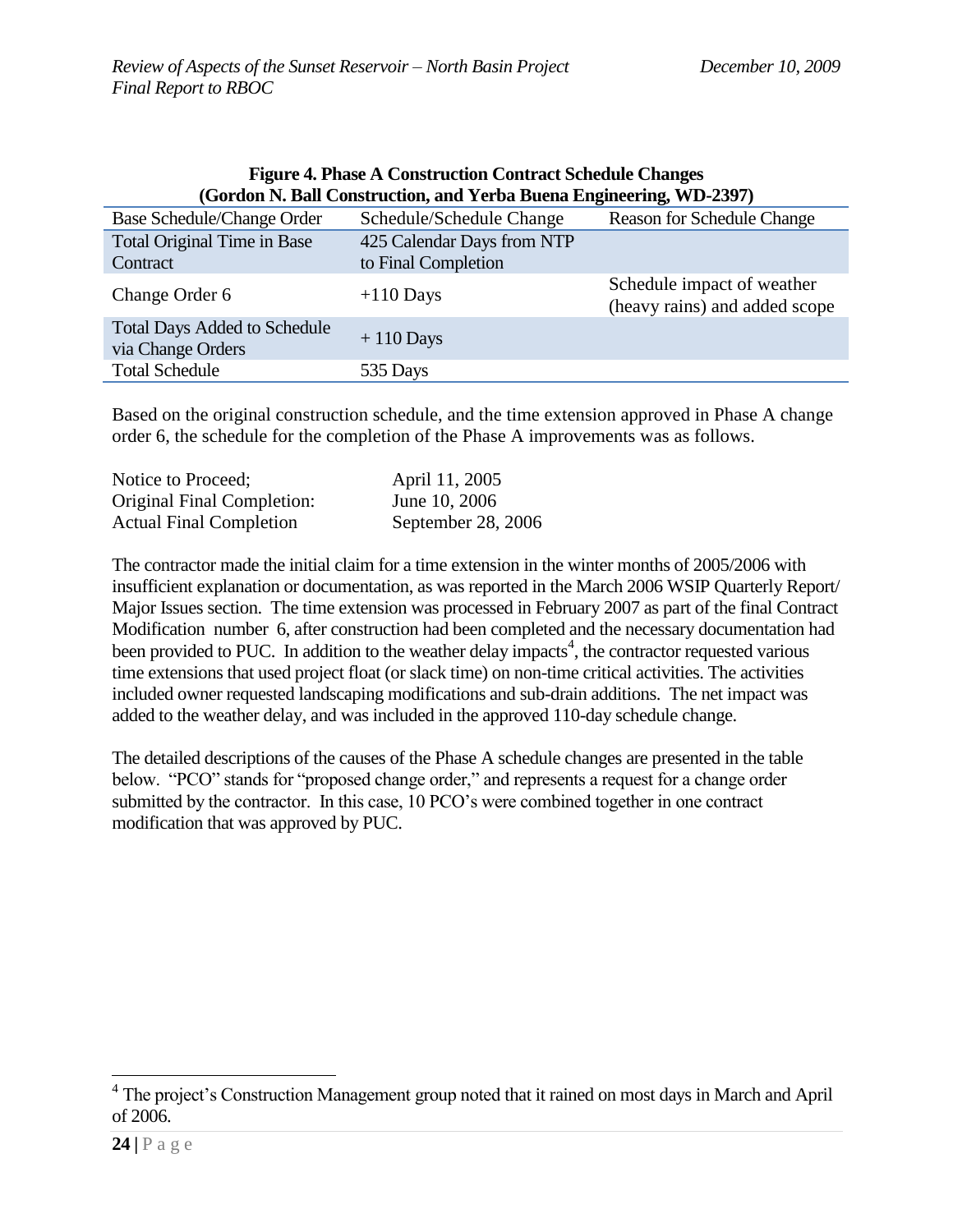<span id="page-24-0"></span>

| Tigure 3. Causes of Thase A Schedule Change                                                                                                                                                                                                             |                        |  |
|---------------------------------------------------------------------------------------------------------------------------------------------------------------------------------------------------------------------------------------------------------|------------------------|--|
| <b>Description of Cause of Delay</b>                                                                                                                                                                                                                    | <b>Schedule Impact</b> |  |
| Weather (rain delays)                                                                                                                                                                                                                                   | 44 Days                |  |
| Added Scope: Negotiated additional survey work (PCO #1), installation of<br>additional mid-slope sub-drain (PCO #10), installation of additional<br>upper-slope sub-drain (PCO $#14$ ), and perform additional compaction<br>method testing (PCO $#5$ ) | 21 Days                |  |
| Added Scope: Rockfill change (PCO #6, #12)                                                                                                                                                                                                              | 36 Days                |  |
| Added Scope: Landscaping improvement changes (PCO #20, #23, #25,<br>#26)                                                                                                                                                                                | 9 Days                 |  |
| <b>Grand Total</b>                                                                                                                                                                                                                                      | 110 Days               |  |
|                                                                                                                                                                                                                                                         |                        |  |

#### **Figure 5. Causes of Phase A Schedule Change**

*Schedule Changes for Phase B Seismic and Other Improvements Schedule* 

The 110-day delay on Phase A could have caused a delay in the Phase B construction schedule. However, Phase B experienced its own unrelated, concurrent delay in the summer of 2006 during its construction bidding process. The low bidder had an arithmetic error on its bid sheet. PUC elected to rebid the work. This rebid postponed the Phase B start date by three months to the Fall of 2006. In addition, after the construction contract was awarded, four change orders were approved that added a total of 209 days to the original Phase B construction schedule of 690 days.

| Figure 6. Summary of Phase B Construction Contract Schedule Changes |
|---------------------------------------------------------------------|
| (Shimmick Construction, WD 2406R)                                   |

<span id="page-24-1"></span>

| <b>Base Schedule/Change Order</b>                        | Schedule/Schedule Change                          | Reason for Schedule Change                                                                               |
|----------------------------------------------------------|---------------------------------------------------|----------------------------------------------------------------------------------------------------------|
| <b>Total Original Time in Base</b><br>Contract           | 690 Calendar Days from NTP<br>to Final Completion |                                                                                                          |
| Change Order 1                                           | $+25$ Days                                        | City delayed Reservoir<br>draining                                                                       |
| Change Order 3                                           | $+41$ Days                                        | Issues with the steel tubes<br>specification                                                             |
| Change Order 4                                           | $+45$ Days                                        | Anchor bolts, rooftop crack<br>repair and sample pump<br>boomlift required<br>Additional time to rectify |
| Change Order 5                                           | $+98$ Days                                        | Additional time needed to<br>resolve rooftop crack repair                                                |
| <b>Total Days Added to Schedule</b><br>via Change Orders | $+209$ Days                                       |                                                                                                          |
| <b>Total Schedule</b>                                    | 899 Days                                          |                                                                                                          |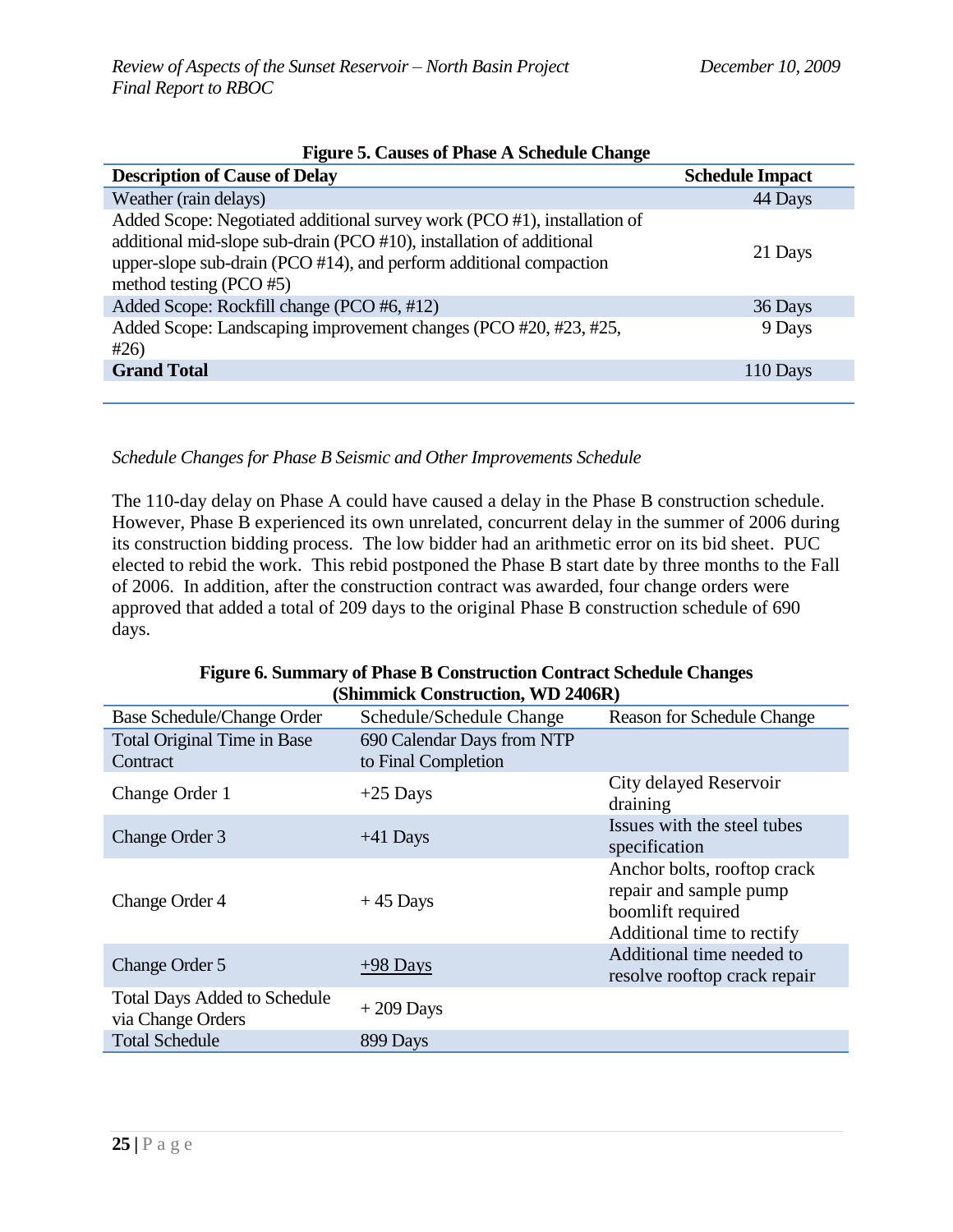Based on the original construction schedule, and the time extensions approved in Phase B Contract Modifications 1, 3, 4 and 5, the schedule for the completion of the Phase B improvements was as follows.

| Original NTP                   | October 10, 2006                                   |
|--------------------------------|----------------------------------------------------|
| Original Final Completion      | <b>August</b> 30, 2008                             |
| <b>Actual Final Completion</b> | March 26, 2009 (Phase B Contractor completes work) |

The detailed description of the causes of the Phase B schedule changes is presented in the table below.

<span id="page-25-0"></span>

| <b>Figure 7. Causes of Phase B Schedule Changes</b>                                                                                                                                                                                                                                                                                                                                                                                                                                                                                                                                                                                                                                                                                                                                                                                                                                                                                                                                            |                        |  |
|------------------------------------------------------------------------------------------------------------------------------------------------------------------------------------------------------------------------------------------------------------------------------------------------------------------------------------------------------------------------------------------------------------------------------------------------------------------------------------------------------------------------------------------------------------------------------------------------------------------------------------------------------------------------------------------------------------------------------------------------------------------------------------------------------------------------------------------------------------------------------------------------------------------------------------------------------------------------------------------------|------------------------|--|
| <b>Description of Cause of Delay</b>                                                                                                                                                                                                                                                                                                                                                                                                                                                                                                                                                                                                                                                                                                                                                                                                                                                                                                                                                           | <b>Schedule Impact</b> |  |
| Contract Modification #1: The City was responsible for draining the<br>Reservoir, which took longer than originally estimated                                                                                                                                                                                                                                                                                                                                                                                                                                                                                                                                                                                                                                                                                                                                                                                                                                                                  | 25 Days                |  |
| Contract Modification #3: Covered a design modification to the tube<br>steel braces. The redesign was a result of ultrasonic testing of conducted<br>after construction had begun. The structural consultant recommended the<br>addition of stainless steel angles to act as strengtheners on various tube<br>steel braces. In a negotiated settlement, the City added 41 additional days<br>to the Substantial Completion date for fabricating and installing the braces.                                                                                                                                                                                                                                                                                                                                                                                                                                                                                                                     | 41 Days                |  |
| Contract Modification #4: Covered a combination of changes, including<br>replacement of anchor bolt beveled washers, refurbishing the sample<br>pump/boomlift extension and the rooftop crack repairs. The boomlift<br>extension was requested by the City and the beveled anchor bolts were a<br>result of a change in the field. This initial change for roof top crack repairs<br>was at first considered sufficient to remedy the problem. It was later<br>found that the cracking was due to expansion and contraction of the<br>concrete roof slab. As a result, the rooftop repairs were generated by the<br>City on recommendation by their specialty consultant to overcome the<br>unexpected changed field conditions. The contractor performing the<br>application alerted the City of the potential of further delays beyond the<br>contractor's control due to performance of materials during cold/wet<br>weather. The additional delay is recorded in Contract Modification #5. | 45 Days                |  |
| Contract Modification #5: Added additional time to the schedule,<br>because the fiber reinforcement polymers did not apply well in cold<br>temperatures and required more time than estimated in Contract<br>Modification #4.                                                                                                                                                                                                                                                                                                                                                                                                                                                                                                                                                                                                                                                                                                                                                                  | 98 Days                |  |
| <b>Grand Total</b>                                                                                                                                                                                                                                                                                                                                                                                                                                                                                                                                                                                                                                                                                                                                                                                                                                                                                                                                                                             | 209 Days               |  |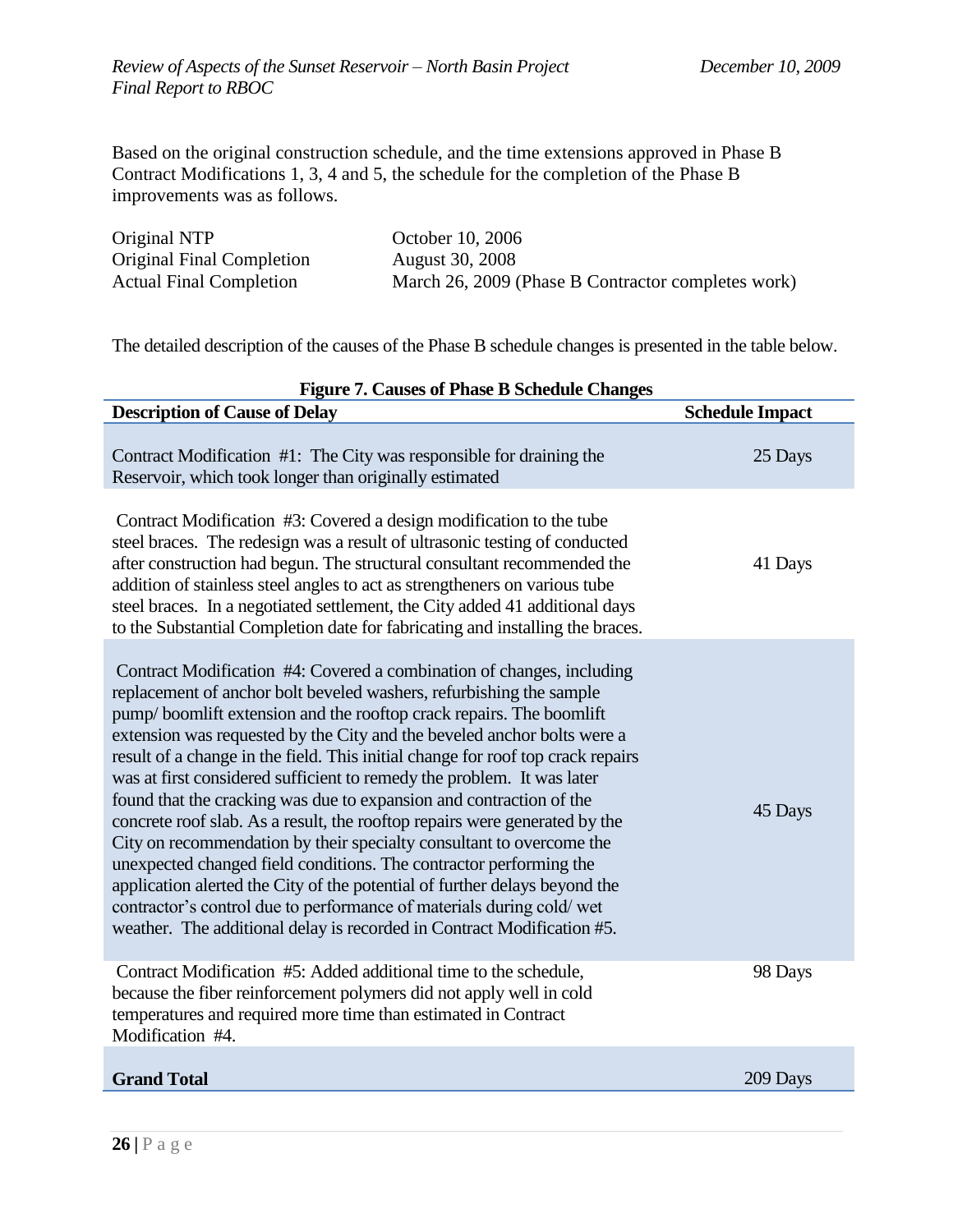*Finding III.1 - We found that PUC provided information that adequately itemized all Phase A and Phase B schedule changes, and identified the reasons why the changes occurred.*

PUC provided information that adequately itemized all Phase A and Phase B schedule changes, and identified the reasons why the changes occurred. The reasons are summarized on the contract modification form in a section designated for that purpose.

*Risks III.1 - Reasons for Schedule Changes*

Not applicable.

*Recommendations - Reasons for Schedule Changes* 

Not applicable.

#### <span id="page-26-0"></span>**Were Established Protocols Followed?**

*Finding III.2 – We found that current PUC policies and procedures were generally followed with the exception of timely modification of change orders/changes that have time implications*.

PUC staff has stated that Sunset Reservoir – Phase A was constructed under "old" PUC construction policies and procedures. In contrast, current WSIP projects follow the "new" PUC procedures, which were discussed with the Committee by PUC staff at the October 19, 2009, RBOC meeting. The Sunset Reservoir - Phase B was constructed using "a hybrid of old and new procedures." We found that the appropriate change management protocols were followed at the time that each Phase A and Phase B change order was approved.

There were two procedures governing the Phase A schedule contract modifications:

- The Construction Engineering Contract Modifications Procedure 6.9 Rev 0, dated August 11, 2000; and
- The Project Change Control procedure PM 5.02 Revision 0, dated October 15 2003, for Phase A and Rev 1, dated June 13, 2006, applying to Phase B.

Under these procedures, the PUC Project Manager was permitted to approve Milestone Schedule Impact changes within a phase level. The Phase A schedule changes were reviewed by the Resident Engineer, confirmed by the Lead Cost Estimator as required and approved by the Project Manager, in accordance with the procedures.

We evaluated whether the Phase B schedule changes were implemented in accordance with the PUC change management procedures that were in place as of 2006 through 2008: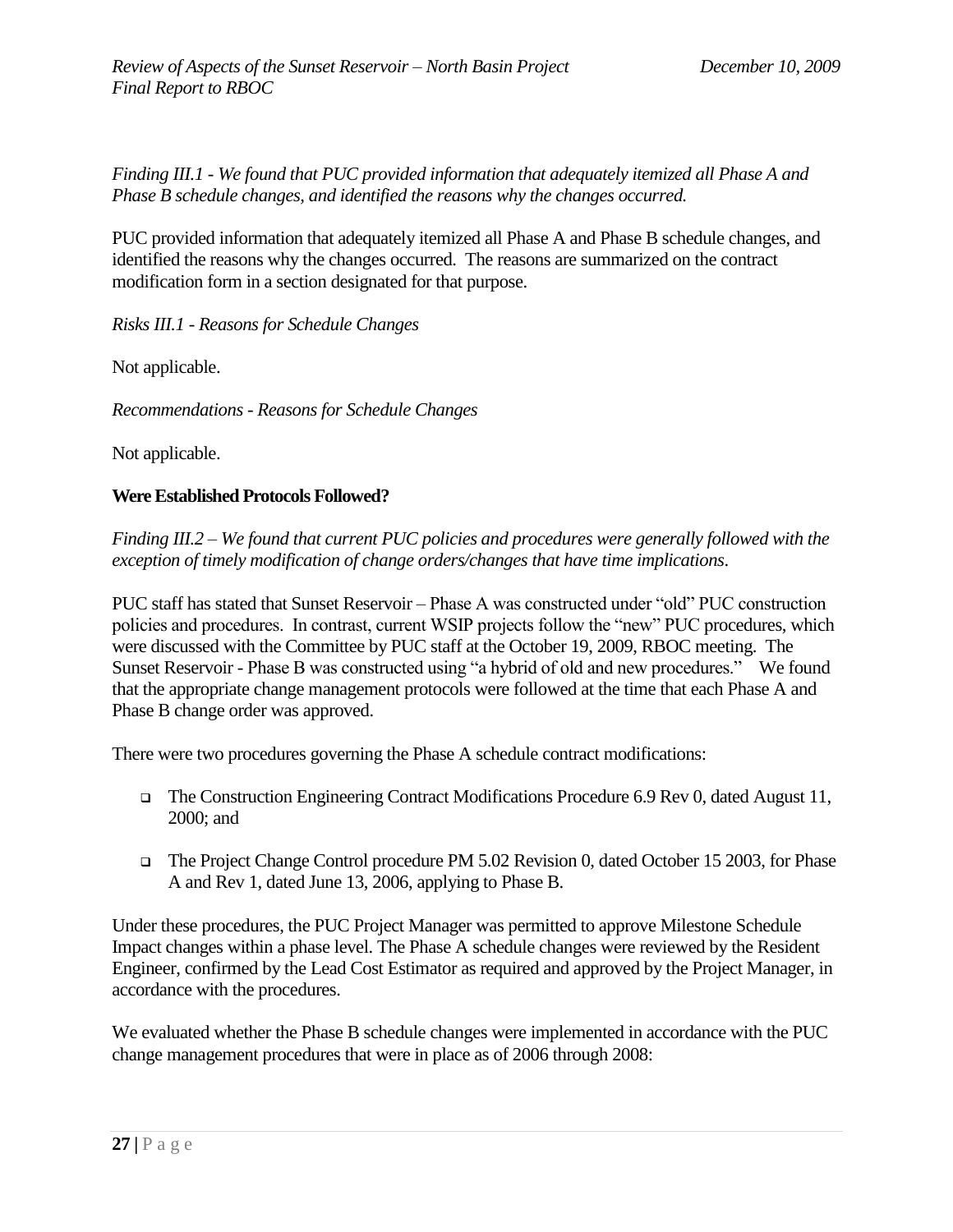- The Project Change Control procedure PM 5.02 Revision 1, which took effect on June 13, 2006; and
- The Project Change Control procedure PM 5.02 Revision 2, which took effect on September 6, 2008.

Prior to the adoption of the Change Control procedures revision in 2008, the PUC Project Manager was required to approve Milestone Schedule Impact changes within a phase level. Change Orders 1, 3 and 4 were reviewed by the Resident Engineer, confirmed by the Lead Cost Estimator as required, and approved by the Project Manager, in accordance with this procedure.

Following the adoption of the revised Change Control procedures in 2008, the schedule change proposal for Contract Modification #5 from the contractor was reviewed by the Construction Schedule/ Cost Specialist and agreed to by the Project Construction Manager (Resident Engineer) in accordance with the new procedures. Since they affected the date of substantial completion, the Phase B schedule changes were approved by the Commission under Resolution 09-0116 on July 14, 2009, as part of the June 2009 update of the WSIP program in accordance with the procedure.

#### *Risks III.2 - Whether Protocols Were Followed*

Although schedule change procedures associated with Phase A were followed, there was a time lag in processing the contract modifications. The practice of not identifying changes in a timely manner has the effect of approving history rather gaining concurrence prior to the event. This practice places those in a position to approve the change with no options except to rubber stamp the request.

#### *Recommendations III.2 - Whether Protocols Were Followed*

We recommend that there be no more than a one month delay in reporting potential time impacts. On Phase B, the project accepted known scope changes as they were recognized and processed the time changes in advance of the event. This should be PUC's standard practice.

#### <span id="page-27-0"></span>**Were Project Schedule Changes Documented?**

#### *Finding III.3- Were Project Schedule Changes Documented*

The changes to the Phase A schedule were included in the proposed change order (PCO) documentation and referenced on the contract modification. The changes to the Phase B schedule were adequately documented. A discussion of the reasons and an analysis by the project team was included in the contract modifications.

#### *Risks III.3 - Were Project Schedule Changes Documented*

Not applicable.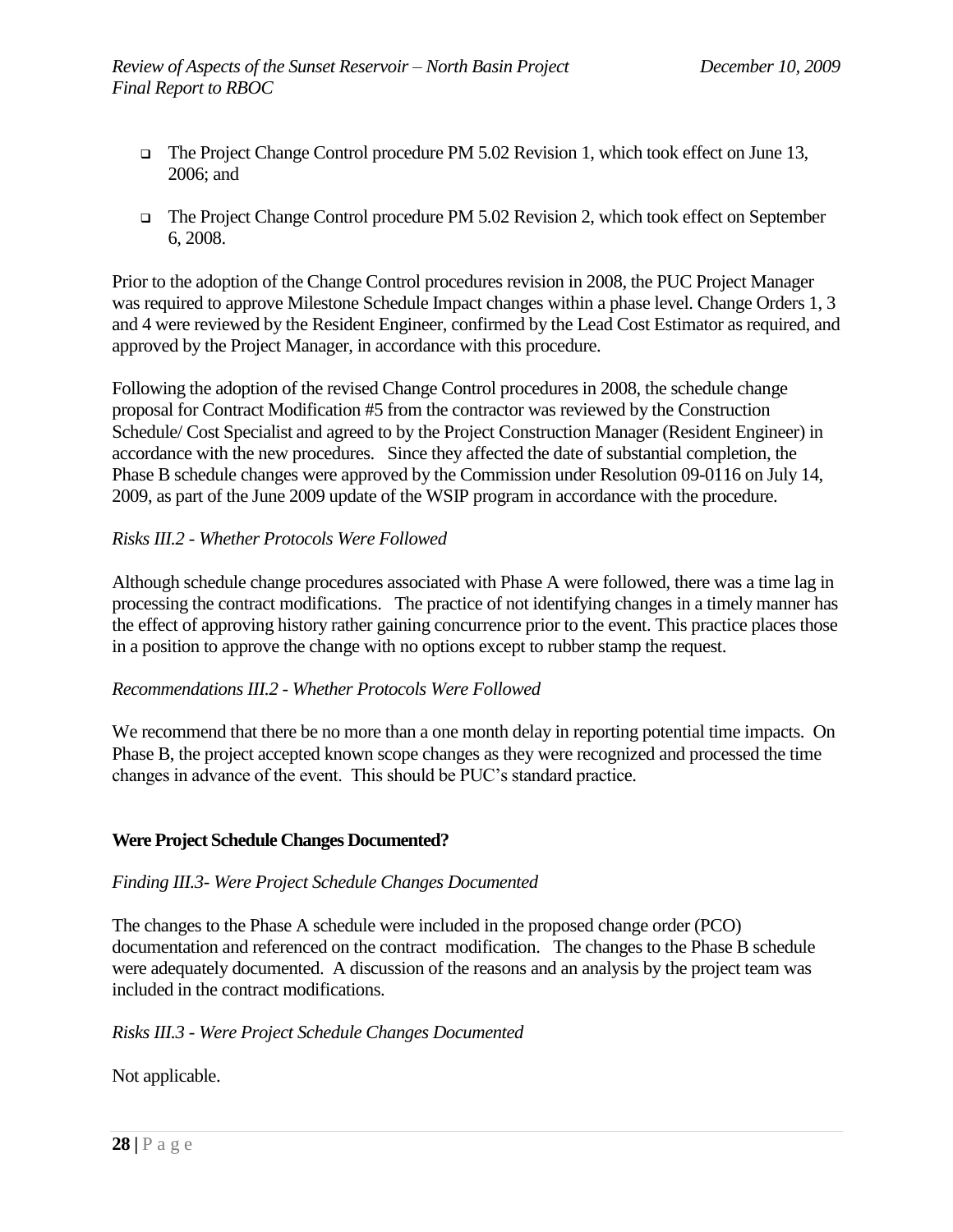*Recommendations III.3 - Were Project Schedule Changes Documented*

<span id="page-28-0"></span>Not applicable.

#### <span id="page-28-1"></span>**Were Project Schedule Changes Adequately Reported?**

*Finding III.4 – We found that changes to the Phase A and Phase B schedule were adequately reported. We also found that there was some confusion in the reporting of the Phase A schedule regarding the definition of the term "completion," that is, whether the term was referencing final or substantial completion.*

The change to the Phase A schedule was adequately reported in the WSIP Quarterly Project Status Reports. When the potential impact of the rain delay was recognized, it was reported in the March  $2006$  ( $4<sup>th</sup>$  Quarter FY 07/08) Quarterly Report Project Status. However, in the Quarterly Reports, there was some confusion regarding which completion date was being affected. In the December 2005 Report, the milestone "Substantial Completion" is shown with a forecast to complete of April 21, 2006. In the next WSIP Quarterly Report, dated March 2006, the milestone Final Completion date is reported as October 25, 2006 with no follow up on the Substantial Completion date except to list it as having been expected in the Next/ Upcoming Quarter.

Regarding Phase B, the rooftop crack repair and the impact of cold temperatures on the fiberglass reinforced polymers roof strengthening were initially identified as schedule issues in the "Major" Issues" section of the 1<sup>st</sup> Quarter FY2008/09 Quarterly Report. The initial assessment was that these issues would require 5 weeks (35 calendar days) of additional construction time prior to adoption of a final solution. The combined impact was reflected in Contract Modifications 4 and 5 for a total extension of 143 days. However, the reports were clear that the solution was a work in progress. The cost of the fiberglass polymer roof replacement was \$580,000.

#### *Risks III.4 - Whether Project Schedule Changes Were Reported*

The WSIP program has a multitude of projects, with each project managed by an individual team. It is easy for the individual project teams to lose sight of the audience for the WSIP quarterly reports. Modifying the detail presented, or changing the milestones reported upon, without an explanation of why the change is occurring, can cause confusion for the stakeholders and members of the public who rely upon the Quarterly Report as a source of information on the status of specific WSIP projects.

#### *Recommendations III.4 - Whether Project Schedule Changes Were Reported*

Establish one consistent format for reporting the schedule on the quarterly reports and accompanying standard definitions. When reporting on projects with construction phases, include a bar for each phase rather than combining all construction into one bar.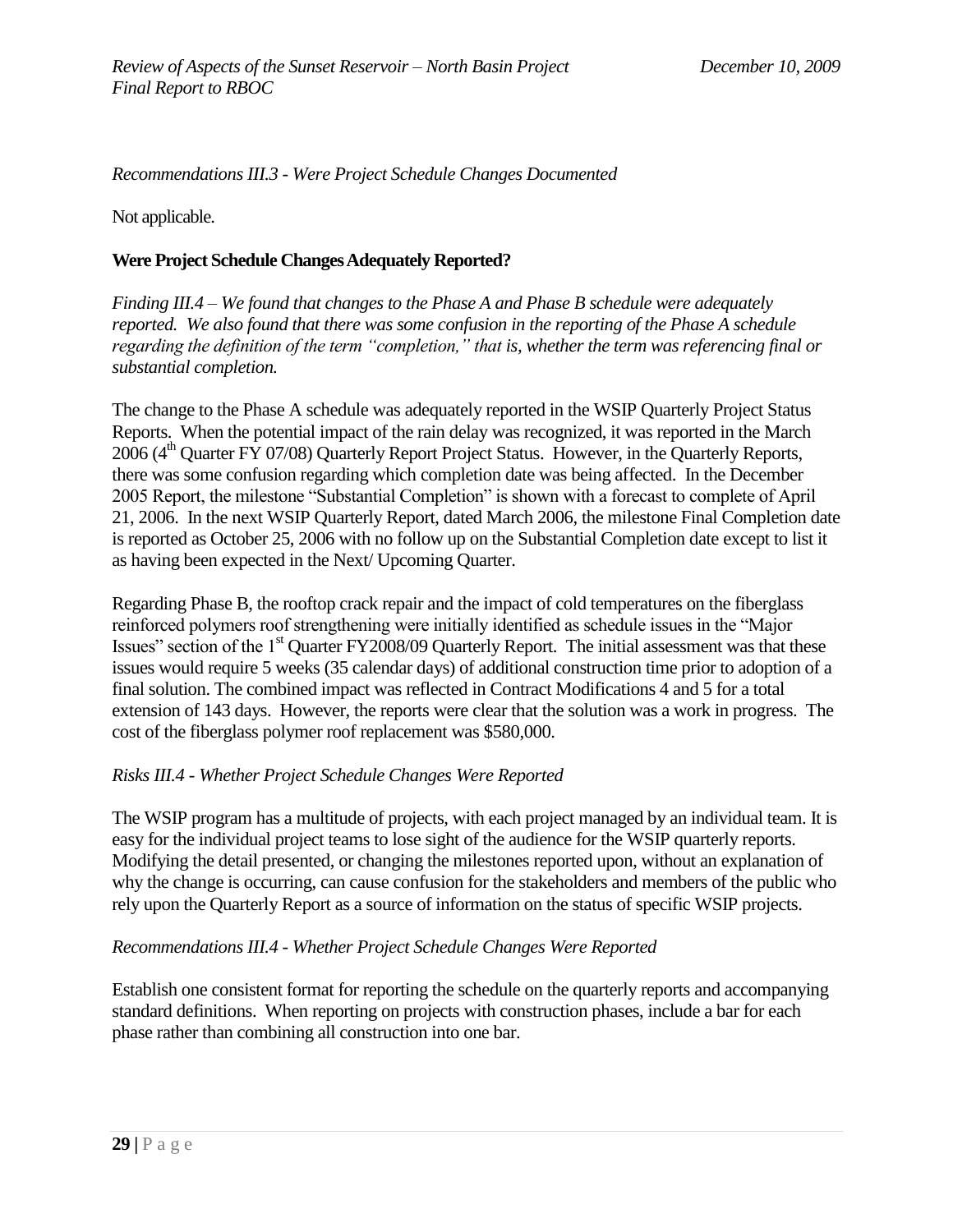# <span id="page-29-0"></span>**IV. Assessment of Project Budget Changes, Project Expenditures, and Compliance with Policies and Procedures**

**Task 2:** Review all budget elements noting any changes to amounts estimated, approved and spent. Examine the propriety of each change against current SFPUC policies and procedures associated with project management, construction controls, change order authority and any other pertinent policy established by the Commission. Provide an assessment as to whether such changes are allowable, allocable, and reasonable when reviewed against the expenditure of bond proceeds in accordance with existing law. Basic inquiries to include:

- Subtask 2-1: Why were changes, if any, necessary?
- Subtask 2-2: Were proper procedures followed?
- Subtask 2-3: Were changes documented?
- Subtask 2-4: Were changes adequately reported?

Task 2 provides an assessment of:

- The budget changes that have occurred in connection with the Sunset Reservoir North Basin project since the adoption of the WSIP baseline budget and schedule in November 2005;
- $\Box$  Whether the PUC has followed its own written policies and procedures in the management of the project, and the approval and documentation of any budget changes to the project; and
- $\Box$  The propriety of project expenditures.

The following sections of the report address each of these issues.

#### <span id="page-29-1"></span>**Review of Project Budget Changes**

The Commission adopted updates to the WSIP program in November 2005, December 2007 and June 2009, each of which included changes to the Sunset Reservoir project's budget. As a result, we divided our Task 2 budget inquiries into two categories:

1. Questions regarding phase-level budget changes from the November 2005 project budget to December 2007 update of the project budget that was adopted by the Commission; and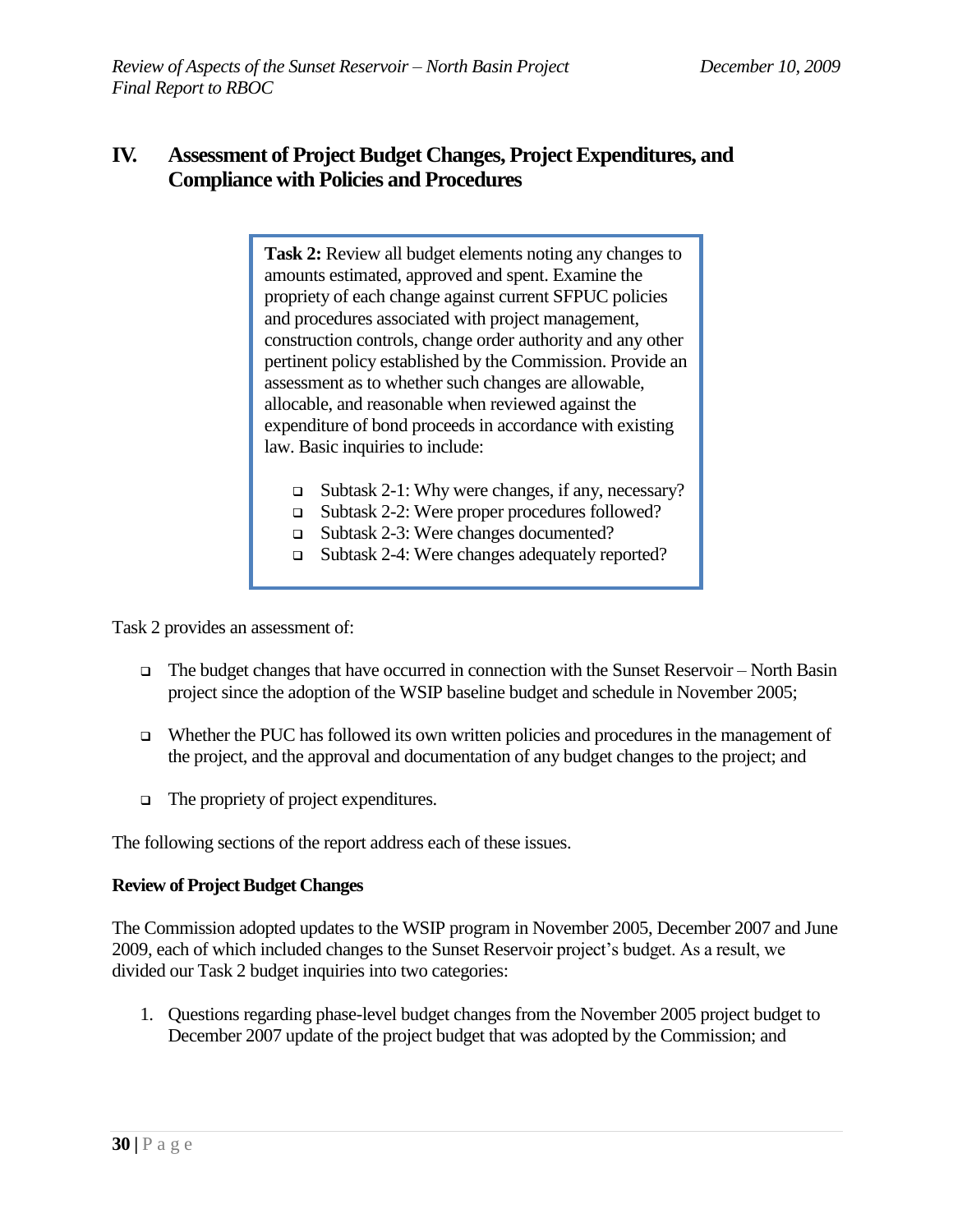2. Questions regarding phase-level changes from the project budget adopted in December 2007 to the update that was approved by the Commission in June 2009, which in the case of the Sunset Reservoir, reflect the PUC's forecast at completion for the project.

Below, we have summarized the questions that we posed, and the responses that PUC provided. In general, we have provided PUC responses verbatim, or with minor edits for the sake of clarity.

Following each question and response, where appropriate, we have provided our comments regarding how PUC's responses could be improved to more clearly explain why a particular budget change was necessary. We have also included summary-level findings, risks and recommendations.

#### <span id="page-30-0"></span>Review of Phase-Level Budget Changes from November 2005 to December 2007

The Commission approves the overall project budget, and delegates the allocation of phase-level budgets to PUC staff. Between the adoption of the November 2005 WSIP budget and the adoption of the December 2007 WSIP budget, the Sunset Reservoir-North Basin project budget increased by over \$3.9 million, from approximately \$62.0 million to \$65.9 million.

The table below summarizes the phase-level budget changes that occurred between November 2005 and December 2007 at the phase-level.

<span id="page-30-1"></span>

|                       |                                   |                                   | Data from WSIP Quarterly Project Status Report dated February 20, 2009, |              |
|-----------------------|-----------------------------------|-----------------------------------|-------------------------------------------------------------------------|--------------|
| Section 3.5, page 3   |                                   |                                   |                                                                         |              |
|                       |                                   |                                   |                                                                         | % Change     |
| <b>Project Phases</b> | <b>2005 WSIP</b><br><b>Budget</b> | <b>2007 WSIP</b><br><b>Budget</b> | <b>Change From</b><br>2005 to 2007                                      | from<br>2005 |
| Project Management    | \$2,172,000                       | \$2,708,000                       | \$536,000                                                               | 25%          |
| Planning              | \$309,000                         | \$309,000                         | \$0                                                                     | 0%           |
| Environmental         | \$4,000                           | \$4,000                           | \$0                                                                     | 0%           |
| Right of Way          | \$0                               | \$0                               | \$0                                                                     |              |

Design \$4,068,000 \$2,646,000 (\$1,422,000) -35% Bid & Award  $$61,000$   $$112,000$   $$51,000$   $$84\%$ 

Management \$7,409,000 \$6,313,000 \$1,096,000 -15% Construction \$47,632,000 \$53,506,000 \$5,874,000 12% Close Out  $\frac{$321,000}{20}$   $\frac{$325,000}{20}$   $\frac{$4,000}{1\%}$ Total  $\$61,976,000$   $\$65,923,000$   $\$3,947,000$  6%

#### **Figure 8. Summary of Changes in Project Budget, 2005 - 2007**

# Data from WSIP Quarterly Project Status Report dated February 20, 2009,

The major changes between 2005 and 2007 occurred in the project management, design, construction management and construction phases. Based on our review of these phase level budget changes, the questions that we submitted to PUC were:

Construction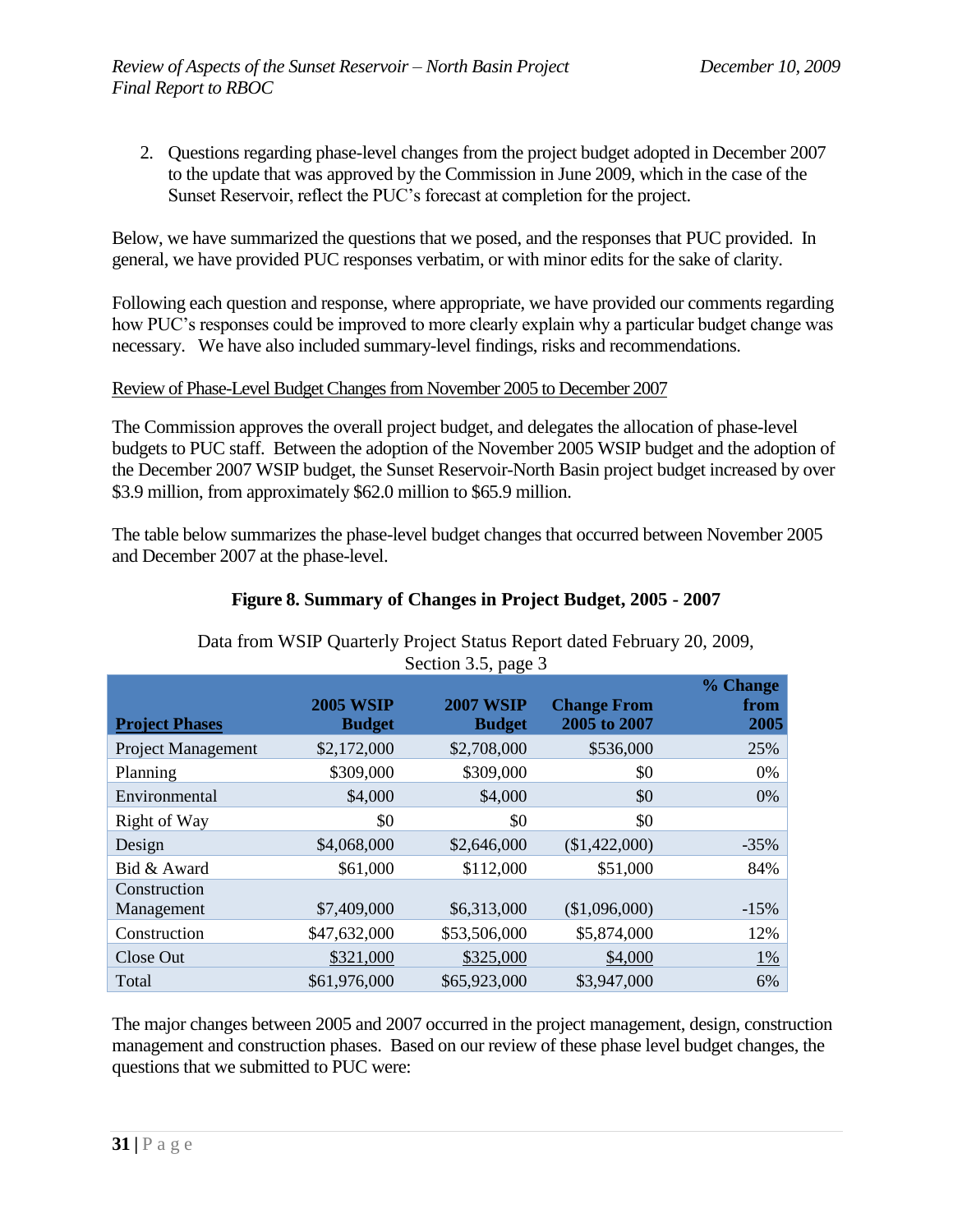- Why was the budget for the Project Management phase increased by over  $25\%$  or \$536,000 between 2005 and 2007?
- Why was the Design phase budget decreased by \$1.4 million or  $35\%$ ?
- $\Box$  Why was the Construction Management phase budget decreased by nearly \$1.1 million or 15%?
- $\Box$  Why were the Design and Construction Management phase budgets decreased by these amounts at the same time that the project's construction budget was increased by almost \$5.9 million or 12%? [Note: typically, estimates of design, construction management and construction cost estimates move in the same direction.]

#### **Questions and Answers Regarding Phase-Level Budget Changes from 2005 to 2007**

#### **Figure 9. Project Management Phase, 2005 to 2007**

#### <span id="page-31-0"></span>**Question on Project Management Phase:**

**Why was the budget for the Project Management phase increased by over 25% or \$536,000 between 2005 and 2007?**

#### **PUC Response:**

The budget for Project Management in 2005 (as referenced in the *"Original Budget"* column in Section 3.5 – Page 3 in the *WSIP Regional Projects Quarter Report 3rd Quarter – Fiscal Year 2008 2009*), includes Project Management costs for the Design Phase, the Bid and Award Phase, and the Construction Phase; but does not include legal and operations support for the project as shown in detail below:

**[Response continues on next page]**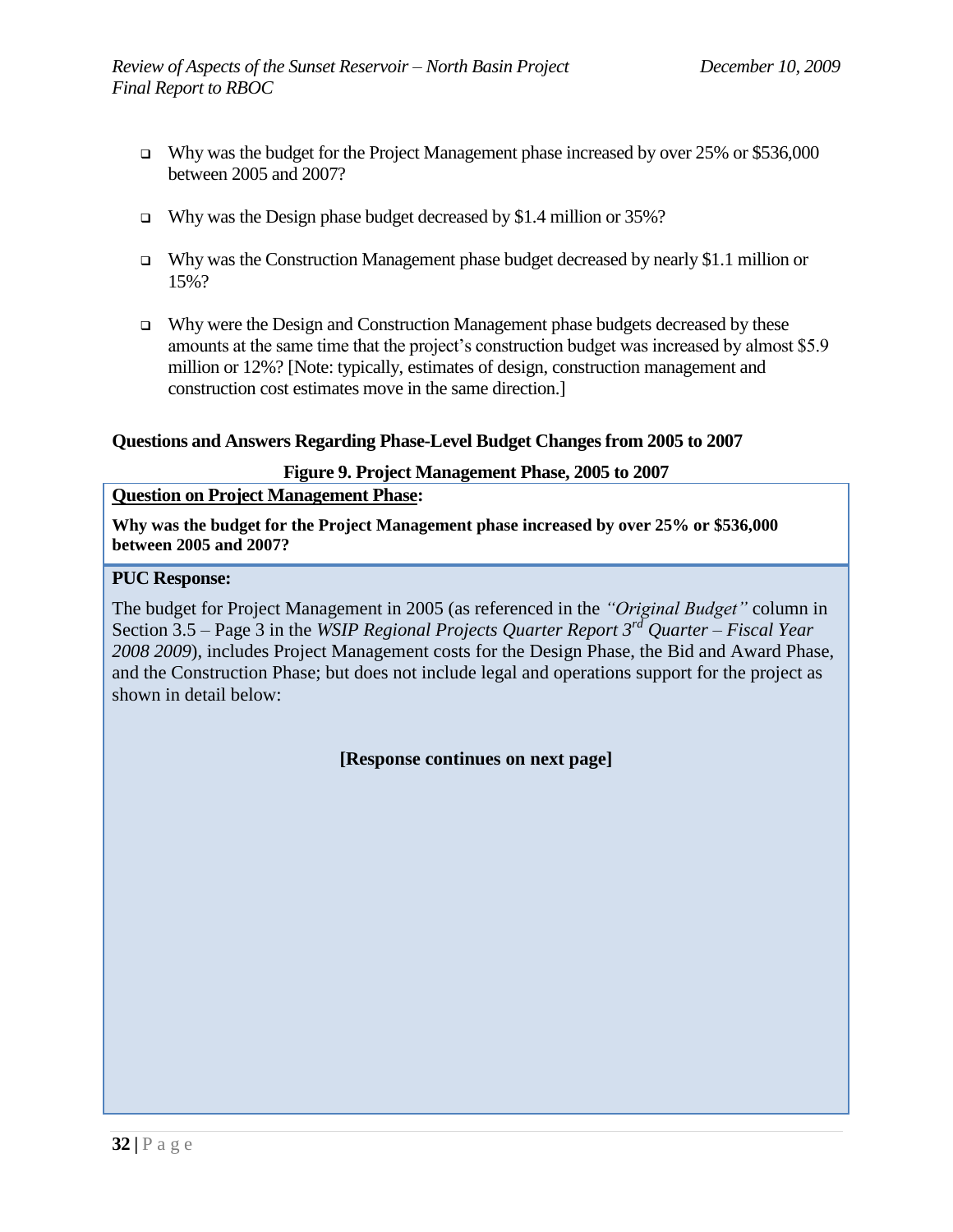| December 2005 ("Original Budget") |                            |                |  |  |
|-----------------------------------|----------------------------|----------------|--|--|
| <b>Project Management</b>         | $\boldsymbol{\mathcal{S}}$ | 2,172,000      |  |  |
| PM for Design                     |                            | included above |  |  |
| PM for Bid & Award                |                            | included above |  |  |
| PM for Construction Management    | included above             |                |  |  |
| <b>Planning</b>                   | \$                         | 309,000        |  |  |
| Pre-Design Planning Cost          | \$                         | 309,000        |  |  |
| Environmental                     | \$                         | 4,000          |  |  |
| Environ. Planning and Review Cost | \$                         | 4,000          |  |  |
| Design/Bid and Award              | \$                         | 4,129,000      |  |  |
| <b>Engineering Design Fees</b>    | \$                         | 4,129,000      |  |  |
| <b>Construction Management</b>    | \$                         | 7,409,000      |  |  |
| Engineering Support for CM        | \$                         | 6,946,000      |  |  |
| <b>OPS</b> Support                | \$                         | 463,000        |  |  |
| <b>Construction</b>               | \$                         | 47,632,000     |  |  |
| <b>Construction Base Bid</b>      | \$                         | 42,067,000     |  |  |
| <b>Construction Contingency</b>   | \$                         | 4,207,000      |  |  |
| Avoidance & Mitigation Costs      | \$                         | 1,346,000      |  |  |
| <b>Art Commission Fees</b>        | \$                         | 12,000         |  |  |
| Close-Out                         | \$                         | 321,000        |  |  |
| PM for Close Out                  | \$                         | 321,000        |  |  |
| <b>T</b> otal                     | \$                         | 61,976,000     |  |  |

#### *Note that all phases are shown in the response to this question. All subsequent responses will deal only with the phases in question.*

During the period between December 2005 and December 2007, an amount of approximately \$85,000 for operations support was transferred from the Construction Management Phase to Project Management. \$75,000 was added to the Project Management for legal support. In addition to these revisions, the cost for Project Management was increased by approximately \$376,000 to reflect revised Project Management forecasts (this increase was later reduced). Part of the reason for higher Project Management costs was that the Phase A (WD-2397) construction was delayed 110 days due to heavy rains and additional work. Phase A construction reached final completion in early 2006. Also, there were additional Project Management expenses associated with the 3-month long Phase B (WD-2406R) contract re-biding effort in 2006.

As a result of these increases, the approved budget for Project Management in 2007 (as referenced in the *"Approved Budget"* column in Section 3.5 – Page 3 in the *WSIP Regional Projects Quarter Report 3rd Quarter – Fiscal Year 2008 2009*), increased from \$2,172,000 to \$2,708,000. This revised budget is broken down into detail below: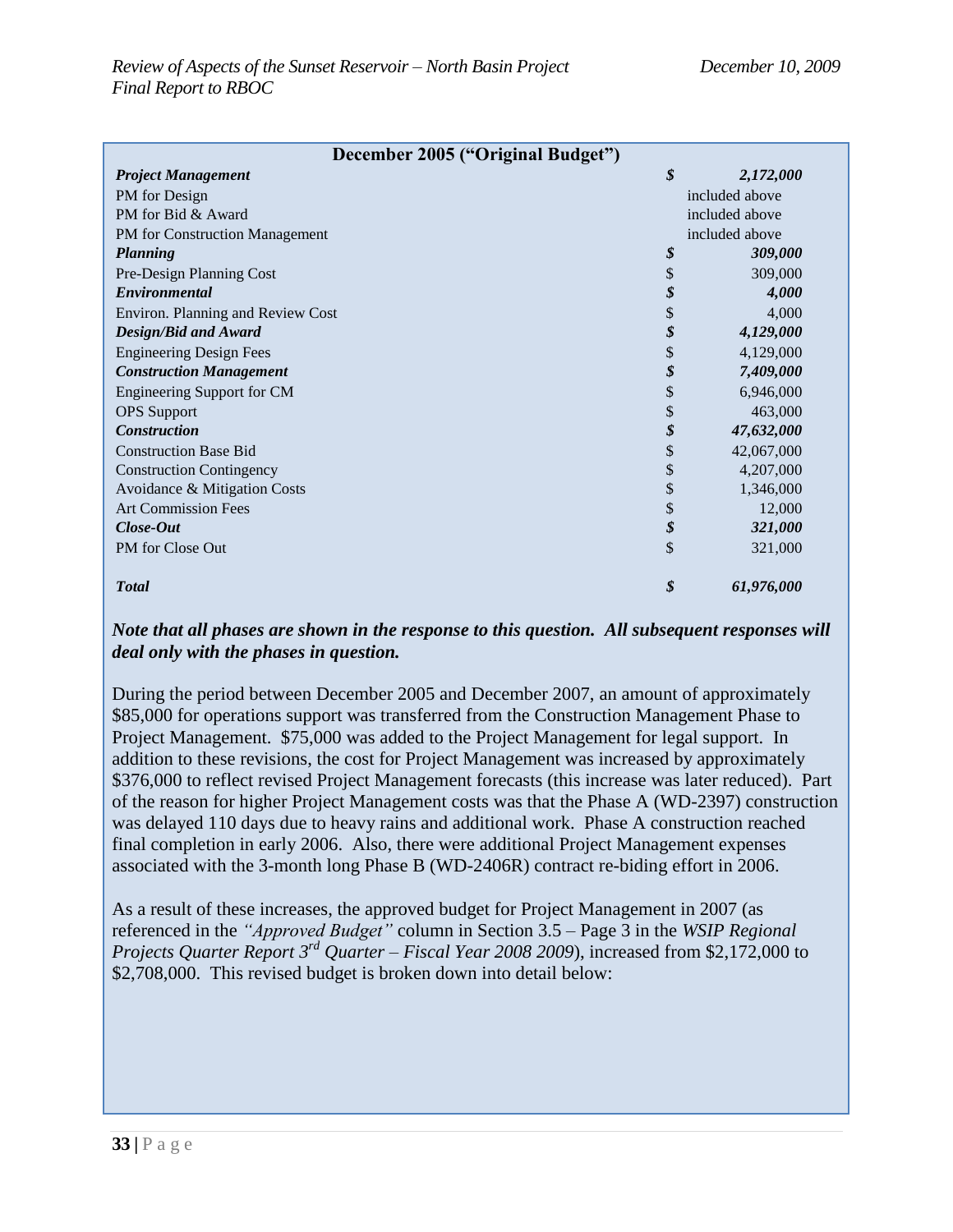| December 2007 ("Approved Budget")       |                  |
|-----------------------------------------|------------------|
| <b>Project Management</b>               | \$<br>2,708,000  |
| PM for Design                           | \$<br>556,000    |
| PM for Bid & Award                      | \$<br>78,000     |
| PM for Construction Management          | \$<br>1,915,000  |
| Legal                                   | \$<br>75,000     |
| <b>OPS</b> Support                      | \$<br>85,000     |
| <b>Planning</b>                         | \$<br>309,000    |
| Pre-Design Planning Cost                | \$<br>309,000    |
| <b>Environmental</b>                    | \$<br>4,000      |
| Environ. Planning and Review Cost       | \$<br>4,000      |
| <b>Design/Bid and Award</b>             | \$<br>2,758,000  |
| <b>Engineering Design Fees</b>          | \$<br>2,758,000  |
| <b>Construction Management</b>          | \$<br>6,313,000  |
| <b>Engineering Support for CM</b>       | \$<br>1,730,000  |
| Construction Mgmt & Contract Admin Cost | \$<br>4,583,000  |
| <b>Construction</b>                     | \$<br>53,506,000 |
| <b>Construction Base Bid</b>            | \$<br>49,191,000 |
| <b>Construction Contingency</b>         | \$<br>4,179,000  |
| Avoidance & Mitigation Costs            | \$               |
| <b>Art Commission Fees</b>              | \$<br>12,000     |
| Security                                | \$<br>124,000    |
| Close-Out                               | \$<br>325,000    |
| PM for Close Out                        | \$<br>325,000    |
|                                         |                  |
| <b>Total</b>                            | \$<br>65,923,000 |

#### *Comments on PUC's Explanation of Project Management Phase Changes, 2005 to 2007*

- $\Box$  PUC's response does a good job of presenting the components of the 2007 project management phase budget, disaggregating line-items for design, bid and award, construction management, legal and operations support, and identifying the factors that resulted in an increase in the 2007 budget (increases due to the impact of weather and Phase B rebidding delays, and adding budget elements from other phases),
- $\Box$  This response could have been improved if it included an explanation of how the 2005 Project Management budget was developed. The response notes that in 2005, project management services for design, bid and award and construction management were included in the \$2.17 million phase budget, but were not disaggregated.

In addition, the response could have been improved if it described why the line-item budget changes occurred. For example, the reasons for shifting funding for Operations Support from Construction Management to Project Management could have been described. The reasons for adding legal support funding to this phase also could have been described.

 $\Box$  As discussed below in connection with Figure 13, the 2007 budget for project management costs included \$1 million in contingency. This is discussed in some detail in PUC's response regarding the project management phase budget change from 2007 to 2009, but it would have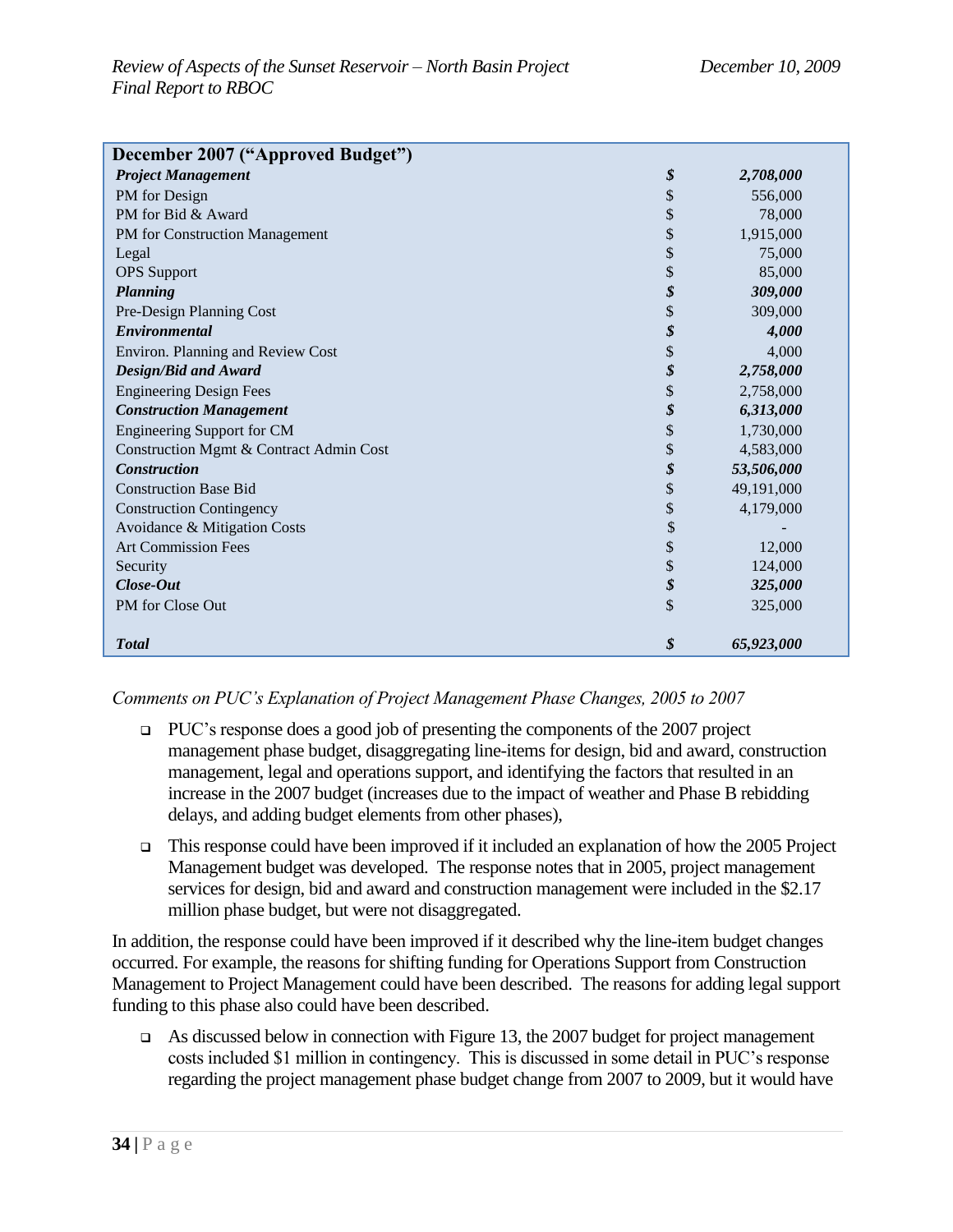been useful for this response to identify how much contingency was included in the 2005 and 2007 budgets, as context for the later discussion.

#### **Figure 10. Design Phase, 2005 to 2007**

#### <span id="page-34-0"></span>**Question on Design Phase:**

**Why was the Design phase budget decreased by \$1.4 million or 35%?**

#### **PUC Response:**

The budget for the Design Phase in 2005 (as referenced in the *"Original Budget"* column in Section 3.5 – Page 3 in the *WSIP Regional Projects Quarter Report 3rd Quarter – Fiscal Year 2008 /2009*) is \$4,068,000, including Pre-CIP design costs (\$1,276,000—including Phase A design), Phase B design costs consultant (MWH) fees, City engineering resources, including civil, structural, and electrical engineers, and DPW architectural and engineering support (City resources and consultant costs not including Pre-CIP design costs total approximately \$2,491,000). The original budget also included approximately \$310,000 of design contingency (Activity ID A602690, *"CN Contingency"*, in *Monthly WSIP Reports*), as shown below:

#### **December 2005 ("Original Budget")**

| Design/Bid and Award                         | 4.068.000 |
|----------------------------------------------|-----------|
| Pre-CIP Design                               | 1.267,000 |
| Design Consultant (MWH), City Resources, DPW | 2.491,000 |

In early 2006, the design effort for Phase B (WD-2406R) was coming to a close. The design team was more efficient than was anticipated. As a result, City resources and consultants costs for the Design phase were forecast to be completed \$1,155,000 lower, and unneeded design contingency was reduced by \$267,000. Since the Pre-CIP Design costs are actual costs, this amount did not change.

As a result of these changes, the approved budget for the Design Phase in 2007 (as referenced in the *"Approved Budget"* column in Section 3.5 – Page 3 in the *WSIP Regional Projects Quarter Report 3rd Quarter – Fiscal Year 2008 2009*), decreased from \$4,068,000 to \$2,646,000. This revised budget is broken down into detail below:

#### **December 2007 ("Approved Budget")**

| Design/Bid and Award                         | 2.646.000 |
|----------------------------------------------|-----------|
| Pre-CIP Design                               | 1.267,000 |
| Design Consultant (MWH), City Resources, DPW | 1.336,000 |

*Comments on PUC's Explanation of Design Phase Changes, 2005 to 2007*

 $\Box$  This response does not adequately explain why the budget for Phase B design was reduced from approximately \$2.5 million in November 2005 to approximately \$1.3 million in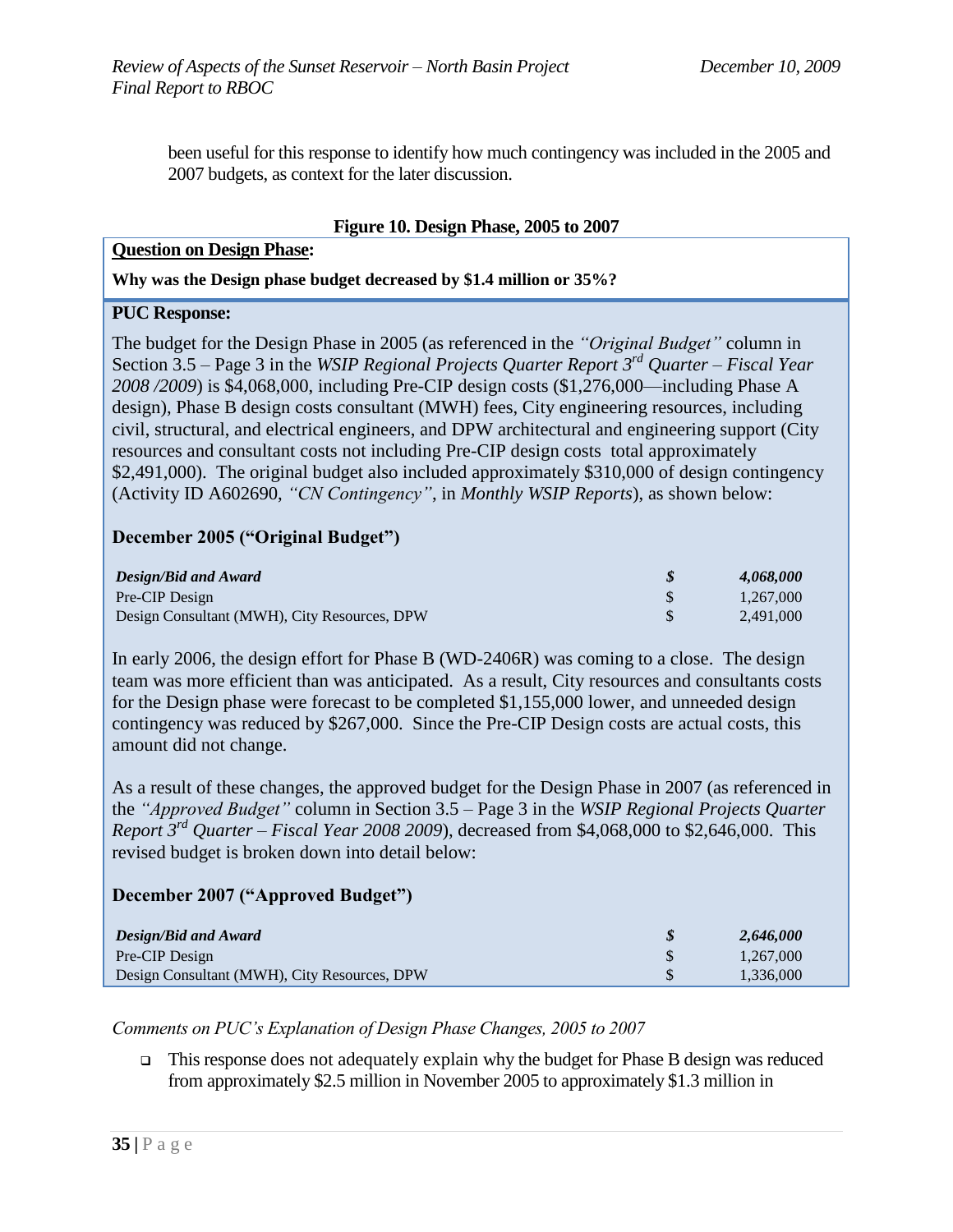December 2007, and raises additional questions regarding why a variance of this magnitude occurred.

- As of November 2005, the Phase A design was complete, so all of the variance in design phase budgets between 2005 and 2007 should be explained by changes to the Phase B design costs. PUC's response indicates that Phase B design was "coming to a close in early 2006."
	- o One would assume that developing a November 2005 design phase estimate based on actual Phase B design expenditures through the fall of 2005 would have produced a more accurate November 2005 design budget. By that point, assuming that a substantial percentage of Phase B design was complete, the November 2005 budget should have been able to reflect actual expenditures to date for all of Phase A and most of Phase B design. So in this context, a \$1.2 million budget reduction in this phase from 2005 to 2007 is surprising.
	- o However, PUC's response only indicates that "The design team was more efficient than was anticipated." Typically, a large under-run of this nature is due to either highly conservative budgeting, or a reduction in scope. We do not know of any scope reductions that would have accounted for this level of savings.
	- o PUC's response would have been greatly improved if it had addressed why, given how much of the design was already completed by November 2005, the 2005 phase budget was so inaccurate. One hypothesis is that the data concerning the status of the project design (both in terms of percentage complete and amount spent to date) on which the 2005 design budget was based was out of date or inaccurate. Otherwise, we would have expected to see a much smaller variance between 2005 and 2007.

# **Figure 11. Construction Management Phase, 2005 to 2007**

#### <span id="page-35-0"></span>**Question on Construction Management Phase:**

**Why was the Construction Management phase budget decreased by nearly \$1.1 million or 15%?**

#### **PUC Response:**

The budget for the Construction Management Phase in 2005 (as referenced in the *"Original Budget"* column in Section 3.5 – Page 3 in the *WSIP Regional Projects Quarter Report 3rd Quarter – Fiscal Year 2008 2009*) is \$7,409,000, including engineer support and operations support, as shown below:

| December 2005 ("Original Budget") |           |
|-----------------------------------|-----------|
| <b>Construction Management</b>    | 7,409,000 |
| Engineering Support for CM        | 6.946.000 |
| <b>OPS</b> Support                | 463,000   |

During the period between December 2005 and December 2007, the operations support budget was reduced from \$463,000 to \$85,000 and was transferred from the Construction Management Phase to Project Management. In addition to this revision, cost for Construction Management was broken down into engineering support and construction management and contract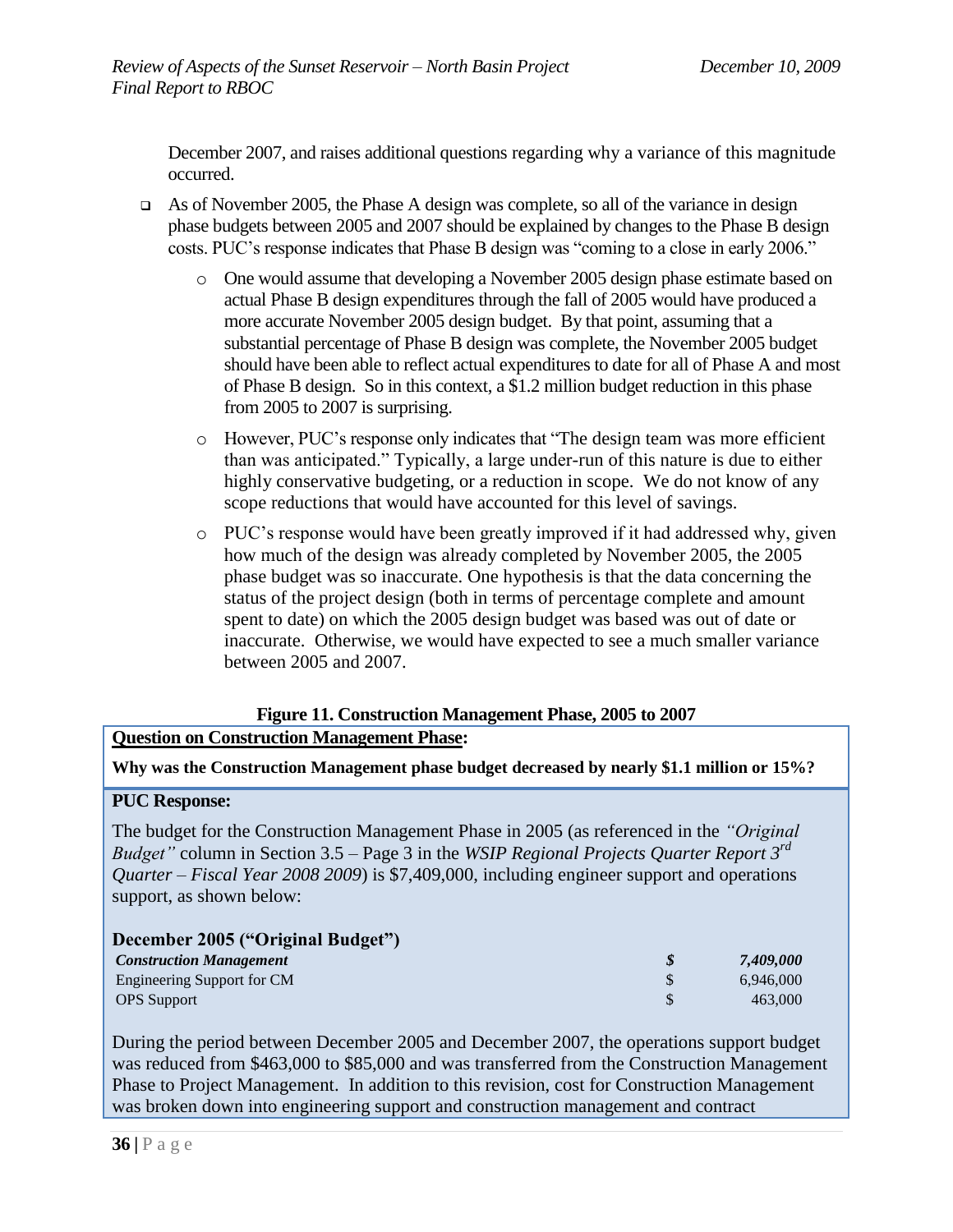administration costs, with a reforecast from the Construction Management Bureau reducing this cost from \$6,946,000 to \$6,313,000.

As a result of these changes, the approved budget for the Construction Management Phase in 2007 (as referenced in the *"Approved Budget"* column in Section 3.5 – Page 3 in the *WSIP Regional Projects Quarter Report 3rd Quarter – Fiscal Year 2008 2009*), decreased from \$7,409,000 to \$6,313,000. This revised budget is broken down into detail below:

| December 2007 ("Approved Budget")       |  |           |  |  |  |  |  |
|-----------------------------------------|--|-----------|--|--|--|--|--|
| <b>Construction Management</b>          |  | 6,313,000 |  |  |  |  |  |
| Engineering Support for CM              |  | 1.730,000 |  |  |  |  |  |
| Construction Mgmt & Contract Admin Cost |  | 4,583,000 |  |  |  |  |  |

*Comments on PUC's Explanation of Construction Management Phase Changes, 2005 to 2007*

- $\Box$  This response shows how the line-items within the construction management phase changed between 2005 and 2007. However, it does not fully address why the budget change occurred.
	- o The response could have described the rationale for transferring funding for Operations Support from the Construction Management phase to the Project Management phase.
	- o It would have been helpful for PUC to begin this response with an explanation of how the 2005 Construction Management budget for engineering support was developed. For example, was the \$6,946,000 budget based on a percentage of the 2005 construction base bid, which was \$53.5 million (roughly 13 percent)? A discussion of any differences in budget methodology could have helped explain why the 2005 phase budget was higher than the 2007 budget.
	- o PUC's response indicates that PUC's Construction Management Bureau "reforecast" the budget for construction management for the 2007 budget. The response could have cited the factors identified by the Construction Management Bureau in their reforecast to help explain this budget change, which also could have aided in addressing why the budget was reduced.

### **Figure 12. Construction Phase, 2005 to 2007**

### **Question on Construction Phase:**

**Why were the Design and Construction Management phase budgets decreased by these amounts at the same time that the project's construction budget was increased by almost \$5.9 million or 12%?**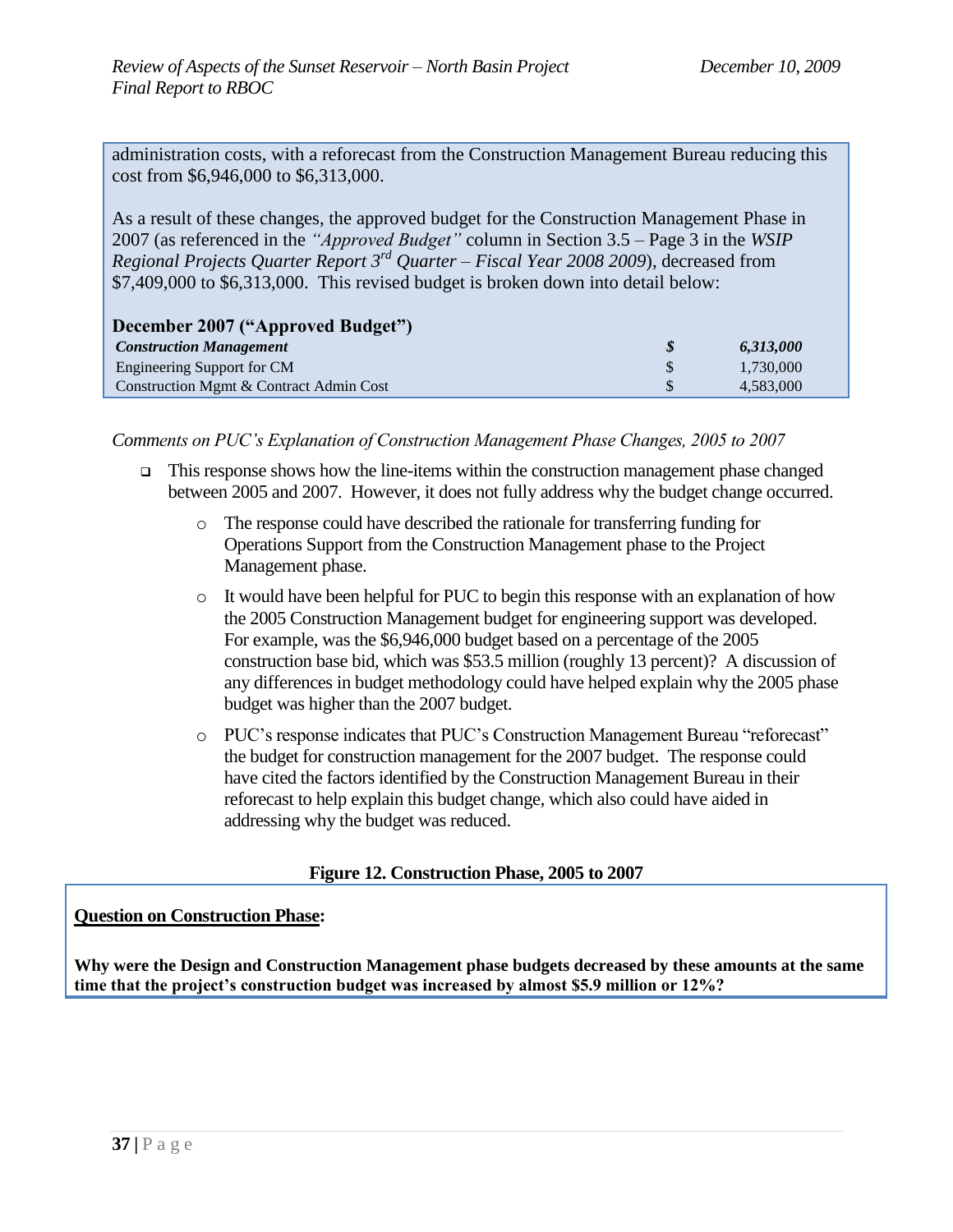### **PUC Response:**

The budget for the Construction Phase in 2005 (as referenced in the *"Original Budget"* column in Section 3.5 – Page 3 in the *WSIP Regional Projects Quarter Report 3rd Quarter – Fiscal Year 2008 2009*) is \$47,632,000, including construction base bid (Phase A based on actual bid and Phase B based on estimate), construction contingency, avoidance and mitigation costs<sup>5</sup>, and Art Commission fees, as shown below:

|  |  |  | <b>December 2005 ("Original Budget")</b> |
|--|--|--|------------------------------------------|
|--|--|--|------------------------------------------|

| <i>Construction</i>             | S             | 47,632,000 |
|---------------------------------|---------------|------------|
| <b>Construction Base Bid</b>    |               | 42,067,000 |
| <b>Construction Contingency</b> |               | 4,207,000  |
| Avoidance & Mitigation Costs    | <sup>\$</sup> | 1.346,000  |
| <b>Art Commission Fees</b>      |               | 12,000     |

In 2006, the apparent low bid for Phase B construction had a clerical error.

| <b>Bid Date:</b>     |   | 06/08/06                     |                 |
|----------------------|---|------------------------------|-----------------|
| <b>Contract No.:</b> |   | WD-2406                      |                 |
| Estimated            |   |                              |                 |
| Amount:              |   | \$32 - \$42 Million          |                 |
|                      |   |                              |                 |
|                      |   | <b>CONTRACTORS</b>           | <b>BASE BID</b> |
|                      |   | <b>Shimmick Construction</b> | \$18,538,100    |
|                      | 2 | <b>West Bay Builders</b>     | \$39,929,100    |
|                      |   | $ST$ Amoroso                 |                 |

|               | West Bay Builders          | \$39,929,100 |
|---------------|----------------------------|--------------|
|               | SJ Amoroso                 |              |
| 3             | Construction               | \$44,327,000 |
| 4             | <b>Monterey Mechanical</b> | \$49,494,000 |
| $\mathcal{F}$ | <b>Ranger Pipelines</b>    | \$49,800,041 |
|               |                            |              |

 ${}^{5}$ Regarding the purpose of the "Avoidance and Mitigation" line-item, PUC provided the following excerpt from the *WSIP Cost and Schedule Basis and Assumptions,* dated March 2005, which describes the original purpose for the Environmental Mitigation budget:

*"Environmental mitigation costs are costs of mitigating for environmental impacts that may be identified during the environmental review of each WSIP project. Potential specific environmental impacts and associated mitigations of the various WSIP projects* [at the time of the report] *cannot yet be identified. Therefore, these estimated mitigation costs are intended to provide budgeted funding for eventual mitigation work. The estimates are based on professional knowledge and judgment of what is known at this early stage about:*

*- each project and project description,*

*- the scheduled duration of construction of each project,*

*- the project location, habitat, and potentially associated special status species,* 

*- associated SFPUC staff for monitoring and reporting, and*

*- consulting, and potential habitat compensation costs."*

 $\overline{a}$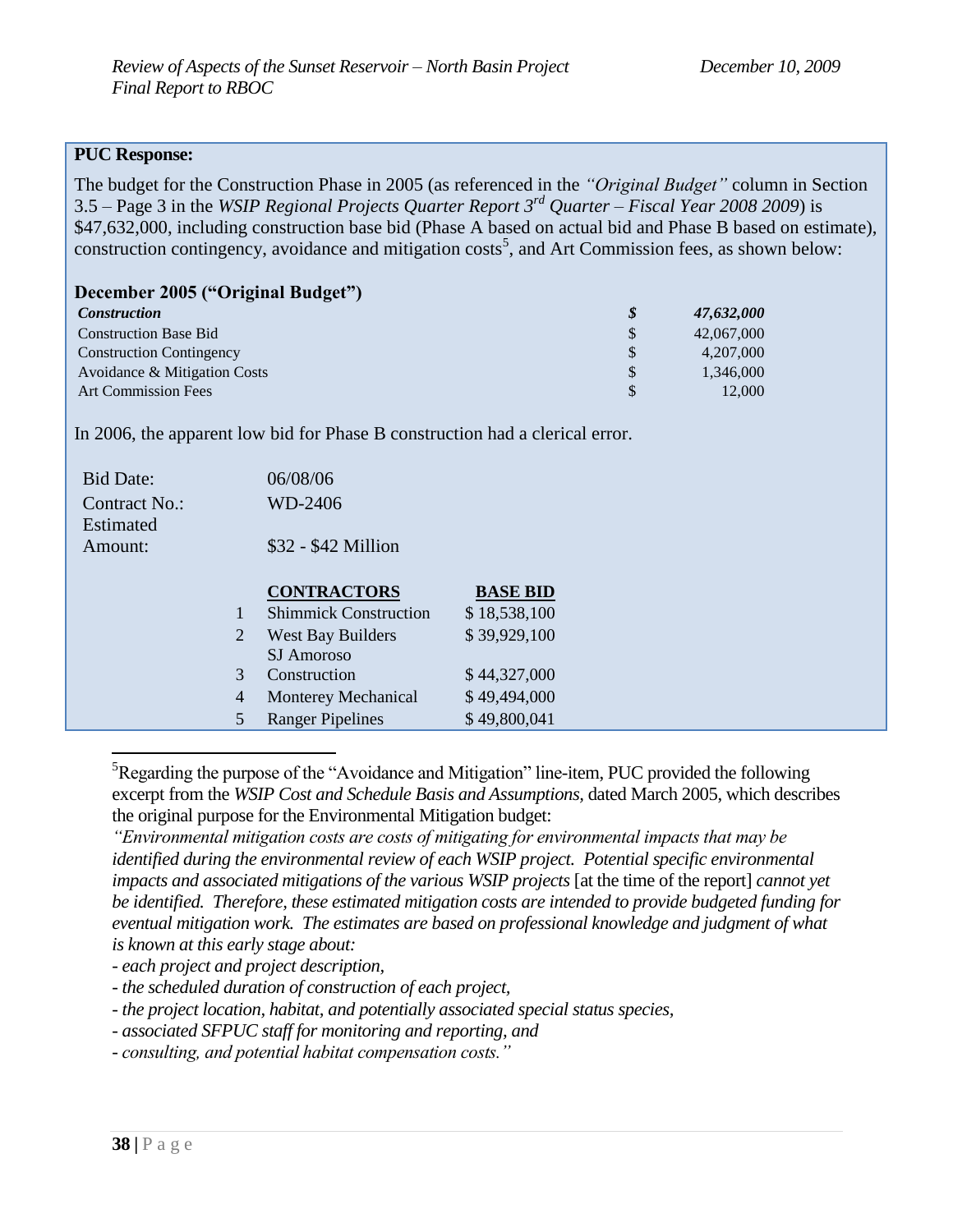#### **Apparent Low Bidder: Shimmick Construction \$ 18,538,100**

Due to the clerical error in the original low bid, the contract was rebid. One contractor dropped out during the re-bid decreasing the competition, which may have led to higher bid amounts (rapidly increasing construction material costs and the process of re-bidding likely both had an impact on the Construction Phase costs as well). The low re-bid was about \$4 Million higher than the original low bid. The re-bid pushed the construction costs a few million dollars over the budgeted amount necessitating a budget increase. The Engineer's Estimate for WD-2406R was about \$41.8 Million. A \$124,000 budget for security was also added to the Construction Phase.

[The detailed results of the re-bid are presented in the table that follows this response].

As a result of these changes, the approved budget for the Construction Phase in 2007 (as referenced in the *"Approved Budget"* column in Section 3.5 – Page 3 in the *WSIP Regional Projects Quarter Report 3rd Quarter – Fiscal Year 2008 2009*), increased from \$47,632,000 to \$ \$53,506,000. This revised budget is broken down into detail below:

**December 2007 ("Approved Budget")**

| <i>Construction</i>             | \$            | 53,506,000 |
|---------------------------------|---------------|------------|
| <b>Construction Base Bid</b>    | \$            | 49,191,000 |
| <b>Construction Contingency</b> | $\mathcal{S}$ | 4,179,000  |
| Avoidance & Mitigation Costs    |               |            |
| <b>Art Commission Fees</b>      | S             | 12,000     |
| Security                        |               | 124,000    |

The rebid process had no additional effect on the CM budget (nor did the economics of the construction industry), since construction duration and CM resources did not change as a result of higher Construction Phase costs.

[Remainder of this page is intentionally left blank]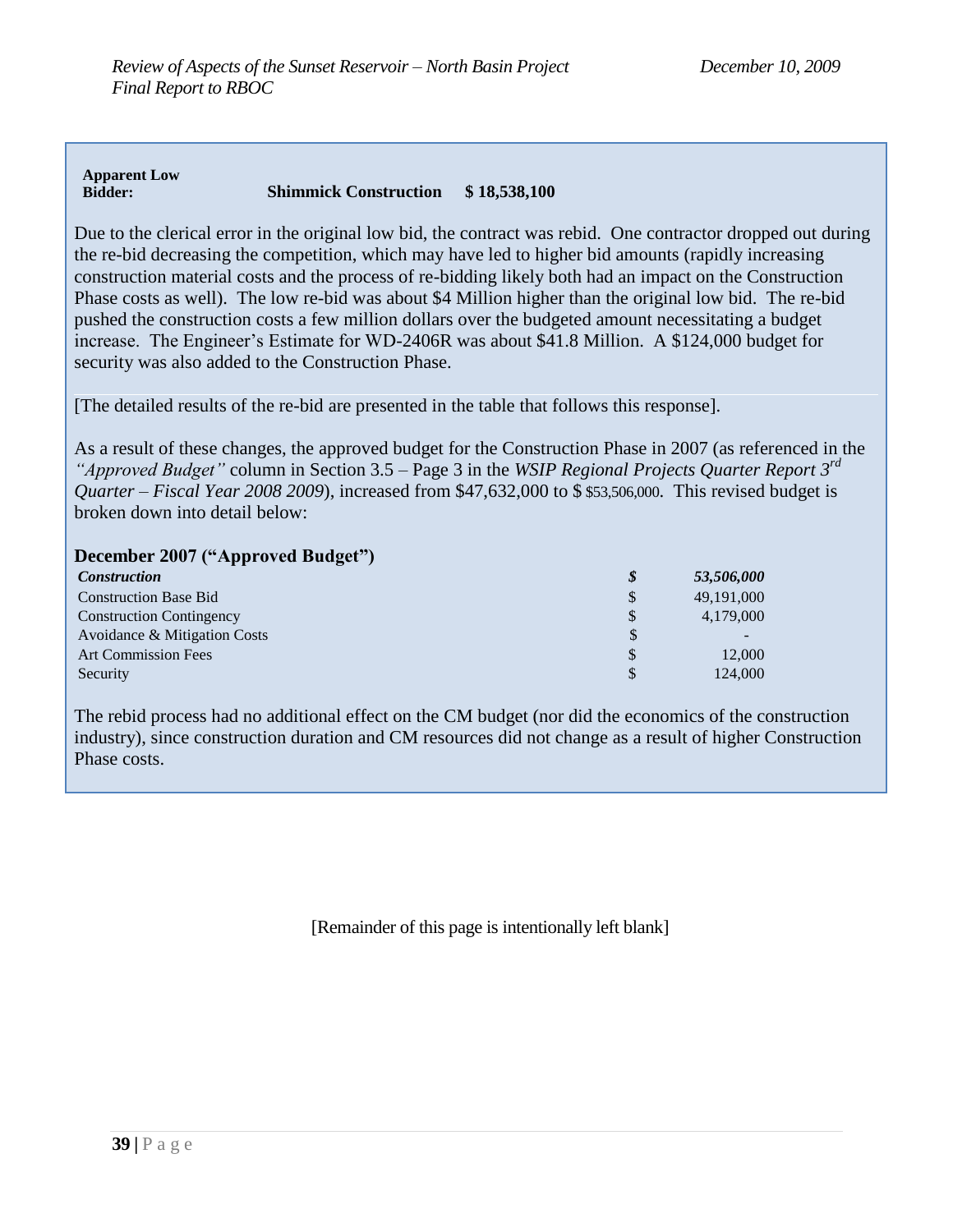|                           |                                       |              |            |                     | Engineer<br>Estimate |                | Shimmick<br>Construction |                | West Bay<br><b>Builders</b> |              | S.J.<br>Amoroso |              | Monterey<br>Mechanical |
|---------------------------|---------------------------------------|--------------|------------|---------------------|----------------------|----------------|--------------------------|----------------|-----------------------------|--------------|-----------------|--------------|------------------------|
| <b>Bid</b><br><b>Item</b> | <b>Bid Item</b><br><b>Description</b> | Est. Otv     | Unit       | Unit<br><b>Cost</b> | <b>Extension</b>     | Unit<br>Cost   | Amount                   | Unit<br>Cost   | Amount                      | Unit<br>Cost | Amount          | Unit<br>Cost | Amount                 |
| $\mathbf{1}$              | Mobilization                          | $\mathbf{1}$ | LS         |                     | 100,000              |                | 100,000                  |                | 100,000                     |              | 100,000         |              | 100,000                |
|                           |                                       |              |            |                     |                      |                |                          |                |                             |              |                 |              |                        |
| $\sqrt{2}$                | Demobilization<br>Performance         | $\mathbf{1}$ | LS         |                     | 100,000              |                | 100,000                  |                | 100,000                     |              | 100,000         |              | 100,000                |
|                           | Bond and                              |              |            |                     |                      |                |                          |                |                             |              |                 |              |                        |
| 3                         | Payment Bond                          | $\mathbf{1}$ | LS         |                     | 525,000              |                | 300,000                  |                | 389,000                     |              | 369,044         |              | 310,000                |
| $\overline{4}$            | Insurance                             | $\mathbf{1}$ | LS         |                     | 350,000              |                | 180,000                  |                | 354,000                     |              | 534,491         |              | 300,000                |
|                           | Resident                              |              |            |                     |                      |                |                          |                |                             |              |                 |              |                        |
| 5                         | Engineer's<br>Field Office            | $\mathbf{1}$ | LS         |                     | 125,000              |                | 170,000                  |                | 130,000                     |              | 152,100         |              | 120,000                |
|                           | Seismic                               |              |            |                     |                      |                |                          |                |                             |              |                 |              |                        |
| 6                         | Retrofit Work<br>Repair of            | $\mathbf{1}$ | LS         |                     | 19,657,589           |                | 24,200,000               |                | 25,130,000                  |              | 24,833,783      |              | 29,770,800             |
|                           | Concrete                              |              |            |                     |                      |                |                          |                |                             |              |                 |              |                        |
|                           | Spalling on                           |              |            |                     |                      |                |                          |                |                             |              |                 |              |                        |
| $\boldsymbol{7}$          | <b>Exterior Roof</b><br>Slab          | 1,800        | <b>SF</b>  | 80                  | 144,000              | 30             | 54,000                   | 29             | 52,200                      | 34           | 61,200          | 35           | 63,000                 |
|                           | Repair of                             |              |            |                     |                      |                |                          |                |                             |              |                 |              |                        |
| 8                         | Concrete Roof                         | 17,000       | <b>SF</b>  | 160                 | 2,720,000            | 46             | 782,000                  | 65             | 1,105,000                   | 69           | 1,173,000       | 70           | 1,190,000              |
|                           | Soffit Spalling<br>Repair of          |              |            |                     |                      |                |                          |                |                             |              |                 |              |                        |
|                           | Concrete                              |              |            |                     |                      |                |                          |                |                             |              |                 |              |                        |
|                           | Spalling on<br>Joists (Type I         |              |            |                     |                      |                |                          |                |                             |              |                 |              |                        |
| 9                         | Repair)                               | 4,100        | LF         | 160                 | 656,000              | 47             | 192,700                  | 116            | 475,600                     | 134          | 549,400         | 125          | 512,500                |
|                           | Repair of                             |              |            |                     |                      |                |                          |                |                             |              |                 |              |                        |
|                           | Concrete<br>Spalling on               |              |            |                     |                      |                |                          |                |                             |              |                 |              |                        |
|                           | Joists (Type II                       |              |            |                     |                      |                |                          |                |                             |              |                 |              |                        |
| 10                        | Repair)<br>Repair of                  | 1,400        | LF         | 200                 | 280,000              | 60             | 84,000                   | 143            | 200,200                     | 157          | 219,800         | 158          | 221,200                |
|                           | Concrete                              |              |            |                     |                      |                |                          |                |                             |              |                 |              |                        |
|                           | Spalling on                           |              |            |                     |                      |                |                          |                |                             |              |                 |              |                        |
| 11                        | Joists (Type III<br>Repair)           | 2,500        | LF         | 240                 | 600,000              | 95             | 237,500                  | 163            | 407,500                     | 177          | 442,500         | 180          | 450,000                |
|                           | Repair of Roof                        |              |            |                     |                      |                |                          |                |                             |              |                 |              |                        |
| 12                        | Construction<br>Joints                | 43,000       | LF         | 10                  | 430,000              | $\mathbf{3}$   | 129,000                  | $\overline{4}$ | 172,000                     | 3.40         | 146,200         | 5            | 215,000                |
|                           | <b>Crack Sealing</b>                  |              |            |                     |                      |                |                          |                |                             |              |                 |              |                        |
|                           | on Reservoir                          |              |            |                     |                      |                |                          |                |                             |              |                 |              |                        |
| 13                        | Roof<br>Protective                    | 100,000      | $\rm{SF}$  | 3                   | 300,000              | $\mathfrak{Z}$ | 300,000                  | 2.40           | 240,000                     | 3            | 300,000         | 2.50         | 250,000                |
|                           | Coating for                           |              |            |                     |                      |                |                          |                |                             |              |                 |              |                        |
| 14                        | Reservoir Roof                        |              | LS         |                     | 1,545,000            |                | 900,000                  |                | 1,180,000                   |              | 1,405,872       |              | 1,200,000              |
|                           | Concrete<br>Lining Overlay            |              |            |                     |                      |                |                          |                |                             |              |                 |              |                        |
|                           | Over Flat Area                        |              |            |                     |                      |                |                          |                |                             |              |                 |              |                        |
| 15                        | of Reservoir<br>Floor                 |              | ${\rm LS}$ |                     | 3,436,000            |                | 4,500,000                |                | 4,365,000                   |              | 3,337,197       |              | 6,200,500              |
|                           |                                       |              |            |                     |                      |                |                          |                |                             |              |                 |              |                        |

# **Figure 13. Rebid Results for Sunset Reservoir –Phase B Construction Contract**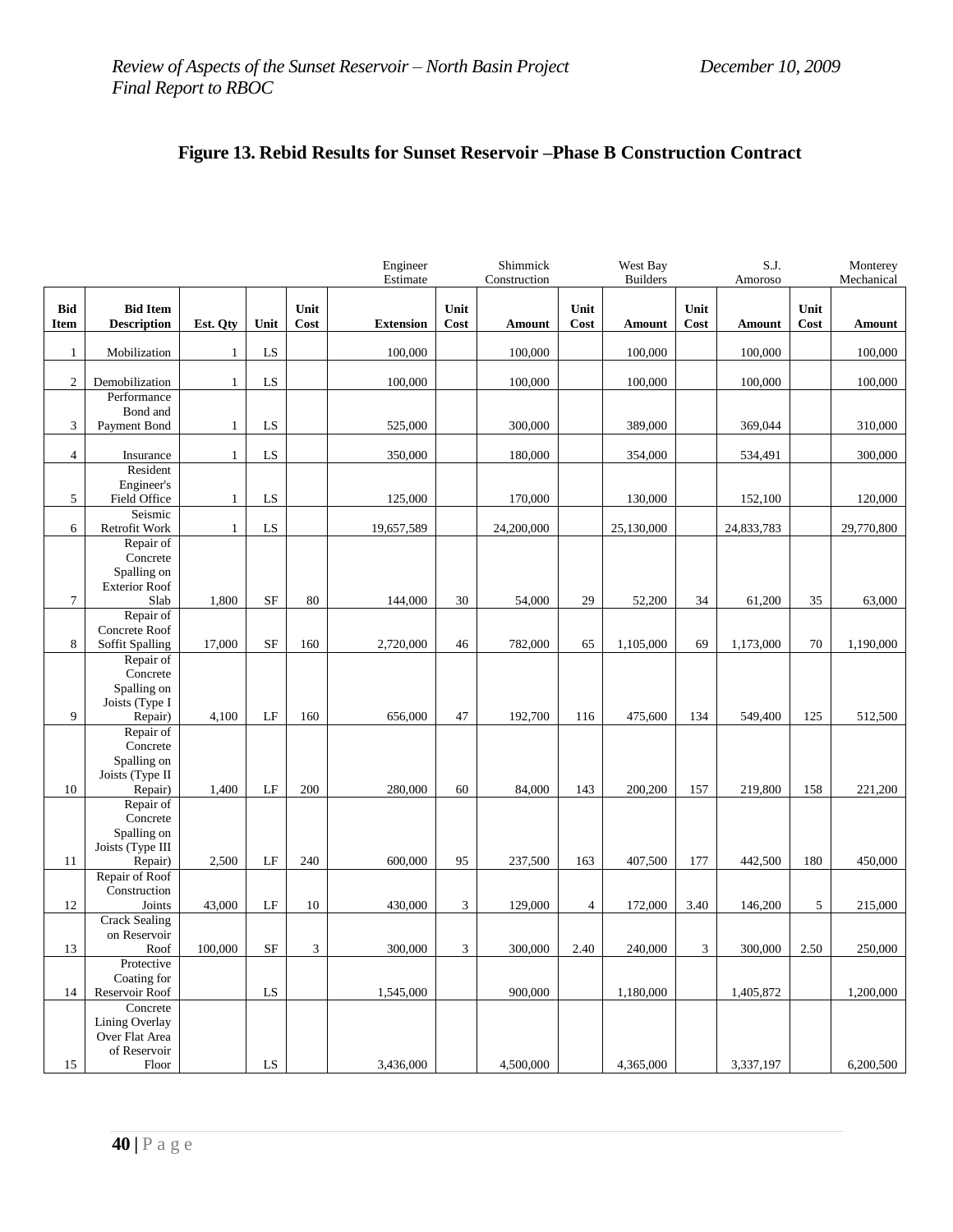|          | Rebid Results for Sunset Reservoir - North Basin Phase B Construction Contract, cont. |        |            |     |                          |    |                          |       |                             |    |                  |    |                        |
|----------|---------------------------------------------------------------------------------------|--------|------------|-----|--------------------------|----|--------------------------|-------|-----------------------------|----|------------------|----|------------------------|
|          |                                                                                       |        |            |     | <b>Engineer Estimate</b> |    | Shimmick<br>Construction |       | West Bay<br><b>Builders</b> |    | S.J.<br>Amoroso  |    | Monterey<br>Mechanical |
| 16       | Epoxy<br>Injection of<br>Cracks on<br>Sloped Area of<br>Reservoir<br>Floor            | 6,000  | $\rm LF$   | 100 | 600,000                  | 21 | 126,000                  | 20.25 | 121,500                     | 24 | 144,000          | 23 | 138,000                |
| 17       | Repair of<br>Construction<br>Joints on<br>Sloped Area of<br>Reservoir<br>Floor        | 20,000 | LF         | 12  | 240,000                  | 9  | 180,000                  | 8.40  | 168,000                     | 8  | 160,000          | 9  | 180,000                |
|          | Cementitious<br>Waterproofing<br>on Sloped<br>Portion of<br>Reservoir                 |        |            |     |                          |    |                          |       |                             |    |                  |    |                        |
| 18<br>19 | Floor<br>Epoxy<br>Injection of<br>Cracks on the<br>Reservoir<br>Perimeter Wall        | 200    | LS<br>LF   | 100 | 1,212,000<br>20,000      | 40 | 545,000<br>8,000         | 34.50 | 528,000<br>6,900            | 40 | 617,706<br>8,000 | 40 | 700,000<br>8,000       |
| 20       | Seismic Joints                                                                        |        | LS         |     | 1,656,035                |    | 2,500,000                |       | 2,100,000                   |    | 1,761,103        |    | 600,000                |
| 21       | Access<br>Structures and<br>Ramp                                                      |        | LS         |     | 453,661                  |    | 650,000                  |       | 542,000                     |    | 1,365,605        |    | 2,000,000              |
| 22       | Miscellaneous<br>Metal Work                                                           |        | LS         |     | 226,000                  |    | 700,000                  |       | 390,000                     |    | 453,927          |    | 200,000                |
| 23       | Inlet Pipe                                                                            |        | LS         |     | 371,764                  |    | 600,000                  |       | 518,000                     |    | 349,713          |    | 400,000                |
| 24       | Sampling<br>Station                                                                   |        | LS         |     | 38,138                   |    | 20,000                   |       | 45,000                      |    | 43,875           |    | 50,000                 |
| 25       | Site Drainage<br>Improvements                                                         |        | LS         |     | 398,343                  |    | 460,000                  |       | 531,000                     |    | 910,553          |    | 1,200,000              |
| 26       | Shoring                                                                               |        | LS         |     | 166,404                  |    | 25,000                   |       | 30,000                      |    | 52,650           |    | 30,000                 |
| 27       | Fencing                                                                               |        | LS         |     | 837,000                  |    | 700,000                  |       | 1,100,000                   |    | 1,348,499        |    | 900,000                |
| 28       | Doors and<br>Hardware                                                                 |        | ${\rm LS}$ |     | 53,900                   |    | 40,000                   |       | 20,000                      |    | 24,933           |    | 20,000                 |
| 29       | Irrigation<br>System                                                                  |        | LS         |     | 351,000                  |    | 400,000                  |       | 345,000                     |    | 406,575          |    | 100,000                |
| 30       | Landscaping<br>Work                                                                   |        | LS         |     | 540,000                  |    | 400,000                  |       | 426,000                     |    | 619,737          |    | 300,000                |
| 31       | Electrical<br>Work                                                                    |        | LS         |     | 1,926,000                |    | 750,000                  |       | 779,000                     |    | 1,044,810        |    | 600,000                |
| 32       | Paving                                                                                |        | ${\rm LS}$ |     | 697,480                  |    | 450,000                  |       | 568,000                     |    | 1,740,317        |    | 300,000                |
| 33       | Lead Paint<br>Abatement                                                               |        | LS         |     | 15,000                   |    | 6,000                    |       | 50,000                      |    | 49,140           |    | 81,500                 |
| 34       | Allowance for<br>Arborist<br>Services                                                 |        | AL         |     | 100,000                  |    | 100,000                  |       | 100,000                     |    | 100,000          |    | 100,000                |
|          | Allowance for<br>Disposal of<br>Hazardous Soil<br>During<br>Construction              |        |            |     |                          |    |                          |       |                             |    |                  |    |                        |
| $35\,$   |                                                                                       |        | ${\rm AL}$ |     | 100,000                  |    | 100,000                  |       | 100,000                     |    | 100,000          |    | 100,000                |

 $\mathcal{N}$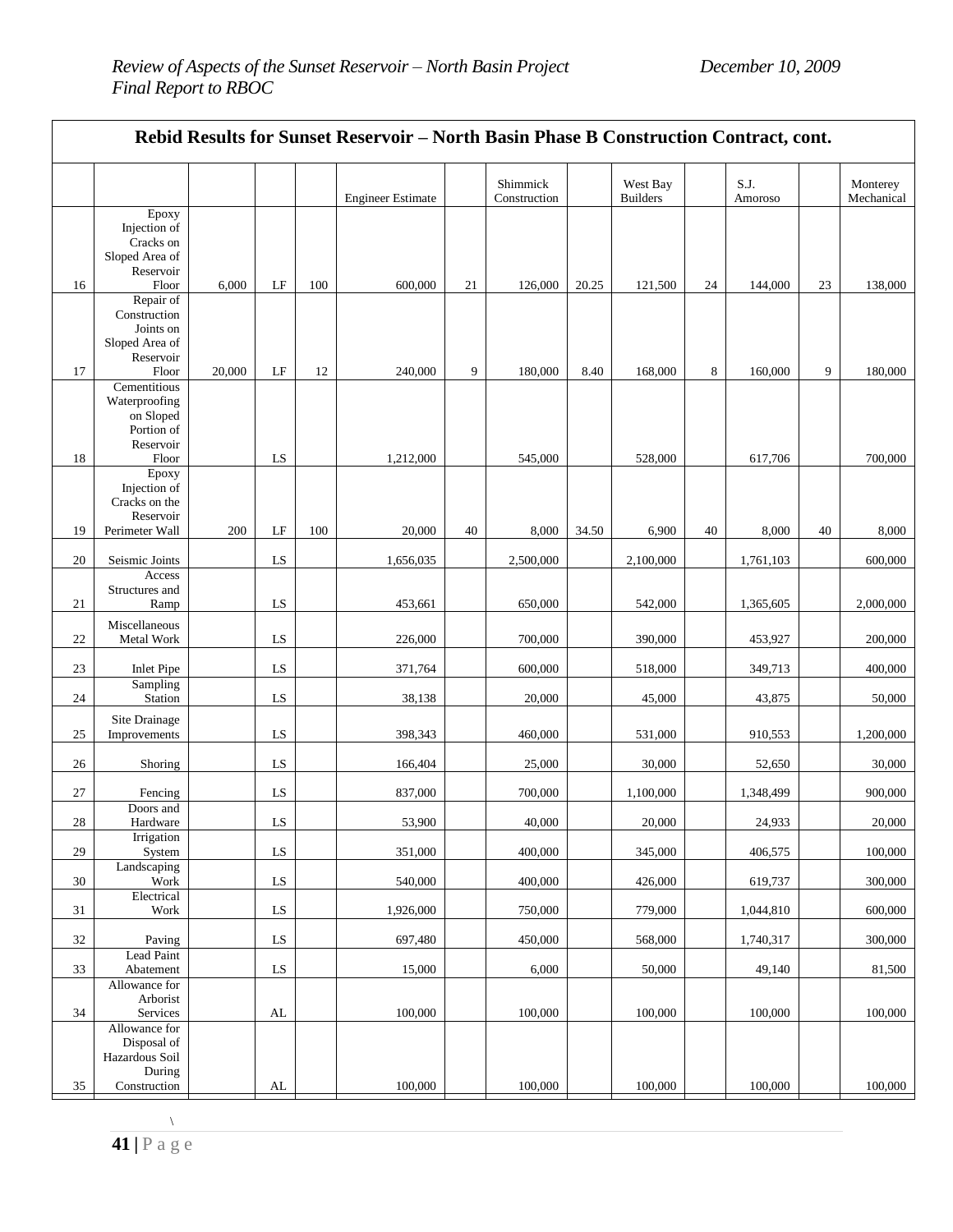|    | Rebid Results for Sunset Reservoir – North Basin Phase B Construction Contract, cont. |    |                      |                          |                             |                 |                        |  |  |  |
|----|---------------------------------------------------------------------------------------|----|----------------------|--------------------------|-----------------------------|-----------------|------------------------|--|--|--|
|    |                                                                                       |    | Engineer<br>Estimate | Shimmick<br>Construction | West Bay<br><b>Builders</b> | S.J.<br>Amoroso | Monterey<br>Mechanical |  |  |  |
| 36 | Allowance to<br>Furnish, Equip, and<br>Maintain Engineer's<br>Field Office            | AL | 12,500               | 12,500                   | 12,500                      | 12,500          | 12,500                 |  |  |  |
| 37 | Allowance for<br><b>Additional Concrete</b><br>Repair                                 | AL | 100,000              | 100,000                  | 100,000                     | 100,000         | 100,000                |  |  |  |
| 38 | Allowance for<br>Independent<br>Inspection and<br>Testing                             | AL | 350,000              | 350,000                  | 350,000                     | 350,000         | 350,000                |  |  |  |
| 39 | Allowance for<br><b>Inspection and Repair</b><br>of Mechanical<br>Equipment           | AL | 100,000              | 100,000                  | 100,000                     | 100,000         | 100,000                |  |  |  |
| 40 | Allowance for<br>Sediment Removal<br>and Disposal                                     | AL | 100,000              | 100,000                  | 100,000                     | 100,000         | 100,000                |  |  |  |
| 41 | Allowance for<br>Removal &<br>Reinstallation of<br>Solar-Powered Mixer                | AL | 15,000               | 15,000                   | 15,000                      | 15,000          | 15,000                 |  |  |  |
| 42 | Well Piping                                                                           | LS | 124,500              | 110,000                  | 129,000                     | 76,050          | 180,000                |  |  |  |
|    | <b>TOTAL PRICE</b>                                                                    |    | 41,773,314           | 41,776,700               | 43,675,400                  | 45,779,280      | 49,868,000             |  |  |  |

\*Note: LS = Lump Sum, EA = Each, LF = Linear Feet, SF = Square Feet, CY = Cubic Yards, AL = Allowance

#### *Comments on PUC's Explanation of Construction Phase Changes, 2005 to 2007*

- The fact that the 2005 budget was developed before the 2006 bidding process for Phase B explains why the construction budget increased significantly after construction on the project (Phase A) had commenced.
- $\Box$  The explanation that the changes in the construction phase budget were driven by the rebid of the Phase B construction contract, when combined with the results of the re-bid of Phase B construction, provides a reasonable explanation for the increase in the \$5.9 million increase in the construction budget from 2005 to 2007.
- PUC's response that increased construction costs resulting from the Phase B rebid process did not have an impact on Construction Management (or design) costs makes sense, given that the scope of Phase B construction had not changed, only its cost through the re-bid process.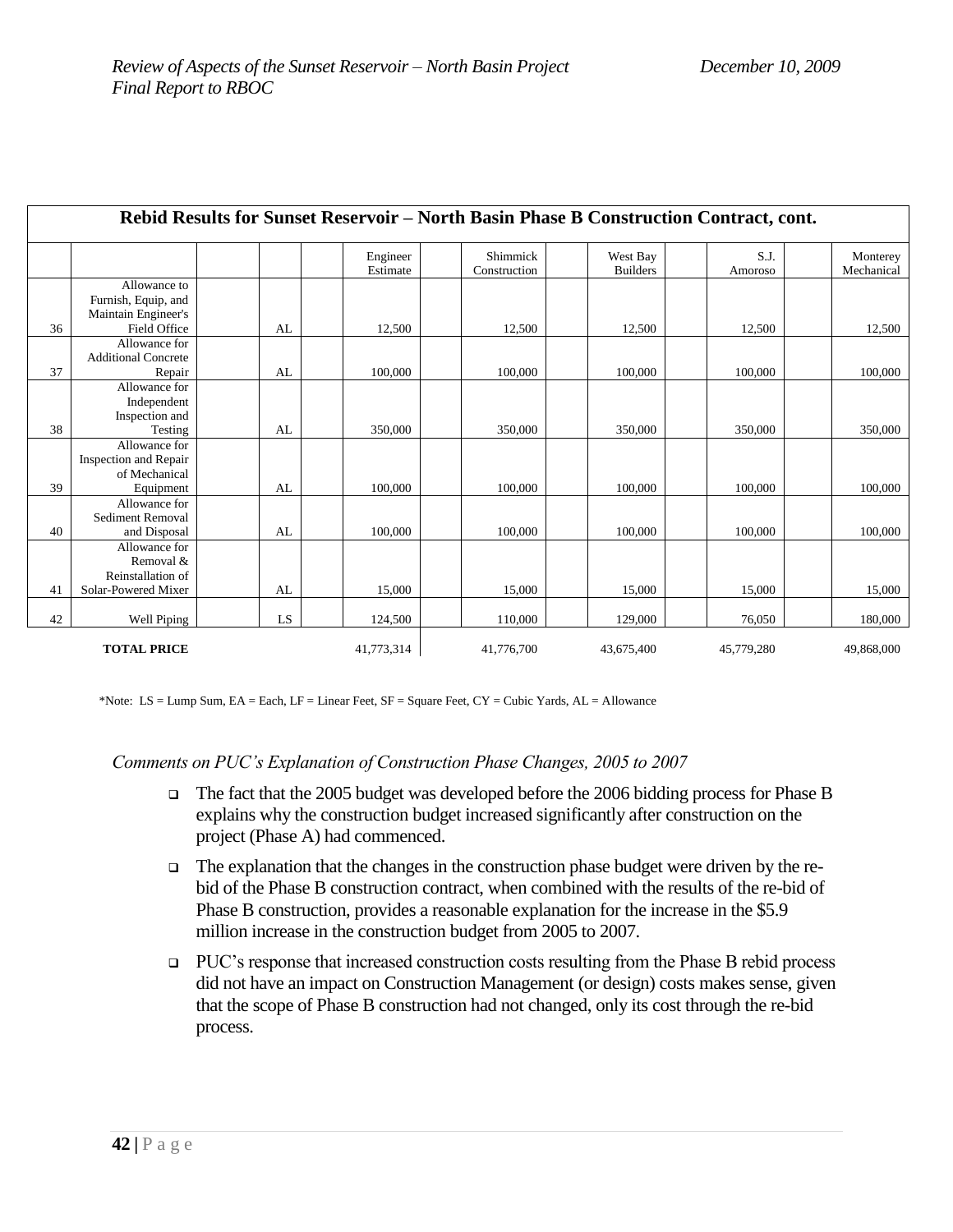#### Review of Phase-Level Budget Changes from December 2007 to June 2009

The table below summarizes the phase-level budget changes that occurred between December 2007 and June 2009 at the phase-level.

|                       | dated August 20, 2009, Section 3.5, page 5 |               |                  |               |  |  |  |  |  |
|-----------------------|--------------------------------------------|---------------|------------------|---------------|--|--|--|--|--|
|                       |                                            |               |                  | Variance –    |  |  |  |  |  |
|                       |                                            | 2007          | <b>June 2009</b> | 2009 vs.      |  |  |  |  |  |
| <b>Project Phases</b> | 2005 Budget                                | <b>Budget</b> | <b>Budget</b> *  | 2007          |  |  |  |  |  |
| Project Management    | \$2,172,000                                | \$2,708,000   | \$1,674,000      | (\$1,034,000) |  |  |  |  |  |
| Planning              | \$309,000                                  | \$309,000     | \$309,000        | \$0           |  |  |  |  |  |
| Environmental         | \$4,000                                    | \$4,000       | \$4,000          | \$0           |  |  |  |  |  |
| Right of Way          | \$0                                        | \$0           | \$0              | \$0           |  |  |  |  |  |
| Design                | \$4,068,000                                | \$2,646,000   | \$2,591,000      | $(\$53,000)$  |  |  |  |  |  |
| Bid & Award           | \$61,000                                   | \$112,000     | \$112,000        | \$0           |  |  |  |  |  |
| Construction          |                                            |               |                  |               |  |  |  |  |  |
| Management            | \$7,409,000                                | \$6,313,000   | \$6,389,000      | \$93,000      |  |  |  |  |  |
| Construction          | \$47,632,000                               | \$53,506,000  | \$52,723,000     | $(\$802,000)$ |  |  |  |  |  |
| Close Out             | \$321,000                                  | \$325,000     | \$533,000        | \$208,000     |  |  |  |  |  |
| Total                 | \$61,976,000                               | \$65,923,000  | \$64,335,000     | (\$1,588,000) |  |  |  |  |  |

| Figure 14. Project Budget for Sunset Reservoir – North Basin, 2007 to 2009 |
|----------------------------------------------------------------------------|
| Data from WSIP Quarterly Project Status Report (4th Quarter of FY2009)     |
|                                                                            |

\* For the Sunset Reservoir project, the June 2009 project budget reflects the current Forecast at Completion.

Based on our review of the project's budget history from December 2007 through June 2009, the project phase-level questions that we posed to PUC were:

- **Project Management Phase Why is the June 2009 budget for the project management** phase approximately \$1.0 million lower than the 2007 Budget?
- Planning Phase No variance in 2007 budget vs. 2009 budget. Explain what planning expenses were incurred, and how planning expenses were documented?
- Environmental Phase No variance in 2007 budget vs. 2009 budget. Explain what environmental expenses were incurred, and how were environmental expenses documented?
- $\Box$  Bid & Award Phase No variance in 2007 budget vs. 2009 budget. Explain what expenses were included in this phase, and how they are documented?
- Construction Management Phase Why is the December 2007 phase budget is \$93,000 higher than the 2009 budget?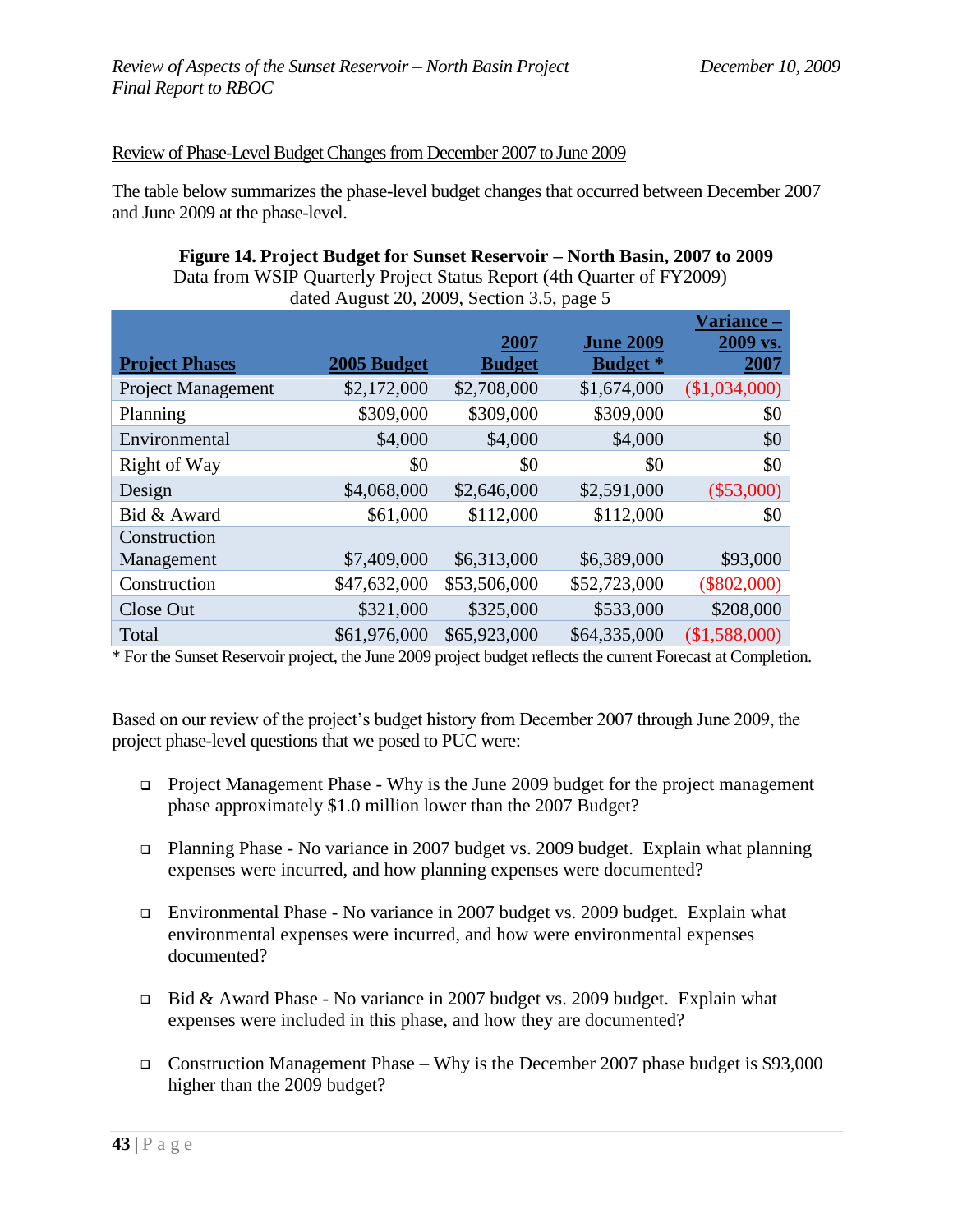- Construction Phase Why is construction 2007 budget \$802,000 higher than the 2009 phase budget?
- Close Out Phase Why has the 2009 budget increased to \$533,000 compared to the 2007 phase budget of \$325,000?

PUC's responses to these questions are presented below.

#### **Figure 15. Project Management Phase, 2007 to 2009 Question on Project Management Phase:**

**Project Management: Why is the June 2009 for the project management phase approximately \$1.0 million lower than the 2007 Budget? \$1 million in contingency for only the Project Management phase appears high. What was the rationale for a \$1 million contingency in this phase? What is the percentage of contingency to construction costs for this phase?**

### **PUC Response:**

The Phase B WD-2406R (Sunset Reservoir – seismic and other improvements) construction cost was \$41.8 million as bid. The percentage of Project Management contingency (assuming \$1 Million for contingency) to construction costs (\$41.8 Million) was 2.3%. For the Project Management Phase, contingency is not broken out and is included in remaining cost.

The budget for Project Management in 2007 is explained in the response above (and referenced in the *"Approved Budget"* column in Section 3.5 – Page 3 in the *WSIP Regional Projects Quarter Report 3rd Quarter – Fiscal Year 2008 2009*) and shown below:

### **December 2007 ("Approved Budget")**

| <b>Project Management</b>             | $\boldsymbol{\mathcal{S}}$ | 2,708,000 |
|---------------------------------------|----------------------------|-----------|
| PM for Design                         | \$                         | 556,000   |
| PM for Bid & Award                    | \$                         | 78,000    |
| <b>PM</b> for Construction Management | \$                         | 1,915,000 |
| Legal                                 | \$                         | 75,000    |
| <b>OPS</b> Support                    | \$                         | 85,000    |

During the period between December 2007 and March 2009, the Project Management costs were reforecast and it was determined that legal support would not be required on the project. Upon completion of Phase B construction in late 2008 and early 2009, it was determined that a portion of Project Management "contingency" totaling \$959,000 would not be needed, and the forecast was revised to reflect this. The legal support budget of \$75,000 was reduced to zero.

As a result of these changes, the current forecast for the Project Management Phase in March 2009 (as referenced in the *"Current Forecast"* column in Section 3.5 – Page 3 in the *WSIP Regional Projects Quarter Report 3rd Quarter – Fiscal Year 2008 2009*), decreased from \$2,708,000 to \$1,674,000. This revised budget is broken down into detail below: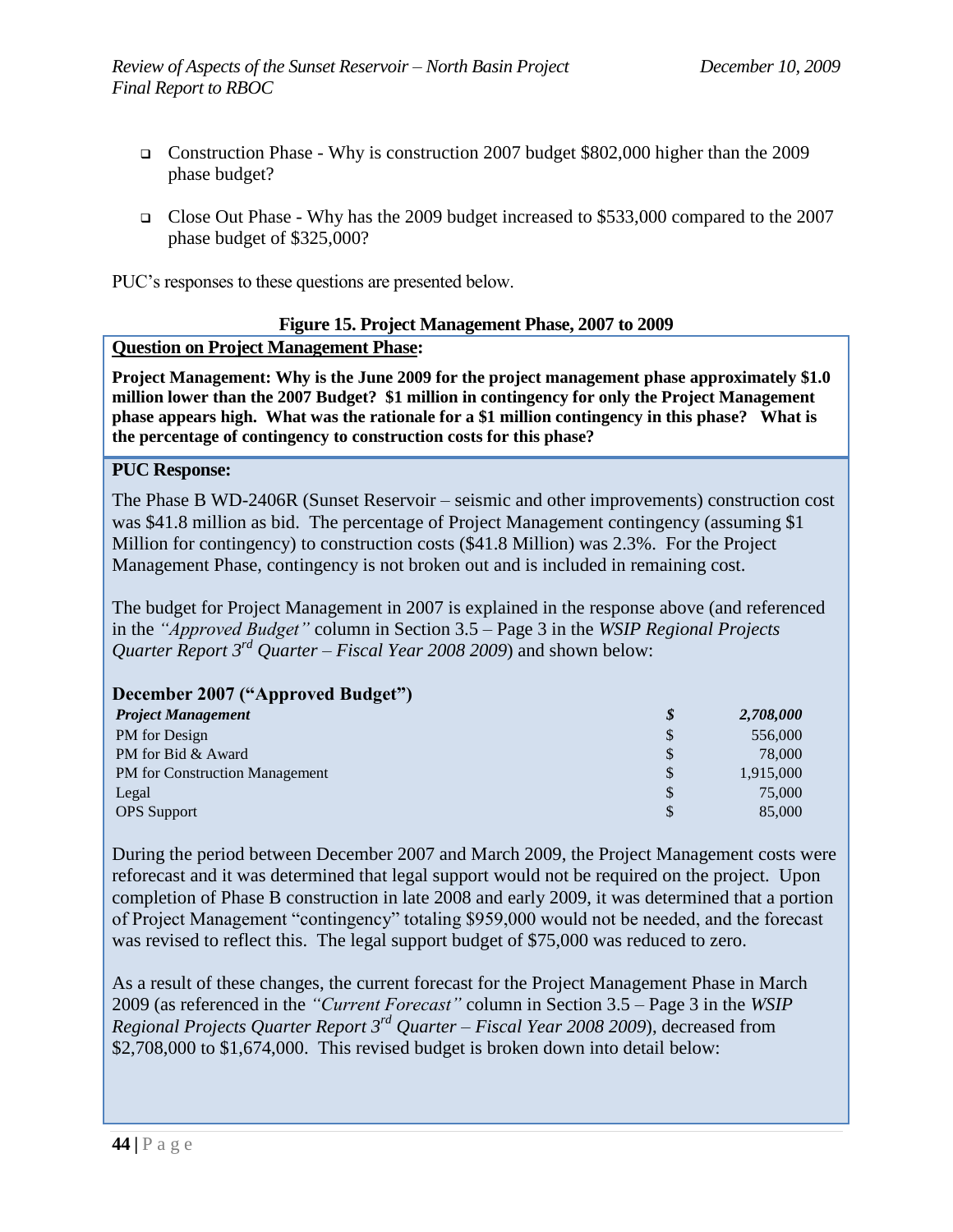| March 2009 ("Current Forecast") |                  |                          |  |  |
|---------------------------------|------------------|--------------------------|--|--|
| <b>Project Management</b>       | $\boldsymbol{s}$ | 1,674,000                |  |  |
| PM for Design                   | $\mathcal{S}$    | 556,000                  |  |  |
| PM for Bid & Award              | \$               | 78,000                   |  |  |
| PM for Construction Management  | \$               | 956,000                  |  |  |
| Legal                           | \$               | $\overline{\phantom{0}}$ |  |  |
| <b>OPS</b> Support              | \$               | 85,000                   |  |  |

### *Comments on PUC's Explanation of Project Management Phase Changes, 2007 to 2009*

 $\Box$  This response would have been strengthened if it included a discussion of why \$959,000 in contingency was included in the 2007 budget for this phase, apparently under the "PM for construction management" line-item. This discussion could have described the types of issues or situations that this contingency was created to address. PUC's response indicates that the contingency equaled approximately 2.3% of construction costs, but does not indicate whether this level of contingency is typical for reservoir projects, or differs from PUC's standard practice. Without a fuller discussion of this topic, the response regarding project management is incomplete.

#### **Figure 16. Planning Phase, 2007 to 2009**

#### **Question on Planning Phase:**

**Explain what planning expenses were incurred, and how planning expenses were documented? [Note: There was no variance in the Planning Phase 2007 budget vs. 2009 budget]. Were all planning expenses incurred by City staff? Were expenses incurred by City employees outside of PUC (e.g. DPW)? For any expenses incurred by other departments, were work orders established? What is the process used to allocate historical expenses to projects from FAMIS? We note that allocated costs may not reflect actual planning effort.**

#### **PUC Response:**

This project dates back to 1999 (pre-WSIP). The Planning Phase expenses include all planning costs incurred starting with the Project Kick-off Meeting and ending with the Issuance of the Conceptual Engineering Report (CER). The Planning Phase was completed on 09/28/01. All of the expenses incurred in this phase are pre-CIP allocations from FAMIS (historical costs), reflecting the fact that some of the Planning Phase activities predated the WSIP. These expenses were documented in monthly and quarterly reports and are in P6 under the Planning Phase and in FAMIS under CUW35801PL. The Conceptual Engineering Report (CER) used consultants SOHA and OCC (see contract documents previously sent on DVD).

*Comments on PUC's Explanation of Planning Phase Changes, 2007 to 2009*

This response is adequate. No comments.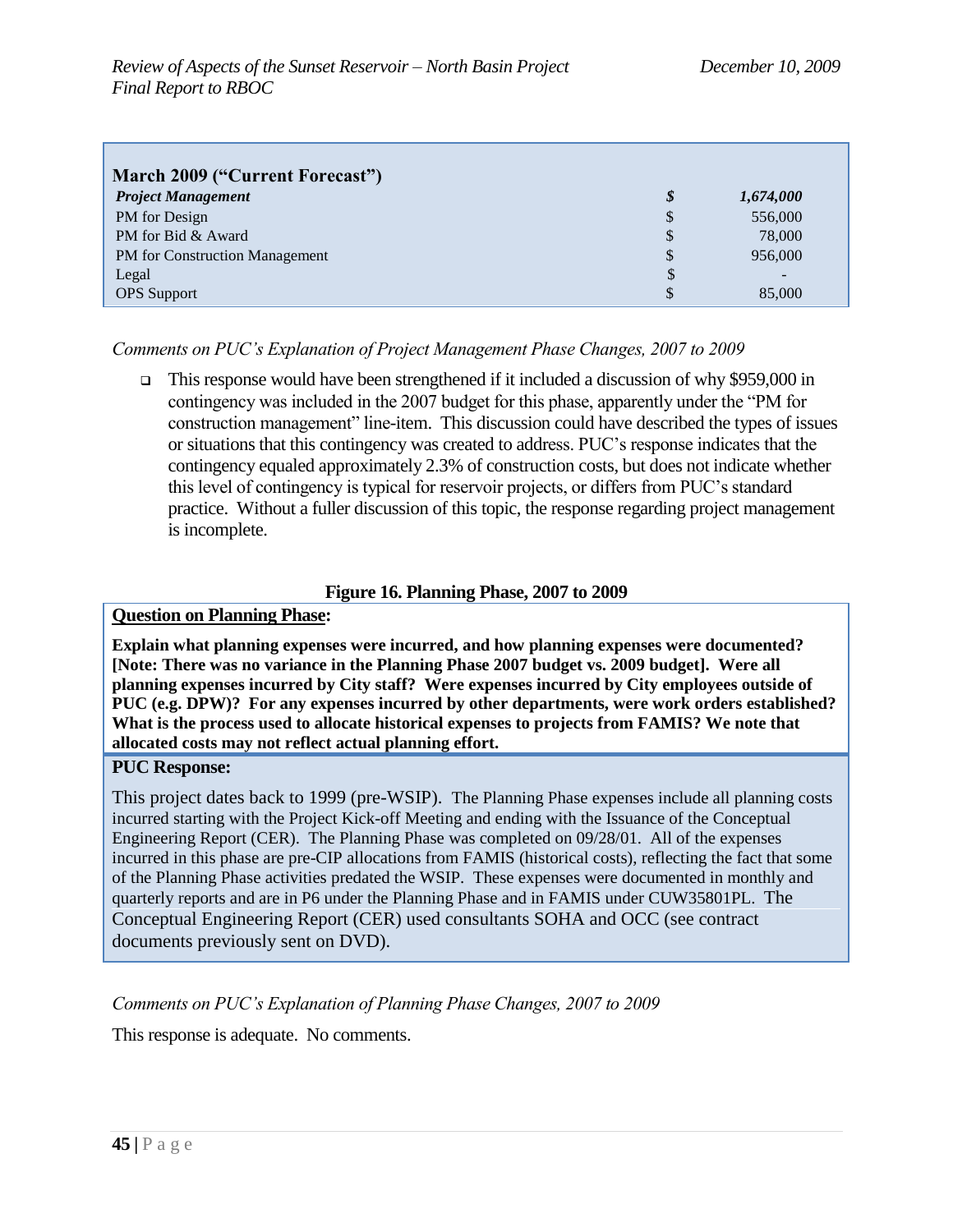#### **Figure 17. Environmental Phase, 2007 to 2009**

**Question on Environmental Phase:** 

**Explain what planning expenses were incurred, and how planning expenses were documented? [Note: There was no variance in the Environmental Phase 2007 budget vs. 2009 budget]. Were environmental expenses incurred by City staff and consultants to PUC? Were expenses incurred by City employees outside of PUC (e.g. City Planning)? For any expenses incurred by other departments, were work orders established?**

#### **PUC Response**:

The Environmental Phase expenses include all environmental costs incurred starting with the completion of the CEQA List and ending with the certification of the Environmental Review process. The San Francisco Planning Department has determined that this project requires a Categorical Exemption (Cat Ex). The Environmental Phase was completed upon approval of a Categorical Exemption on 12/21/04. The Categorical Exemption was revised on 03/31/06. A large percentage of expenses incurred in this phase are associated with environmental planning resources. These expenses were documented in monthly and quarterly reports and are in detail in P6 under the Environmental Phase and in FAMIS under CUW35801ER.

WIP (pre-WSIP) staff worked on the Environmental Phase of the project via CS-524 Task Order 85-3 Rev B (note: contract task order was provided to Consulting Team on DVD). Environmental costs were incurred for City staff such as SFPUC Bureau of Environmental Management (BEM) and City Major Environmental Analysis (MEA). MEA was given a SFPUC index code for the Categorical Exemption so a work order was unnecessary.

*Comments on PUC's Explanation of Environmental Phase Changes, 2007 to 2009*

This response is adequate. No comments.

### **Figure 18. Bid & Award Phase, 2007 to 2009**

#### **Question on Bid & Award Phase:**

**Explain what bid and award expenses were incurred, and those expenses were documented? [Note: There was no variance in the bid and award phase 2007 budget vs. 2009 budget]. Were these Bid &Award expenses incurred by PUC Infrastructure staff, Contracts/Procurement staff, and City attorney staff? Do these expenses reflect actual hours of time for each employee involved in the Bid & Award process? Were these costs allocations from FAMIS? If so what was the methodology used to allocate to projects – this question goes to charges reflecting actual work being performed on a project.**

#### **PUC Response:**

The Bid & Award Phase expenses include all bid and award costs incurred starting with the completion of 100% design and ending with the notice-to-proceed to the Construction Phase contractor. A large percentage of cost incurred in this phase is associated with the preparation of contract documents. These expenses were documented in monthly and quarterly reports and are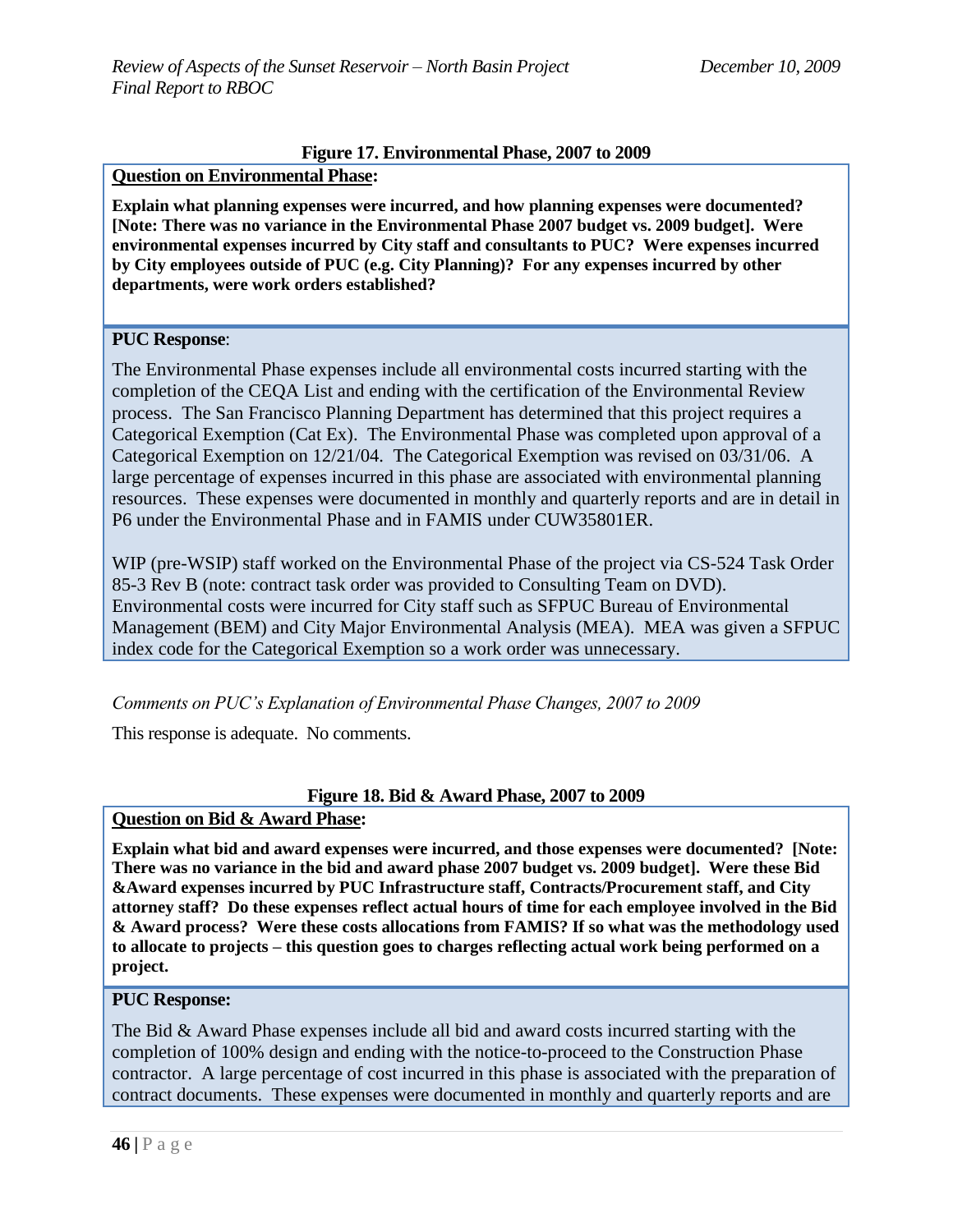broken down into detail Phase A (Embankments) and Phase B (North Basin) in P6 under the Bid & Award Phase and in FAMIS under CUW35801DS.

Yes, Bid & Award expenses were incurred by SFPUC Water Infrastructure staff, SFPUC Contract Administration Bureau (CAB) staff and the City Attorney. The SFPUC costs reflect actual hours worked on the Bid & Award phase. The City Attorney costs, based on actual hours, were associated with review of contract documents and legal advice on a Phase B threatened bid protest. Also, there were some outside expenses for contract reproduction, newspaper advertising, and trade journal advertising.

## **Follow-Up Question On Bid & Award Phase**

Typically, the design team is responsible for preparing many of the contract documents. If "a large" percentage of the Bid and Award phase budget increase was due to re-writing the front end "boilerplate" of the contract documents, why was this necessary? What portion of the contract documents were re-written?

### **PUC Response:**

The largest percentage of the Bid and Award Phase budget was not due to re-writing the Phase B front end "boiler plate". There were changes made throughout the entire WD-2406R Contract including constructability improvements which helped lower the total cost of change orders during construction. Also, the four addenda from the original WD-2406 contract had to be incorporated into the WD-2406R bid package. Please note that the front end "boiler plate" is different for every PUC contract due to over 70 contract-specific factors and because of ongoing City ordinance/policy changes, new labor agreements, and new environmental requirements.

All the time-consuming activities required for bidding had to be repeated for re-bidding such as readvertising the contract; re-distributing the contract package to interested contractors; conducting a second pre-bid meeting; conducting a second set of pre-bid site visits and raft tours inside the reservoir for the prospective contractors; answering a second set of contractor questions on bid documents; opening the re-bids; and analyzing the re-bid results.

*Comments on PUC's Explanation of Bid and Award Phase Changes, 2007 to 2009*

None.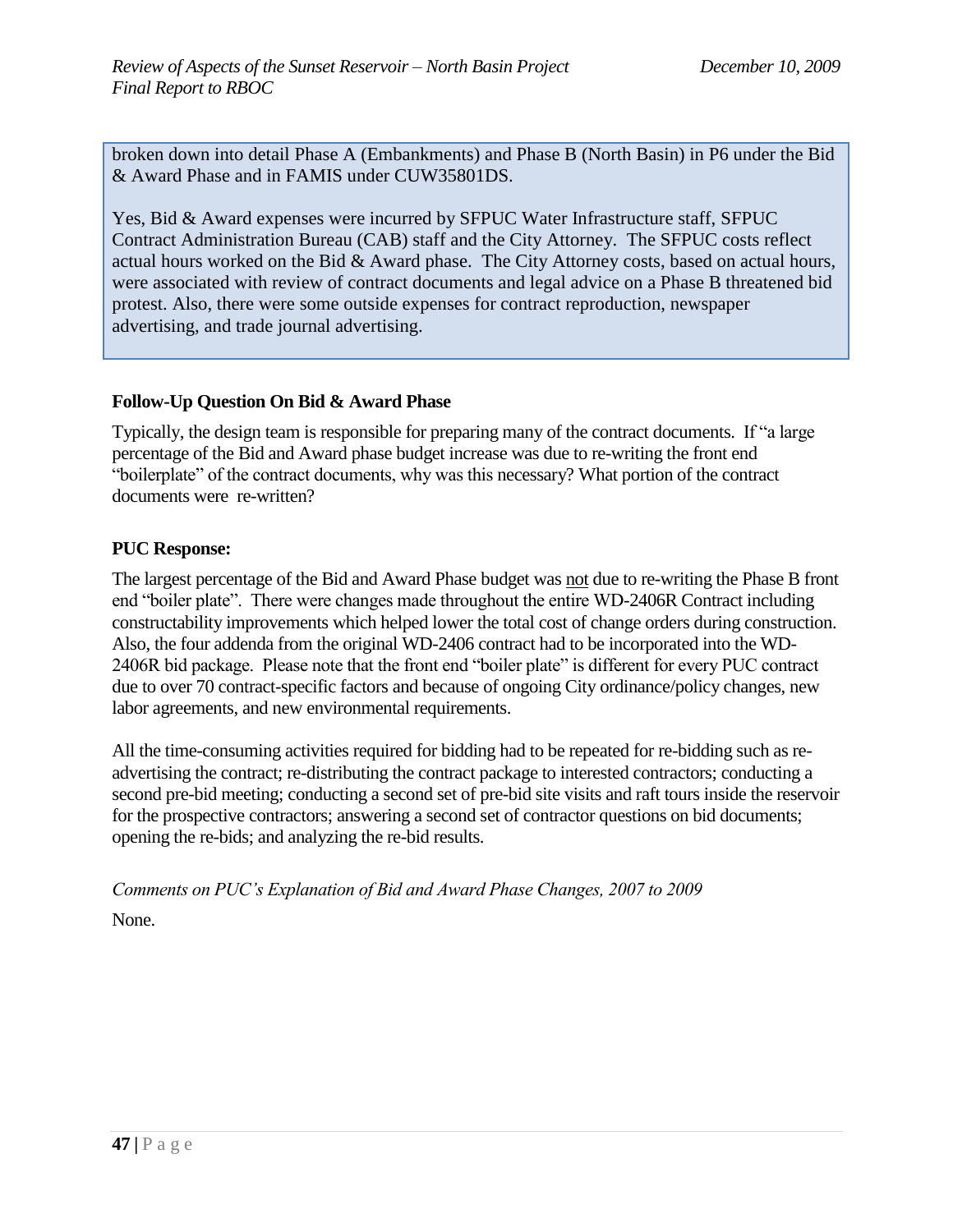#### **Figure 19. Construction Management Phase, 2007 to 2009**

### **Question on Construction Management Phase:**

### **Why was the December 2007 phase budget \$93,000 higher than the 2009 budget?**

#### PUC Response:

This is due to higher than anticipated Construction Management costs.

### *Comments on PUC's Explanation of Construction Management Phase Changes, 2007 to 2009*

We believe that a \$93,000 variance on a phase budget of approximately \$6.3 million is small (less than 1.5%), and therefore did not pursue additional questions regarding this variance. However, an explanation of why construction management expenses increased compared to the 2007 budget would have made the response more complete.

### **Figure 20. Construction Phase, 2007 to 2009**

#### **Question on Construction Phase:**

**Why is the 2009 construction phase budget \$802,000 lower than the 2007 phase budget?**

#### **PUC Response:**

This is due to the reduction of anticipated contingency costs (upon completion of Phase B Construction).

#### *Comments on PUC's Explanation of Construction Phase Changes, 2007 to 2009*

As noted in the discussion of the changes between the 2005 and 2007 construction phase budgets (Figure 10), the December 2007 construction phase budget included almost \$4.2 Million in construction contingency on a base construction amount of approximately \$49.2 Million for Phases A and B combined. The explanation that the June 2009 construction phase budget was reduced by \$802,000 due to a lower contingency requirement appears reasonable, given that construction was complete by March 2009, so construction contingency funds no longer would have been required at that point.

#### **Analysis of Construction Change Orders**

Because the construction phase represents nearly 82 percent of the Sunset Reservoir project's budget, we examined the base construction contracts and associated change orders in detail. Our analysis is summarized in the tables below.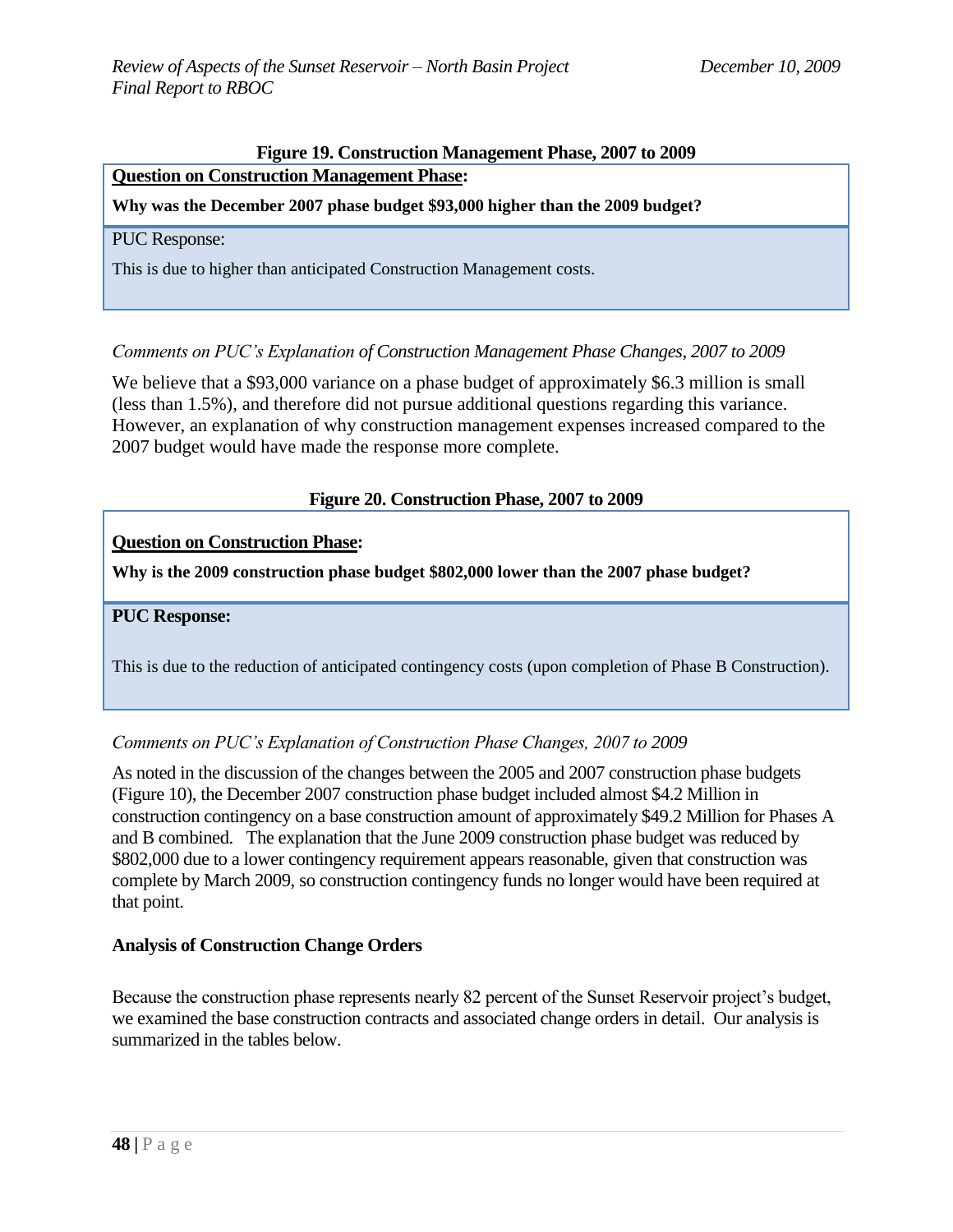| <b>Phase A Contract Award</b>                  | \$6,799,376 |
|------------------------------------------------|-------------|
| Value of Contract Modifications                | \$614,782   |
| <b>Total Contract Amount</b>                   | \$7,414,158 |
| Value of Changes as % of Award                 | 9.0%        |
| Owner Directed Changes as a % of Award         | 6.0%        |
| A/E Errors & Omissions as a % of Award         | 0.9%        |
| Unforeseen /Changed Conditions as a % of Award | $2.1\%$     |

#### **Figure 21. Phase A (Soil Embankment) Construction Contract – Contract Modifications Contractor: Gordon N. Ball Construction**

*Why were the changes necessary?*

*Observation*: Contract Modification (CM) # 1 included \$24,989.73 in contractor Force Account <sup>6</sup>work (Time & Materials) to accommodate recommendations from the California Division of Safety of Dams for boring correlation to bedrock and alternative compaction methods. The changes were a result of changed subsurface conditions. The unused balances for the contract modification (CM) #1 allowances were used to reduce CM #4. PCO numbers 1, 2, 10, 11, 14 under CM #4 totaled \$43,402.22. The \$18,775.14 surplus from CM #1 was applied against that total to reduce the CM #4 amount to \$24,627.08.

*Observation*: CM #1 also included \$30,000 vibration monitoring allowance for minimizing noise during earthwork activities to accommodate complaints from the neighborhood. The requirement for Vibration Monitoring could have been foreseen and a change eliminated, although there still would have been a cost for noise monitoring had it been included in the bid documents.

*Observation*: CM #2 included the PUC's decision to eliminate its Owner Controlled Insurance Program (OCIP), under which PUC provided insurance for construction contractors. The change is classified as an Owner Directed Change. As a result of the decision, contractors were required to obtain and pay for their own insurance coverage. The additional cost of contractor-provided insurance was \$382,123. If that amount is taken out of the total Phase A change order amount, then the Phase A construction change orders represented only 3.4% of the original award amount.

*Observation*: CM #3 increased the allowance for the bid item Site Testing and Inspection. This increase was a result of the changed subsurface conditions identified in CM#1. The testing and inspection allowance is used by the designer, so that all bidders use the same testing and inspection cost estimate in their bids, and there is no impact to the bid selection. However, there is often little attention paid to the estimate for the allowance and the result is the need for a contract modification and a draw on the contingency. This had a greater impact on Phase B than Phase A.

*Recommendation*: For testing and inspection allowances, develop an estimate based on the construction schedule and the likely contractor work plan. This could help reduce change amounts.

 $\overline{a}$ 

<sup>&</sup>lt;sup>6</sup> In this context, Force Account is defined in the CE Procedure 6.9 as a written directive for extra work to be paid (to the contractor)... when a price cannot be clearly defined or priced in advanced of the work..." The work is performed on a time and materials basis, with daily reports turned into PUC by the contractor.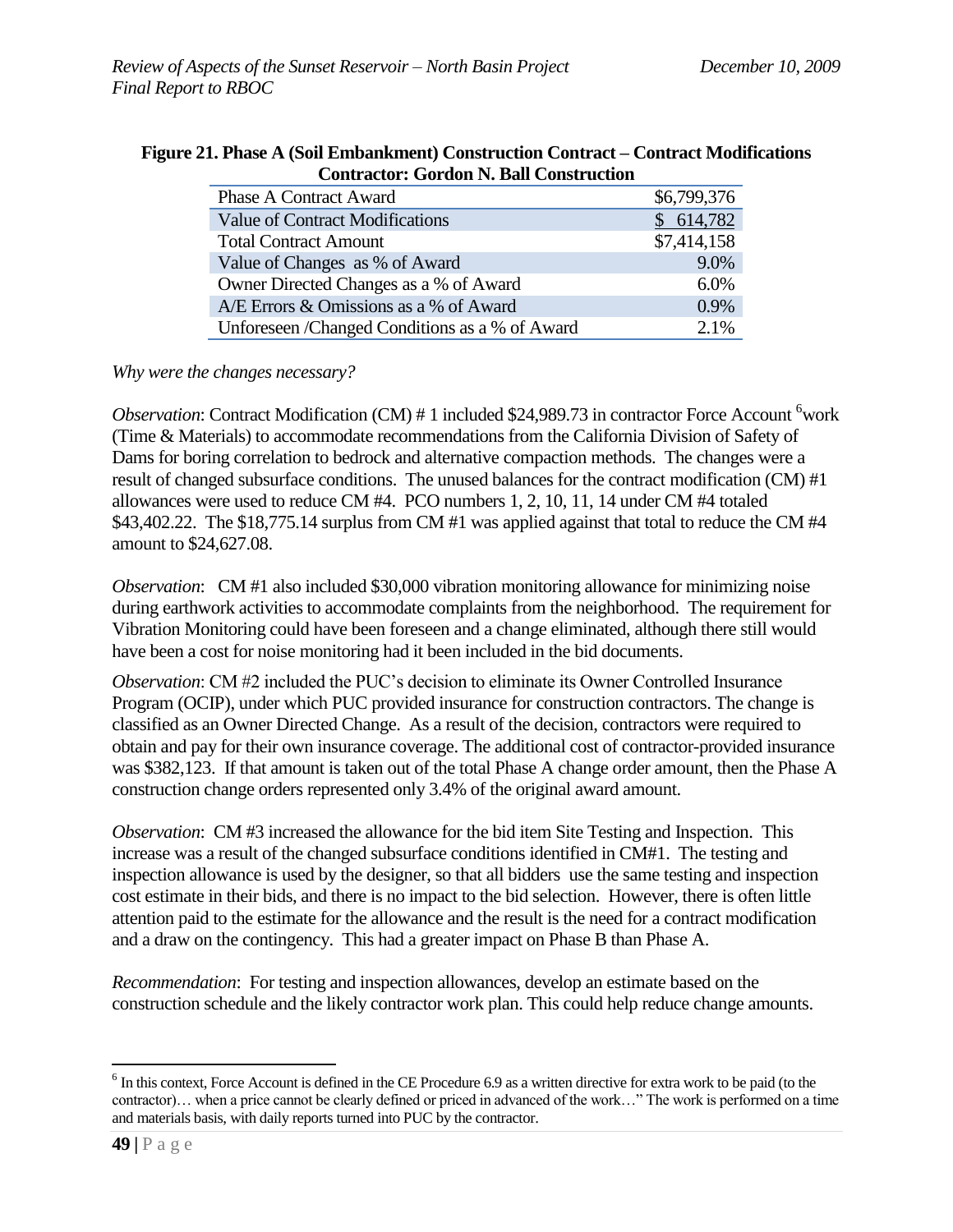*Observation*: CM #4 included \$19,500 for survey work. This change was classified a design omission because the specifications were silent on the provisions for the contractor surveying beyond the original scope of service.

*Recommendation*: Include hourly rates for additional survey crew services in future bidding documents.

*Observation*: CM #5 included \$36,831 for changes classified as design omissions.

*Observation*: CM #6 adjusted final contract value to the actual cost of unit price items and work accomplished on time and material basis and schedule.

### *Were proper procedures followed?*

Yes. There are two procedures governing contract changes in use at the time of Phase A, Construction Engineering (CE) Procedure 6.9 Rev 0, dated August 11, 2000 and the program change procedure in force at the time of Phase A construction, PM 5.2 Revision 0, dated October 15, 2003. The two procedures work in concert to manage changes. The CE procedure governs the specific contract modification requirements, while the PM procedure ensures that City approvals are acquired and program funding is properly managed.

The contract modification documentation, review, forms and approval levels followed those procedures.

#### *Were changes documented?*

The changes were documented in accordance with the procedures. In each case documents are referenced on the signed change modification.

#### *Were changes adequately reported?*

Yes. As potential changes were identified, the CM placed the change on the potential change log with an estimated value and description. The logs were included in the project monthly reports and reviewed regularly. Cost exposure was assessed. Significant potential changes (and claims) were carried in the Major Issues/ Potential Obstacles section of the Quarterly Project Status Reports.

The Quarterly Project Status Report includes columns for last and current cost forecast. Since the composite of all potential and approved changes for Phase A were within the budgeted amount for construction, the forecast remained unchanged until Phase B construction was implemented.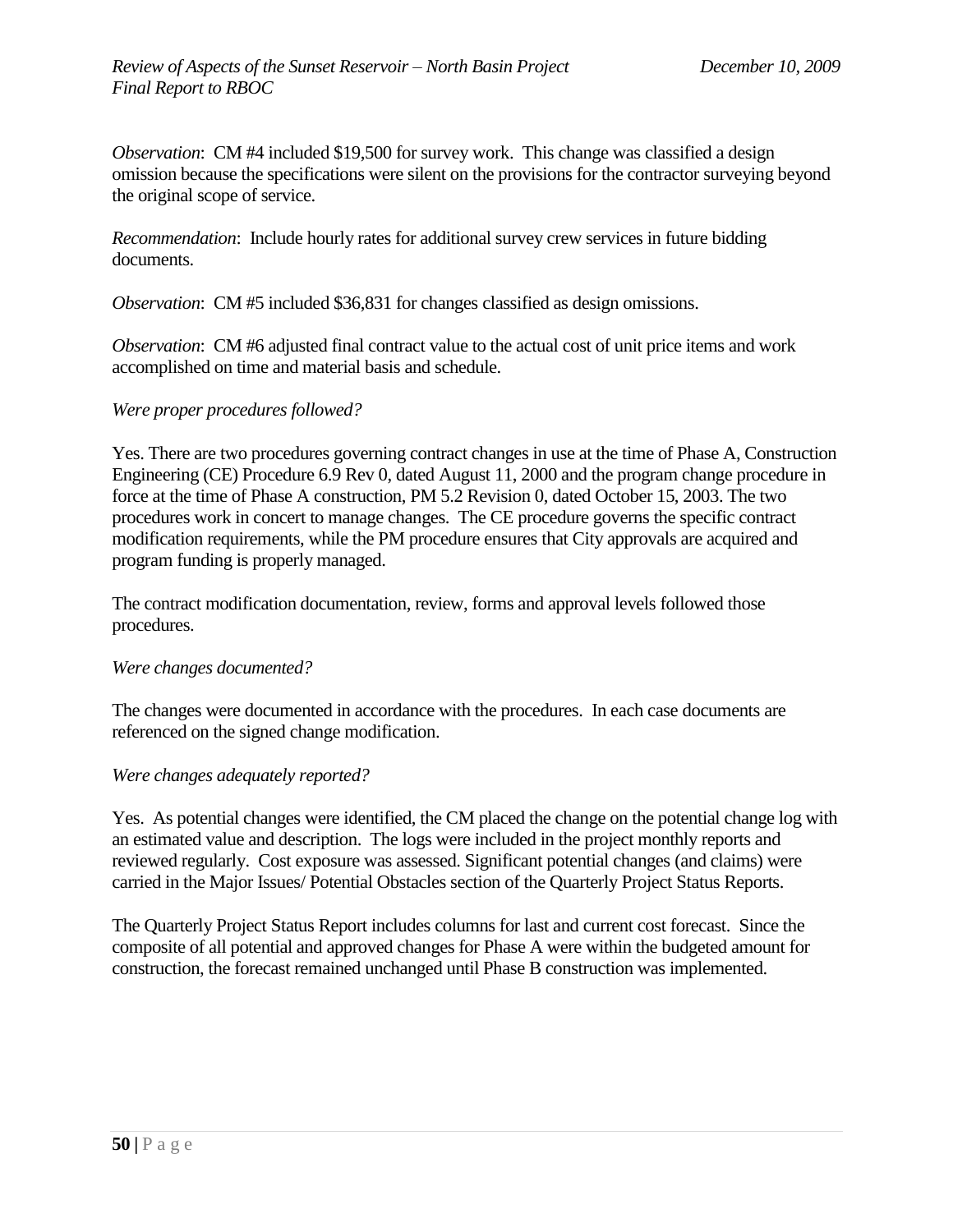| Contractor: Shimmick Construction             |              |  |  |
|-----------------------------------------------|--------------|--|--|
| <b>Phase B Contract Award</b>                 | \$41,776,700 |  |  |
| Value of Change Orders                        | \$2,337,367, |  |  |
| <b>Total Contract Amount</b>                  | \$44,144,067 |  |  |
|                                               |              |  |  |
| Value Change Orders as % of Award             | 5.6%         |  |  |
| Owner Directed Changes as a % of Award        | 0.8%         |  |  |
| A/E Errors & Omissions as a % of Award        | 0.5%         |  |  |
| Unforeseen/Changed Conditions as a % of Award | 4.3%         |  |  |

### **Figure 22. Phase B (Seismic Improvements) Construction Contract – Contract Modifications Contractor: Shimmick Construction**

The major changes to the Phase B construction contract are summarized below:

| Figure 23. Major Cost Changes to Original Phase B Construction Contract |             |  |  |  |
|-------------------------------------------------------------------------|-------------|--|--|--|
| Increase Testing and Inspection Allowance Pay Item                      | \$850,000   |  |  |  |
| Spall Repair Access & Quantity Overruns                                 | \$702,000   |  |  |  |
| Fiberglass Reinforced Polymer Roof Strengthening                        | \$580,000   |  |  |  |
| <b>Total of Major Changes</b>                                           | \$2,132,000 |  |  |  |
| <b>Total All Contract Changes</b>                                       | \$2,337,367 |  |  |  |
| <b>Balance of Miscellaneous Changes</b>                                 | \$205,367   |  |  |  |

The largest cost increase associated with Phase B contract modifications came from changes in "testing and inspection." The testing and inspection contract modifications included cost increases associated with the services provided by a number of subcontractors to the Phase B construction contractor:

#### **Figure 24. Phase B Testing and Inspection Cost Increases**

| <b>Subcontractor Involved and Description of Additional</b>              | <b>Cost Increase</b> |
|--------------------------------------------------------------------------|----------------------|
| <b>Tasks/Services</b>                                                    |                      |
| ISI (Inspection Services, Inc.) - Miscellaneous inspection, spall repair | \$621,100            |
| inspection, welding inspection, site welding UT, shop welding UT,        |                      |
| welding submittals/misc. correspondence technical review, concrete       |                      |
| punch list inspection                                                    |                      |
| TMI (Townsend Mgt., Inc.) - Fund 1 office engineer position and a        | \$111,800            |
| tube steel issue coordinator                                             |                      |
| CPM (Cooper Pugeda Mgt.) - Additional funding for Office Engineer,       | \$27,700             |
| and misc. inspection support.                                            |                      |
| PSI (Professional Service Industries, Inc.) - Steel fabrication          | \$104,900            |
| inspection in Texas                                                      |                      |
| RES Engineers, Inc. - Sealants inspection                                | \$58,700             |
| Consolidated Engineering Laboratories - Miscellaneous testing and        | \$65,00              |
| inspection of fiber reinforced polymer application to roof and           |                      |
| sidewalls                                                                |                      |
|                                                                          |                      |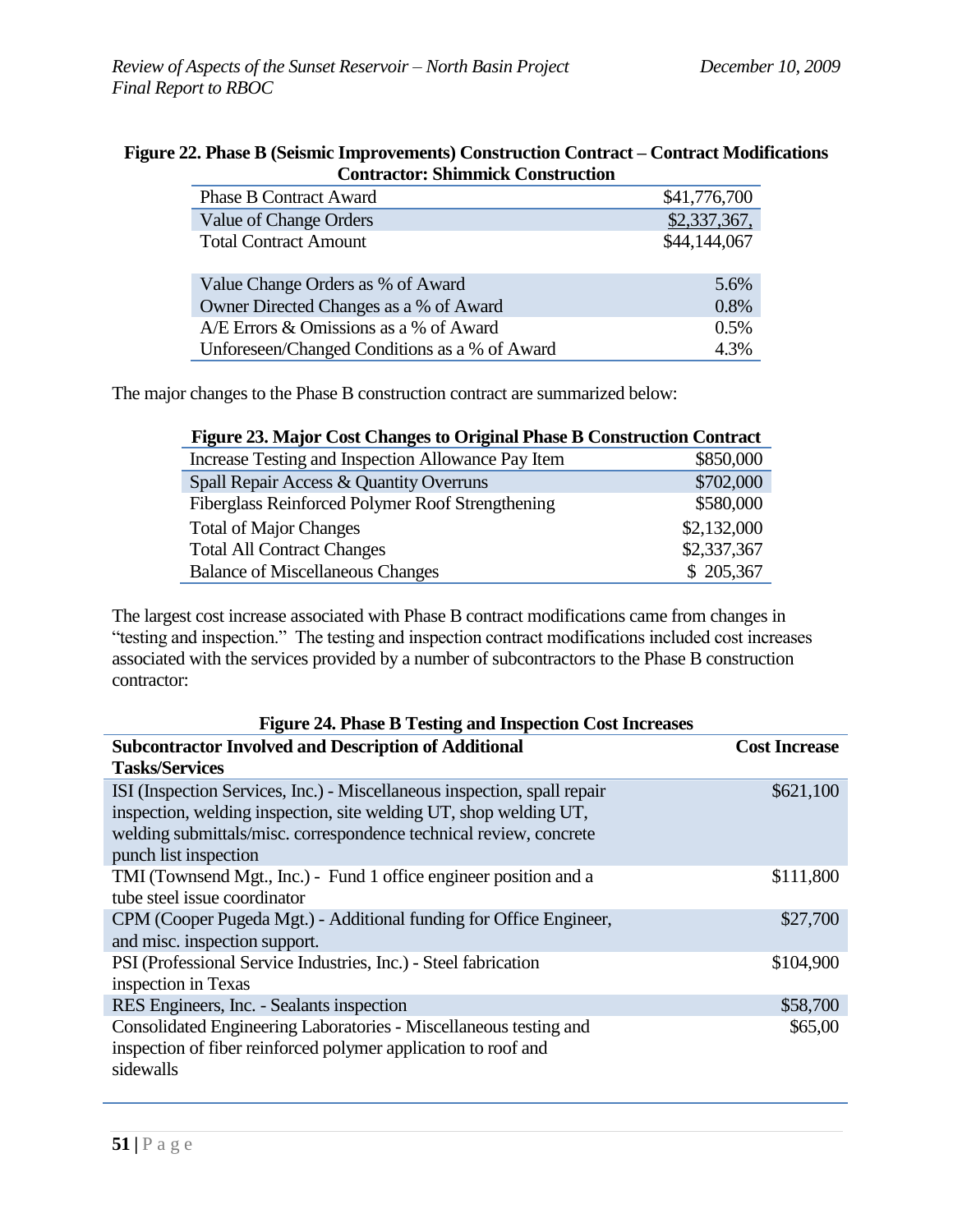*Why were the changes necessary?* 

*Observation*: CM #1 included nine changes for a total increase of \$418,325. The largest change was for increases to the inspection and testing allowance. This was a result of the increased field activity requiring inspectors beyond what was budgeted when the allowance was estimated.

*Recommendation*: For testing and inspection allowances, develop an estimate based on construction schedule and the likely contractor work plan. This could help reduce change amounts.

*Observation*: CM #1 included two changes classified as a design omission. In one case the A/E assumed there would be a surplus of existing stones at the site for the contractor's use. There was not. The second change was for an extension of drilling lengths beyond the values provided in the specifications. The PUC determined that the cost impacts of the omission would have been minimal if the correct information had been included in contract documents.

*Observation*: CM #2 included 13 changes for a total increase of \$737,637. The largest change was for increases to the inspection and testing allowance and the addition of a full time guard service. This accounted for \$350,000 of the CM #2 value.

*Observation*: CM #2 included a settlement of \$150,000 for a claimed changed condition involving soffit repair on the reservoir roof. The contractor's position was that he needed to build a scaffold to reach several areas and that many holes were so large they could only be patched using expensive forming. The City argued that the contractor should have foreseen that situation when preparing their bid. The change was negotiated. The City noted on the change "The City did not fully agree with this position, but negotiated the settlement as a proactive means of resolving the issue and avoiding a claim." The CM procedures allow the Project Manager to negotiate a settlement and require a record of negotiations be included in the change documentation. The record of negotiations was included and the procedures were followed.

Other partnering decisions included:

- o *PCO #17 (Site Security)*: The justification listed in CM #2 reads "... After several incidents of vandalism and theft, SCCI decided to bring a security guard on-site for all week nights and all weekends for one year at an overall cost of \$88,400, starting May 11, 2007. As a partnering gesture the City agreed to share 33% of the site security costs for \$29,467..." This decision was elevated from the project team to the Regional Project Manager who accepted the proposal.
- o *PCO #21 (6" Drain Line):* \$9,000 negotiated settlement of requested \$13,275 involved review of RFI's, correspondences, contract drawings and contract specifications. PUC indicates that "Settlement in the spirit of partnering was negotiated by Resident Engineer (RE) to provide some compensation to Contractor to cover a portion of the field expenses incurred that were attributable to a conflict between the drawings and specifications." This decision was elevated from the project team to the Regional Project Manager who accepted the proposal.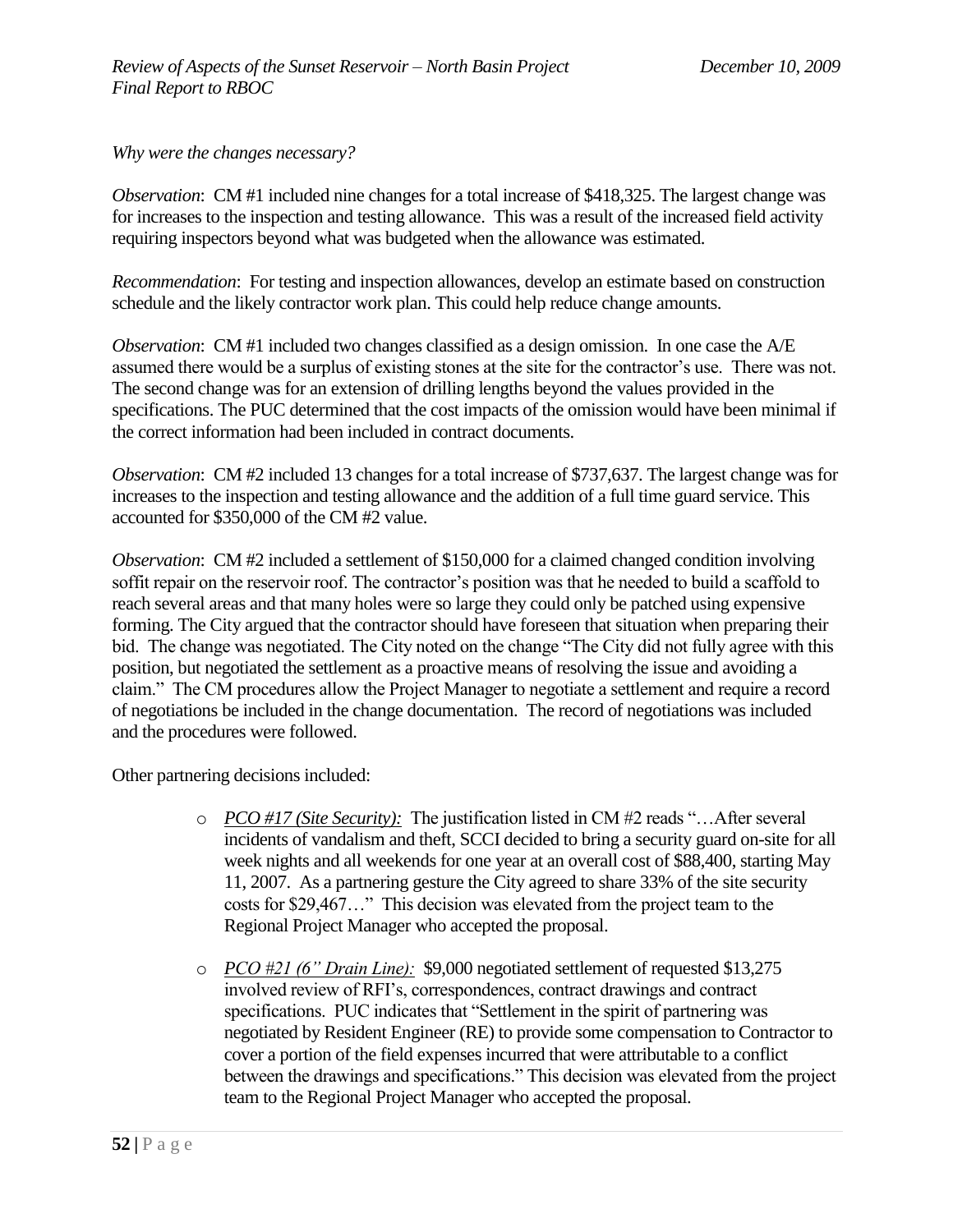*Observation*: CM #3 included 37 changes for a total value \$1,144,293. Upon completion of the roof spall repairs the net impact on the contractor for all affected pay items was a large loss. The City negotiated an agreement that paid the contractor \$472,857 combining related quantity underruns and overruns and reducing the overruns for work inefficiencies and contractor markup.

*Observation*: CM #3 included an additional \$250,000 for testing and inspection. This was necessary due to increased inspection requirements on the roof and within the reservoir.

*Observation*: CM #3 included \$234,325 classified as Owner Directed changes. These changes were largely a result of security, landscaping and fencing modifications and interactions with the PUC.

Observation: CM #4 included seventeen changes for a value of \$102,265. \$26,765 of those changes were classified as Owner Directed and \$40,000 was for Builders Risk. The remaining balance of \$35,500 in changes was due to changed site conditions. The plan in the bid documents to reuse the reservoir float arm and the rim road drainage had to be reevaluated after the renovations were completed.

Observation: CM #5 was the final change for a net credit of \$65,154, which conformed the contract amounts of installed quantities and time and material items to the actual amounts (\$155,361) and settled the unexpected weather related costs for roof repairs, \$83,058 accomplished in winter months and revised \$7,149 security door hardware.

### *Were proper procedures followed?*

Yes. There were two procedures governing contract changes in use at the time of Phase B, Construction Engineering (CE) Procedure 6.9 Rev 0, dated August 11, 2000 and the program change procedure in force at the time of Phase B construction PM 5.2 Revision 1, June 13, 2006. The two procedures work in concert to manage change. The CE procedure governs the specific contract modification requirements while the PM procedure ensures that City approvals are acquired and program funding is properly managed.

The contract modification documentation, review, forms and approval levels followed those procedures. The change modification documentation, review, forms and approval levels followed those procedures until Revision 2 was issued September 6, 2008.

#### *Were changes documented?*

Most of the Phase B changes were documented in accordance with the procedures. In each case, with the exception of CM #4, backup documents are referenced on the signed contract modification. However, the documentation provided for CM #4 was limited to a list of proposed change orders with a description and cost. The Contract Modification Summary Sheet that had been included in the other approved changes documentation was not included in the CM #4 documents. That summary sheet is valuable, because it provides the reasons for the changes and classifies the reason for the change as Owner Directed, A/E error or omission or changed condition.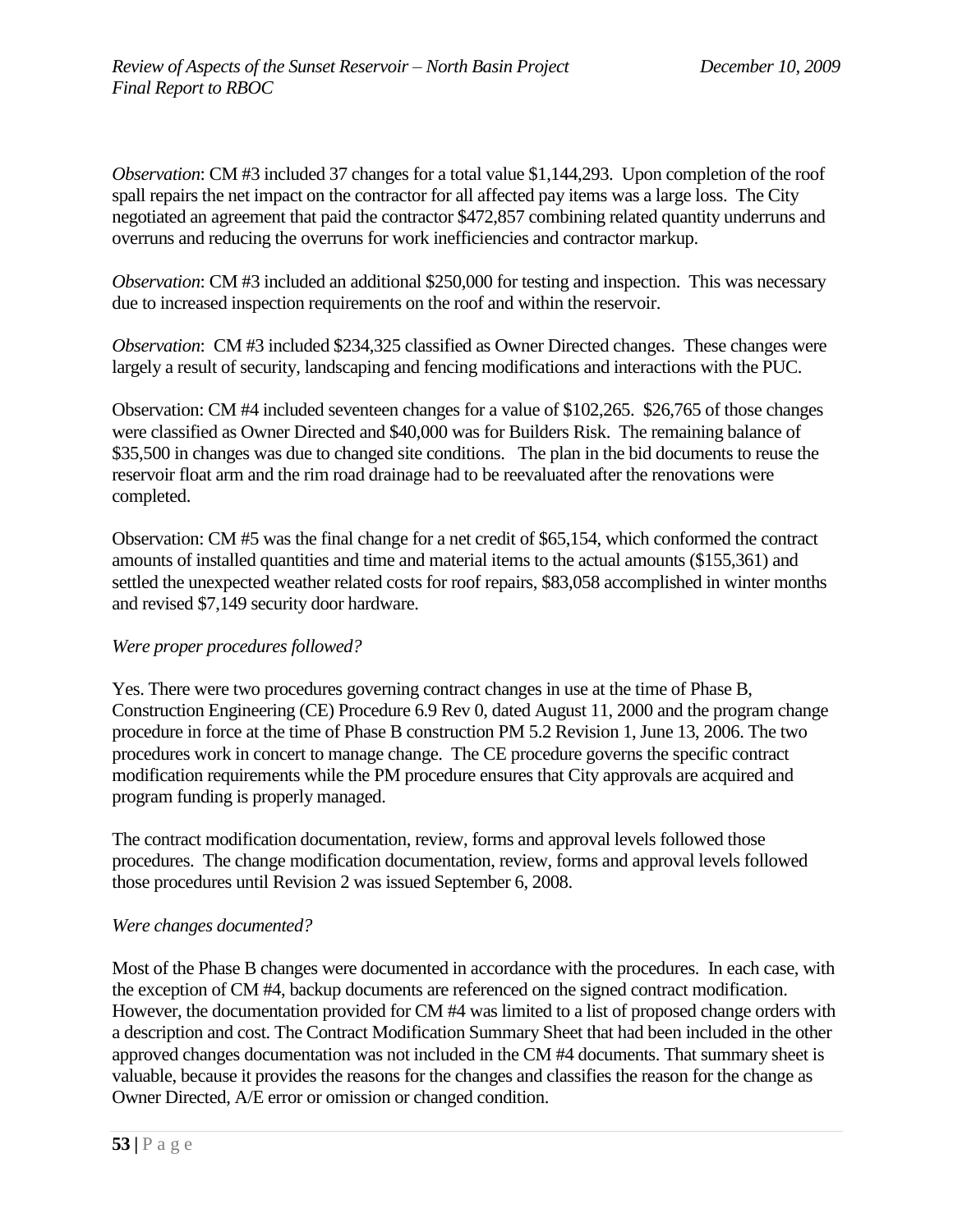### *Were changes adequately reported?*

Yes. As potential changes were identified, the Construction Manager placed the change on the proposed change log with an estimated value and description. The logs were included in the project monthly reports and reviewed regularly. Cost exposure was assessed. Significant proposed changes (and claims) were carried in the Major Issues/ Potential Obstacles section of the Quarterly Project Status Reports.

The WSIP Quarterly Project Status Report includes columns for last and current cost forecast. However, there were no occasions on the quarterly reports that specifically highlighted contract change modifications. This was most likely a result of the changes being drawn from budgeted contingencies and therefore not impacting the construction phase budget.

#### **Figure 25. Close Out Phase, 2007 to 2009**

#### **Question on Close Out Phase:**

**Why has the 2009 budget increased to \$533,000 compared to the 2007 phase budget of \$325,000?** 

#### **PUC Response:**

The Closeout Phase involves SFPUC resolution of the Phase B stop notices, preparation of the final Phase B payment package, responding to the KPMG annual audit, preparation of the Phase B closeout report, preparation of as-built drawings, handling warranty matters, and electronic archival of project documents. The SFPUC CMB, PMB, EMB, PCSB, and the CAB are involved with charges of actual hours to project index codes. The City Attorney is involved in addressing stop payment matters (now resolved).

The cost variance for the Close Out Phase was due to higher than anticipated Close Out costs. This resulted from a delay in the completion of the Close Out Phase due to Construction time extension for roof micro-cracks and thermal stress modifications, and the ongoing security modifications.

#### *Comments on PUC's Explanation of Close Out Phase Changes, 2007 to 2009*

This response provides detail concerning the types of close out issues that arose with Phase B, which drove close out expenses higher between 2007 and 2009. However, the response could have been improved by explaining the background behind the "stop payment matter," what issues were raised in the KPMG annual audit that had to be addressed and why those issues caused project costs to increase, indicating how the 2007 phase budget was developed, and then indicating how the issues surrounding the close out of Phase B altered those budget assumptions.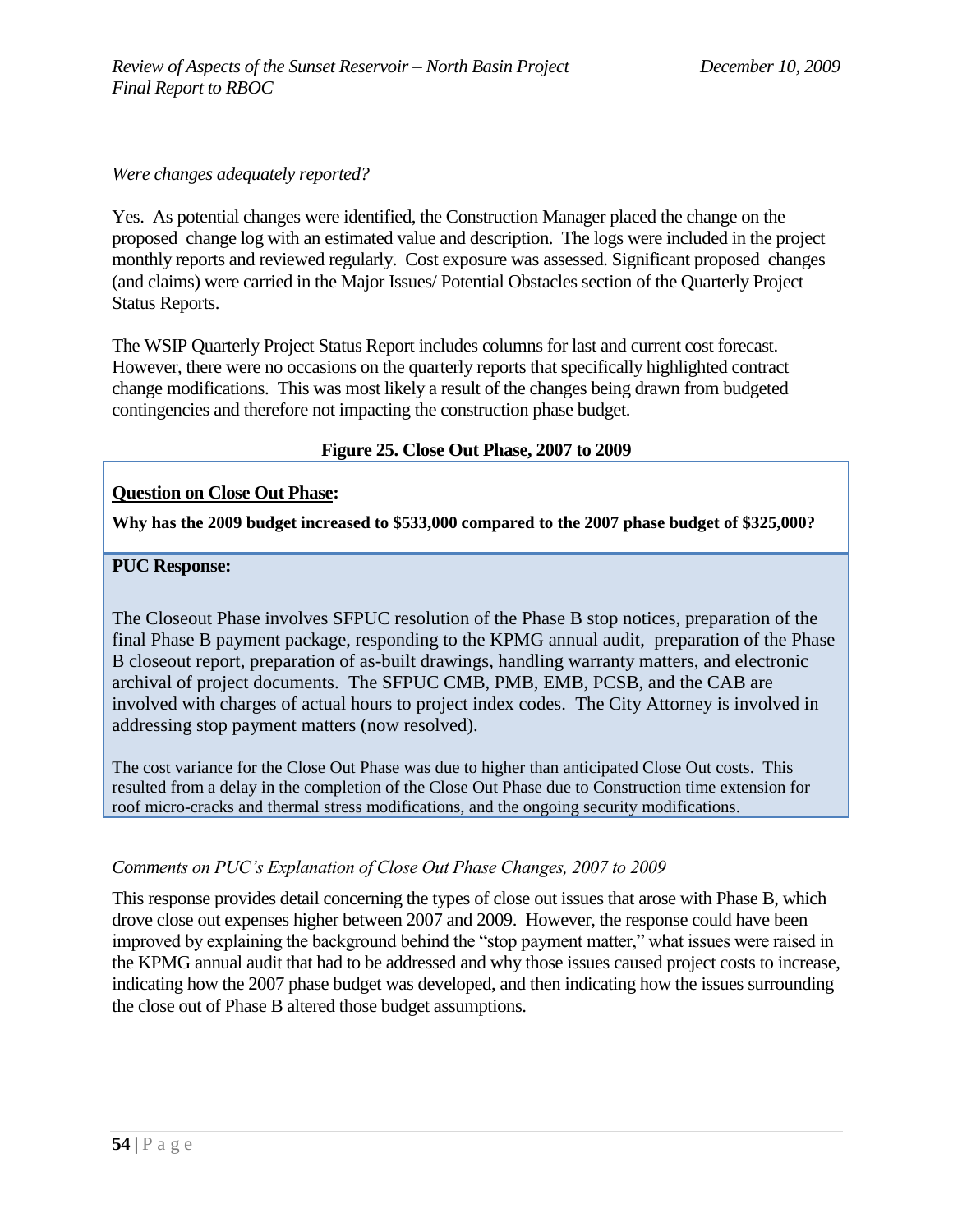### Overall Findings, Risks and Recommendations Regarding Explanations of Project Budget Changes

### *Finding IV.1: We found that PUC's explanation of why phase level budget changes occurred could be improved to explain the reasons driving such changes*

Because PUC's WSIP Quarterly Reports are intended to serve as high-level, summary documents, the individual quarterly project status reports included in the Quarterly Report provide limited information about how and why budget changes have occurred at the phase level. As a result, PUC project staff developed responses to the consulting team's questions based on their review of the information stored in the Primavera (P6) program control system. Compared to our 2007 audit, PUC was able to provide significantly better information regarding project budget changes that have occurred since 2005 at the phase level. This indicates that PUC has implemented a capital project reporting system that can be used to provide feedback to stakeholders regarding how and why WSIP project budgets and schedules change over time.

However, in several of their responses, PUC focused on how certain budget elements within a phase changed, but did not answer the question of why the change occurred. In addition, in reviewing PUC's responses and the project status information provided to stakeholders through the WSIP Quarterly Reports, we concluded that:

- A. Between 2005 and 2009, PUC did not have a consistent methodology for determining which types of project expenses should be included in each project phase, or a standard methodology for estimating contingency levels.
- B. PUC's Quarterly Report project cost reporting does not provide information on the movement of costs between phases within a project.
- C. PUC's Quarterly Report project cost reporting could be improved to track and report on contingency usage and history.
- D. PUC could improve its use of Key Performance Indicators to identify for stakeholders how a project is progressing, and whether the project faces budget and/or schedule pressure.

#### *Risk IV.1- PUC's Explanation of Why Phase Level Budget Changes Occurred Could Be Improved*

PUC risks harming its credibility with stakeholders if it is unable to provide complete explanations of why the budgets for WSIP projects have changed over time. PUC also risks harming its efforts to improve transparency and accountability if the project performance indicators that are presented to stakeholders and the public do not clearly convey whether a project is facing budget, scope or schedule risk. Unless KPI are an established data set, there also is a risk of focusing staff on less important issues that may arise during the course of a project.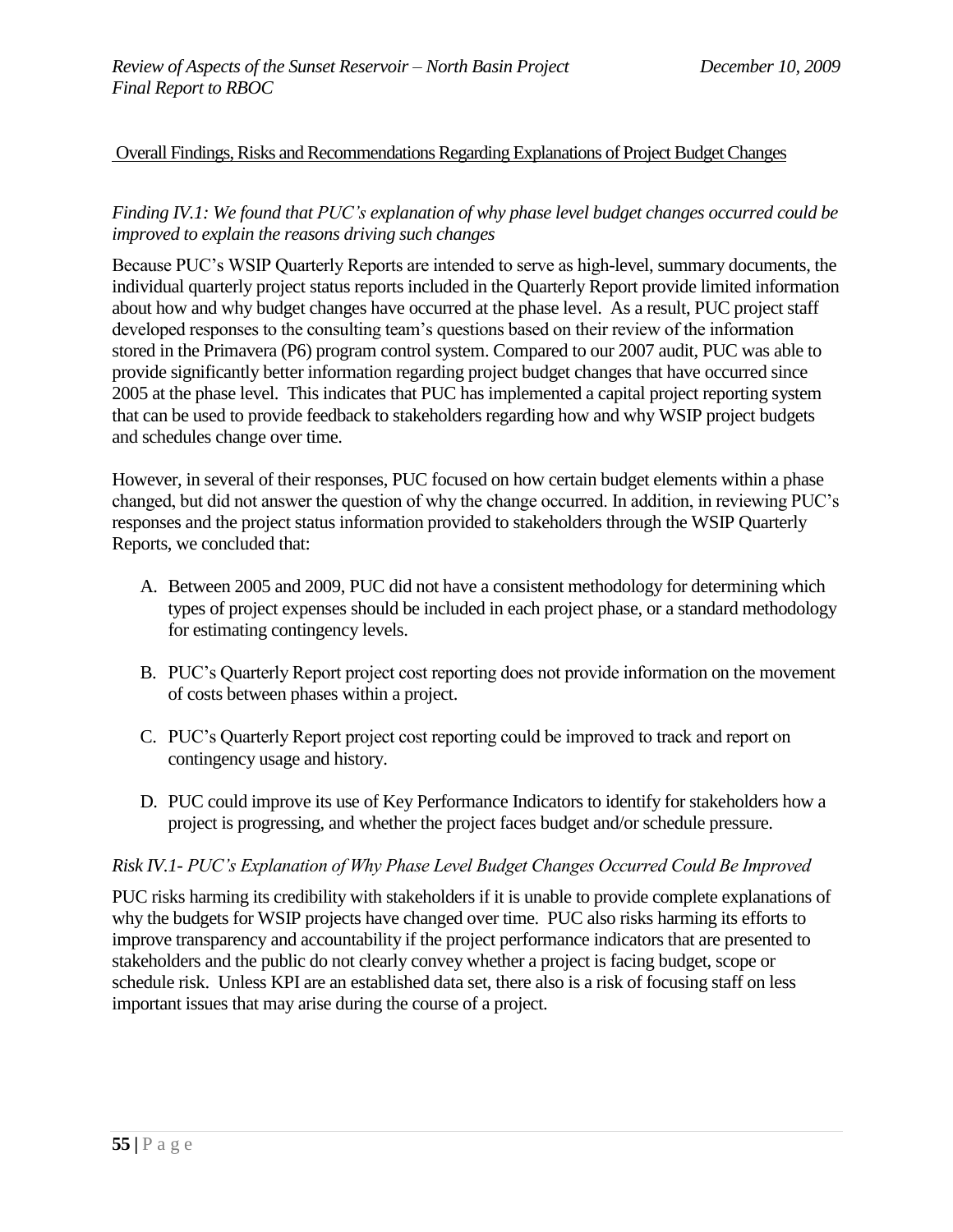*Recommendation IV.1- PUC's Explanation of Why Phase Level Budget Changes Occurred Could Be Improved*

We have provided comments on specific PUC's responses, which highlight the areas where PUC could improve its explanations of why budget changes at the phase-level were necessary from 2005 to 2007, or from 2007 to 2009. PUC can use these comments as guidance in developing more complete responses to future RBOC project audits, and project audits by other interested parties. In addition, we recommend that:

- A. PUC should settle upon a project budget methodology and stick with it.
- B. As a general matter, PUC's WSIP budget reporting should include the capability to track, at the phase level, each project's original 2005 baseline budget, changes to the budget that occur over time, and current budget, along with narrative concerning the reasons why each budget change was executed. This information should be catalogued and provided an as appendix the WSIP program budget.
- C. Although there legitimate reasons why PUC may wish to limit access to information about project contingency usage, it is important for key stakeholders to have access to this data.
- D. We recommend that PUC also report on the following "Key Performance Indicators" that would provide stakeholders with a better sense of whether a project is facing budget or schedule pressure. Sample Key Performance Indicators include:

| Figure 26. Proposed WSIP Project Key Performance Indicators for Construction Phase |                                             |  |  |  |
|------------------------------------------------------------------------------------|---------------------------------------------|--|--|--|
| <b>Key Performance Measure</b>                                                     | <b>Area Measured</b>                        |  |  |  |
| % Change Order Value/Original Contract                                             | Variance from contracted (base) scope of    |  |  |  |
| <b>Value</b>                                                                       | work                                        |  |  |  |
| # Activities On Critical Path/Total Number                                         | Ability to complete project on time/project |  |  |  |
| <b>Of Activities</b>                                                               | criticality                                 |  |  |  |
| % Of \$ Expended/% Of Time Expended                                                | Ability to place work within contracted     |  |  |  |
|                                                                                    | time parameters (throughput)                |  |  |  |
| % Of Contingency Used/% Of Time Used                                               | Rate of contingency use given contracted    |  |  |  |
|                                                                                    | time                                        |  |  |  |

**Figure 26. Proposed WSIP Project Key Performance Indicators for Construction Phase** 

*Finding IV.2- We found that the WSIP Quarterly Report does not provide information on the source of project funding increases or phase budget increases.*

Based on our review of WSIP Quarterly Reports, it is not possible to directly trace how savings from one project were applied to another project. PUC staff informed us that the increase in the project budget from 2005 to 2007 was funded from savings from the other San Francisco Regional project,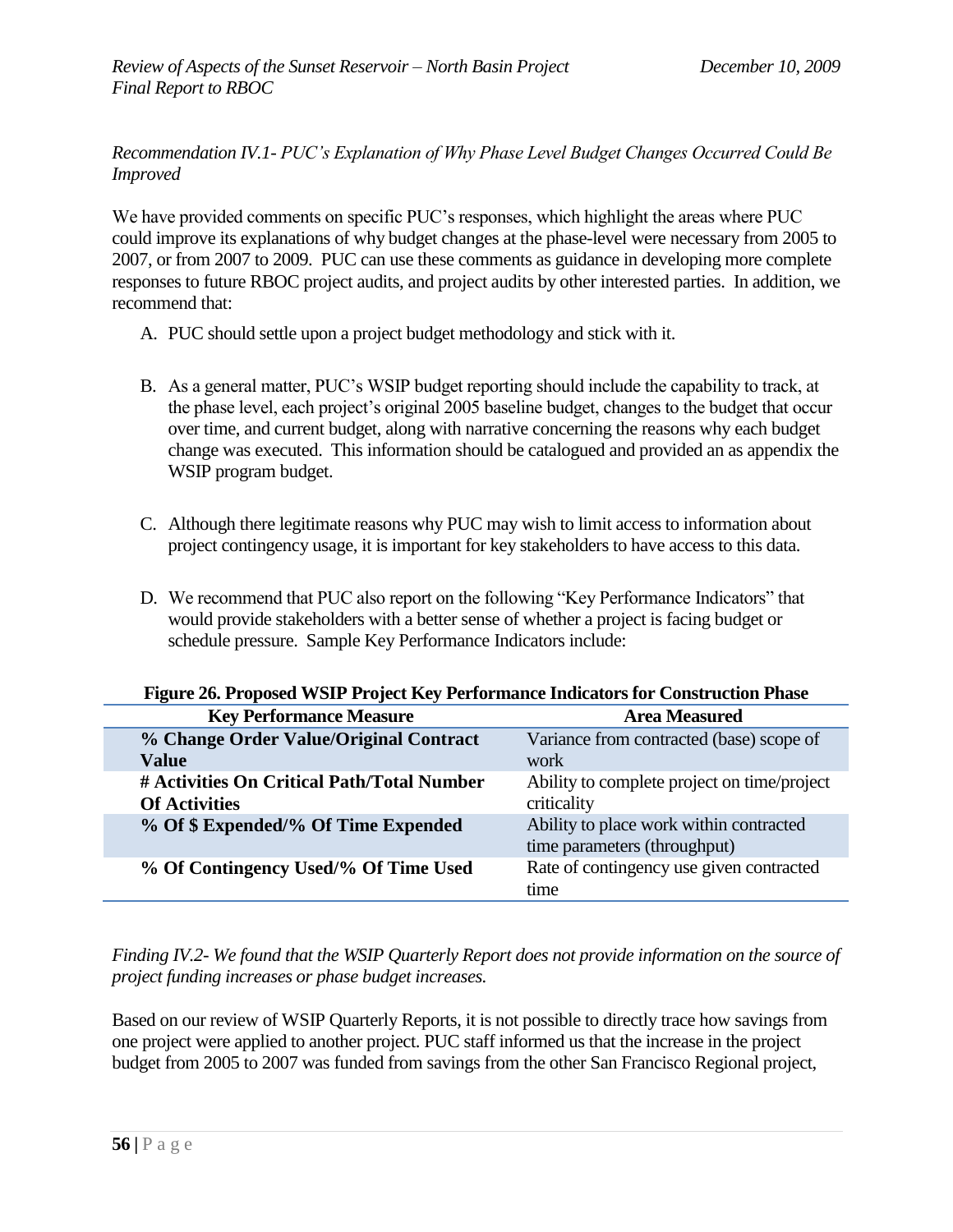the University Mound – North Reservoir.<sup>7</sup> As we have noted in a prior RBOC audit, with certain exceptions, the Board of Supervisors has granted PUC the flexibility to transfer appropriations within regions without additional approval.

### *Risk IV.2- Quarterly Report Does Not Identify Source of Project Funding Increases or Phase Budget Increases*

If all budget transfers between projects are not explicitly reported to stakeholders and the general public, the PUC may be perceived as attempting to hide information about its management of the WSIP program's finances. This could harm the agency's overall efforts to improve transparency and to demonstrate its accountability.

### *Recommendation IV.2- Quarterly Report Does Not Identify Source of Project Funding Increases or Phase Budget Increases*

While it makes sense for PUC to have certain flexibility to transfer appropriated funds from one project to another within regions, these types of budget transfers should be catalogued and documented in PUC's primary report to stakeholders and the general public, the WSIP Quarterly Report. This becomes increasingly important for capital improvement programs that transition from a single fund source to multiple funding sources: comingling of fund sources with potentially different eligibilities poses a significant risk that could be exacerbated by not identifying sources and uses of budget transfers.

### *Finding IV.3 – Current program management system (P6) is not configured to track program funding, as it is designed to handle scheduling, cost reporting and technical processes associated with design and construction.*

Primavera, the program management tracking system, is designed for tracking standard engineering and construction processes, scheduling and for cost reporting, but it is not designed to track program funding. The WSIP currently relies almost exclusively on Proposition A bond funds as its funding source. However, in the future, if the WSIP obtains additional voter approval for a new series of revenue bond issues, or receives funding from federal or state sources, each of which may have different conditions for their use, PUC may need the ability to use its program management system to

 $\overline{a}$ 

<sup>&</sup>lt;sup>7</sup> As context for this change in the Sunset Reservoir's project's budget, between November 2005 and December 2007:

The budget for the San Francisco Region, which then included the Sunset Reservoir and University Mound Reservoir WSIP projects, decreased from \$164,859,000 to \$138,226,000, due to a \$30,580,000 reduction in the budget of the University Mound Reservoir project;

The budget for the total WSIP Regional Program increased by approximately \$139 million from \$3,407,351,000 to \$3,546,506,000;

From November 2005 to December 2007, the budget for the overall WSIP Program, including the Regional Program, the Local program and financing costs, increased by approximately \$49.2 million from \$4,342,972,000 to \$4,392,124,828.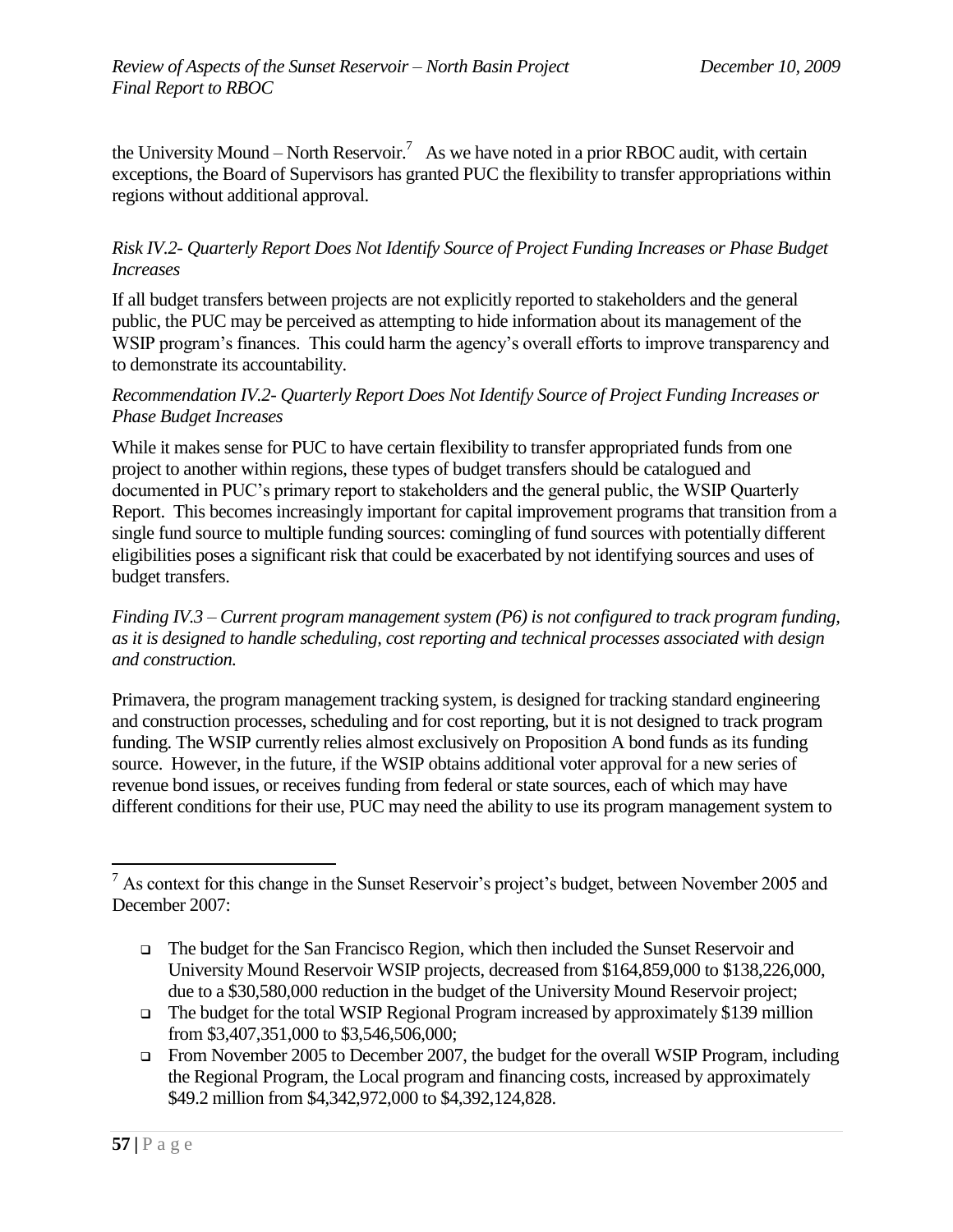track multiple funding sources. The alignment of funding and scope is a critical program management oversight function.

### *Risk IV.3* – *Program Funding Not Tracked Or Reported*

Revenue bond programs, and federal and state grant funds, often have scope, expenditure and time limitations attached to the funds. Tracking only the cost, schedule and scope of a project can overlook specific limitations of each funding source that might affect the way project funds are spent.

### *Recommendation IV.3* – *Program Funding Not Tracked Or Reported*

In the future, the WSIP Quarterly Report format may need to be revised to include a section on fund status.

#### Did Sunset Reservoir Change Orders Comply with PUC Policies and Procedures?

#### *Finding IV.4- We found that project changes complied with PUC Policies and Procedures*

We reviewed the Contract Modifications that were executed for the Phase A and Phase B construction contracts, as well as PUC's Construction Management and Project Management policies and procedures. We found that the Change Control procedures and approval levels are reasonable for the management of a large capital program. We also found that in general, the Sunset Reservoir-North Basin project complied with PUC's policies and procedures.

#### *Risks IV.4- Project changes complied with PUC Policies and Procedures*

Not applicable.

*Recommendations IV.4- Project changes complied with PUC Policies and Procedures*

Not applicable.

### *Finding IV.5 – We found that a change order for work that was potentially not warranted was negotiated and approved to avoid possible downstream issues with the contractor.*

There were certain instances where the PUC's Construction Management staff did not believe that a proposed change order was warranted, but approved it "in the interests of partnering," or "in order to avoid a claim," even though these are not specifically identified as reasons for change orders in PUC's procedures. In Construction Engineering Procedure 6.9, the Resident Engineer has the authority to negotiate a settlement to a change "depending on the reasonableness of the contractor's proposal." In this case, partnering or claims avoidance is considered a negotiation result. PUC does have a partnering process, a dispute resolution board, as well as an authority matrix for escalating potential claims up the management chain of command within a prescribed time period for Phase B.

PUC staff states that "the Contractor raised issues that were questionably justified per a strict interpretation of the Specifications, but were perhaps not without some merit given the extenuating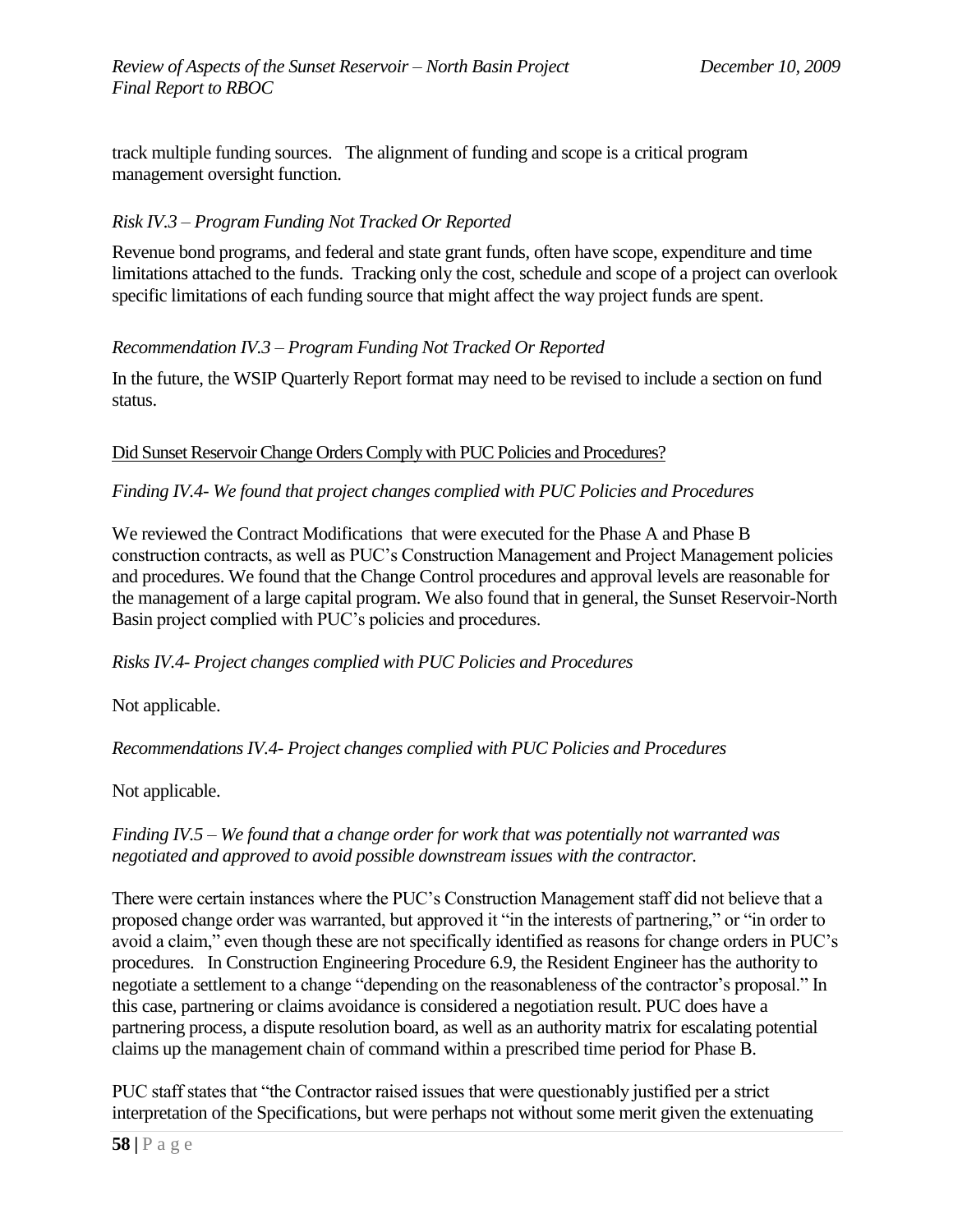circumstances. These issues were referred to upper management for review and consideration, and in each instance compromise settlements were reached that both parties could live with."

### *Risks IV.5– Changes "In Interest of Partnering"*

The risk associated with approving questionable changes in order to avoid claims is that knowledge of this practice may give contractors an incentive to pursue claims that should be denied, since the agency may be more inclined to approve borderline claims rather than contest them. This risk must be balanced against the risk associated with denying all questionable claims, and potentially incurring higher legal costs. This practice also may be viewed as setting a precedent to other contractors on other WSIP projects with reason to submit such requests for change orders.

### *Recommendations IV.5– Changes "In Interest of Partnering"*

PUC has recently adopted new procedures that include formal partnering (Construction Management procedure P 24) and dispute resolution (Construction Management procedure P19) protocols This approach provides a structured framework for discussing and evaluating questionable claims. As it implements these new procedures, PUC should ensure that it explicitly evaluates the costs and benefits associated with any claims avoidance actions, and documents its actions.

### **Review of Project Expenditures**

#### Vouching Of Invoices

In vouching the documentation supporting the various contractors' claims, the consulting team reviewed 32 invoices totaling \$21.8 million. This represents almost half of the dollars claimed during the period from FY2006/07 through FY2008/09. More specific information is provided in the table that follows.

| <b>Fiscal Year</b> | <b>Total</b><br><b>Non-Personal Service</b><br><b>Costs Invoiced (1)</b><br>(Excluding Overhead) | No. Of<br><b>Invoices</b><br><b>Reviewed</b> | <b>Aggregate</b><br><b>Dollar Value</b><br>of Invoices<br><b>Reviewed</b> | <b>Percentage Of</b><br><b>Total Reviewed</b> |
|--------------------|--------------------------------------------------------------------------------------------------|----------------------------------------------|---------------------------------------------------------------------------|-----------------------------------------------|
| 2006-2007          | \$17,726,899                                                                                     | 11                                           | \$6,387,723                                                               | 36%                                           |
| 2007-2008          | \$25,524,593                                                                                     | 9                                            | \$13,111,191                                                              | 51%                                           |
| 2008-2009          | \$3,591,728                                                                                      | 12                                           | \$2,261,529                                                               | 63%                                           |
| <b>TOTALS</b>      | \$46,843,220                                                                                     | 32                                           | \$21,760,443                                                              | 46%                                           |

#### **Figure 27. Sunset Reservoir – North Basin Invoice Recap**

(1) Appropriations under \$10,000 were excluded.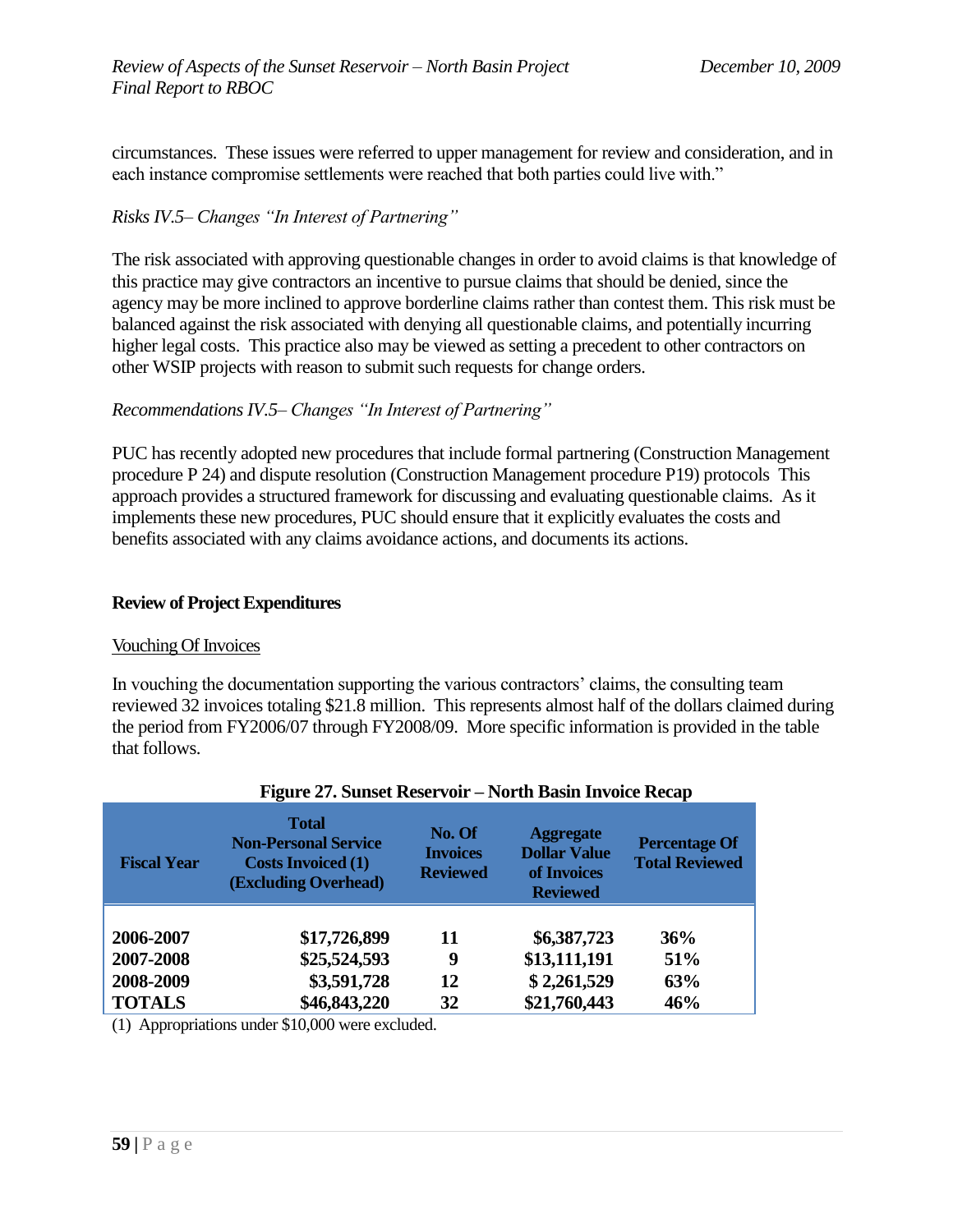### *Finding IV.6 – We found that payments were adequately documented.*

In reviewing the contract payment and other invoices, we determined that all payments had the proper "encumbrance" documents in place to allow payment, and that the payments themselves were:

- $\Box$  For the appropriate time period;
- For the proper amount;
- □ Made to the correct vendor:
- □ Charged to the correct project; and
- $\Box$  For the appropriate goods and services.

We also noted that there is an extensive approval process in place:

- All submissions for contractor payment are reviewed and approved by the Project Manager, Contract Manager and a Resident Engineer;
- □ Once approved, the request is forwarded to Contract Administration, which reviews the invoice for compliance with contract provisions; and then
- $\Box$  The invoice is sent to Finance. If all is in order from a fiscal perspective, the invoice is approved for payment by PUC and sent on to the Controller for their review and ultimately payment to the Contractor.

A binder is maintained with all allowable signatories broken down by PUC Bureaus. The binder is maintained in PUC's Financial Services Office and is updated on a regular basis. Information regarding who within the PUC is authorized to approve various types of invoices of varying dollar thresholds is readily available and easily understood.

*Risks IV.6- Payments Are Properly Documented*

Not applicable.

*Recommendations IV.6 - Payments Are Properly Documented*

Not applicable.

### *Finding IV.7 – We found that PUC is streamlining invoice processing through the use of a computerized invoice processing system*

During the course of the 2009 review, it became readily apparent that the paperwork to be reviewed has been radically reduced, when compared to our prior reviews in 2006 and 2007. The PUC has introduced a new software application called "Hummingbird," which allows documents to be viewed on-line. PUC is moving forward with the computerization of the invoicing process. This transition process began in January 2008. Finance now copies only the germane payment documents for filing: The approved contractor billing; Contract Administration's signed transmittal letter authorizing Fiscal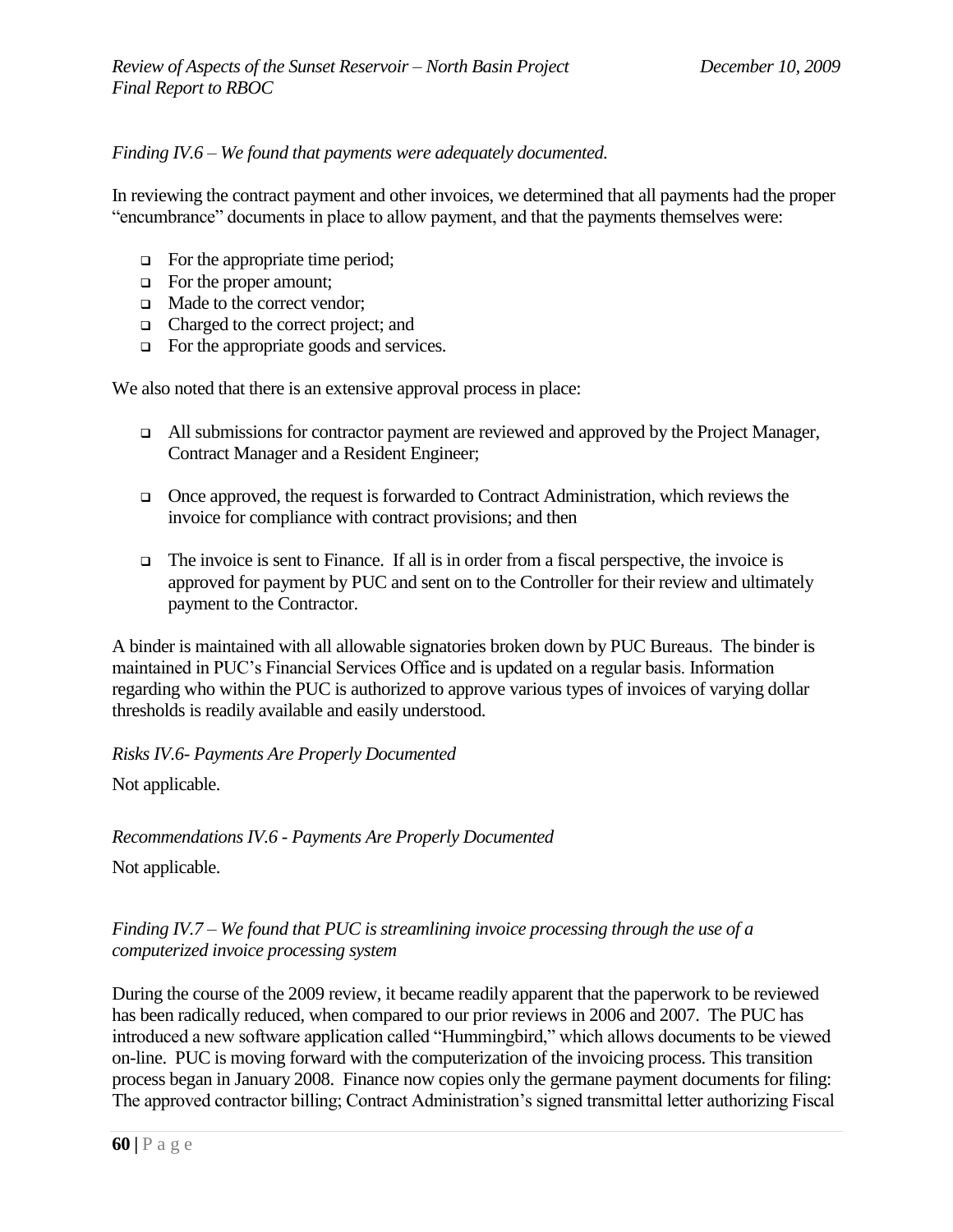to pay the invoice; and Fiscal's request to the Controller's Office for payment are now contained in the paper file. All the Human Rights compliance forms, Contract Administration checklists, and other contract documentation are still available, but can only be viewed on-line. Under the old manual system, approximately 25 pieces of paper supported each claim for payment. This has been reduced by approximately two-thirds. This system should prove to be more efficient and effective in paying contractors in a more timely fashion.

### *Risk IV.7 – Streamlining Invoice Processing*

To the extent that the invoice review and payment process gets bogged down at any one of the approval points, PUC risks incurring any interest expenses associated with late payment. In addition to the financial cost associated with not making timely payments, if PUC gains a reputation within the contracting community for untimely payments, this could result in somewhat higher cost proposals on future contracts, as contractors compensate for their higher anticipated financing costs.

#### *Recommendation IV.7 - Streamlining Invoice Processing*

While we are heartened that one major recommendation of computerizing the vouching system has been implemented, we believe still more attention needs be given this area with an eye toward further streamlining the payment approval process. There is still a minimum of six approvals necessary before a payment voucher can be issued. This would benefit the WSIP program by facilitating the prompt payment of contractor invoices, as the volume of WSIP construction activity increases over time.

#### **Appropriation Analysis**

#### *Finding IV.8- We found that all project appropriations could be traced back to their source, but that the allocation of program management costs to WSIP projects is not occurring on a regular basis.*

The appropriation amounts reflected in FAMIS as of June 30, 2009 (pre-closing) were traced back to the authorizations of the Board of Supervisors. We then accounted for the pre-CIP funding, a revenue transfer and an allocation of program management costs to balance to the total FAMIS appropriation.

The following table identifies the appropriations approved by the Board of Supervisors for the Sunset Reservoir project to date.

### **Figure 28. Sunset Reservoir – North Basin Incremental Project Budget Appropriations Approved by Board of Supervisors Since 2003**

| <b>JUNE</b><br>2003 | ЛIJY<br>2004 | AUG<br>2005  | <b>MAY</b><br>2006 | <b>FEB</b><br>2007 | <b>APRIL</b><br>2008 | JAN<br>2009 | <b>TOTAL</b><br>APPRVD BD<br>OF SUPS. |
|---------------------|--------------|--------------|--------------------|--------------------|----------------------|-------------|---------------------------------------|
| \$2,038,000         | \$4,415,000  | \$24,389,000 | \$22,117,794       | \$3,781,100        | \$6,596,089          | \$140,089   | \$63,477,072                          |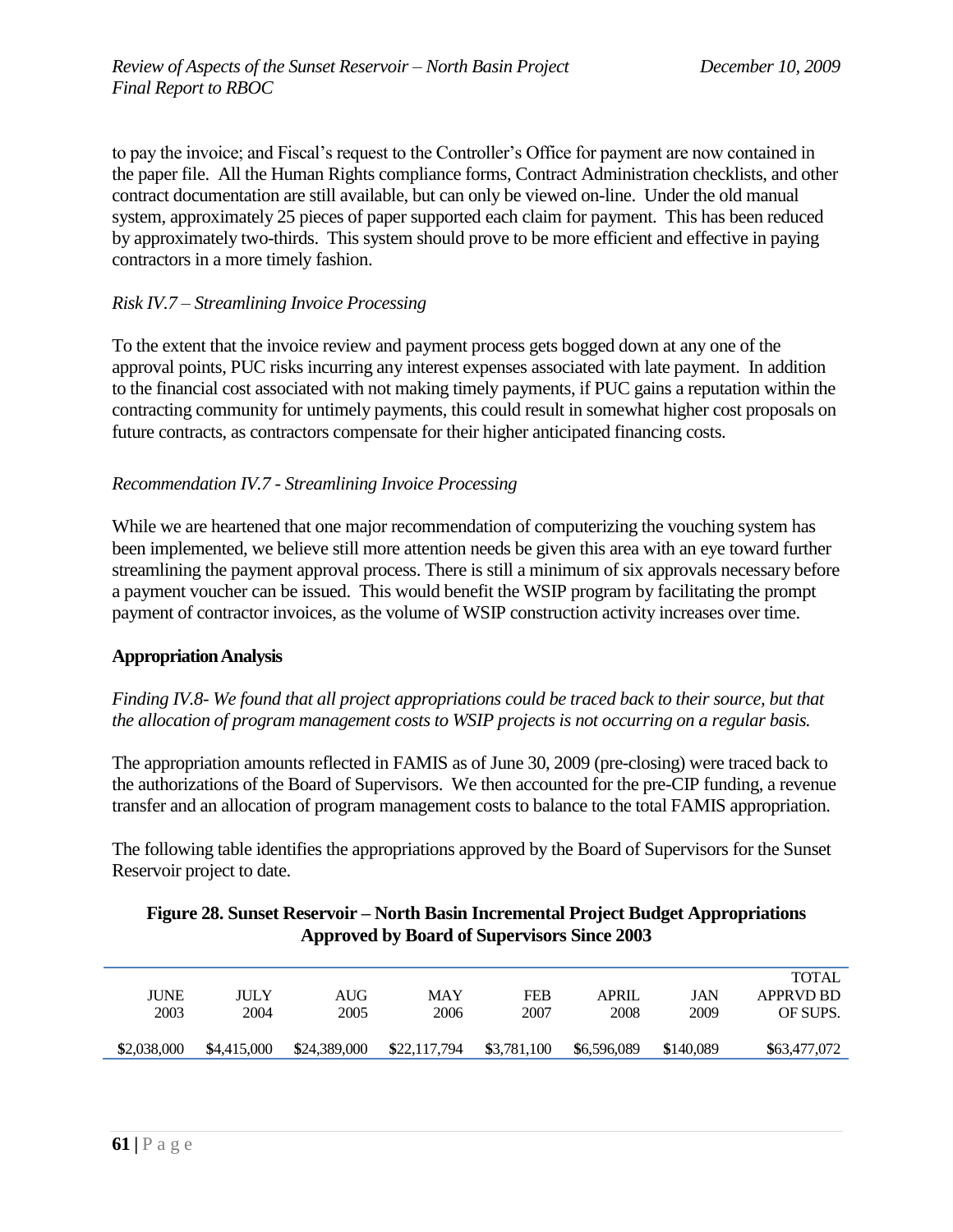In addition to the amounts directly appropriated by the Board of Supervisors for the Sunset Reservoir project, the following table identifies the additional revenue components included in the project's total appropriation to date, including transfers from other appropriations. The explanations for each of these transfers are presented below the table.

|             | <b>Region</b>     |             |                |
|-------------|-------------------|-------------|----------------|
| \$1,595,857 |                   | \$1,866,857 | \$67,789,785   |
|             | $\left( 2\right)$ | \$850,000   | 3)<br>$^{(4)}$ |

**Figure 29. Total Amounts Appropriated to Sunset Reservoir Project Including Transfers**

(1) **Board Appropriations**: The request for bond fund expenditure authority is derived from a "ground-up" budget ultimately approved by the PUC. The PUC financial budget unit then requests appropriation approval at the program level. A work sheet is then prepared breaking these dollars into specific projects which are reflected in FAMIS.

(2) **Pre-CIP Funding**: As discussed in greater detail in our 2006 Report, the so-called "Pre-CIP" funds" serve as a revenue source for WSIP projects in addition to the Proposition A bond funds. Approximately \$19.7 million in Pre-CIP funds were derived from the sale of property in Pleasanton (\$9.8 million), as well as from the proceeds of pre-Proposition A bonds. Specifically, this includes \$2.2 million from the 1996A bonds and approximately \$7.7 million from the 1998A bonds.

(3) **Budget Transfer Within San Francisco Region**: The budget transfer we encountered reflected a shift in funding determined by the financial need of the various projects within the same funding allocation, from one San Francisco Regional project to another. In this instance, \$850,000 was transferred from the University Mound Reservoir Upgrade to the Sunset Reservoir project in October 2006.

(4) **Program Management Cost Allocation**: In June 2008, approximately \$25 million of accumulated WSIP program management costs were allocated to each WSIP project from a master account based on a pro-rata share of each project's accumulated costs at the time of the distribution. These are program management costs that could not be specifically attributed to any one project. The amount allocated to Sunset Reservoir was \$1,866,857.

Based on total project costs, at that time, the Sunset Reservoir project's costs were 1.85% of the total accumulated costs for the all WSIP regional and local projects. PUC derived the Sunset Reservoir-North Basin's program management cost allocation by multiplying 1.85% x \$25.12 million in aggregate WSIP program management costs x a 93% project completion factor to arrive at the amount allocated.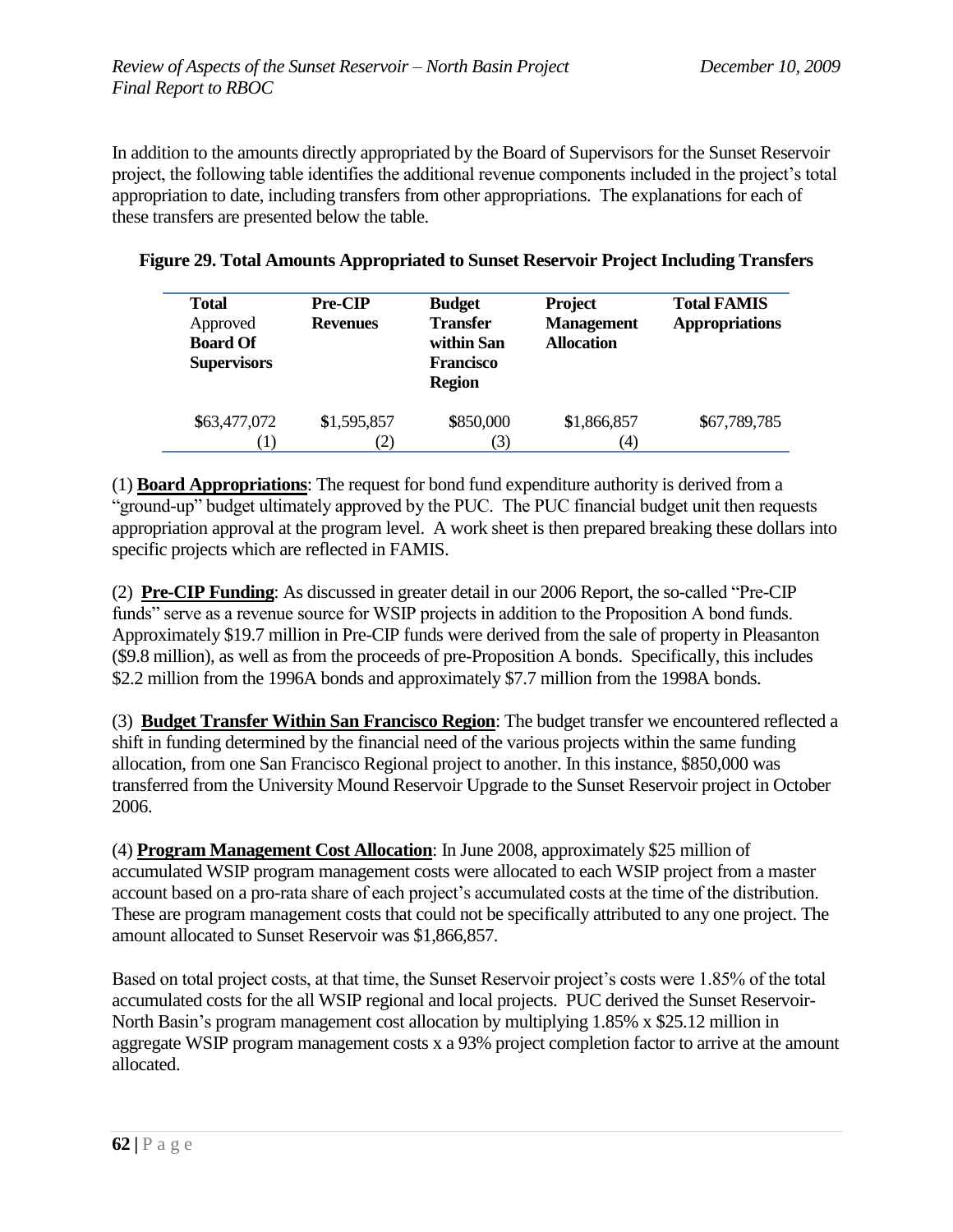The balance of the program management costs will be allocated at some future unspecified date. This new procedure is the result of an audit finding. The allocation of these accumulated costs allows the costs to be capitalized and incorporated into the PUC's rates at the conclusion of each project, rather than at the completion of the WSIP in its entirety. PUC staff expected an annual allocation of WSIP program management to occur in June 2009, but it did not.

### *Risks IV.8- Appropriations*

Program Management costs associated with WSIP projects are allocated costs, rather than direct expenses. Without a transparent allocation methodology and schedule for future allocations of these expenses, there may be a potential for cost allocations to be manipulated to keep certain projects from appearing to be over-budget by allocating less than the "appropriate" share of project management expenses to them.

### *Recommendation IV.8 - Appropriations*

The allocation of program management costs to the projects requires increased standardization. A firm schedule for the ongoing allocation of these costs to projects does not appear to be in place. The protocol for determining when program management costs should be allocated, and to which projects, needs be more clearly defined.

#### **Primavera/FAMIS Reconciliation**

### *Finding IV.9 – We found that the Primavera/FAMIS Reconciliation should be improved by standardizing the treatment of program management costs*

Before undertaking discussion of the FAMIS/Primavera reconciliation, it is important to understand that the two systems are utilized to meet different needs. FAMIS, which is the City's online accounting system, is a straight-forward accounting system used by all City departments. For each project, it reveals how much funding is currently available, how much has been expended, and what the funding was spent for. In contrast, Primavera (now known as P6) is a management tool, which allows monitoring of completion targets in relation to dollars spent and time consumed. Because of the timing issues involved with using a June  $30<sup>th</sup>$  cut-off date<sup>8</sup>, we compared data from FAMIS and P6 as of the end of July 2009. The reconciliation below indicates that the difference between the two systems was less than one-tenth of one percent.

| Primavera Expense July 31, 2009                  |              | \$63,763,609 |
|--------------------------------------------------|--------------|--------------|
| Add: Program Management costs not included in P6 | \$1,866,857  |              |
| Less: Accruals not in FAMIS                      | $(\$30,422)$ | \$1,836,435  |

<sup>&</sup>lt;sup>8</sup> Because of timing issues, an accurate audit of the expenditure reconciliation of Primavera (P6) to FAMIS as of June 30, 2009 was not possible. Because of the fiscal year-end closing, in FAMIS the month of June 2009 did not close until the end of August. Primavera used June 2009 data that was downloaded from FAMIS on July  $13<sup>th</sup>$ . It was impossible to get a snapshot of FAMIS as of July 13<sup>th</sup> to compare against because once a date has passed in FAMIS, and more expenditure data is loaded into the system, data regarding the status of FAMIS on earlier dates cannot be retrieved

 $\overline{a}$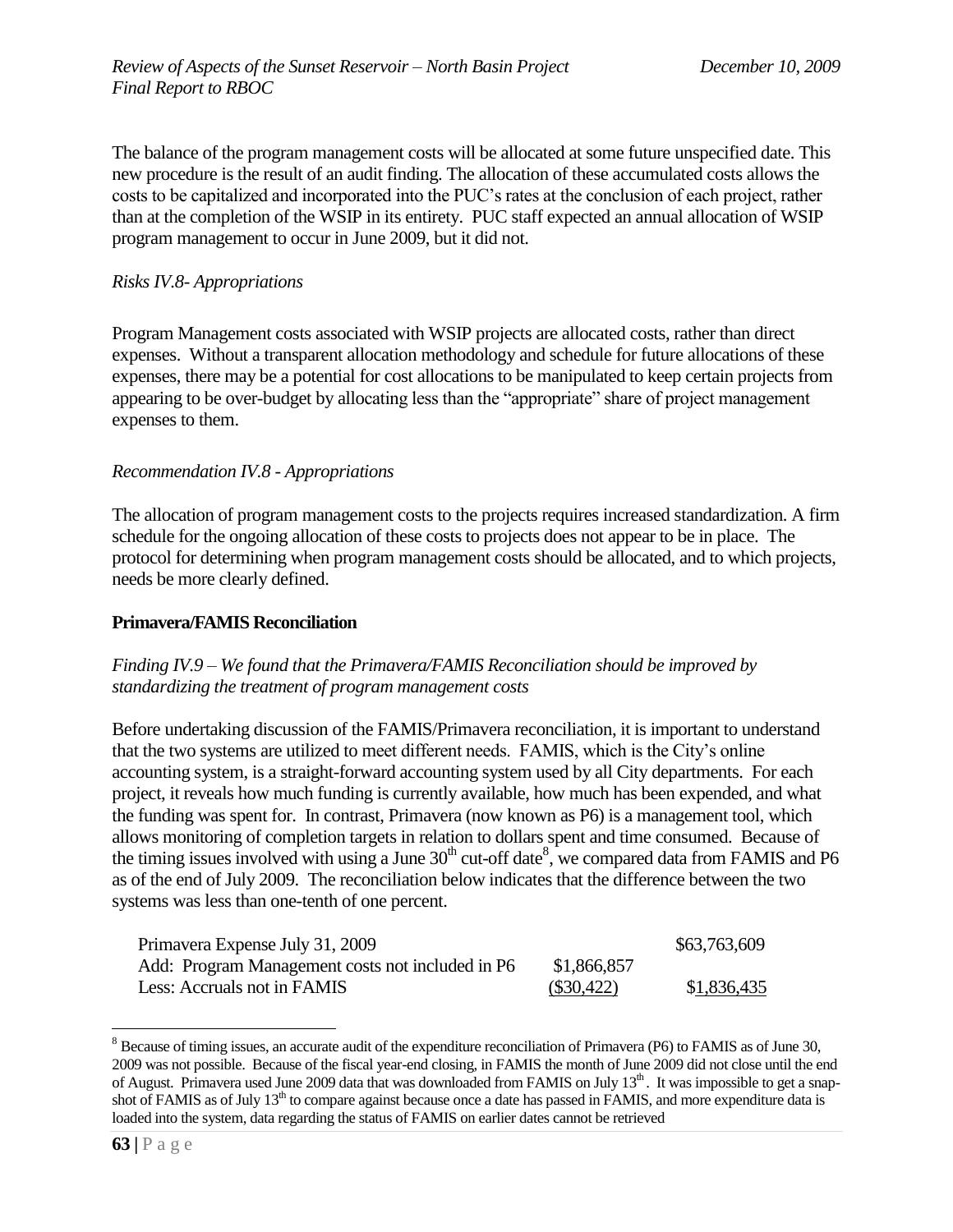| <b>Adjusted Primavera Expense</b><br>FAMIS Expense July 31, 2009 | \$65,600,044<br>\$65,610,044 |
|------------------------------------------------------------------|------------------------------|
| <b>Difference</b>                                                | \$10,000                     |
| % Difference                                                     | 0.015\%                      |

A larger accounting issue is the handling of the program management allocation (\$1,866,857) by Primavera. In FAMIS, both the budget and expense were moved into the Sunset Reservoir project. Primavera has chosen to filter out this transaction and leave the allocation in the master account.

#### *Risk IV.9 – Primavera/FAMIS Reconciliation*

Unless, this methodology is changed, these program management cost allocations will be reconciling items for the life of the project between the two systems. The two systems will never truly align. The projects total costs would never be displayed in Primavera.

#### *Recommendations IV.9 - Primavera/FAMIS Reconciliation*

- $\Box$  The methodology for the distribution of program management costs should be changed in Primavera to mirror the treatment of those costs in FAMIS, so that all costs allocated to each project are shown in that project in Primavera.
- As noted above, excluding the difference in the treatment of program management costs, the differences in the data found in P6 and FAMIS are relatively small. Nonetheless, the PUC should emphasize taking corrective action of reconciling items. This issue was raised in the RBOC's 2007 Report. In that Report, we had recommended that: "An individual staff person within the PUC Program Controls and Support Bureau should be made responsible and accountable for correcting the reconciling errors as quickly as possible. The longer that reconciling entries languish and accumulate, the harder it becomes to bring two systems back into balance. Eventually this could harm the credibility of the expense data presented in P3E. In follow up discussions, PUC staff has indicated that it believes it is reconciling P3E to FAMIS, without necessarily identifying the source of each discrepancy."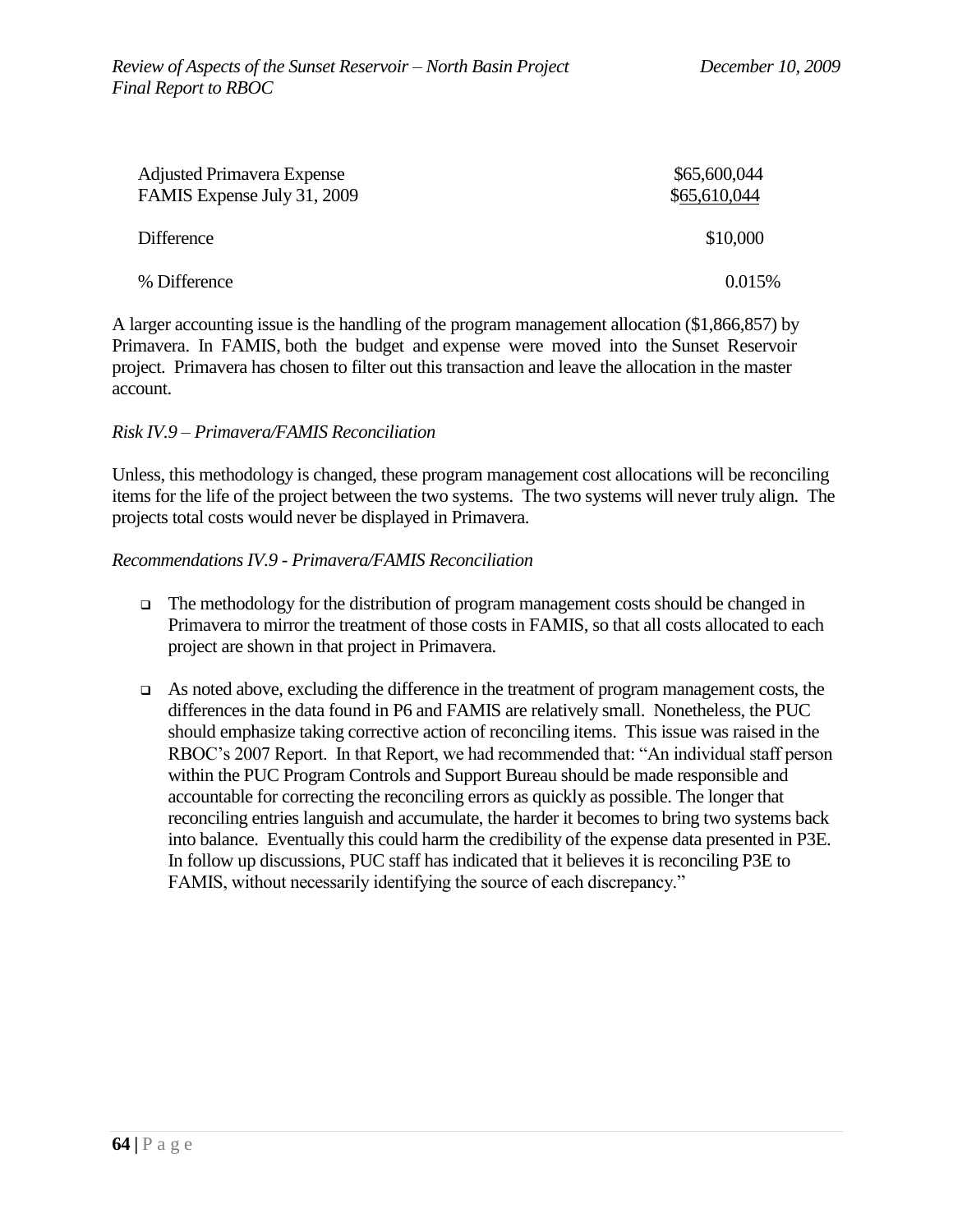## **V. Review of PUC and Controller's Office Policies & Procedures**

**Task 3:** With respect to completed Tasks 1 & 2, review how the Commission policies complement those set forth under the Office of the City Controller. Consultant to review and assess how the Commission's internal practices complement those set forth by the Office of the City Controller or require modification in order to become compliant. Consultant to review and evaluate SFPUC practices against standard industry practices associated with public infrastructure projects of a similar scope.

### **Background on Compliance with Controller's Policies and Procedures**

The City's 1996 Charter Section 3.105 designates the Controller as the Chief Accounting Officer and Auditor for the City. The Controller is responsible for all financial management systems, procedures, internal control processes and reports that disclose the fiscal condition of the City to managers, policy makers and citizens. The Controller is also the auditor for the City and County performing financial and performance audits of departments, agencies, concessions and contracts. In furtherance of these charter-mandated functions, the Controller's Office provides a variety of support services. These include processing the City's budget, developing and maintaining a financial accounting system for use by all departments, and preparing and distributing paychecks for all City employees.

We used the Controller's responsibilities identified in the City Charter as a guideline for discussions regarding compliance and hindrances pertaining to the applicable policies and procedures of both the PUC and Controller's Office. Specific attention was paid to the areas covered in this engagement. The key questions that we focused on were:

- □ Were there control deficiencies in any area?
- □ Could compliance in any areas be made less burdensome by the Controller?

We interviewed five members of the Controller's staff from the Accounting Operations and Systems Division, along with two senior finance staff from PUC who previously worked for the Controller's Office. From those interviews, we were able to cull the following information.

The PUC tailors all of its policies and procedures to conform to the Controller's mandated regulatory oversight. We reviewed the PUC's Accounting Guidelines. These "how to" guidelines were written in accordance with the City Charter, the Administrative Code and the policies and procedures of the Controller's office. Some of the policies covered that seemed the most relevant are: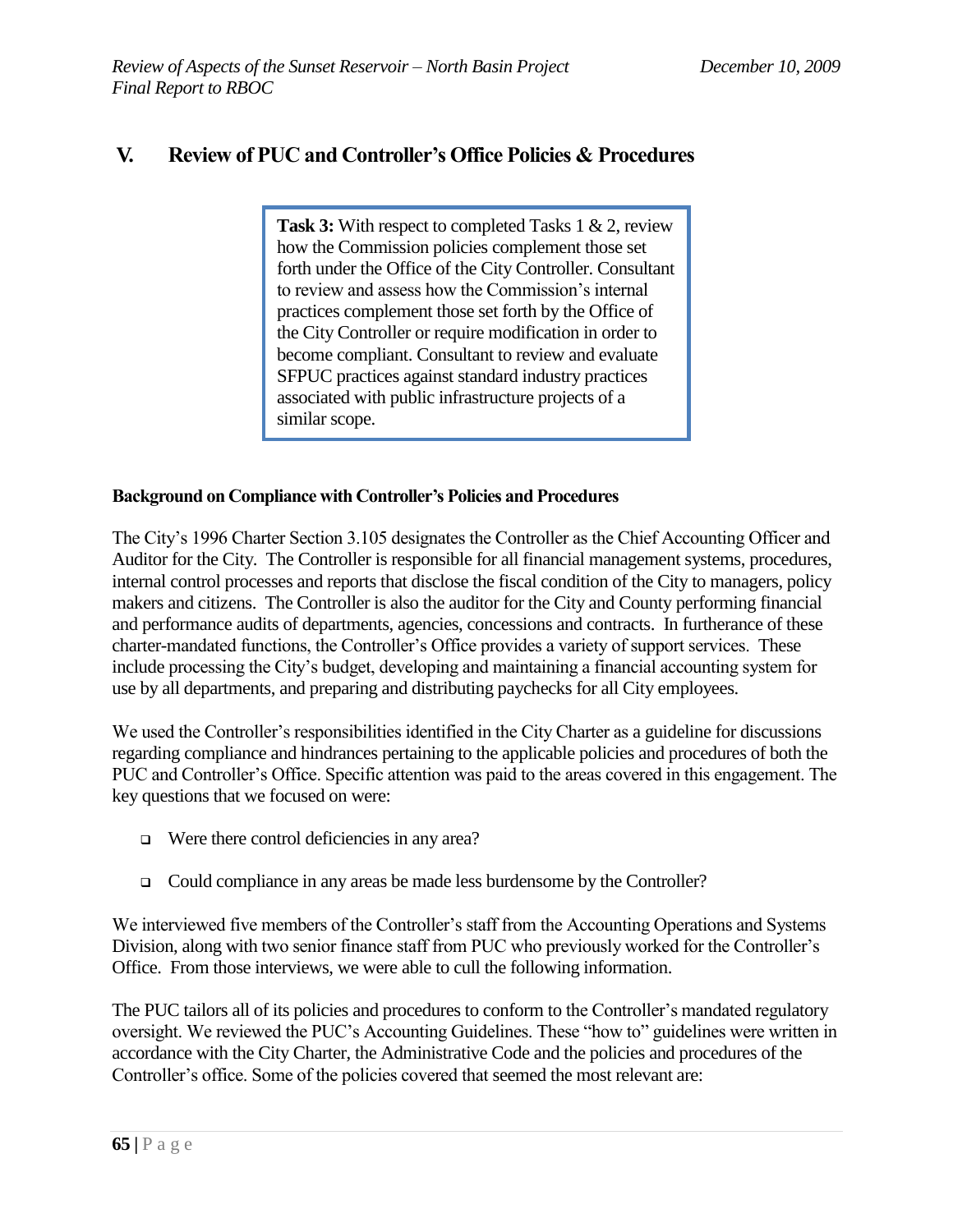- □ Capital Projects
- Interdepartmental Work Orders
- Payment Processing
- Transaction Approvals/Authorized Signatures
- $\Box$  Purchasing
- □ Vendors
- Expenditure Budget Surplus Transfer
- □ FAMIS or ADPICS Training
- Index Codes

Adhering to these guidelines will:

- $\Box$  Facilitate the timely processing of payment requests;
- Prevent rejection of payment requests by the Controller's office; and
- □ Minimize the number of transactions listed as "exceptions" in the Controllers annual post audit of the department.

In an effort to determine the degree of adherence to these policies and procedures, the Controller's post-audit for calendar year 2008 dated July 6, 2009 was reviewed. For the PUC Water Division, the audit noted two issues that were labeled "high priority." In one instance, a payment of \$13,334 was made for services provided before the issuance of a purchase order. A further review revealed there were no WSIP funds involved. The payment was traced back to a general fund operating account for a one-time payment to West Coast Aggregates. The second finding was that a payment in the amount of \$152 was not processed within the discount period, resulting in loss of the discount. In both these instances, the PUC's Accounting Services Manager agreed and promised to continue to train and monitor staff regarding accounting policies and procedures. From these findings, it is evident that the PUC is aware of the Controller's policies and procedures, and is complies with them with few exceptions.

Everyone interviewed agreed that the Controller's oversight was a positive experience. From the Controller's perspective, the oversight is simply their responsibility. They cited City Charter Section 3.105 which:

- Establishes the Controller as the City Services Auditor for the City and County;
- Gives the Controller the authority to audit the accounts and operations of all boards, commissions, officers, and departments; and
- Grants access and authority to examine all boards', commissions', officers', and departments' documents, records, books, and other property.

In addition, Proposition C, which was adopted by the voters in November 2003, established Appendix F in the City Charter and created the City Services Auditor within the Controller's Office. It combined the existing Audits, City Projects, and Performance Management functions of the Controller's Office into one division and expanded the division's roles and responsibilities. Under the City Charter Appendix F, the City Services Auditor has broad authority for: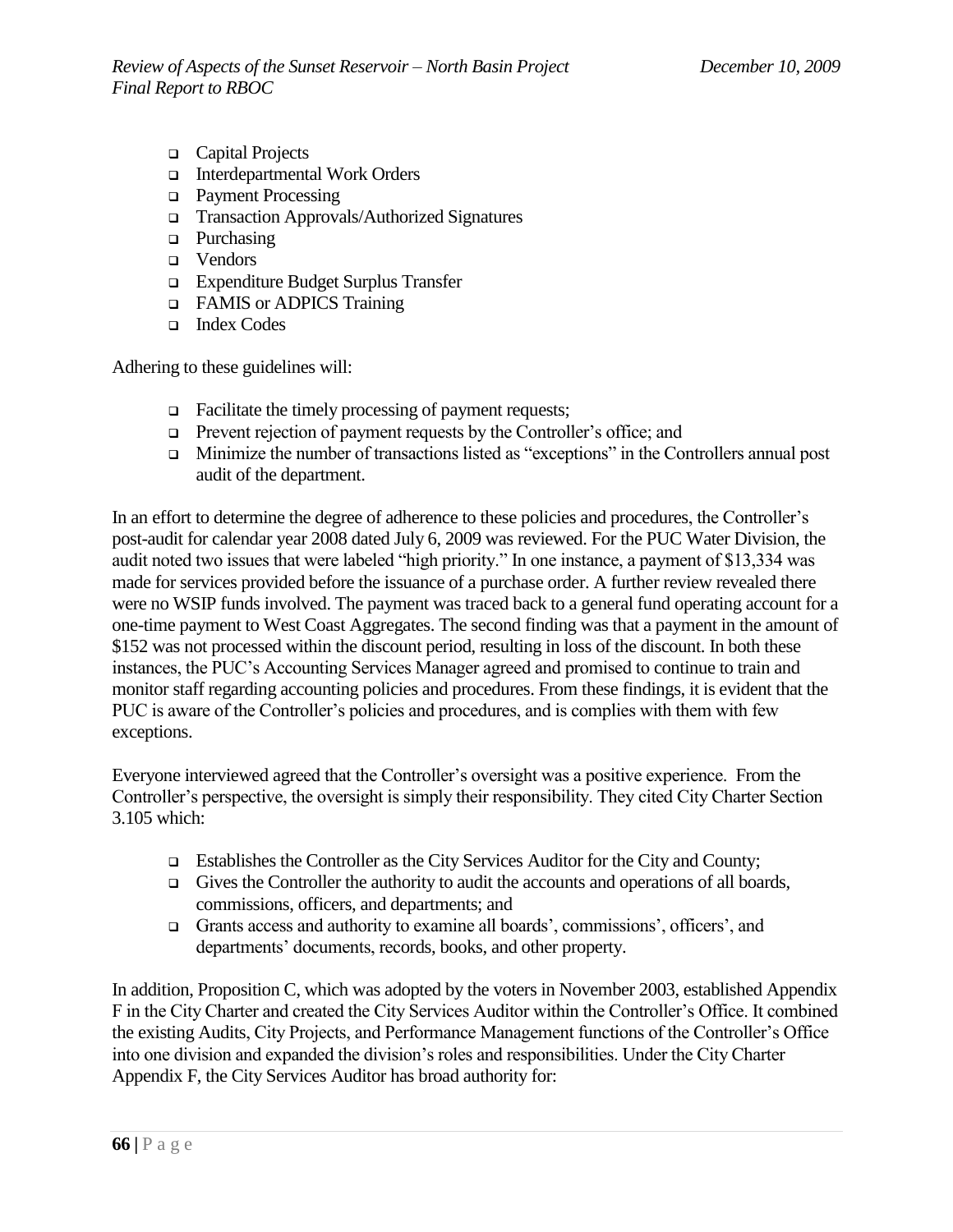- Reporting on the level and effectiveness of San Francisco's public services and benchmarking the City to other public agencies and jurisdictions;
- Conducting financial and performance audits of City departments, contractors, and functions to assess efficiency and effectiveness of processes and services;
- Maintaining a whistleblower complaints hotline and website, and investigating reports of waste, fraud and abuse of City resources; and
- Ensuring the financial integrity and improving the overall performance and efficiency of City government.

### *Finding V.1 – We found that the Controller and PUC should continue to streamlining contractor payment processing*

In August of 2007, the Mayor issued an Executive Directive on "Payment Policies for Construction" Contracts," which requires all Departments to make every effort to pay vendors within fifteen (15) business days after receipt of an undisputed invoice for work performed. On November 7, 2007, the Controller issued guidance to Departments to serve as a roadmap for the Prompt Payment Program. This guidance also set up a program through Bank of America that made electronic payments to contractors possible thus cutting down on time and paperwork. These guidelines were issued under the Controller's authority:

- 1. As City Services Auditor through San Francisco Charter, Appendix F;
- 2. In San Francisco Charter, Article I, Sec. 2A.20; and
- 3. In San Francisco Administrative Code Chapters 14B and 21.03.

Also, in December 2008, the Controller instituted a policy that delegated authority for certain accounting transactions to certain low-risk City Departments. It is believed this delegation of high volume, low risk transactions will be much more efficient in allowing Controller's staff to devote more time to the review and analysis of larger volume, more complex transactions. At the time this policy was rolled out, a decision was made that the new policy would not apply to the PUC. This was not because PUC was deemed to be higher risk, but solely because PUC already funds a position on the Controller's staff that is dedicated to reviewing and processing PUC payment transactions. It was determined there was no need to reduce the work load of that employee. However, as the rate of spending on the WSIP increases, PUC staff believes that delegating low risk accounting transactions to PUC could help address pending concerns about the prompt processing of a larger number of payments in the future.

While strictly a manpower deployment issue from the perspective of the PUC, this workload shift would impact the WSIP by freeing up the Controller's staff to review the larger, more complex transactions. With the smaller, more mundane transactions reviewed by PUC staff, the larger transactions, the preponderance of which are anticipated to be WSIP transactions, would undergo a more extensive review by Controller's staff.

In addition, PUC reports that it is taking additional steps to prepare for the increase in WSIP-related accounting transactions. PUC has created a new Assurance and Internal Controls (AIC) Department to provide advisory, assurance and risk management support across the PUC in areas of internal audit,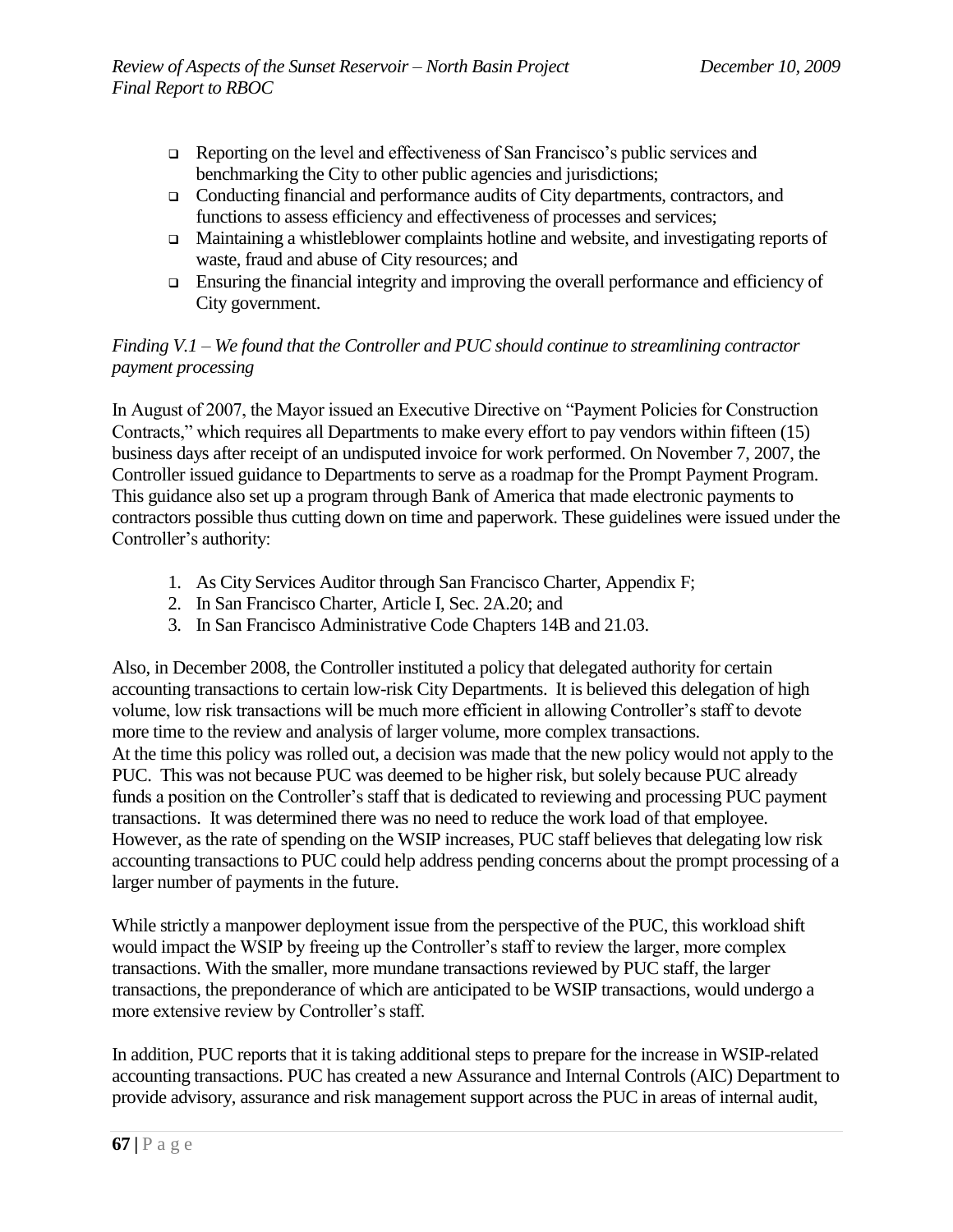risk management, assurance reviews, business process improvement, and claims and litigation. PUC staff indicated that recent undertakings include the implementation of a new Enterprise Risk Management framework across the PUC, development of an enterprise-wide Fraud Awareness and Prevention training program, and multiple assurance reviews and advisory projects within the Financial Services Bureau. The AIC department intends to work closely with PUC management, the Controller's Office and other City departments, where applicable.

### *Risks V.1 - Streamlining Contractor Payment Processing*

As noted in Finding IV.6, to the extent that the invoice review and payment process gets bogged down at any one of the approval points, including between the PUC and the Controller's Office, PUC could gain a reputation within the contracting community for untimely payments, this could result in somewhat higher cost proposals on future contracts, as contractors compensate for their higher anticipated financing costs.

### *Recommendation V.1 - Streamlining Contractor Payment Processing*

The Controller should delegate authority to the PUC for transaction review granted other low-risk departments. This would assist PUC Finance in managing their anticipated increased workload from WSIP transactions. That, in turn, would benefit the WSIP program by reducing the chances that the payment of complex invoices could be delayed by a lack of timely review at either the Controller's Office or PUC Finance.

### *Finding V.2 - We found that the accounting for bond proceeds requires ongoing management attention*

Our discussions with PUC staff centered more on the cooperation that PUC receives from the Controller. A case in point is ensuring the appropriate accounting for bond proceeds is implemented, consistent with bond indenture requirements and IRS regulations. Of the approximately \$4.6 billion WSIP program budget, PUC anticipates a quarterly spending requirement of up to approximately \$400 million. PUC staff explained how hundreds of millions of dollars in interest expenses are being avoided for ratepayers by selling bonds only when the proceeds are needed for expenditure encumbrance and actual spending, instead of financing the entire WSIP program up-front at the outset of budget adoption or appropriation.

The accounting for bond proceeds involves setting up and tracking four categories of records (Commission Program Adopted Budget, Board-approved Appropriation Budget, encumbrance and actual spending) across each series of bond proceeds. Both departments agree that this is a timeconsuming process, but that the interest expense savings justify the effort. PUC has indicated that while FAMIS can meet the reporting needs for the bond program, it is not a flexible system, and that the process they must use is cumbersome, and can be challenging to implement properly. Each bond issue must be given a separate index code, Finance must disseminate those index codes to WSIP project staff, and project staff must be diligent in charging expenses to the correct index code(s). Both departments continue to work on the improving the methodology for handling this matter and also agree that non-compliance in any area for any reason is not an option.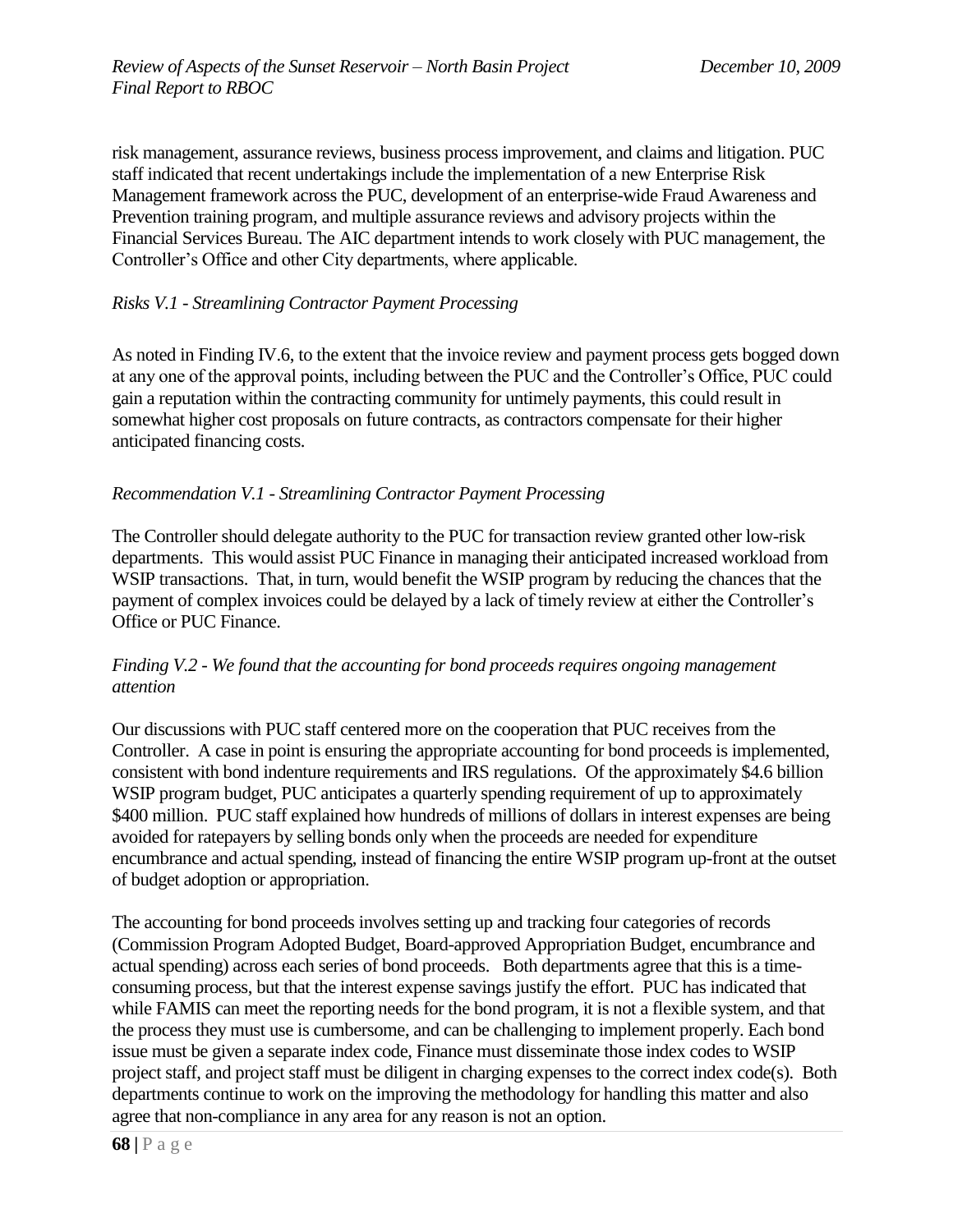### *Risk V.2 – Accounting for Bond Proceeds*

The PUC is well aware of the risks associated with improperly accounting for the use of tax-exempt bond proceeds. These risks can range from damage to PUC's reputation with the debt investor community, which could affect the interest rates associated with future PUC debt issues, to a determination by the IRS that the interest on a particular tax-exempt bond issue should be treated as taxable, due to tax law violations. In addition to the reputational risk associated with an IRS action, the latter risk would subject the PUC to legal action by bondholders seeking compensation for the loss of federal tax-exemption for their interest payments.

### *Recommendation V.2 – Accounting for Bond Proceeds*

The PUC and Controller's Office should continue to pursue ways that they can meet the reporting needs for the tracking of bond proceeds.

### PUC Policies and Procedures Compared to Industry Practices

The Sunset Reservoir - North Basin project has spanned several years with Project Planning beginning in March 2000. As such, policies, procedures and management practices for the PUC and WSIP have undergone revisions since then. In 2000 Clean Water Projects were governed by the Project Operations Manual, a set of procedures covering development of CIP Projects from Concept to Closeout. A Program and Project Management Procedures manual compliments the Operations Manual, and describes the management of the WSIP Program. The earliest PM procedure reviewed was dated October 15, 2003 and revised on September 6, 2008. Another set of PUC procedures is displayed on the WSIP website, which cover Construction Management. Those procedures are being implemented on new projects as they enter the construction phase.

The procedures that we reviewed are listed in the table below.

|     | <b>Project Operations Manual</b>    |                                 |            |
|-----|-------------------------------------|---------------------------------|------------|
| 1.0 | <b>Capital Improvement Planning</b> | Introduction                    | R0 8/11/00 |
| 2.0 | Project Initiation                  | Introduction                    | R0 8/11/00 |
| 3.0 | <b>Conceptual Phase Engineering</b> | Introduction                    | R0 8/11/00 |
| 3.3 | <b>Conceptual Phase Engineering</b> | Prepare Design Criteria         | R0 8/11/00 |
| 4.0 | Detail Design                       | Introduction                    | R0 8/11/00 |
| 4.1 | Detail Design                       | Prepare Design Package          | R0 8/11/00 |
| 4.4 | Detail Design                       | <b>Constructability Review</b>  | R0 8/11/00 |
| 5.0 | <b>Contracting Phase</b>            | Introduction                    | R0 8/11/00 |
| 5.1 | <b>Contracting Phase</b>            | <b>Construction Contracts</b>   | R0 8/11/00 |
| 5.2 | <b>Contracting Phase</b>            | <b>Owner Furnished Material</b> | R0 8/11/00 |
| 6.0 | <b>Construction Engineering</b>     | Introduction                    | R0 8/11/00 |
| 6.1 | <b>Construction Engineering</b>     | <b>Contract Initiation</b>      | R0 8/11/00 |

#### **Figure 30. PUC Procedures Reviewed**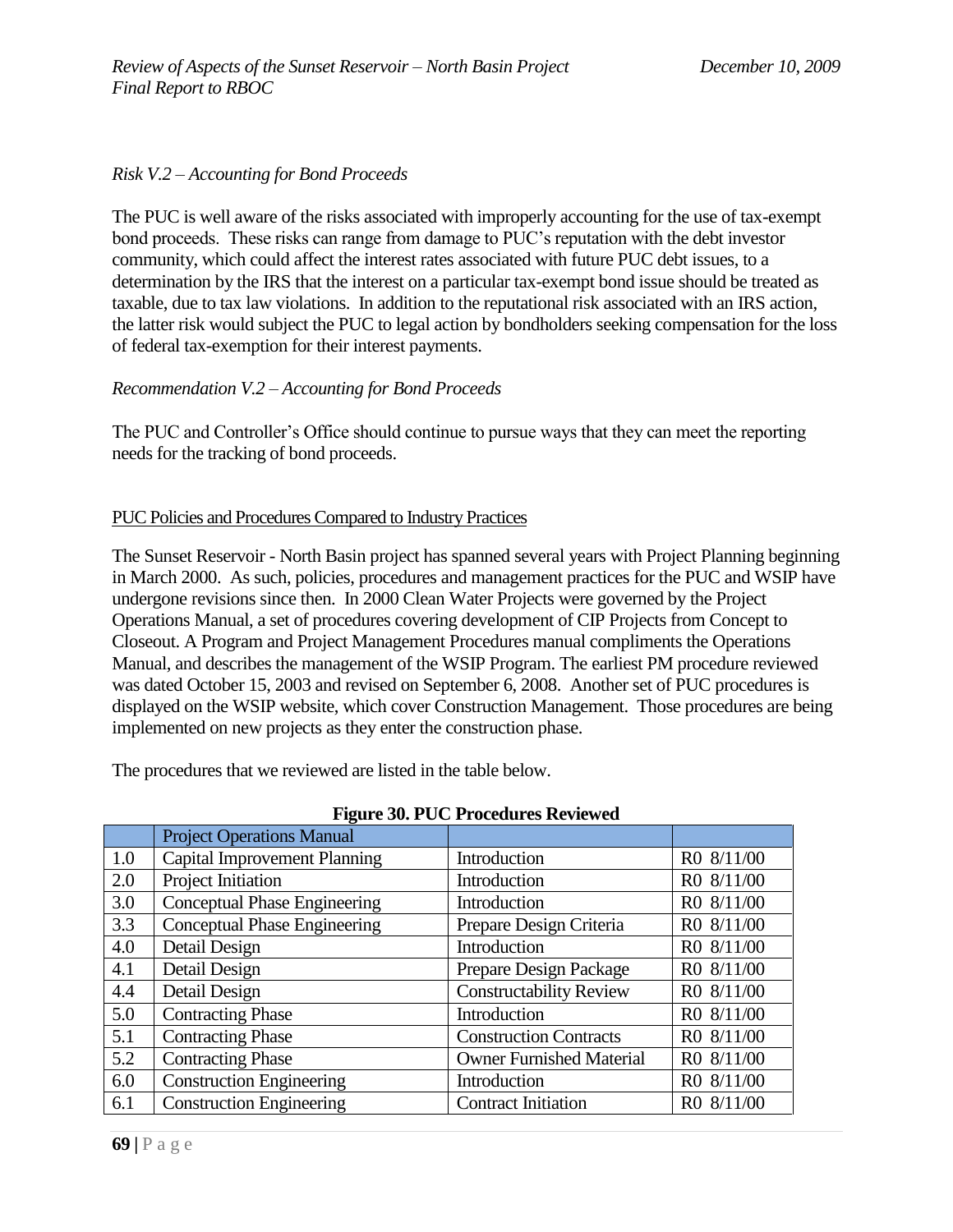| 6.2              | <b>Construction Engineering</b>       | <b>Engineering Support of</b>    | R0 8/11/00                 |
|------------------|---------------------------------------|----------------------------------|----------------------------|
|                  |                                       | Construction                     |                            |
| 6.3              | <b>Construction Engineering</b>       |                                  | R0 8/11/00                 |
| 6.4              | <b>Construction Engineering</b>       | Test & Startup                   | R0 8/11/00                 |
| 6.5              | <b>Construction Engineering</b>       | <b>Substantial Completion</b>    | R0 8/11/00                 |
| 6.6              | <b>Construction Engineering</b>       | Progress Payments                | R0 8/11/00                 |
| 6.7              | <b>Construction Engineering</b>       | <b>Management of Submittals</b>  | R0 8/11/00                 |
| 6.8              | <b>Construction Engineering</b>       | <b>Client Training</b>           | R0 8/11/00                 |
| 6.9              | <b>Construction Engineering</b>       | <b>Contract Modifications</b>    | R0 8/11/00                 |
| 6.10             | <b>Construction Engineering</b>       | <b>Potential Claim Admin</b>     | R0 8/11/00                 |
| 6.11             | <b>Construction Engineering</b>       | <b>MBE/WBE Participation</b>     | R0 8/11/00                 |
| 7.0              | <b>Project Closeout</b>               | Introduction                     | R0 8/11/00                 |
| 7.1              | Project Closeout                      | Turnover                         | R0 8/11/00                 |
| 7.2              | Project Closeout                      | <b>Contract Acceptance</b>       | R0 8/11/00                 |
| 8.0              | Project Controls                      | Introduction                     | R0 8/11/00                 |
| 8.1              | <b>Project Controls</b>               | Project Initiation               | R0 8/11/00                 |
| 8.2              | <b>Project Controls</b>               | <b>Milestone Reports</b>         | R0 8/11/00                 |
| 8.3              | <b>Project Controls</b>               | <b>Project Status Reports</b>    | R0 8/11/00                 |
| 8.4              | <b>Project Controls</b>               | <b>Phase Summary Bar Chart</b>   | R0 8/11/00                 |
| 8.5              | <b>Project Controls</b>               | <b>Labor Charge Reports</b>      | R0 8/11/00                 |
| 8.6              | <b>Project Controls</b>               | Project Work Plan                | R0 8/11/00                 |
| 9.0              | <b>Consultant Management</b>          | Introduction                     | R0 8/11/00                 |
| 9.1              | <b>Consultant Management</b>          | <b>Consultant Selection</b>      | R0 8/11/00                 |
| 9.2              | <b>Consultant Management</b>          | Agreement & Negotiations         | R0 8/11/00                 |
| 9.3              | <b>Consultant Management</b>          | <b>Agreement Administration</b>  | R0 8/11/00                 |
| 9.4              | <b>Consultant Management</b>          | <b>Agreement Amendments</b>      | R0 8/11/00                 |
| $\overline{9.5}$ | <b>Consultant Management</b>          | <b>Specialized Consultants</b>   | R0 8/11/00                 |
|                  | Program & Project Management          |                                  |                            |
| 2.1              | <b>Project Development Process</b>    |                                  | R1 1/26/05                 |
| 2.1              | <b>Project Development Checklists</b> | For Each Phase                   |                            |
| 2.2              | Project Management Plan               |                                  | R2 3/28/08                 |
| 5.2              | <b>Project Controls</b>               | <b>Change Management</b>         | R2 9/06/08                 |
| 6.2              | <b>Quality Assurance</b>              | QA Plan                          | 2/16/07<br>R1              |
|                  | <b>Construction Management</b>        |                                  |                            |
| <b>P01</b>       |                                       | Preparation of WSIP              | 2/04/09<br>R <sub>0</sub>  |
|                  |                                       | Procedures                       |                            |
| P <sub>02</sub>  |                                       | <b>Requests for Information</b>  | 09/09/09<br>R1             |
| P03              |                                       | <b>Value Engineering Changes</b> | 02/24/09<br>R <sub>0</sub> |
| P <sub>04</sub>  |                                       | Submittals                       | 08/07/09<br>R1             |
| P <sub>09</sub>  |                                       | Non Compliance Notices           | 03/26/09<br>R <sub>0</sub> |
| P10              |                                       | <b>Application for Payment</b>   | R1<br>08/17/09             |
| P <sub>12</sub>  |                                       | <b>Safety Reporting</b>          | R <sub>2</sub><br>08/06/09 |
| P13              |                                       | <b>Construction Claims</b>       | 03/31/09<br>R <sub>0</sub> |
|                  |                                       | Management                       |                            |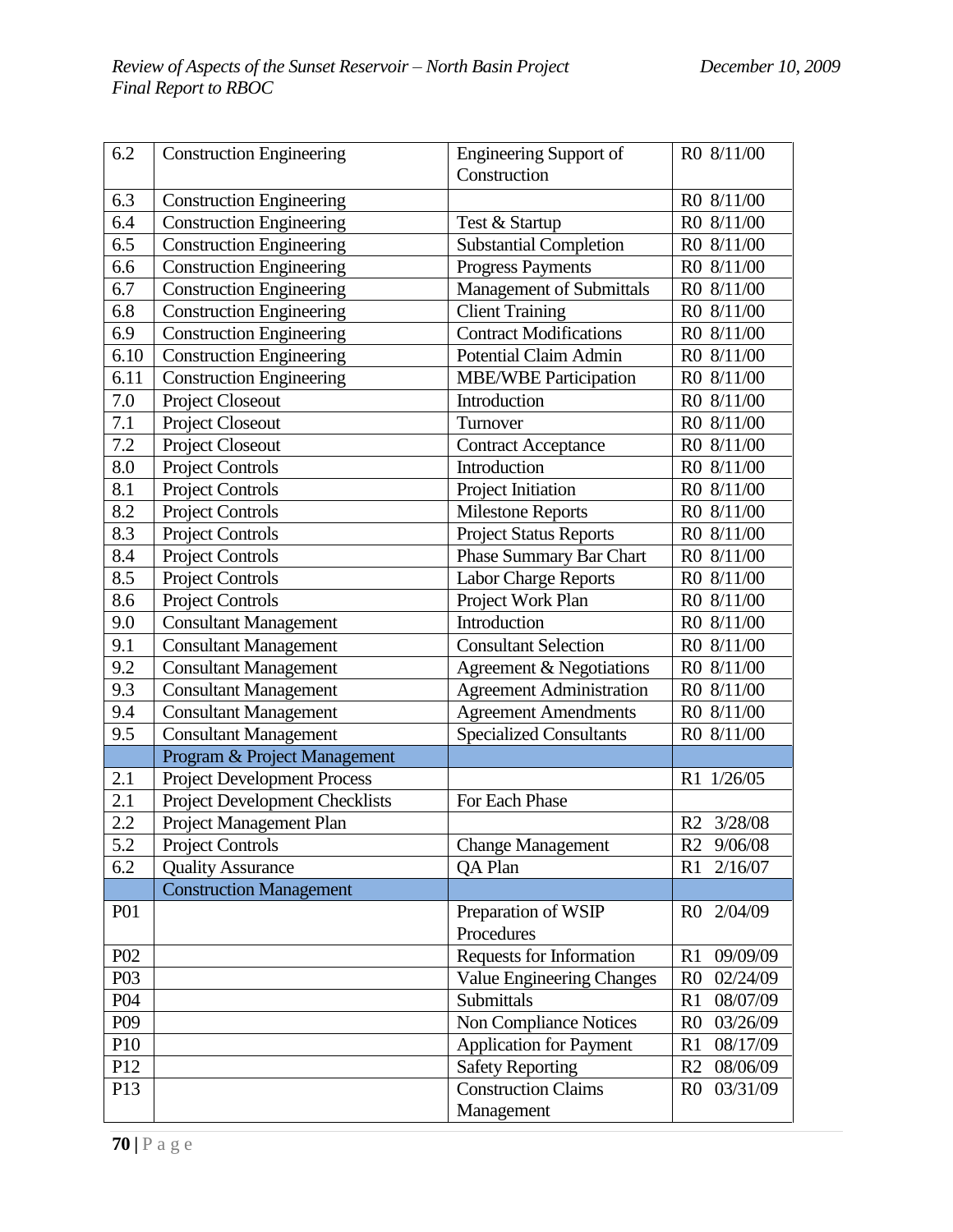| P15                                                                |                                                                                                                                                                                                                                                                        | <b>Schedule Management</b>                                                                                                                                                                                                                                  | 08/14/09<br>R1                                                                                                                                                                                                                                                                                 |
|--------------------------------------------------------------------|------------------------------------------------------------------------------------------------------------------------------------------------------------------------------------------------------------------------------------------------------------------------|-------------------------------------------------------------------------------------------------------------------------------------------------------------------------------------------------------------------------------------------------------------|------------------------------------------------------------------------------------------------------------------------------------------------------------------------------------------------------------------------------------------------------------------------------------------------|
| P16                                                                |                                                                                                                                                                                                                                                                        | <b>Change Management</b>                                                                                                                                                                                                                                    | 10/21/09<br>R <sub>2</sub>                                                                                                                                                                                                                                                                     |
| P19                                                                |                                                                                                                                                                                                                                                                        | Dispute Review Board                                                                                                                                                                                                                                        | 08/25/09<br>R1                                                                                                                                                                                                                                                                                 |
| P <sub>20</sub>                                                    |                                                                                                                                                                                                                                                                        | <b>Construction Progress</b>                                                                                                                                                                                                                                | R1 08/25/09                                                                                                                                                                                                                                                                                    |
|                                                                    |                                                                                                                                                                                                                                                                        | Reports                                                                                                                                                                                                                                                     |                                                                                                                                                                                                                                                                                                |
| P <sub>24</sub>                                                    |                                                                                                                                                                                                                                                                        | <b>Formal Partnering</b>                                                                                                                                                                                                                                    | R <sub>0</sub><br>2/16/09                                                                                                                                                                                                                                                                      |
| P31                                                                |                                                                                                                                                                                                                                                                        | <b>Dispute Resolution Advisor</b>                                                                                                                                                                                                                           | R1<br>08/25/09                                                                                                                                                                                                                                                                                 |
| P32                                                                |                                                                                                                                                                                                                                                                        | <b>Contract Close Out</b>                                                                                                                                                                                                                                   | 08/26/09<br>R1                                                                                                                                                                                                                                                                                 |
| P36                                                                |                                                                                                                                                                                                                                                                        | <b>Admin of Force Accounts</b>                                                                                                                                                                                                                              | 08/11/09<br>R <sub>0</sub>                                                                                                                                                                                                                                                                     |
| 1.0                                                                | <b>Capital Improvement Planning</b>                                                                                                                                                                                                                                    | Introduction                                                                                                                                                                                                                                                | 8/11/00<br>R <sub>0</sub>                                                                                                                                                                                                                                                                      |
| 2.0                                                                | Project Initiation                                                                                                                                                                                                                                                     | Introduction                                                                                                                                                                                                                                                | 8/11/00<br>R <sub>0</sub>                                                                                                                                                                                                                                                                      |
| 3.0                                                                | <b>Conceptual Phase Engineering</b>                                                                                                                                                                                                                                    | Introduction                                                                                                                                                                                                                                                | R <sub>0</sub><br>8/11/00                                                                                                                                                                                                                                                                      |
| 3.3                                                                | <b>Conceptual Phase Engineering</b>                                                                                                                                                                                                                                    | Prepare Design Criteria                                                                                                                                                                                                                                     | R <sub>0</sub><br>8/11/00                                                                                                                                                                                                                                                                      |
| 4.0                                                                | Detail Design                                                                                                                                                                                                                                                          | Introduction                                                                                                                                                                                                                                                | 8/11/00<br>R <sub>0</sub>                                                                                                                                                                                                                                                                      |
| 4.1                                                                | Detail Design                                                                                                                                                                                                                                                          | Prepare Design Package                                                                                                                                                                                                                                      | R <sub>0</sub><br>8/11/00                                                                                                                                                                                                                                                                      |
| 4.4                                                                | Detail Design                                                                                                                                                                                                                                                          | <b>Constructability Review</b>                                                                                                                                                                                                                              | 8/11/00<br>R <sub>0</sub>                                                                                                                                                                                                                                                                      |
| 5.0                                                                | <b>Contracting Phase</b>                                                                                                                                                                                                                                               | Introduction                                                                                                                                                                                                                                                | 8/11/00<br>R <sub>0</sub>                                                                                                                                                                                                                                                                      |
| 5.1                                                                | <b>Contracting Phase</b>                                                                                                                                                                                                                                               | <b>Construction Contracts</b>                                                                                                                                                                                                                               | 8/11/00<br>R <sub>0</sub>                                                                                                                                                                                                                                                                      |
| 5.2                                                                | <b>Contracting Phase</b>                                                                                                                                                                                                                                               | <b>Owner Furnished Material</b>                                                                                                                                                                                                                             | 8/11/00<br>R <sub>0</sub>                                                                                                                                                                                                                                                                      |
| 6.0                                                                | <b>Construction Engineering</b>                                                                                                                                                                                                                                        | Introduction                                                                                                                                                                                                                                                | R <sub>0</sub><br>8/11/00                                                                                                                                                                                                                                                                      |
| 6.1                                                                | <b>Construction Engineering</b>                                                                                                                                                                                                                                        | <b>Contract Initiation</b>                                                                                                                                                                                                                                  | R <sub>0</sub><br>8/11/00                                                                                                                                                                                                                                                                      |
| 6.2                                                                | <b>Construction Engineering</b>                                                                                                                                                                                                                                        | <b>Engineering Support of</b>                                                                                                                                                                                                                               | 8/11/00<br>R <sub>0</sub>                                                                                                                                                                                                                                                                      |
|                                                                    |                                                                                                                                                                                                                                                                        | Construction                                                                                                                                                                                                                                                |                                                                                                                                                                                                                                                                                                |
| 6.3                                                                | <b>Construction Engineering</b>                                                                                                                                                                                                                                        |                                                                                                                                                                                                                                                             | 8/11/00<br>R <sub>0</sub>                                                                                                                                                                                                                                                                      |
| 6.4                                                                | <b>Construction Engineering</b>                                                                                                                                                                                                                                        | Test & Startup                                                                                                                                                                                                                                              | 8/11/00<br>R <sub>0</sub>                                                                                                                                                                                                                                                                      |
| 6.5                                                                | <b>Construction Engineering</b>                                                                                                                                                                                                                                        | <b>Substantial Completion</b>                                                                                                                                                                                                                               | R <sub>0</sub><br>8/11/00                                                                                                                                                                                                                                                                      |
| 6.6                                                                | <b>Construction Engineering</b>                                                                                                                                                                                                                                        | <b>Progress Payments</b>                                                                                                                                                                                                                                    | 8/11/00<br>R <sub>0</sub>                                                                                                                                                                                                                                                                      |
| 6.7                                                                | <b>Construction Engineering</b>                                                                                                                                                                                                                                        | Management of Submittals                                                                                                                                                                                                                                    | R <sub>0</sub><br>8/11/00                                                                                                                                                                                                                                                                      |
| 6.8                                                                | Construction Engineering                                                                                                                                                                                                                                               | <b>Client Training</b>                                                                                                                                                                                                                                      | 8/11/00<br>R <sub>0</sub>                                                                                                                                                                                                                                                                      |
| 6.9                                                                | <b>Construction Engineering</b>                                                                                                                                                                                                                                        | <b>Contract Modifications</b>                                                                                                                                                                                                                               | R <sub>0</sub><br>8/11/00                                                                                                                                                                                                                                                                      |
| 6.10                                                               | <b>Construction Engineering</b>                                                                                                                                                                                                                                        | <b>Potential Claim Admin</b>                                                                                                                                                                                                                                | 8/11/00<br>R <sub>0</sub>                                                                                                                                                                                                                                                                      |
| 6.11                                                               | <b>Construction Engineering</b>                                                                                                                                                                                                                                        | <b>MBE/WBE Participation</b>                                                                                                                                                                                                                                | 8/11/00<br>R <sub>0</sub>                                                                                                                                                                                                                                                                      |
| 7.0                                                                | Project Closeout                                                                                                                                                                                                                                                       | Introduction                                                                                                                                                                                                                                                | 8/11/00<br>R <sub>0</sub>                                                                                                                                                                                                                                                                      |
| 7.1                                                                | Project Closeout                                                                                                                                                                                                                                                       | Turnover                                                                                                                                                                                                                                                    | R <sub>0</sub><br>8/11/00                                                                                                                                                                                                                                                                      |
|                                                                    |                                                                                                                                                                                                                                                                        |                                                                                                                                                                                                                                                             |                                                                                                                                                                                                                                                                                                |
|                                                                    |                                                                                                                                                                                                                                                                        |                                                                                                                                                                                                                                                             |                                                                                                                                                                                                                                                                                                |
|                                                                    |                                                                                                                                                                                                                                                                        |                                                                                                                                                                                                                                                             |                                                                                                                                                                                                                                                                                                |
|                                                                    |                                                                                                                                                                                                                                                                        |                                                                                                                                                                                                                                                             |                                                                                                                                                                                                                                                                                                |
|                                                                    |                                                                                                                                                                                                                                                                        |                                                                                                                                                                                                                                                             |                                                                                                                                                                                                                                                                                                |
|                                                                    |                                                                                                                                                                                                                                                                        |                                                                                                                                                                                                                                                             |                                                                                                                                                                                                                                                                                                |
|                                                                    |                                                                                                                                                                                                                                                                        |                                                                                                                                                                                                                                                             |                                                                                                                                                                                                                                                                                                |
|                                                                    |                                                                                                                                                                                                                                                                        |                                                                                                                                                                                                                                                             |                                                                                                                                                                                                                                                                                                |
|                                                                    |                                                                                                                                                                                                                                                                        |                                                                                                                                                                                                                                                             |                                                                                                                                                                                                                                                                                                |
|                                                                    |                                                                                                                                                                                                                                                                        |                                                                                                                                                                                                                                                             |                                                                                                                                                                                                                                                                                                |
| 7.2<br>8.0<br>8.1<br>8.2<br>8.3<br>8.4<br>8.5<br>8.6<br>9.0<br>9.1 | <b>Project Closeout</b><br>Project Controls<br><b>Project Controls</b><br><b>Project Controls</b><br><b>Project Controls</b><br><b>Project Controls</b><br><b>Project Controls</b><br>Project Controls<br><b>Consultant Management</b><br><b>Consultant Management</b> | <b>Contract Acceptance</b><br>Introduction<br>Project Initiation<br><b>Milestone Reports</b><br><b>Project Status Reports</b><br>Phase Summary Bar Chart<br><b>Labor Charge Reports</b><br>Project Work Plan<br>Introduction<br><b>Consultant Selection</b> | R <sub>0</sub><br>8/11/00<br>8/11/00<br>R <sub>0</sub><br>8/11/00<br>R <sub>0</sub><br>8/11/00<br>R <sub>0</sub><br>8/11/00<br>R <sub>0</sub><br>8/11/00<br>R <sub>0</sub><br>R <sub>0</sub><br>8/11/00<br>8/11/00<br>R <sub>0</sub><br>R <sub>0</sub><br>8/11/00<br>R <sub>0</sub><br>8/11/00 |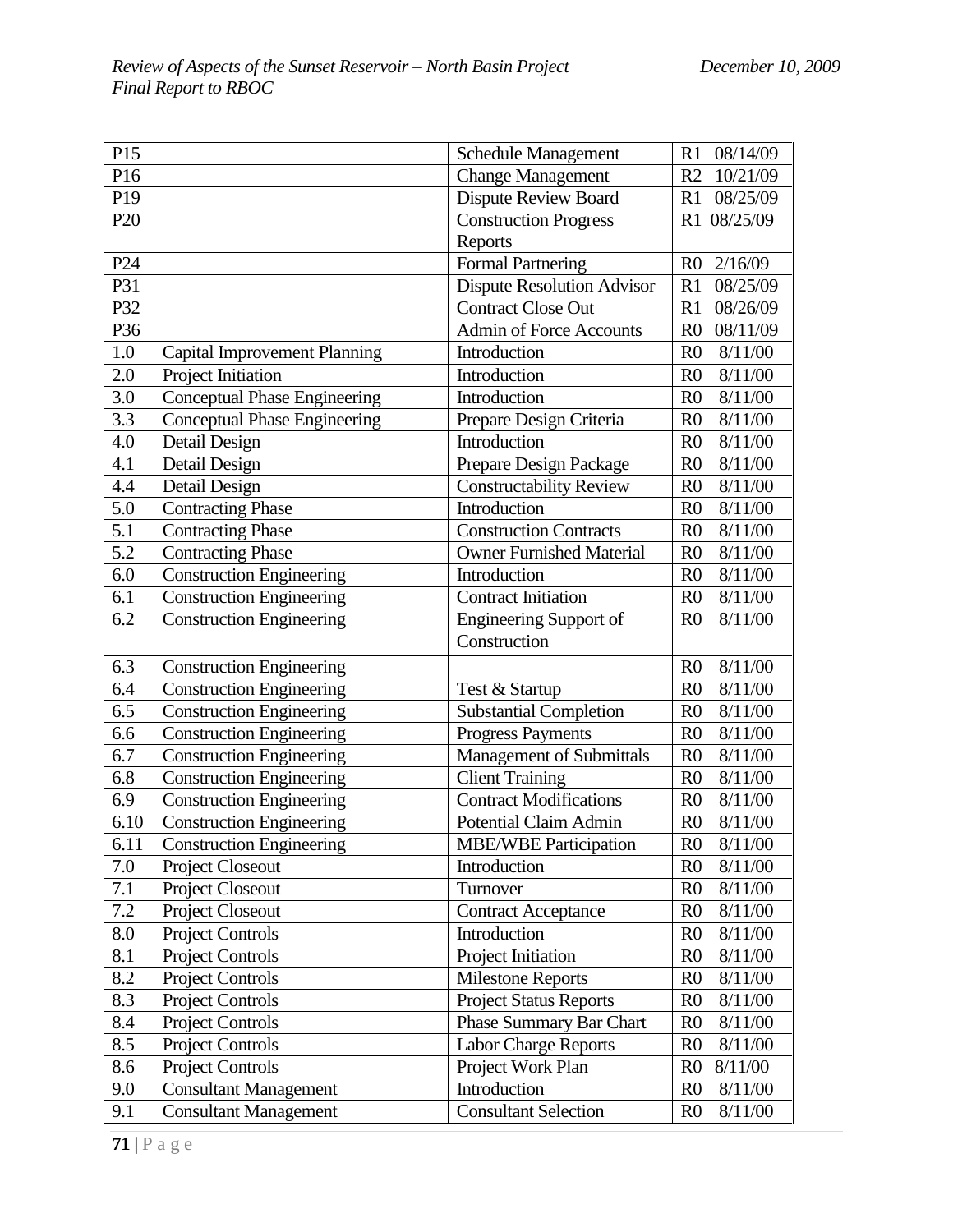| 9.2              | <b>Consultant Management</b>          | Agreement & Negotiations          | 8/11/00<br>R <sub>0</sub>  |
|------------------|---------------------------------------|-----------------------------------|----------------------------|
| 9.3              | <b>Consultant Management</b>          | <b>Agreement Administration</b>   | 8/11/00<br>R <sub>0</sub>  |
| 9.4              | <b>Consultant Management</b>          | <b>Agreement Amendments</b>       | 8/11/00<br>R <sub>0</sub>  |
| 9.5              | <b>Consultant Management</b>          | <b>Specialized Consultants</b>    | 8/11/00<br>R <sub>0</sub>  |
|                  | Program & Project Management          |                                   |                            |
| 2.1              | <b>Project Development Process</b>    |                                   | R1<br>1/26/05              |
| 2.1              | <b>Project Development Checklists</b> | For Each Phase                    |                            |
| 2.2              | Project Management Plan               |                                   | 3/28/08<br>R <sub>2</sub>  |
| 5.2              | <b>Project Controls</b>               | <b>Change Management</b>          | R <sub>2</sub><br>9/06/08  |
| 6.2              | <b>Quality Assurance</b>              | <b>QA Plan</b>                    | 2/16/07<br>R1              |
|                  | <b>Construction Management</b>        |                                   |                            |
| P01              |                                       | Preparation of WSIP               | 2/04/09<br>R <sub>0</sub>  |
|                  |                                       | Procedures                        |                            |
| P <sub>02</sub>  |                                       | Requests for Information          | 09/09/09<br>R1             |
| P <sub>0</sub> 3 |                                       | <b>Value Engineering Changes</b>  | 02/24/09<br>R <sub>0</sub> |
| P <sub>04</sub>  |                                       | Submittals                        | R1<br>08/07/09             |
| P <sub>09</sub>  |                                       | <b>Non Compliance Notices</b>     | R <sub>0</sub><br>03/26/09 |
| P <sub>10</sub>  |                                       | <b>Application for Payment</b>    | R1<br>08/17/09             |
| P12              |                                       | <b>Safety Reporting</b>           | 08/06/09<br>R <sub>2</sub> |
| P13              |                                       | <b>Construction Claims</b>        | 03/31/09<br>R <sub>0</sub> |
|                  |                                       | Management                        |                            |
| P15              |                                       | <b>Schedule Management</b>        | 08/14/09<br>R1             |
| P16              |                                       | <b>Change Management</b>          | 10/21/09<br>R <sub>2</sub> |
| P19              |                                       | <b>Dispute Review Board</b>       | R1<br>08/25/09             |
| P <sub>20</sub>  |                                       | <b>Construction Progress</b>      | 08/25/09<br>R1             |
|                  |                                       | Reports                           |                            |
| P <sub>24</sub>  |                                       | <b>Formal Partnering</b>          | 2/16/09<br>R <sub>0</sub>  |
| P31              |                                       | <b>Dispute Resolution Advisor</b> | 08/25/09<br>R1             |
| P32              |                                       | <b>Contract Close Out</b>         | 08/26/09<br>R1             |
| P36              |                                       | Admin of Force Accounts           | 08/11/09<br>R <sub>0</sub> |

*Finding V.3- We found that PUC Construction Management and Project Management Procedures comply with Controller's policies and are consistent with leading industry practices*

PUC procedures for Construction Engineering, Construction Management and Project Management have been reviewed. In general, PUC's procedures are in compliance with the Office of the City Controller's policies. The CM procedures that are posted on the WSIP website have recently been updated and are largely consistent with industry leading practices.

*Risks V.3 –Construction Management And Project Management Procedures* 

Not applicable.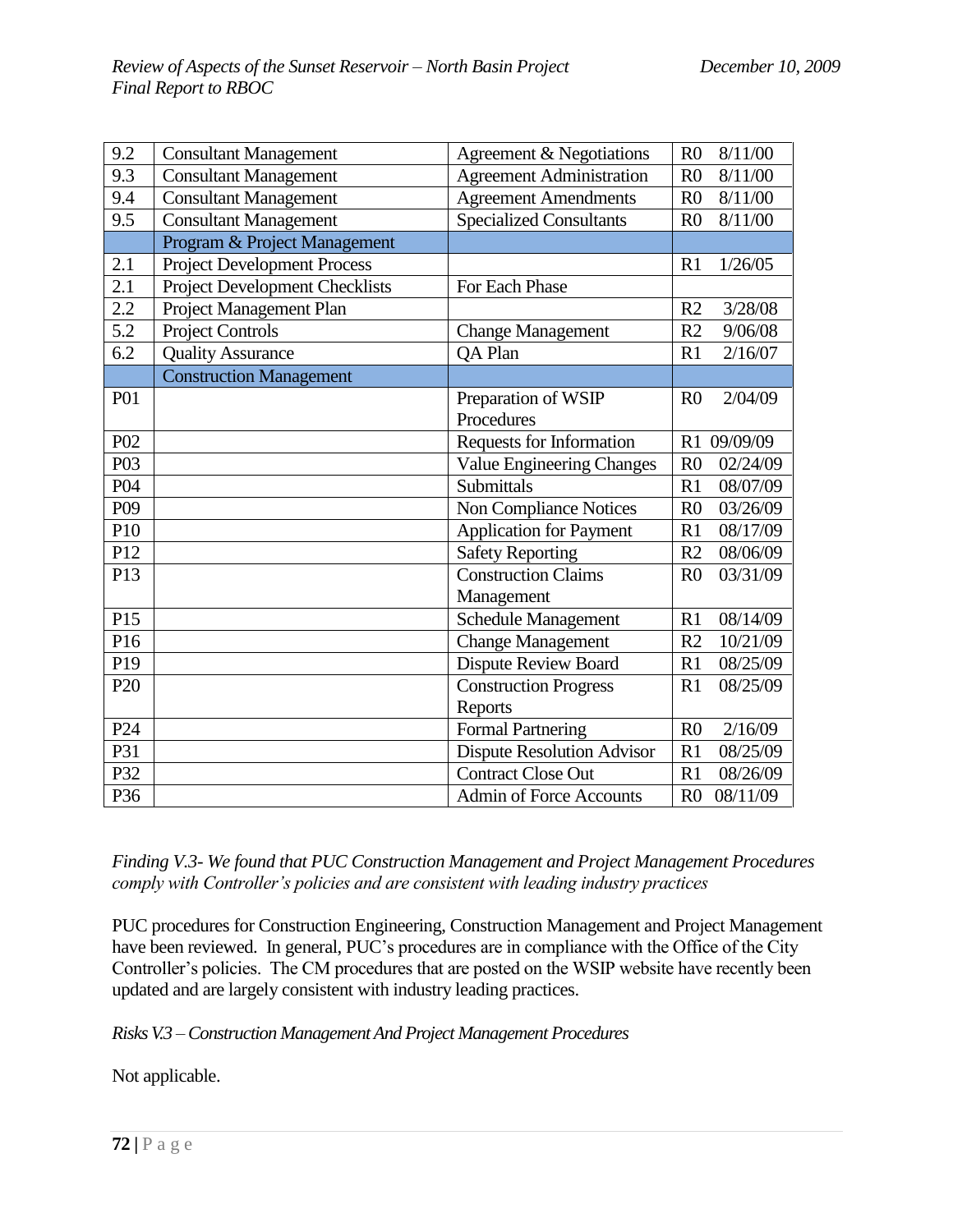*Recommendations V.3 – Construction Management And Project Management Procedures*

Below, we offer several observations and recommendations regarding PUC's procedures that may be considered for future revisions.

#### **Construction Engineering Procedures**

#### *CE4.1 - Detail Design Prepare Design Package*

• Procedure: Establishes method for developing construction documents by the design team. Observation: The Procedure infers that design will be accomplished by in house (City) engineering.

Recommendation: Include a criteria and method for determining if work is to be accomplished with City forces or if a Design Consultant will be used for the project. Procedure 9.1 pertains to Consultant Selection. It may be useful to point the reader to that procedure in this procedure.

#### *CE6.2 – Engineering Support of Construction*

• Procedure: Details scope of project engineering during construction. Observation: procedure is a good list of services for engineering support of field staff, however, there is no discussion on support of Owner Directed and Scope Changes implemented after construction begins. This is generally a source for additional, unplanned work after contracts documents are completed. Recommendation: Consider revising this procedure or adding a reference that points to the scope change preparation section.

#### *CE6.4- Test & Startup*

• Procedure: The procedure informs the field engineering staff on preparations for equipment training, testing and startup.

Observation: There is no mention of scheduling participants and inspectors from outside agencies. With agency budget and staffing cutbacks several months lead time is needed for some of the required certifications. Unless a field engineer has experience with state and local inspectors, they may assume that the inspectors are available on short notice and then experience a delay while waiting for their inspections.

Recommendation: Include a statement about allowing sufficient lead time for these critical inspections.

## *CE6.5 – Substantial Completion*

• Procedure: Lays out requirements for preparing and disposing of punch lists and getting the contract to substantial completion.

Observation: On many properties and capital improvements Substantial Completion also implies Beneficial Occupancy. If work is not totally completed, the client may need a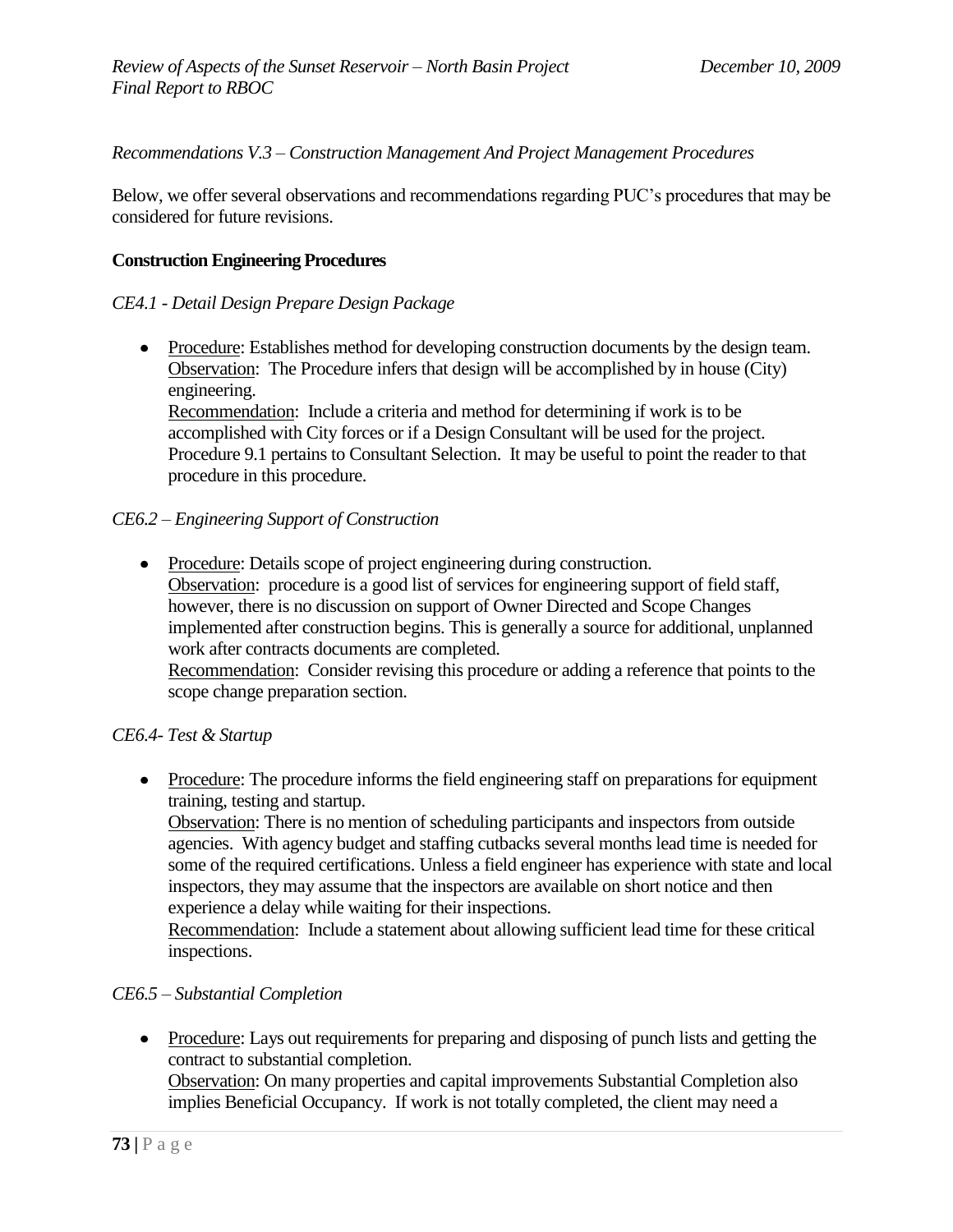Temporary Occupancy Certificate by the permitting agency in order to use the facility. However, the PUC facilities are exempt from City building permits and occupancy certificates are not required. On PUC projects, Substantial Completion is associated with beneficial occupancy.

Recommendation: None.

## **Construction Management Procedures**

## *P010- Application for Payment*

This procedure is the guideline for SFPUC CM staff to process contractors' pay applications.

• Procedure: Construction Pay applications are a result of a cost loaded schedule. Observation: While this is a solid practice for managing a project and assessing progress, it is often difficult for SBE contractors on small contracts to comply with the requirement. They may have to subcontract the cost loaded schedule preparation and maintenance to a project control firm that has the necessary tools and experience. Recommendation: Some agencies have provisions for spreadsheet applications for small

projects under \$1 million - giving administrative relief to SBE contractors.

• Procedure: The PUC withholds retention from contractor's progress payments in accordance with the contract specifications. However, there is no CM procedure for retention methodology or provisions for when to release the retention.

Observation: Some agencies release a portion of retention when a subcontractor on a large project completes their portion of the work well before the contractor completes. For example, site preparation, foundation excavation and piling construction is typically done early on a project. On the Sunset Reservoir Rehab project, the contractor requested a change to the specification to obtain an early release. The change was granted. Recommendation: Although the specifications and contract documents provide for retention,

it would be helpful to field engineering personnel if the CM procedures spelled out the process to follow or reference the specification section that covers retention.

• Procedure: There is no provision in the CM procedures for establishing an escrow account in lieu of withholding retention.

Observation: Many agencies managing large projects, including the PUC, offer the contractor the option of establishing a third party interest bearing escrow account. This allows the contractor to earn interest on the retention which can result in a cost savings for the City and the Contractor.

Recommendation: Although the specifications and contract documents provide for retention, it would be helpful to field engineering personnel if the CM procedures spelled out the process to follow or reference the specification section that covers retention.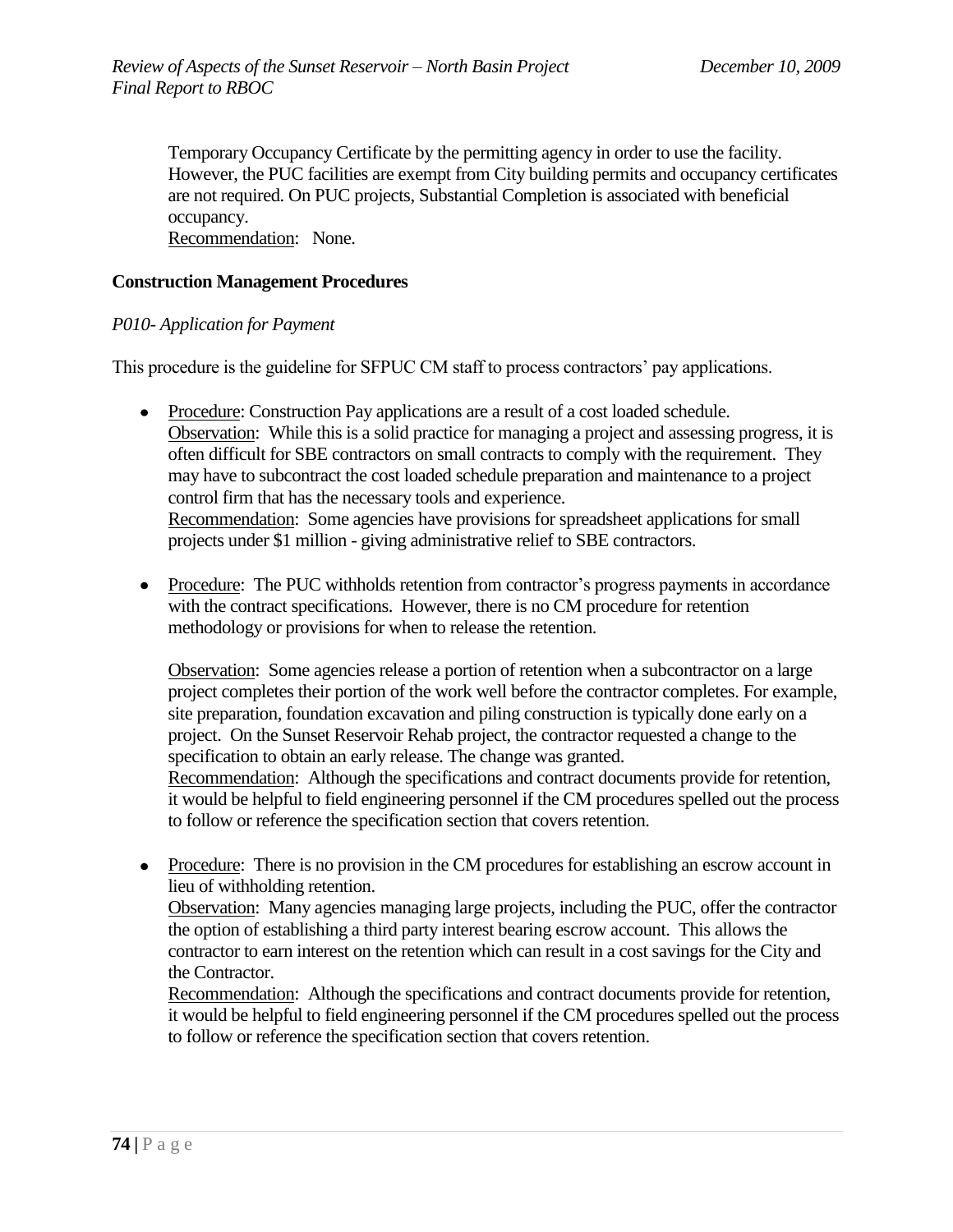• Procedure: There is no CM procedure for the Project Team to react to Stop Pay & Mechanics Liens submitted by subcontractors and suppliers during construction. Observation: The Stop Pay and Lien Methodology can be a cumbersome procedure involving the legal and accounting departments as well as the project team and the contractor. In order to be certain that the stop pay is implemented close coordination is necessary between the responsible departments. Recommendation: Include a provision in this procedure for processing Stop Pay and

Mechanics Liens or cross-reference the appropriate administrative procedure.

#### *P016- Change Management*

• Procedure: This procedure establishes the process for contract change management. It relates to the Project Management Procedure PM-2 which has a scope beyond the construction change process. It provides for the Project Manager to approve changes that are within the project contingency with proper notification to the RPM and upper management. Observation: The Change Authority amounts and responsibilities are adequate for the management of large projects.

Recommendation: None at this time.

#### *P032- Close Out*

**Procedure:** Contractor is to provide O & M manuals and Warranties upon Substantial Completion of the work.

Observation: For Owners and agencies that have a Maintenance Management System (MMS), it is often helpful to get  $O & M$  Manuals (or technical input data) prior to Substantial Completion. This allows the  $O & M$  personnel sufficient time to load the preventive maintenance data into the system which allows for staffing plans and annual budgeting information driven by MMS.

Recommendation: Change the procedure and the contract specifications to receive the  $O & M$ Manuals when the equipment is delivered to the contractor.

#### *P036- Force Account*

Procedure: This procedure establishes the process for administering contractor force account (time and materials) work.

Observation: The procedure discusses the method for paying the contractor for rented equipment by using rental rates. Some agencies set a percentage (%) of rental rates when contractor owned equipment is used for force account work. Generally, contractor owned equipment can be used as a discount to rental rates. The procedure is silent on the rate to be used. Phase A & B contractors applied the CalTrans rental rate, which is widely accepted in California.

Recommendation: The procedure should spell out the process for reaching the agreed rental rate or cross-reference the specification section.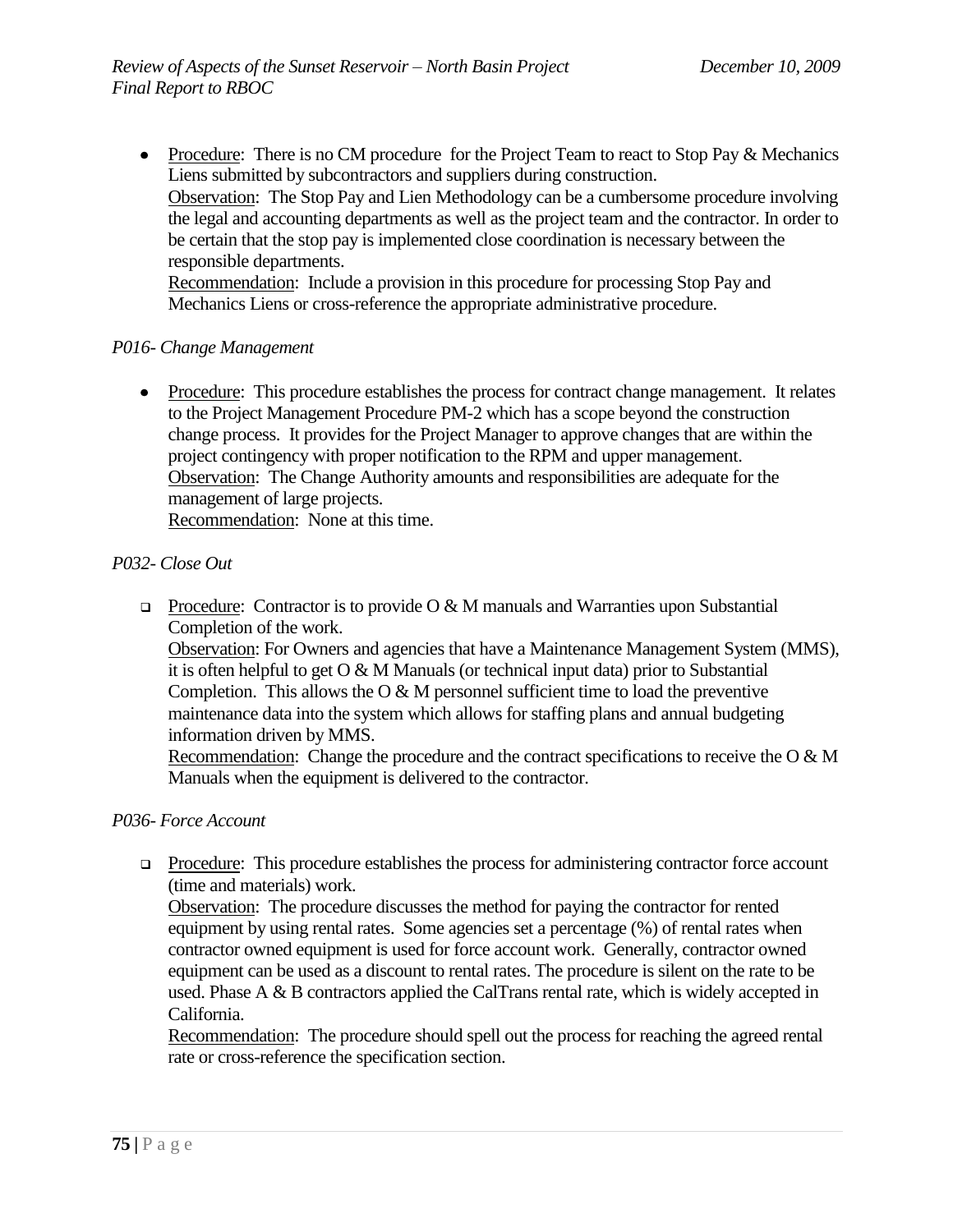□ Procedure: According to the procedure a Rough Order of Magnitude authorization is established for Force Account work and costs are tabulated daily. Observation: The procedure is silent on what steps to take when the ROM is reached and the work is not completed. Typically the engineer has to renew the authorization. Recommendation: The procedure should be modified to cover this event.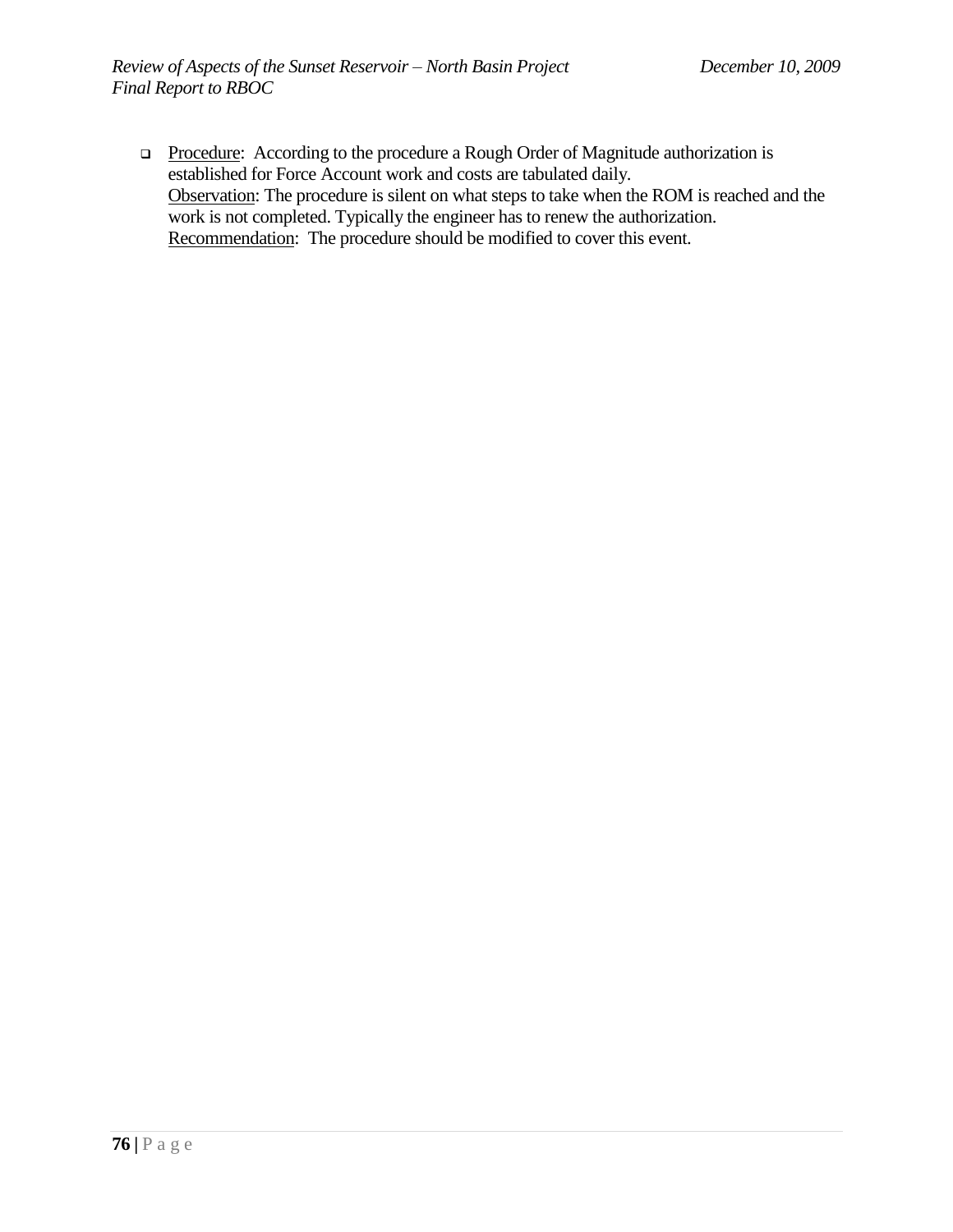# **VI. Review of PUC's Overhead Cost Recovery Methodology**

As of November 2009, there were \$4,349,949 of Overhead charges allocated to the Sunset Reservoir-North Basin project (Ref. FAMIS S CHAR #20). The allocations are based on the cost allocation methodology approved by PUC. We tested the allocated Overhead amounts (as provide by PUC) for each project against the construction budget to create a unit rate of allocated Overhead as shown below. Although PUC's Overhead cost allocations are not calculated based on project construction values, the purpose of using this unit basis comparison is to evaluate whether there is a proportionate relationship between output (construction) and input (allocated costs). Stated another way, for every dollar that a project spends on construction, how much is it spending on Overhead expenses? This analysis highlights the behavior of a particular cost component associated with implementing a capital project (or else it would not be included as a charge to the project) and can serve as a basis to benchmark data over time and to prepare future capital budgets/budget requests.

As shown in Figure 31, we used budgeted construction dollars, as this information was readily available. We recognize that comparing actual allocated costs to actual to date construction could be considered more of an "apples to apples" cost comparison. We also note, however, that the resulting ratios, when using an actual-to-actual comparison, may result in a much higher ratio than presented below, because the denominator will be equal to or less than budgeted amount. We also compared the resulting unit rate of the Sunset Reservoir-North Basin against four other projects to see if the unit rate correlated across construction value. The test shows that allocated Overhead amounts do not necessarily correlate with budgeted construction values: the larger construction values do not result in a higher Overhead allocation.

| <b>Project</b>                                                                                 | <b>Allocated</b><br>Overhead $(OH)$ * | <b>Budgeted</b><br><b>Construction</b> | <b>Allocated</b><br><b>OH/Budgeted</b><br><b>Construction</b> |  |
|------------------------------------------------------------------------------------------------|---------------------------------------|----------------------------------------|---------------------------------------------------------------|--|
| <b>WSIP Project</b>                                                                            | (A)                                   | <b>(B)</b>                             | $(C)= (A)/(B)$                                                |  |
| Sunset Reservoir – North Basin                                                                 | \$4,349,949                           | \$53,506,000                           | 0.08                                                          |  |
| New Crystal Springs Bypass Tunnel                                                              | \$3,071,987                           | \$66,025,000                           | 0.05                                                          |  |
| <b>Tesla Treatment Facility</b>                                                                | \$2,020,034                           | \$85,840,000                           | 0.02                                                          |  |
| Baden and San Pedro Valve Lot Improvements                                                     | \$2,010,893                           | \$16,677,000                           | 0.12                                                          |  |
| Pulgas Balancing - Discharge Channel Modifications                                             | \$362,826                             | \$1,571,000                            | 0.23                                                          |  |
|                                                                                                |                                       |                                        |                                                               |  |
| * Allocated overhead data for FAMIS Character 20 from FAMIS print out dated November 16, 2009. |                                       |                                        |                                                               |  |

#### **Figure 31. Allocated Overhead Amounts and Derivation of Overhead Unit Rates for Selected Projects**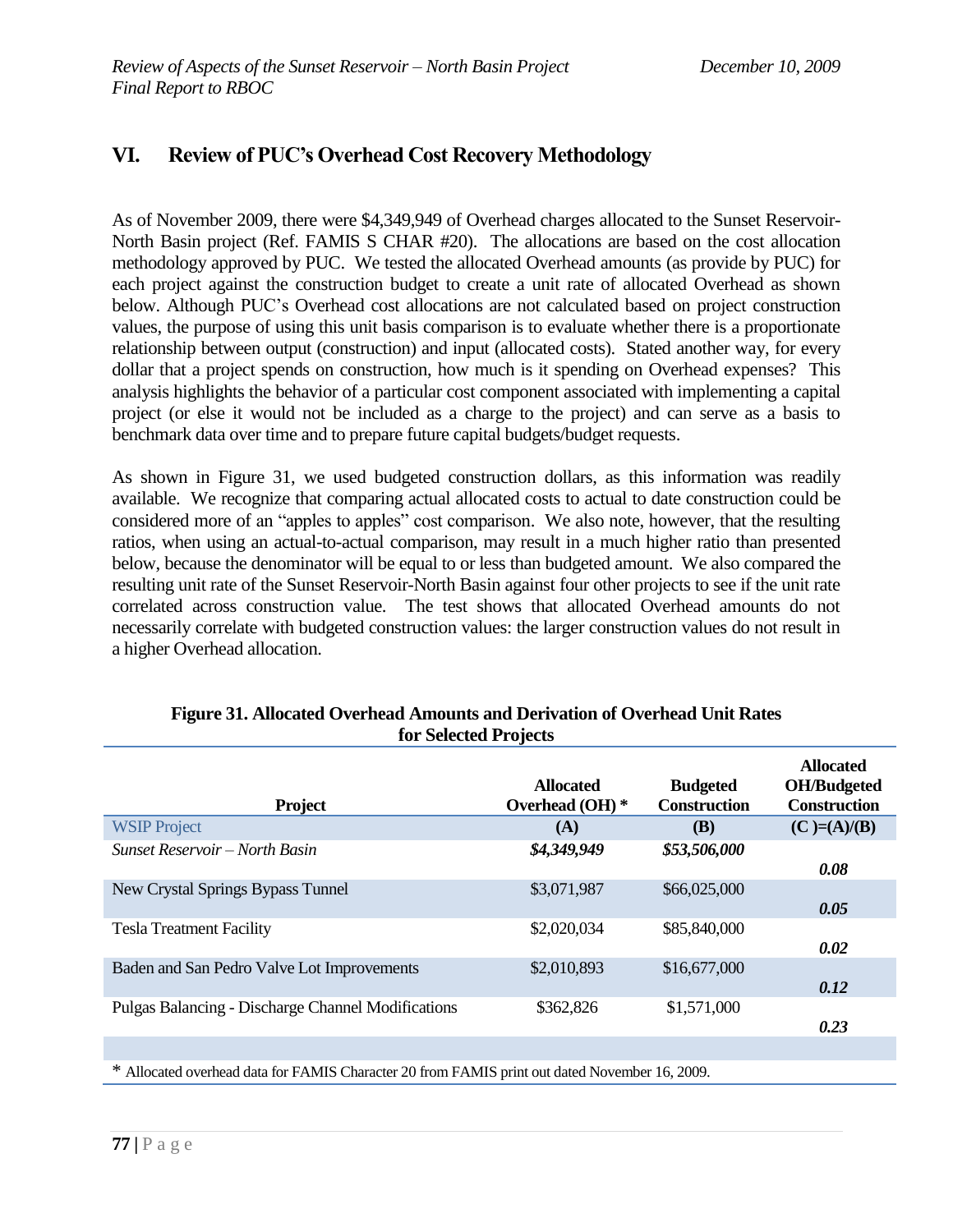We also determined that different overhead rates were applied to different projects, based on data provided by PUC staff as shown in Figure 32 and found that the resulting overhead rates vary by project.

| Figure 32. Overhead Rates Based on Each Project's Direct Labor Expenses         |                                                          |                                   |                |  |
|---------------------------------------------------------------------------------|----------------------------------------------------------|-----------------------------------|----------------|--|
| Project                                                                         | <b>Salaries</b><br>(FAMIS<br><b>Char <math>01</math></b> | Overhead<br>(FAMIS<br>Char $20$ ) | <b>OH</b> Rate |  |
|                                                                                 | (A)                                                      | (B)                               | $(C)= (B)/(A)$ |  |
| CUW0358 - Sunset Reservoir                                                      | 2,743,625.00                                             | 4,349,949.00                      | 1.59           |  |
| CUW35601 - New Crystal Springs Bypass Tunnel<br>Project                         | 1,951,456.91                                             | 3,071,986.70                      | 1.57           |  |
| CUW38401 - Tesla Treatment Facility Project                                     | 1,373,458.51                                             | 2,020,034.32                      | 1.47           |  |
| CUW39101 - Baden and San Pedro Valve Lot<br><b>Improvements Project</b>         | 1,409,584.79                                             | 2,010,893.34                      | 1.43           |  |
| CUW36102 - Pulgas Balancing - Discharge Channel<br><b>Modifications Project</b> | 1,276,873.63                                             | 1,954,889.04                      | 1.53           |  |

According to PUC staff, Overhead rates are adjusted to ensure full Overhead cost recovery, can vary year to year, and also can be adjusted within a given year. Therefore, projects spanning several years will experience Overhead charges and rates that vary over time.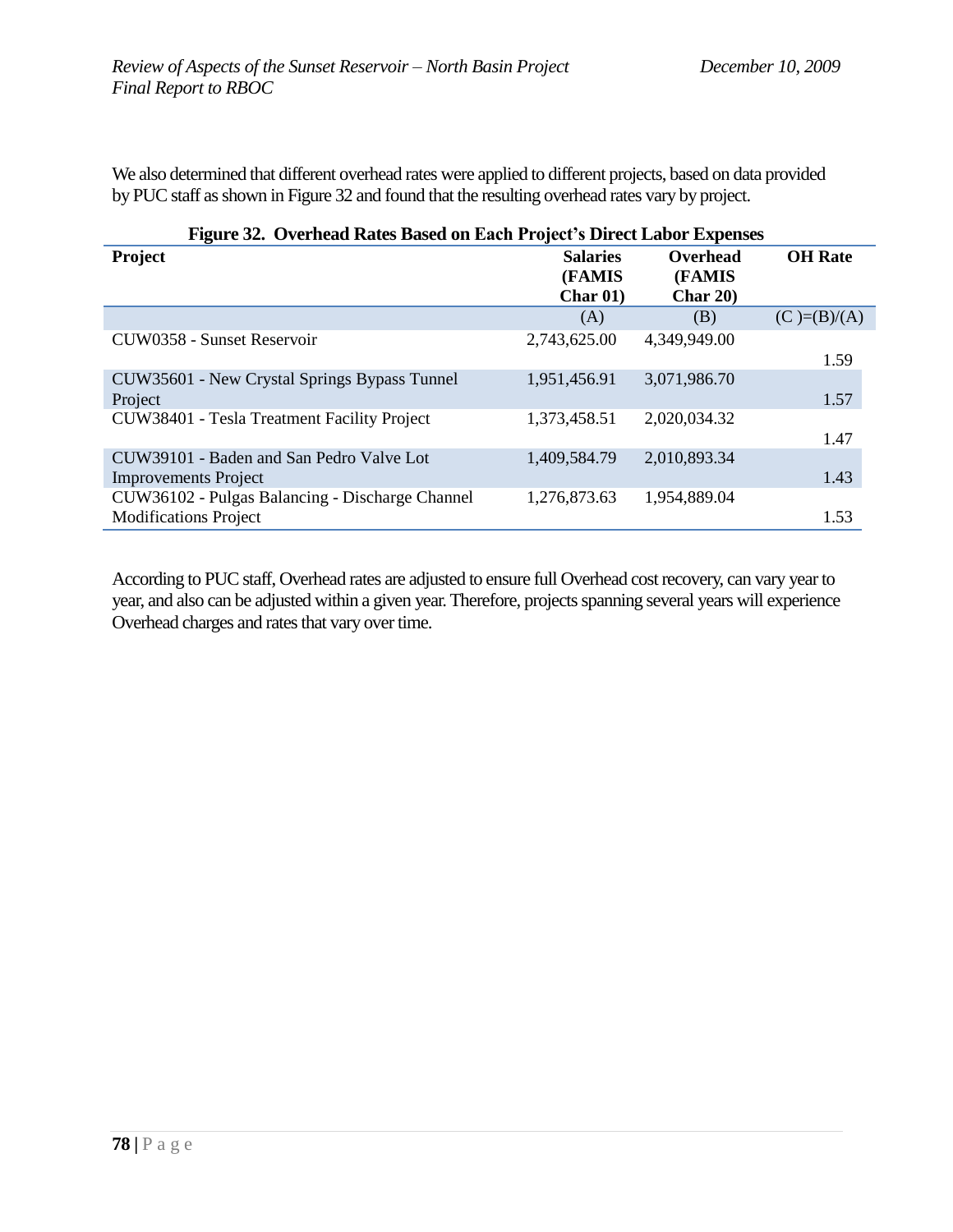# **VII. Conclusions**

#### **Summary of Findings, Risks and Recommendations**

The consulting team's overall conclusions are summarized below. A detailed listing of all findings, risks and recommendations is provided at the end of the Executive Summary.

- $\Box$  The PUC provided adequate explanations of all schedule changes associated with the Sunset Reservoir – North Basin project, and in general, the approved schedule changes conformed to PUC's policies and procedures.
- PUC's construction management and project management policies and procedures are consistent with industry practice for large infrastructure programs.
- $\Box$  PUC demonstrated the capability to provide explanations of what changes occurred in the project's budget from 2005 through 2009 at the phase level, but in certain instances, those explanations did not adequately address why those changes occurred. We have offered comments on each of PUC's explanations, and recommendations for how PUC could improve its responses to similar questions in any future project audits.
- PUC management and PUC's stakeholders, such as the RBOC, could benefit from the use of ―Key Performance Indicators,‖ which can provide a better sense of whether projects are facing scope, schedule and/or budget pressure than what is currently presented in the WSIP Quarterly Project Status Reports. The use of Key Performance Indicators may identify specific WSIP projects for which more detailed risk assessments and risk modeling would be appropriate.
- We tested the allocated Overhead amounts for the Sunset Reservoir project, and four other WSIP projects. We compared each project's Overhead allocation against its construction budget to create a unit rate of allocated Overhead to see if the unit rate correlated across construction value. The test shows that allocated Overhead amounts do not necessarily correlate with budgeted construction values: the larger construction values do not result in a higher Overhead allocation.

## **Possible Topic for Future Analysis**

This report provides the RBOC with a template for a highly detailed review of a revenue bond-funded PUC construction project. However, this type of detailed review of every WSIP project would not be practical or cost-effective to undertake. Going forward, the consulting team recommends that the RBOC consider pursuing the following course for independently assessing how WSIP projects are performing, and identifying which projects should undergo analysis: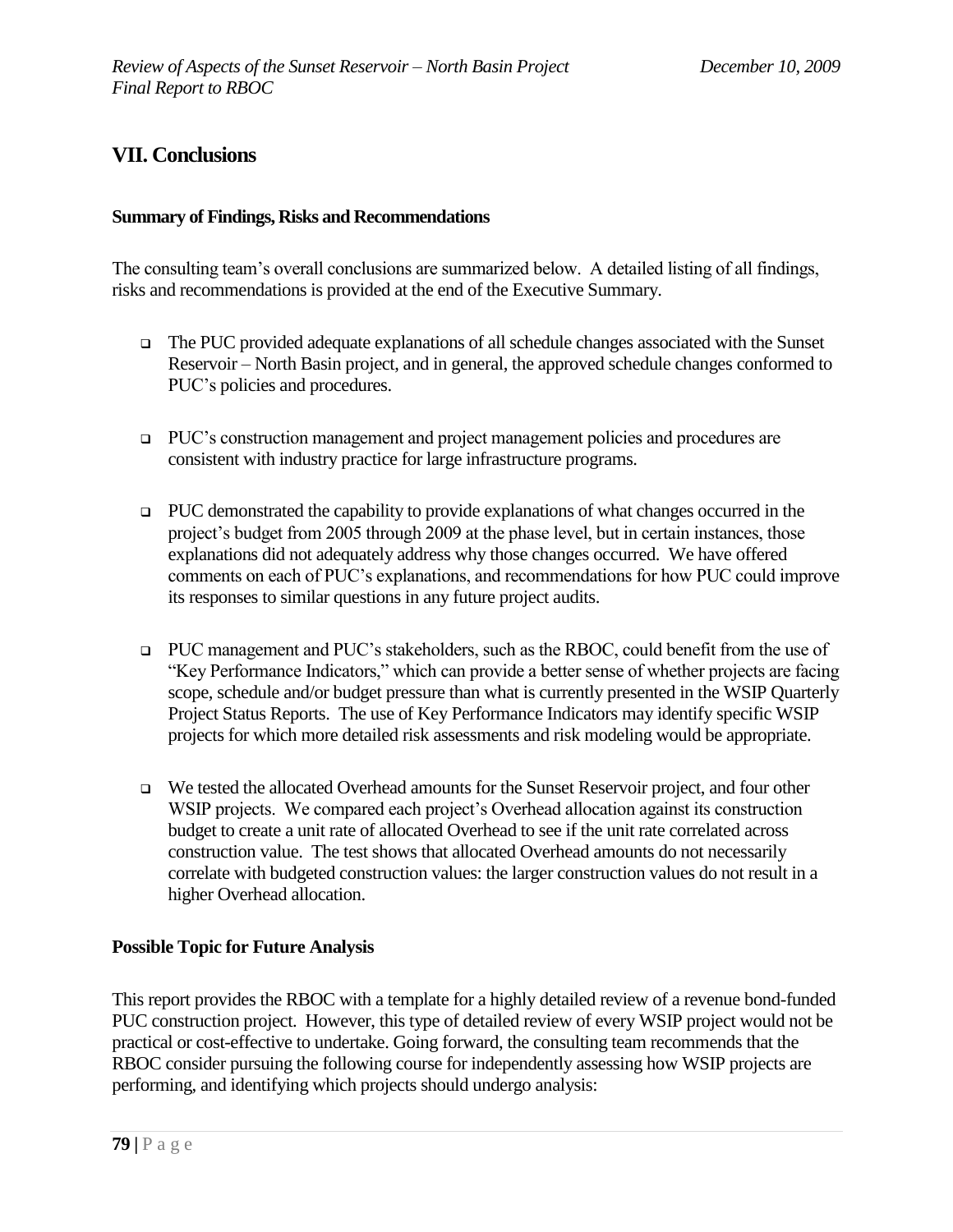Establish Key Performance Indicators, based on leading industry practice, and apply those indicators to all WSIP projects. The KPI format should produce a green light/yellow light/red light indicator report format that identifies those projects that are proceeding smoothly, and those projects that may require more attention.

|--|

| <b>Key Performance Indicator</b> | <b>Indicator Status</b> |
|----------------------------------|-------------------------|
| Performance Indicator 1          |                         |
| Performance Indicator 2          |                         |

It is important to note that simply because a project that has a "red light" on one or more indicators does not imply that it is being mis-managed, it simply means that the project faces challenges, and must be carefully monitored and managed by PUC staff and stakeholders.

- □ Develop periodic WSIP KPI reports for review by the Committee.
- Focus attention on those WSIP projects that face the greatest challenges, based on the KPI analysis, by conducting brief audit reviews that concentrate on understanding the challenges that the projects face, how the challenges are being addressed and mitigated by PUC, and any "how and why" questions concerning changes to the project schedule, scope and budget that have occurred since November 2005.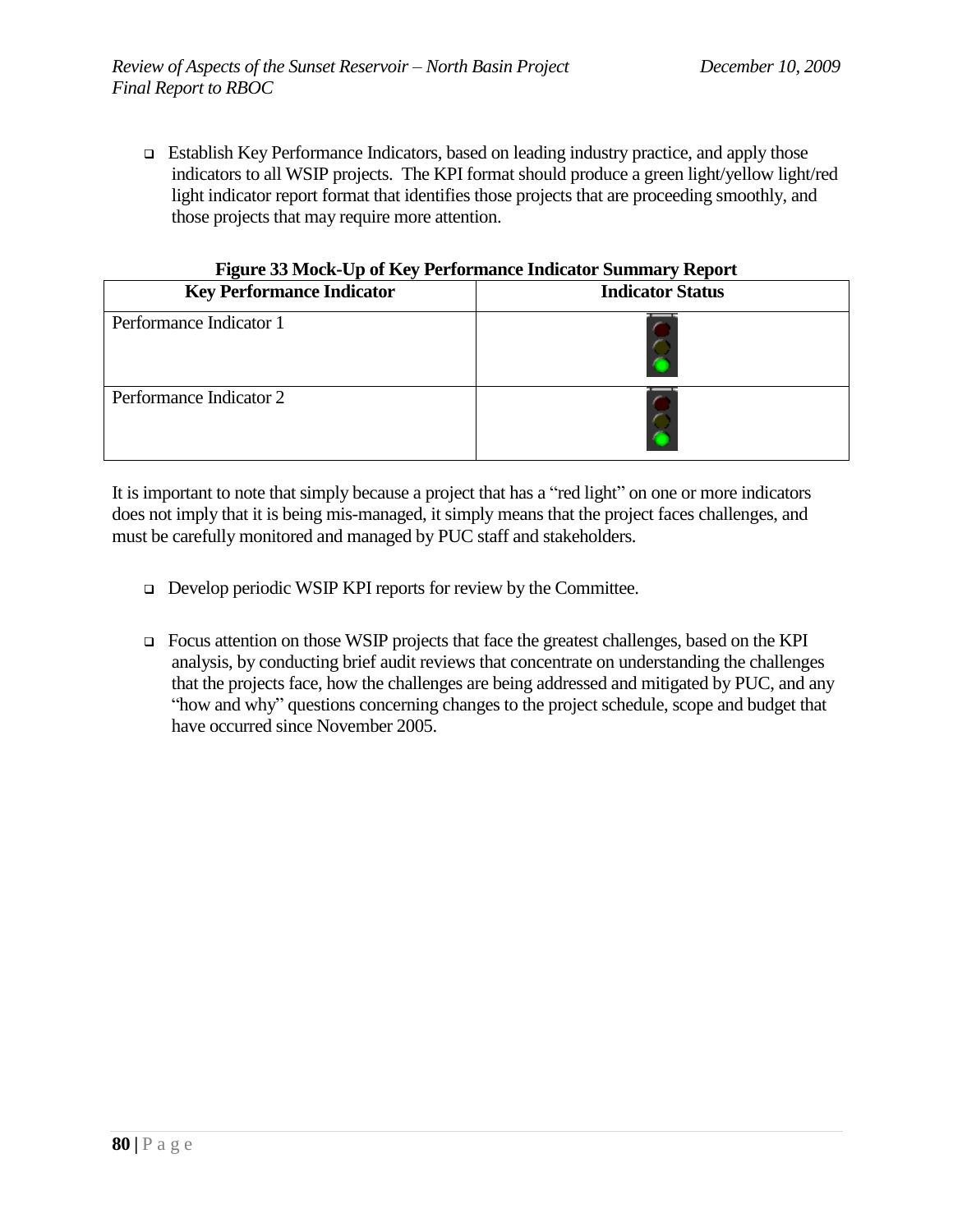# **Appendix 1 – Documents Reviewed by Consulting Team**

| <b>Key Documents Requested</b>                                  | <b>Received</b>                                               |
|-----------------------------------------------------------------|---------------------------------------------------------------|
| <b>Commission Resolutions</b>                                   | Yes                                                           |
| Design Contract and any Contract Amendments                     | Yes                                                           |
| <b>Project Management Contract</b>                              | No PM contract<br>specifically for<br><b>Sunset Reservoir</b> |
| <b>Construction Contract and any Contract Amendments</b>        | Yes                                                           |
| <b>Construction Management Contract/ Contract Amendments</b>    | CM support via<br><b>DPW</b>                                  |
| <b>Construction Schedule Baseline and The As-built Schedule</b> | Yes                                                           |
| <b>Change Order Log</b>                                         | Yes                                                           |
| Engineer's Estimate                                             | Yes                                                           |
| Project Management Policies And Procedures                      | Yes                                                           |
| <b>Construction Management Policies And Procedures</b>          | Yes                                                           |
| <b>Change Order Policies And Procedures</b>                     | Yes                                                           |